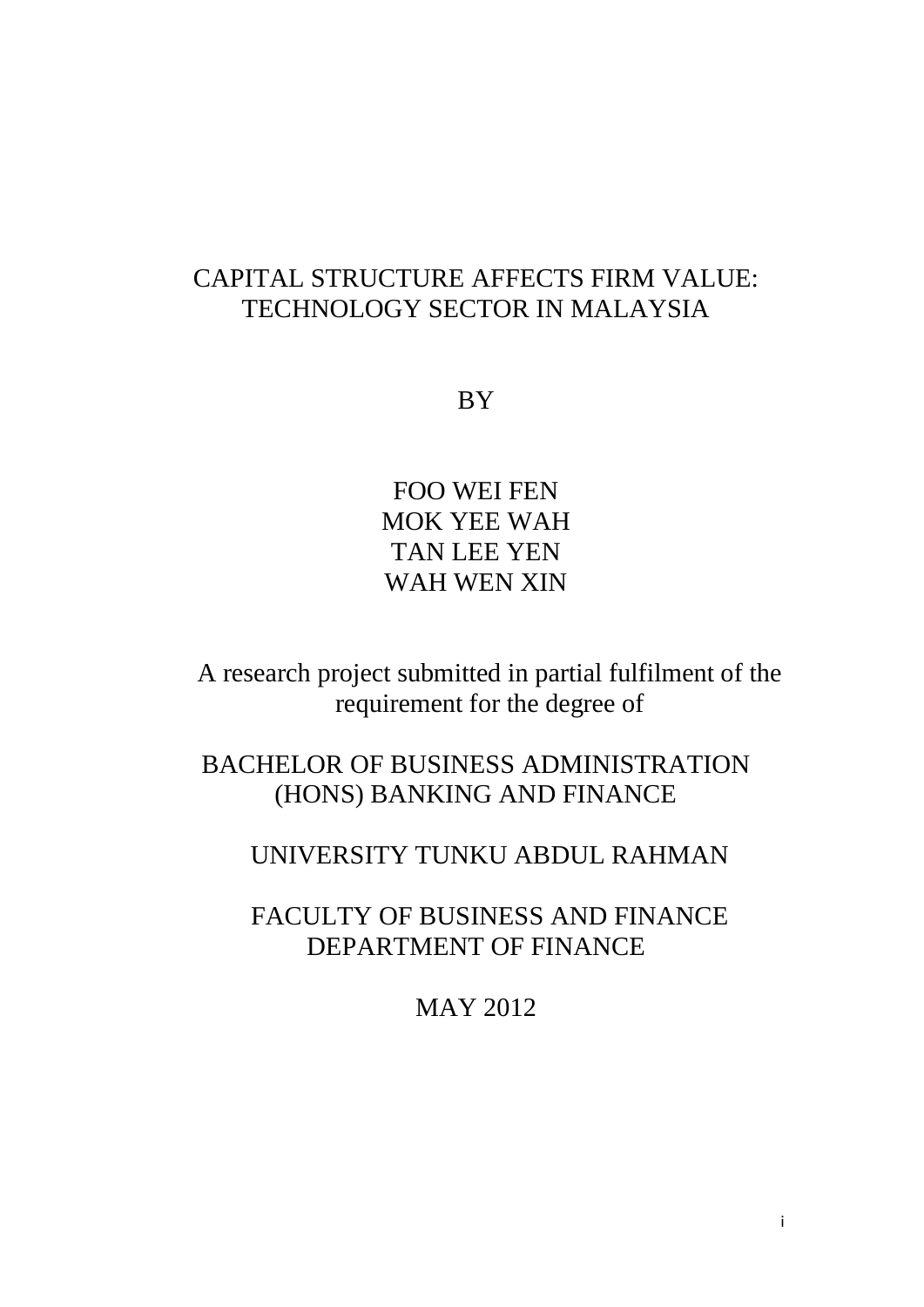Copyright @ 2012

ALL RIGHTS RESERVED. No part of this paper may be reproduced, stored in a retrieval system, or transmitted in any form or by any means, graphic, electronic, mechanical, photocopying, recording, scanning, or otherwise, without the prior consent of the authors.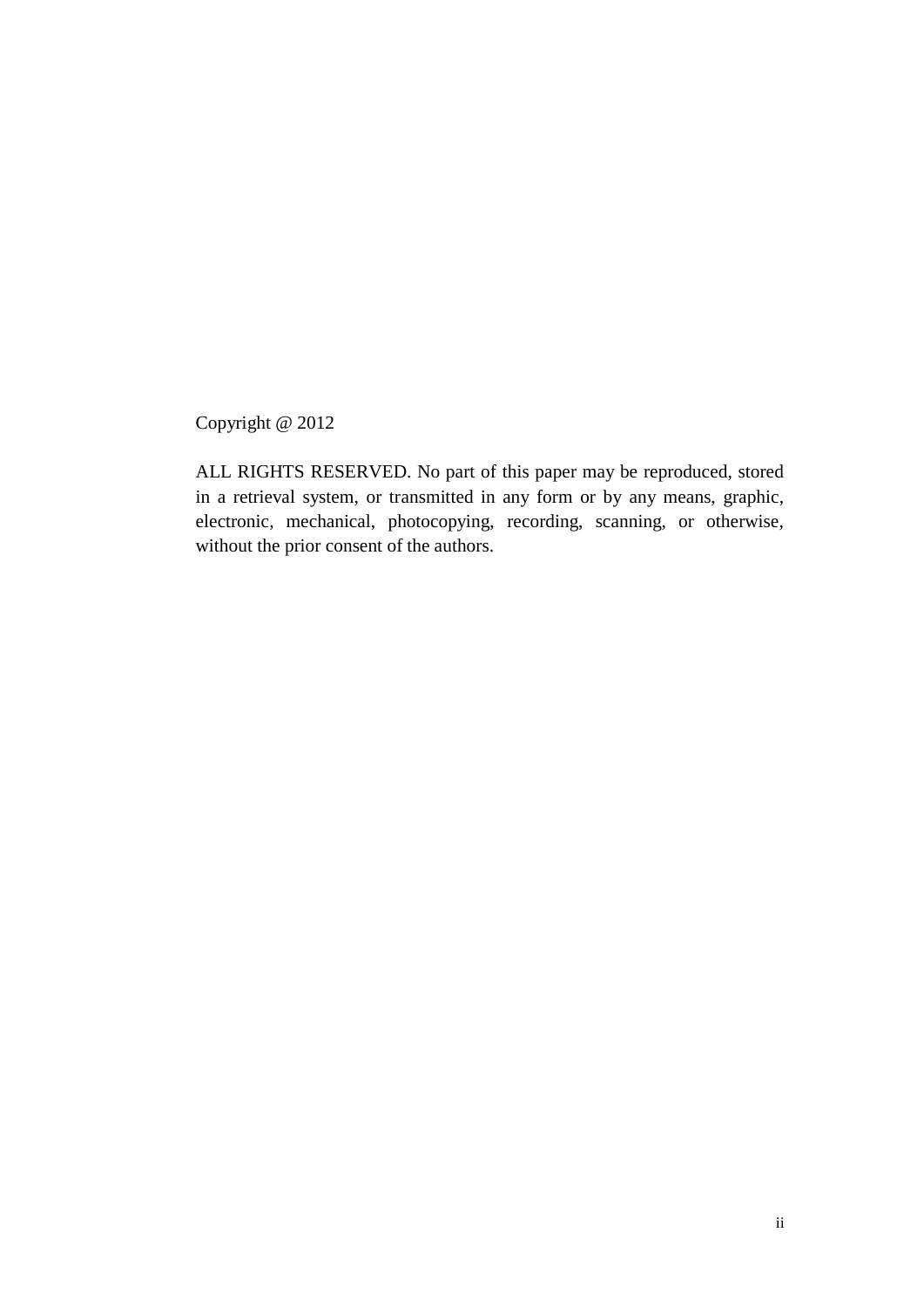### DECLARATION

We hereby declare that:

- (1) This undergraduate research project is the end result of our own work and that due acknowledgement has been given in the references to ALLsources of information be they printed, electronic, or personal.
- (2) No portion of this research project has been submitted in support of any application for any other degree or qualification of this or any other university, or other institutes of learning.
- (3) Equal contribution has been made by each group member in completing the research project.

(4) The word count of this research report is  $\_\_\_\_2\$ 

| Name of Student: | Student ID: | Signature: |
|------------------|-------------|------------|
| 1. FOO WEI FEN   | 09ABB06846  |            |
| 2. MOK YEE WAH   | 09ABB05938  |            |
| 3. TAN LEE YEN   | 09ABB06328  |            |
| 4. WAH WEN XIN   | 09ABB06142  |            |

Date: 20/04/2012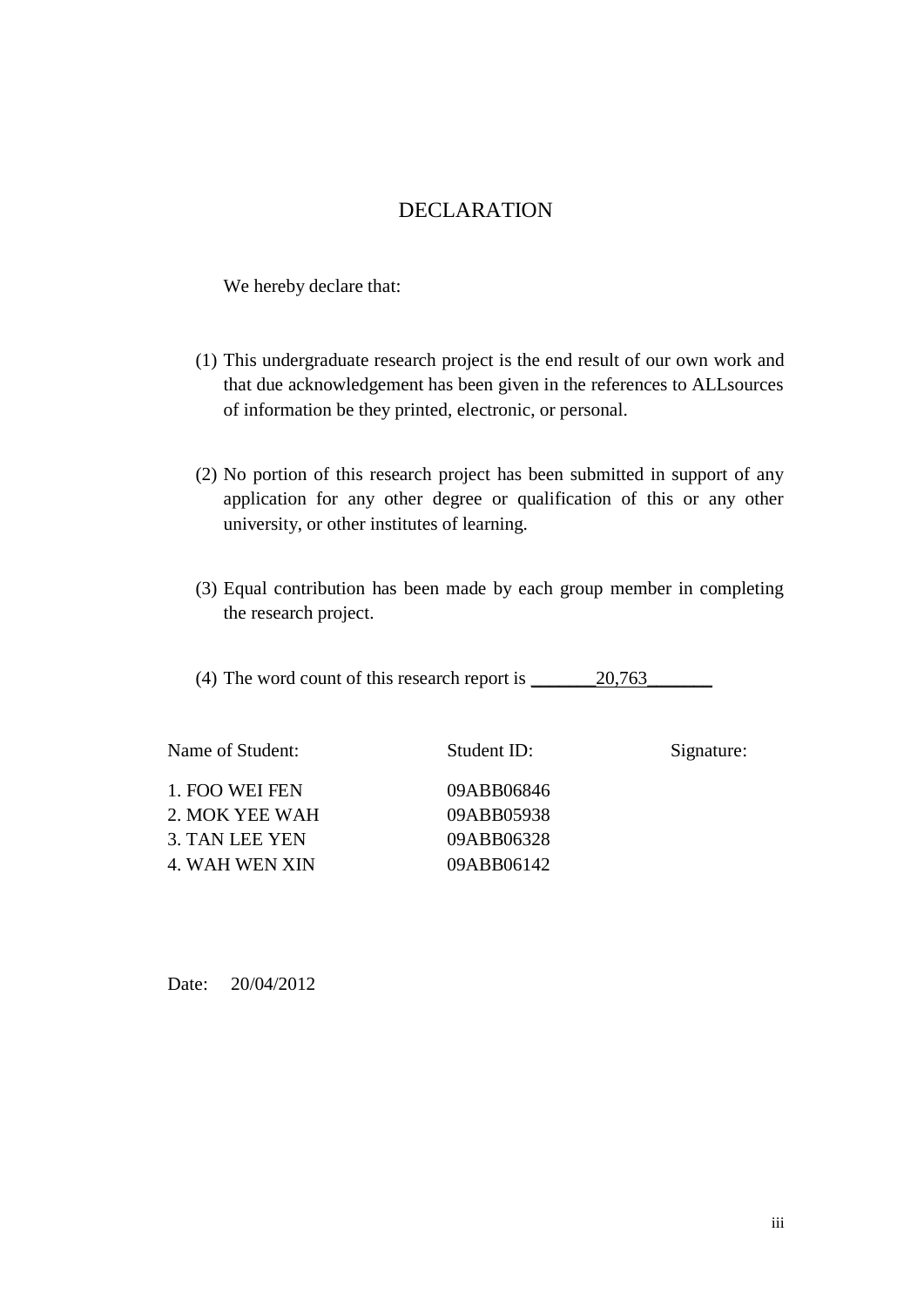### ACKNOWLEDGEMENT

We would like to express our sincere gratitude and appreciation to our supervisor, Ms.Zuriawati binti Zakaria for her encouragement, comments, advice and giving us brilliant ideas and suggestions in preparation and completion of this project. It is our honour to thank Ms.Zuriawati for her professional guidance in the area on capital structure and support from the initial to the final level in enabled us to develop an understanding of the project. This thesis would not have been possible without the kind support and supervision by Ms.Zuriawati.

Lastly, thanks to our friends who have, in one way or other, given us in valuable help, assistance and advice. We offer our regards and blessings to all of those who supported us in any respect during the completion of the project.

Thank you.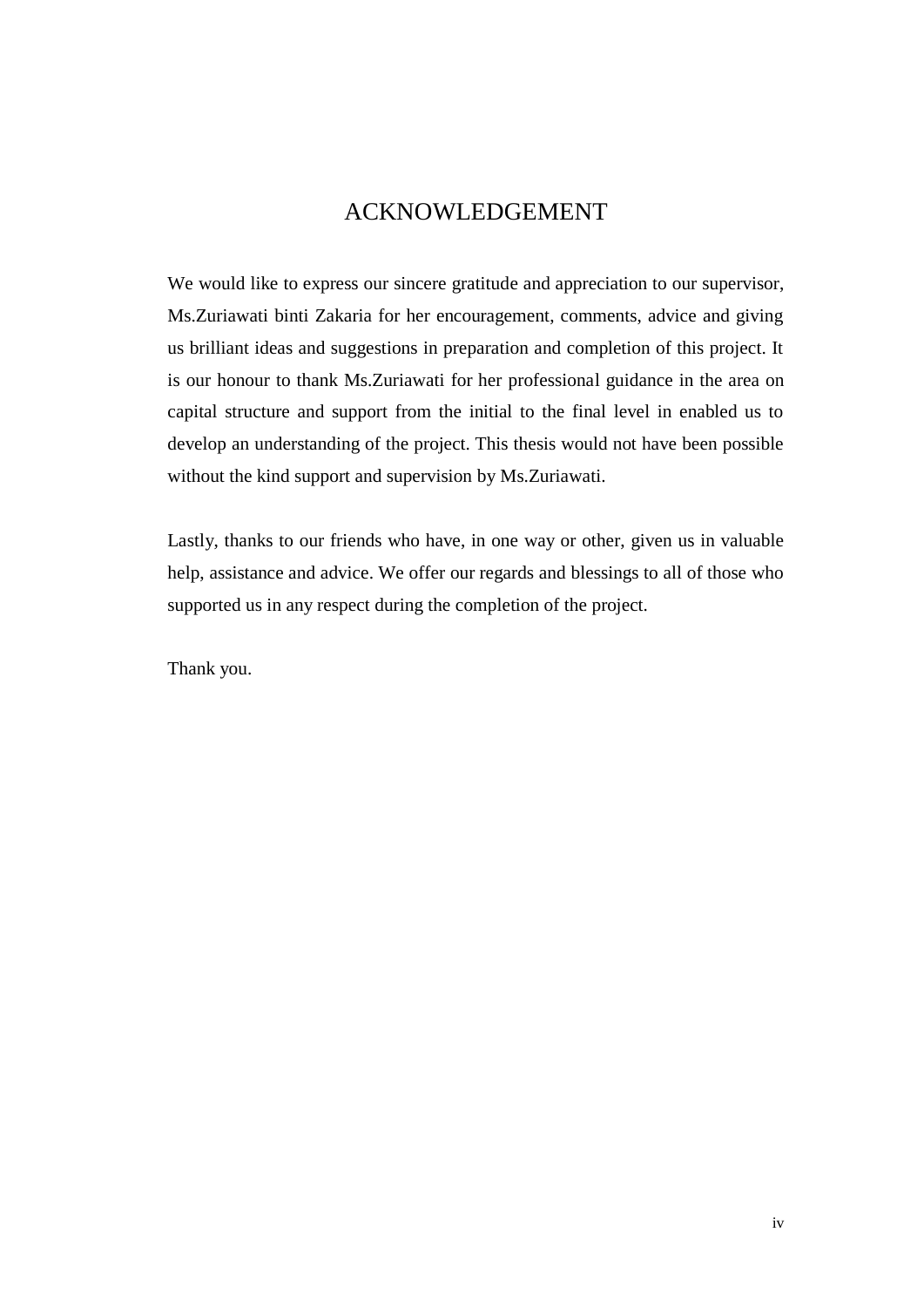### TABLE OF CONTENTS

| Page |
|------|
|      |
|      |
|      |
|      |
|      |
|      |
|      |
|      |
|      |
|      |

### **CHAPTER 1: RESEARCH OVERVIEW**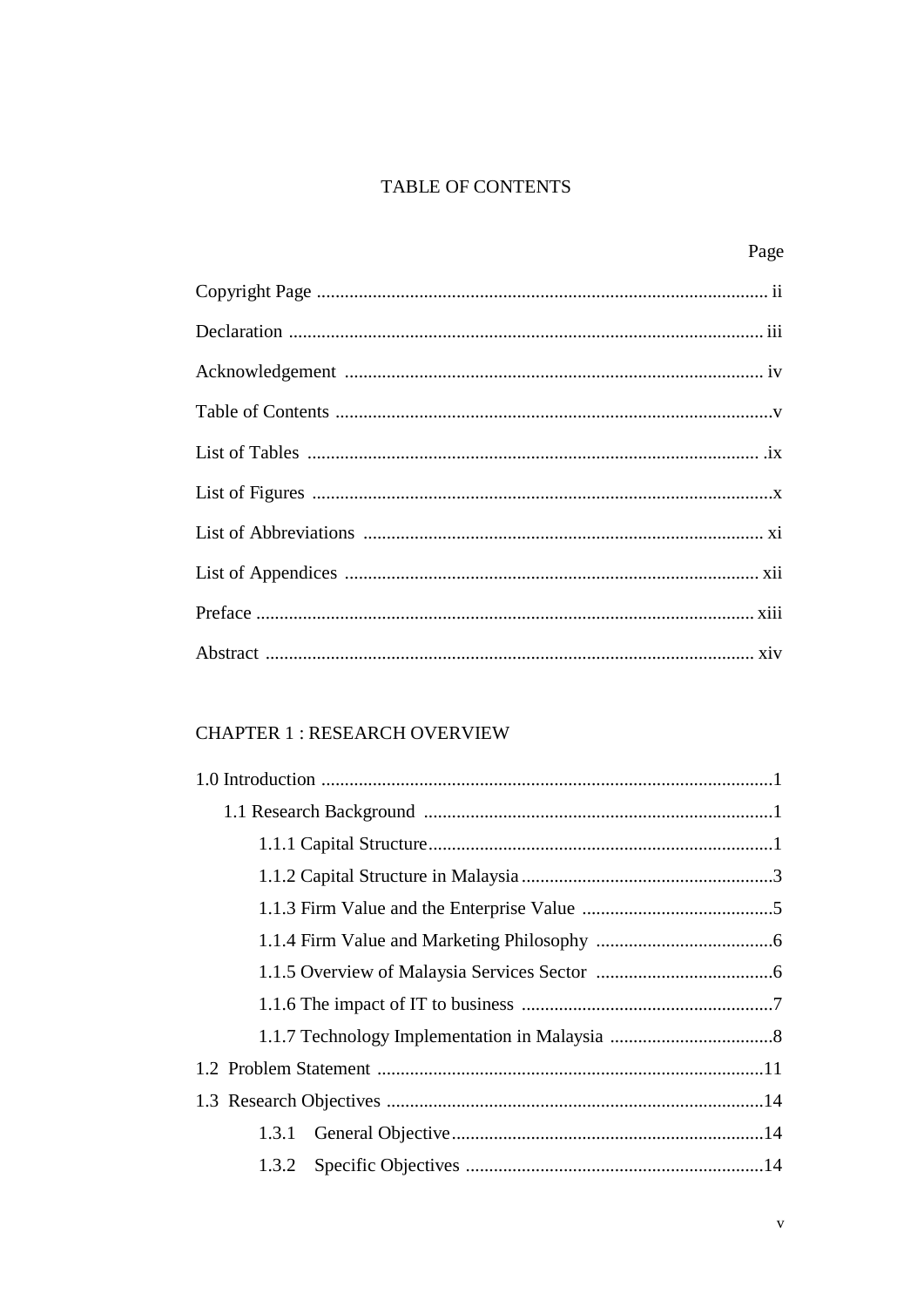### **CHAPTER 2: LITERATURE REVIEW**

| 2.1.1 | The Modigliani-Miller Theorem Proposition I19 |
|-------|-----------------------------------------------|
| 2.1.2 |                                               |
| 2.1.3 |                                               |
| 2.1.4 |                                               |
|       |                                               |
| 2.2.1 |                                               |
|       |                                               |
|       |                                               |
|       |                                               |
| 2.2.2 |                                               |
|       |                                               |
|       |                                               |
|       |                                               |
|       |                                               |
|       |                                               |
|       |                                               |
|       |                                               |
|       |                                               |
| 2.4.1 |                                               |
| 2.4.2 |                                               |
| 2.4.3 |                                               |
| 2.4.4 |                                               |
| 2.4.5 |                                               |
| 2.4.6 |                                               |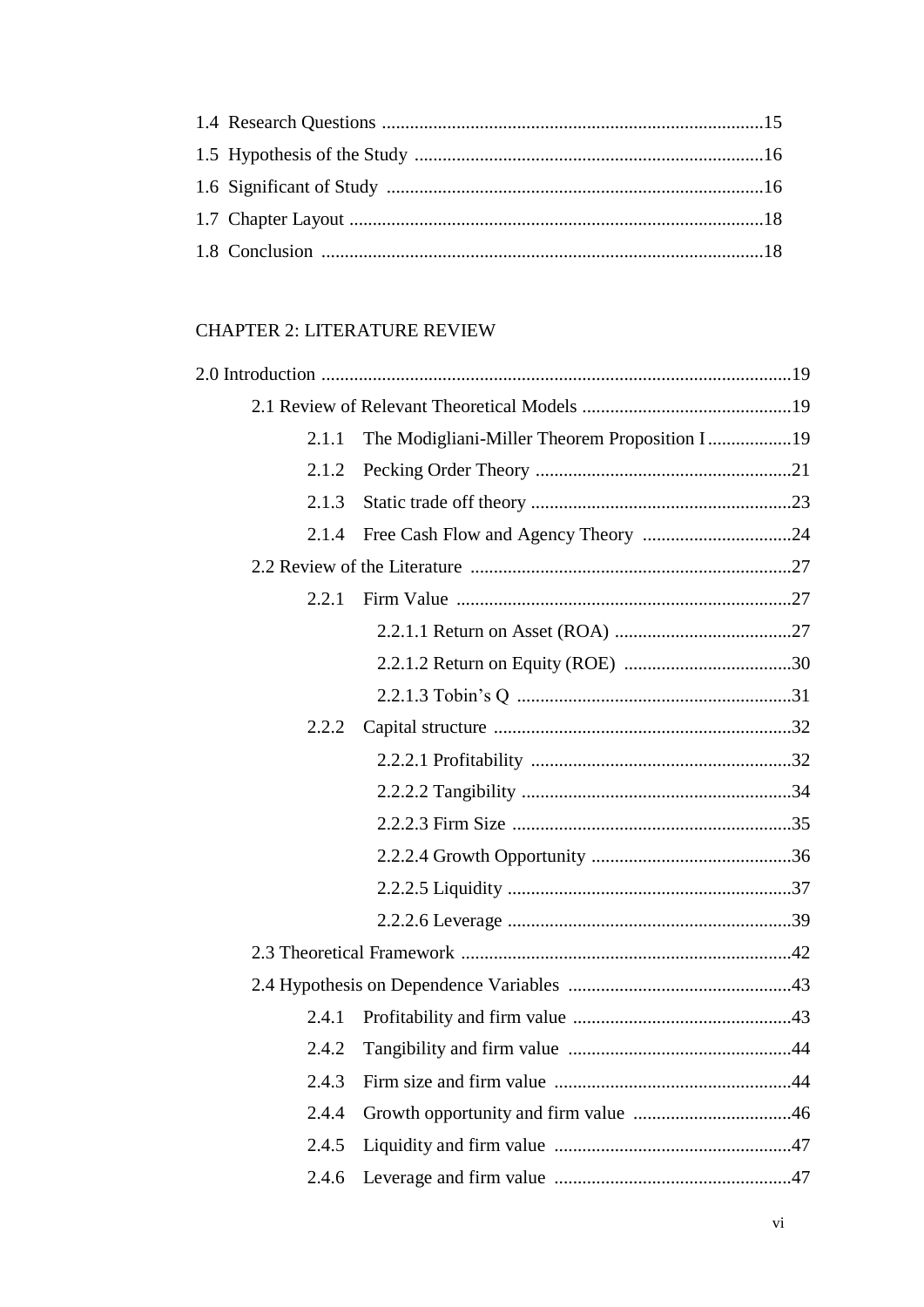|--|--|

#### **CHAPTER 3: METHODOLOGY**

| 3.1 |       |  |
|-----|-------|--|
| 3.2 |       |  |
|     | 3.2.1 |  |
| 3.3 |       |  |
|     | 3.3.1 |  |
|     | 3.3.2 |  |
| 3.4 |       |  |
|     | 3.4.1 |  |
|     | 3.4.2 |  |
|     | 3.4.3 |  |
|     | 3.4.4 |  |
|     | 3.4.5 |  |
|     | 3.4.6 |  |
|     |       |  |
| 3.5 |       |  |

### **CHAPTER 4 : DATA ANALYSIS**

| 4.1 |  |  |
|-----|--|--|
| 4.2 |  |  |
| 4.3 |  |  |
|     |  |  |
|     |  |  |
|     |  |  |
|     |  |  |
|     |  |  |
|     |  |  |
|     |  |  |
|     |  |  |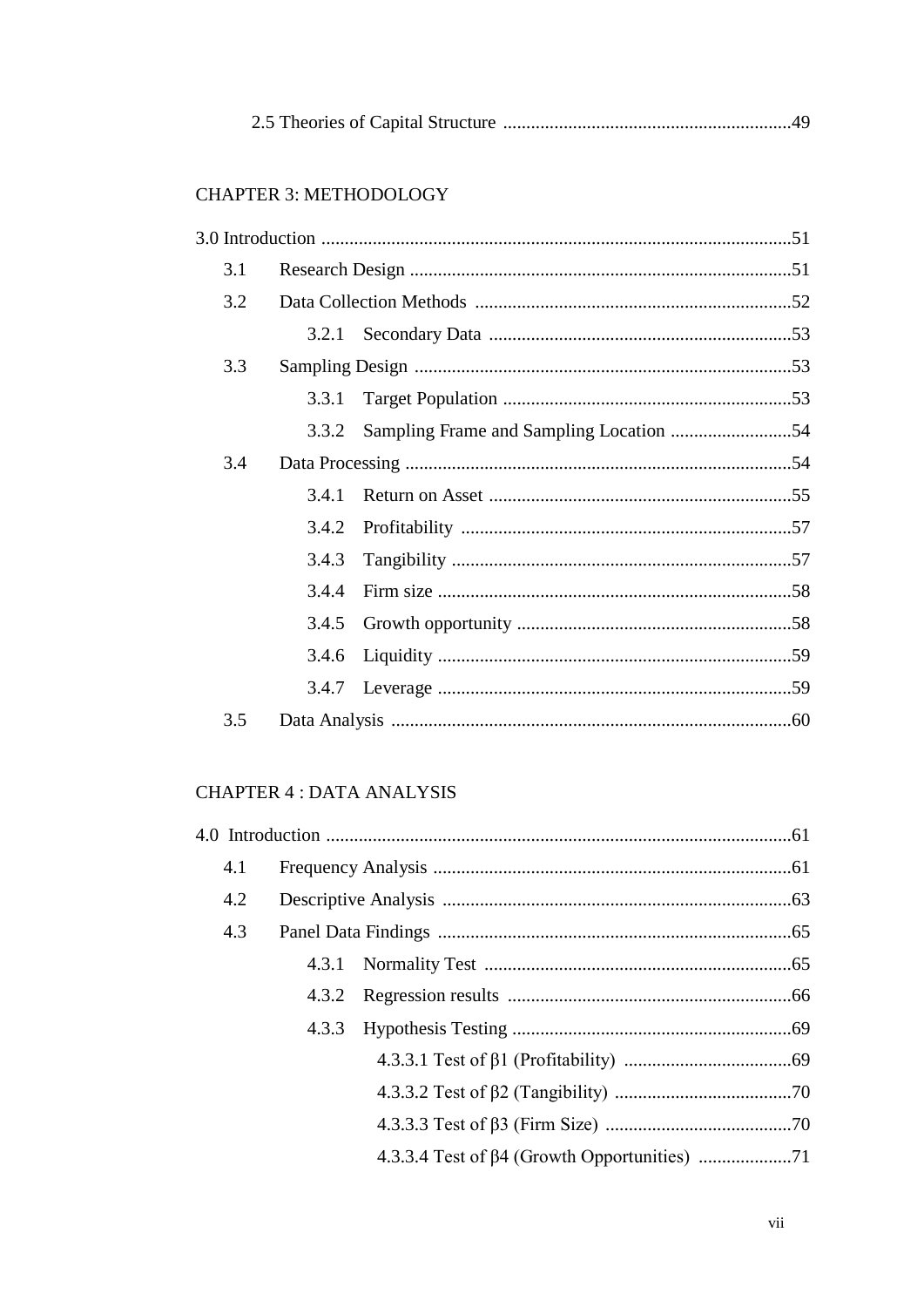#### CHAPTER 5 : DISCUSSION, CONCLUSION,AND IMPLICATIONS

| 5.1 |       |                                                         |  |
|-----|-------|---------------------------------------------------------|--|
|     | 5.1.1 |                                                         |  |
| 5.2 |       |                                                         |  |
|     | 5.2.1 | Effect of Profitability, Firm Size and Liquidity to the |  |
|     |       |                                                         |  |
|     | 5.2.2 | Effect of Tangibility, Growth opportunity and Leverage  |  |
|     |       |                                                         |  |
|     | 5.2.3 | The Influence of Firm Size to the Technology and        |  |
|     |       |                                                         |  |
|     | 5.2.4 | Explanations of Pecking Order Theory on the Firm        |  |
|     |       |                                                         |  |
| 5.3 |       |                                                         |  |
|     | 5.3.1 | Capital Management and Planning Implication 82          |  |
| 5.4 |       |                                                         |  |
| 5.5 |       |                                                         |  |
| 5.6 |       |                                                         |  |
|     |       |                                                         |  |
|     |       |                                                         |  |
|     |       |                                                         |  |
|     |       |                                                         |  |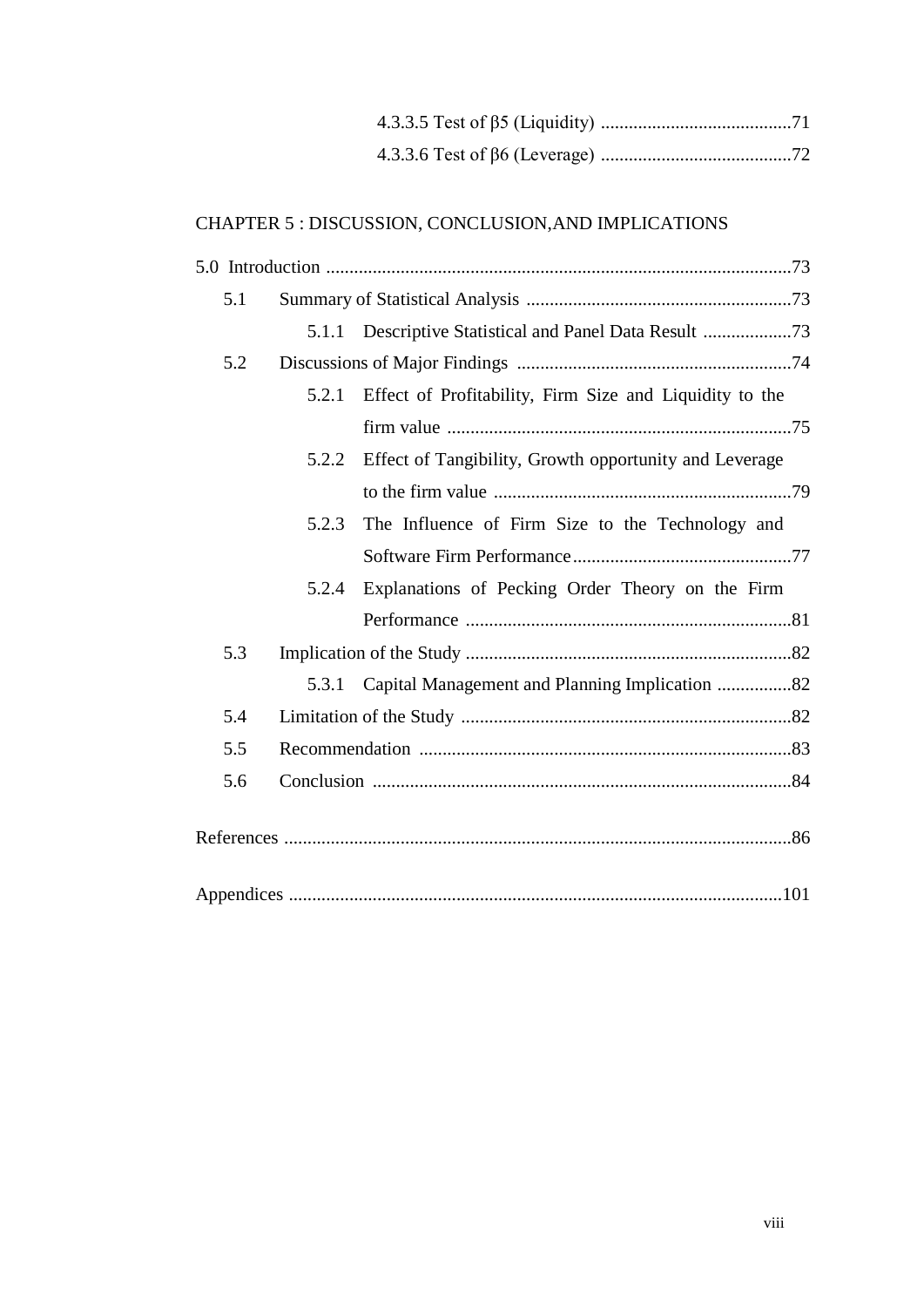#### LIST OF TABLES

| Table 1.1: Third Industrial Master Plan (IMP3) - Towards Global          |    |
|--------------------------------------------------------------------------|----|
| Competitiveness                                                          | 7  |
| Table 4.1: Summary descriptive statistics of all variables               | 63 |
| Table 4.2: Regression results                                            | 66 |
| Table 4.3: Jarque-Bera test                                              | 66 |
| Table 5.1: Summarize of significant of independent variable in different |    |
| level of significance                                                    | 74 |

Page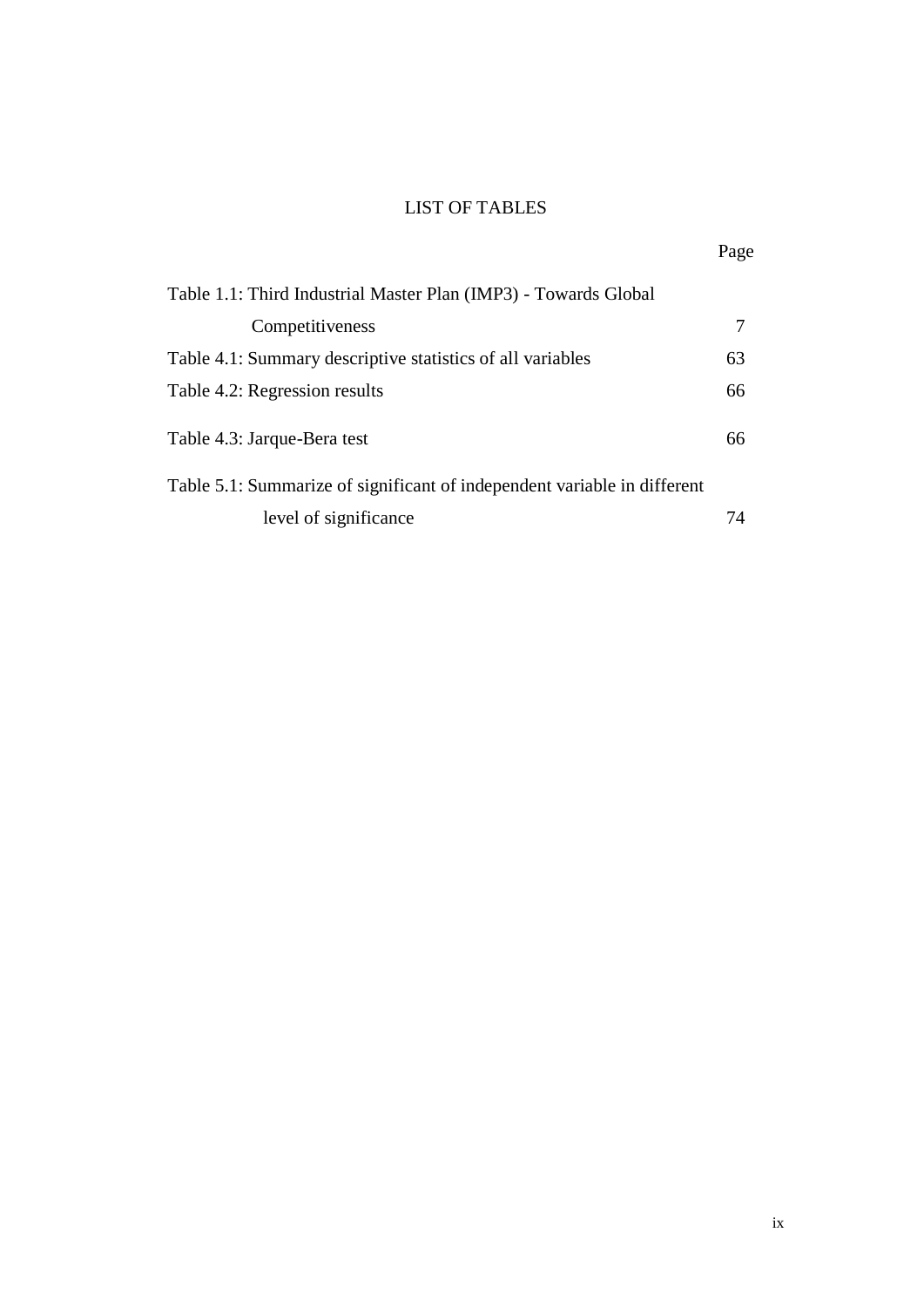#### LIST OF FIGURES

|                                                                            | Page           |
|----------------------------------------------------------------------------|----------------|
| Figure 1.1: Capital structure and market structure                         | $\overline{4}$ |
| Figure 1.2: Capital structure and profitability                            | $\overline{4}$ |
| Figure 1.3: The growth of MSC Malaysia over the recent year                | 10             |
| Figure 1.4: The growth in the SSO sector over the recent year              | 11             |
| Figure 2.1: shows the determinants of capital structure affect firm value  | 42             |
| Figure 4.1: Sum of profitability and ROA for 50 firms from the period 2005 |                |
| to 2009                                                                    | 61             |
| Figure 4.2: The relationship between growth and ROA (firm value)           | 62             |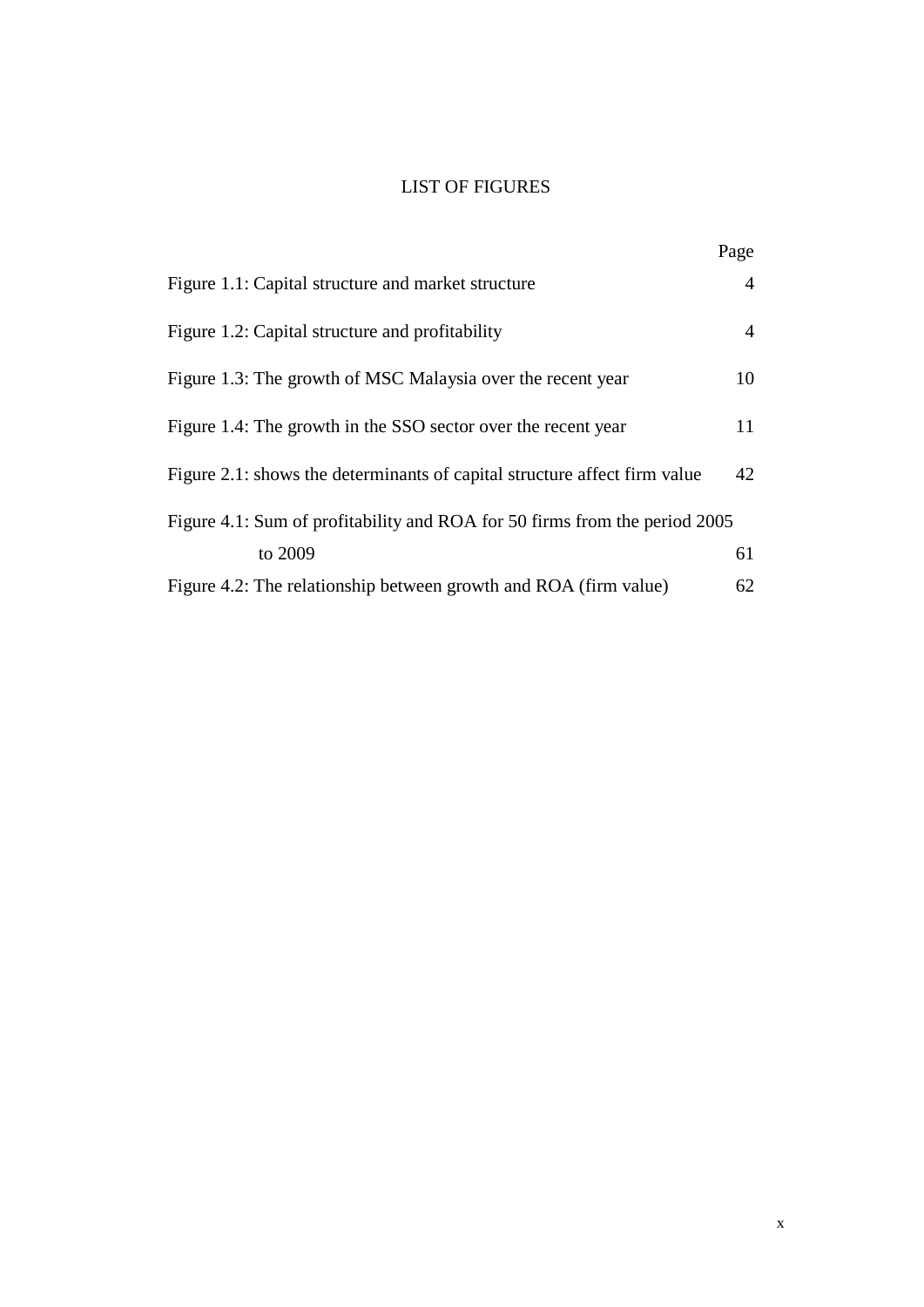#### LIST OF ABBREVIATIONS

- ROA Return on Asset
- Prof Profitability
- Tang Tangibility
- F.Size Firm Size
- G.Opp Growth Opportunity
- Liq Liquidity
- Lev Leverage
- α Constant
- β Beta
- ε Random error term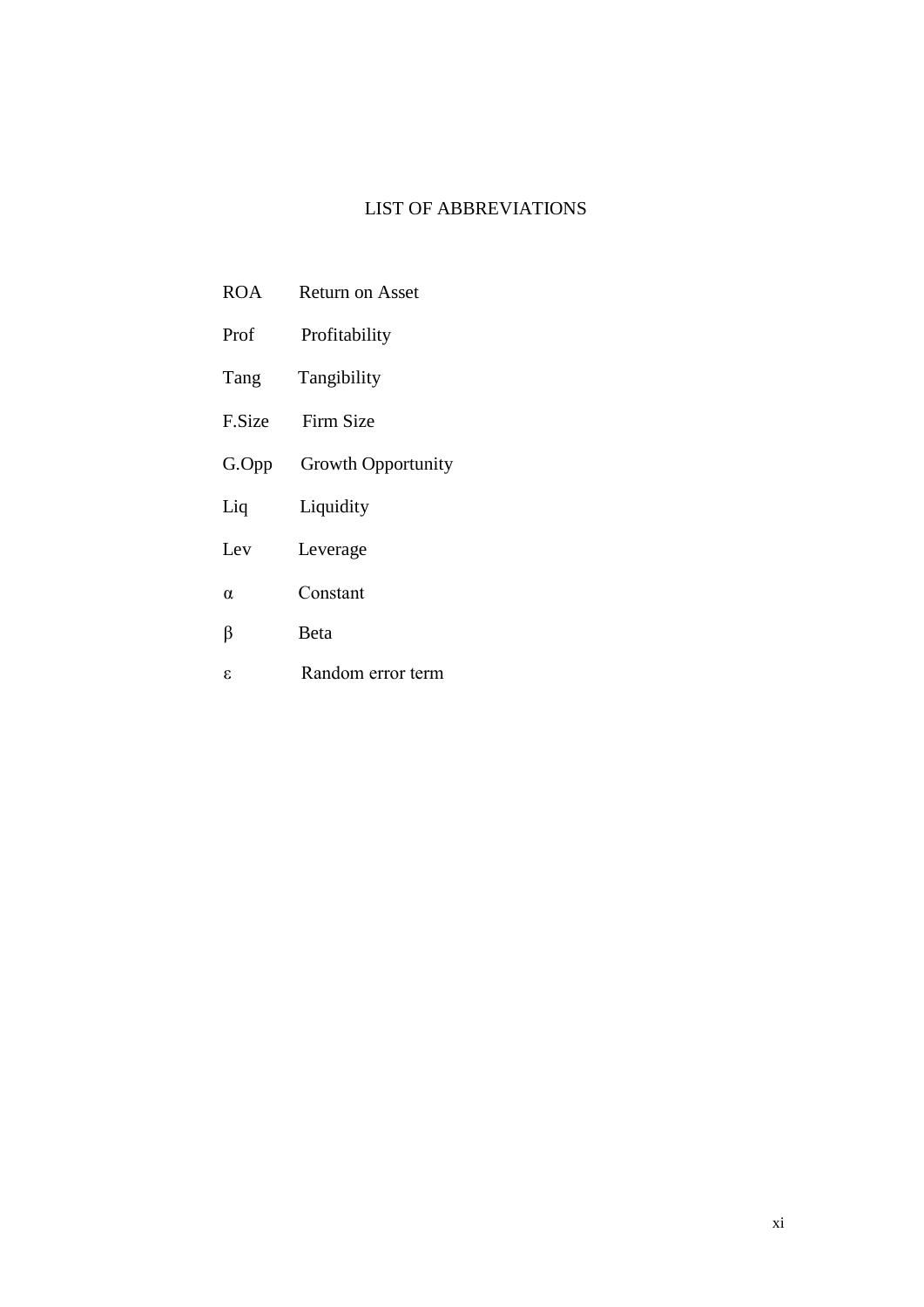#### LIST OF APPENDICES

|  |  | Appendix 1: List of Companies in the Technology Sector | 101 |
|--|--|--------------------------------------------------------|-----|
|  |  |                                                        |     |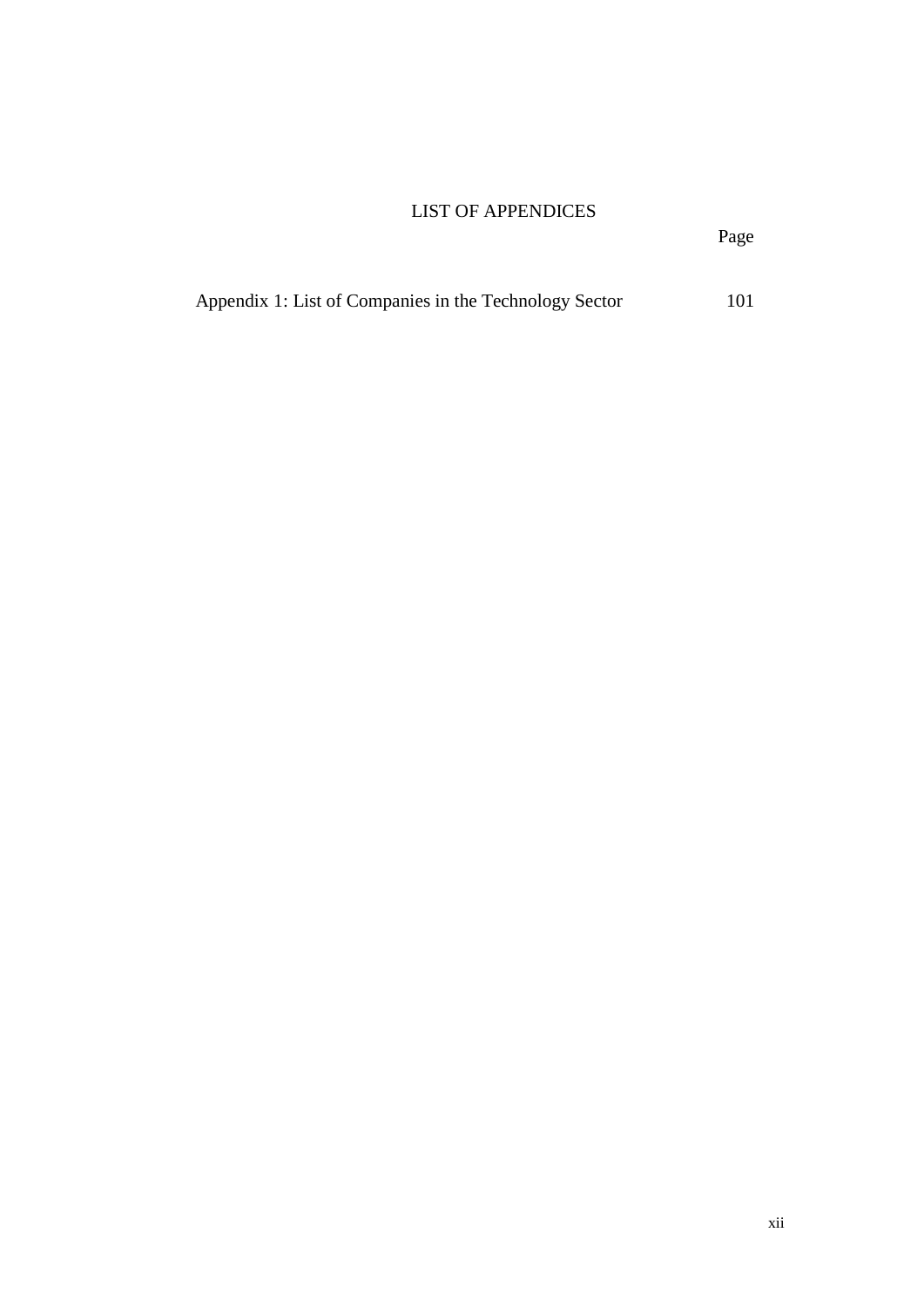### **PREFACE**

This final year project is submitted in partial fulfilment of the requirement for the Bachelor of Business Administration (Hons) Banking and Finance. The supervisor that guided us throughout our research project is Miss Zuriawati bin Zakaria.

We choose the topic of Capital Structure affects Firm Value: Technology Sector in Malaysia because we are interested to study how the investors and shareholders make their decision in term of capital structure that influences the firm value. Capital structure is relatively link with firm value. Thus, the relationship between capital structure decisions and firm value has been extensively investigated.Since Malaysia is a potential Asian country to move towards a technology driven, it is important to find out how the firm's value affect on technologysector. Few variables are selected in this paper and we think it might affect the firm value and also the decision making of the investors.

There are different difficulties and challenges all the way through the progress, but with the passion interest in this topic and the help from our supervisor, Miss Zuriawati bin Zakaria, we are able complete this research project on time. We had learned a lot from this research and we do believe that it will help us in our future career.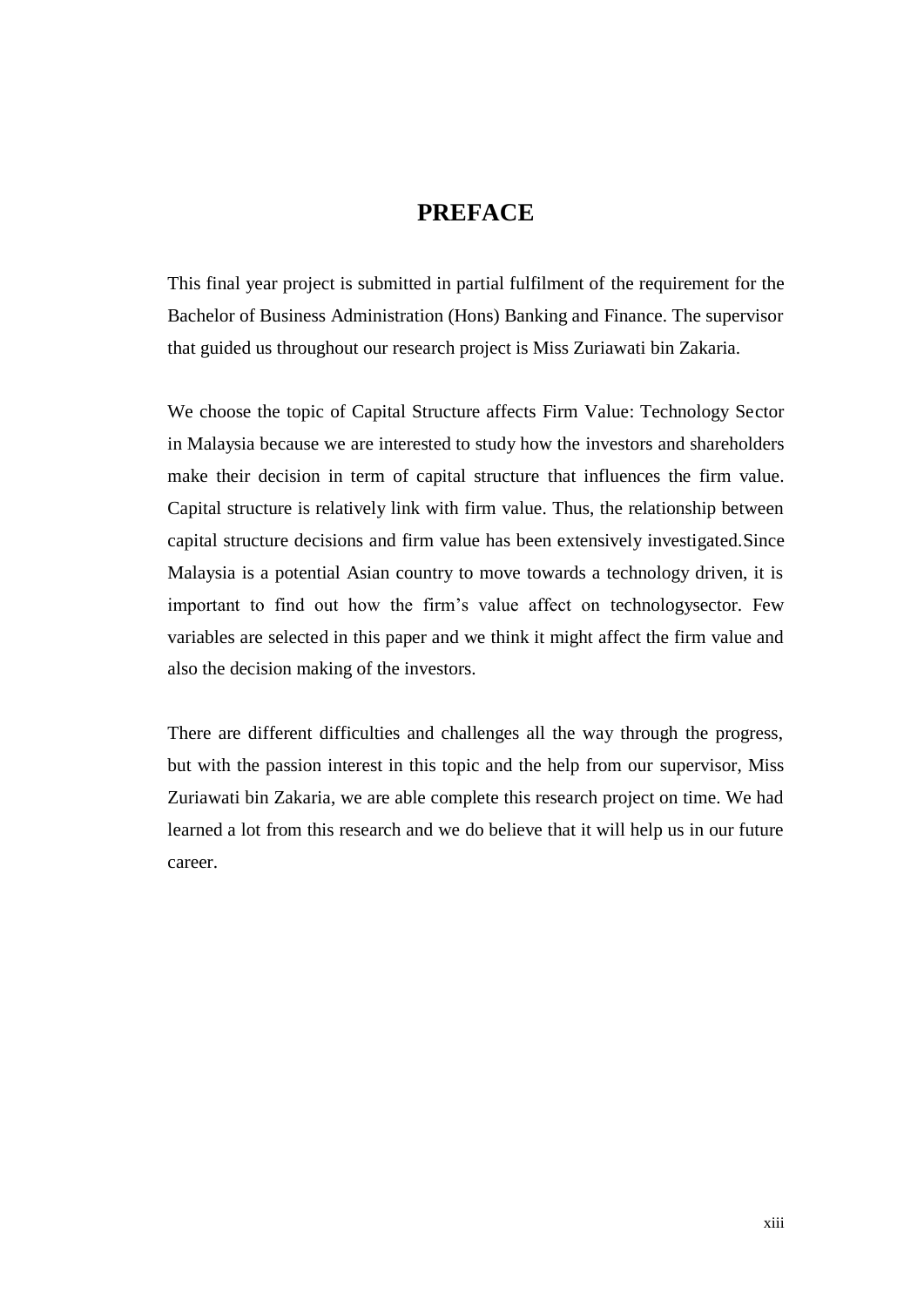### **ABSTRACT**

This researcher paper mainly examine on the firm value of technology sector in Malaysia as the technology able to thriving the economic growth. We have studies on 50 companies in the technology sector for duration of 5 years from 2005 to 2009.

We investigated the firm performance by using dependent variable which is return on asset (ROA) that mostly supported and applied by previous researchers. However, the factors used to test on the firm value are profitability, growth opportunity, leverage, firm size, tangibility and liquidity which act as independent variables. We found that firm value on technology sector in Malaysia is significantly affected by firm size, liquidity and profitability. The significant variables are supported by previous researchers.

Profitability variable shown positive significance to firm value which supported by Chakraborty (2010), Pandey (2004) and Bas et al. (2009). And it explained with the theory of Tobin's Q. Furthermore, liquidity variable are aligned to Prasit et al. (2011), Suhaila et al. (2008) and Kahn & Winton (1998), which are positive relationship to firm value on technology sector.

Next, firm value that supported to research paper Margaritis & Psillaki (2008), Mahakud & Misra (2009) and Majumdar & Chhibber (1997) presented positive significant to firm performance. Furthermore, we also found that the firm size is the main factor among independent variables, which derived critical impact to firm value and it had been used to explain the theory applied such as cash flow and agency theory.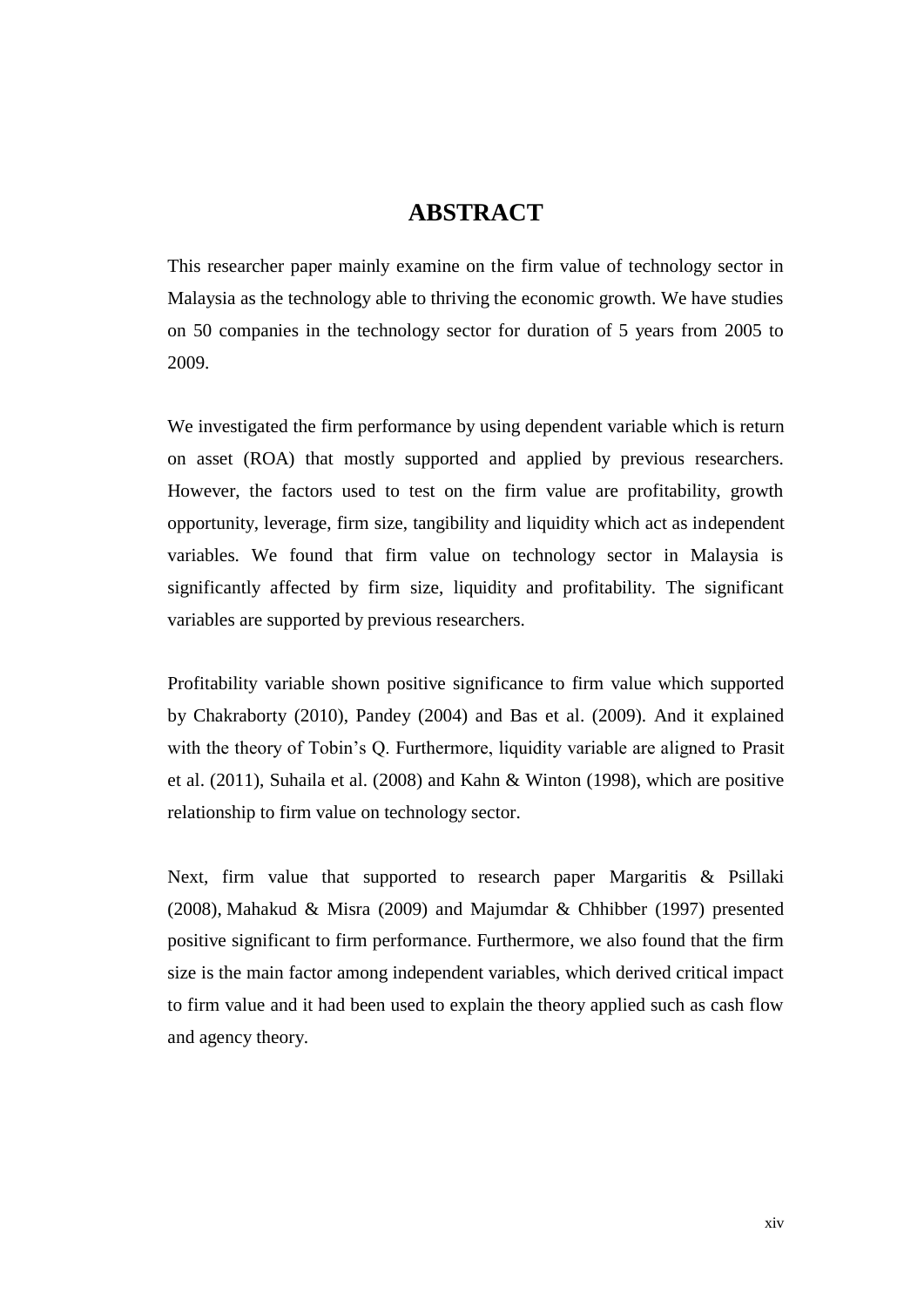## **CHAPTER 1: RESEARCH OVERVIEW**

## **1.0 Introduction**

Firm value can represent the potential growth of a firm as well as the efficiency daily business operation of a firm. In fact, many investors always referred to firm value in making the decision of investment due to firm value able to provide the intrinsic value which is the actual value of the firm. However, the study of the factor that influences the firm value is attracting to the firm in the view of investor and shareholders. In chapter 1, we are going to define the background of firm value, the problem statement, objective, hypothesis, and significant of our research. The research on this issue is quite important to debate since the emergence of Modigliani & Miller (1958) found that firm value is not a good tool to test on capital structure. Thus, following important argument may help to explain this divergence.

## **1.1Research Background**

### **1.1.1 Capital Structure**

Capital structure is imperative for every business organization. It defines as the firm's financial framework which consists of the debt and equity used to finance the firm (Ong & Teh, 2011). We cannot omit this important derivation because by using capital structure, companies are able to carry out the stakeholders' needs.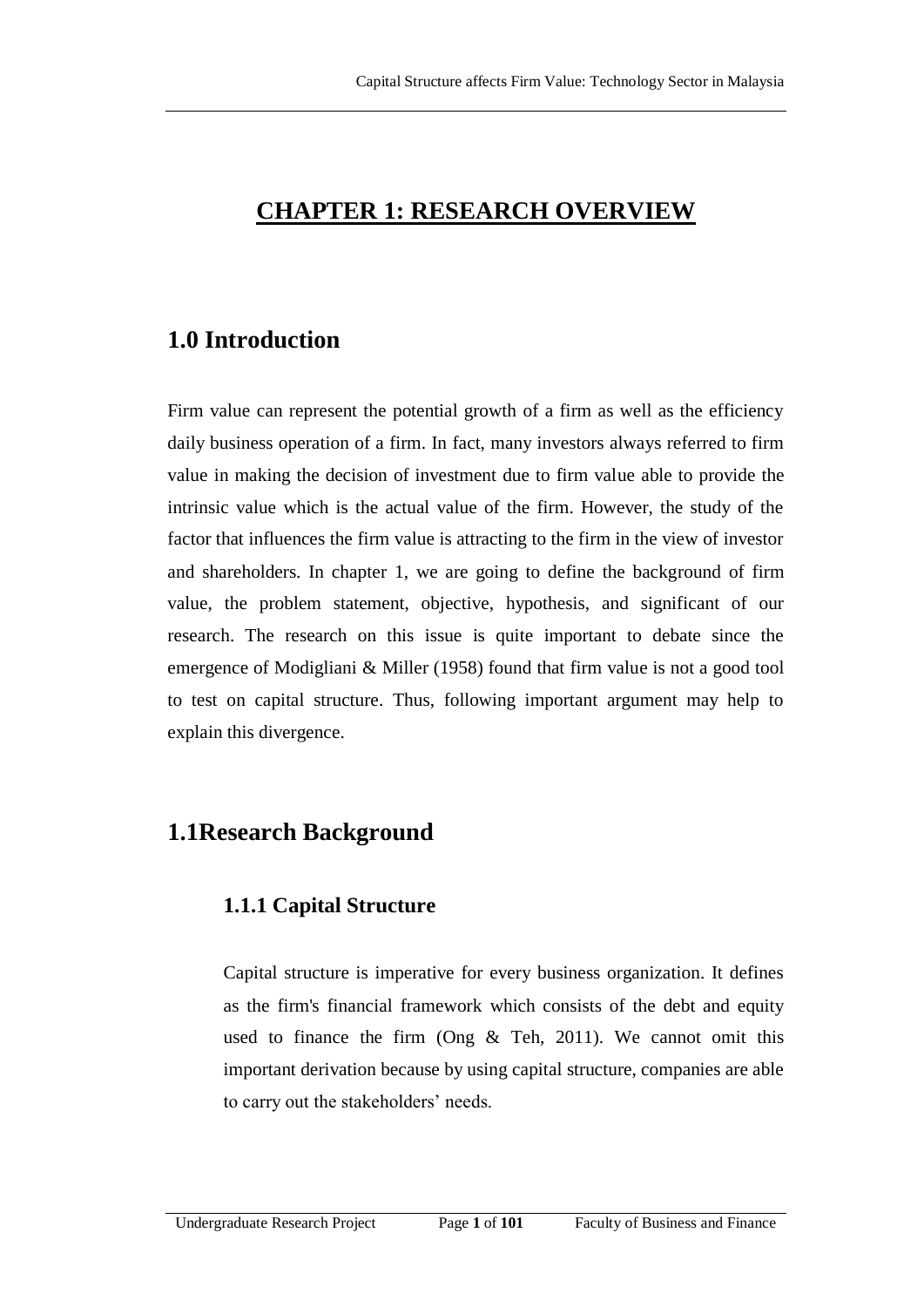In the past decades, the relationship between capital structure decisions and firm value has been extensively investigated. To determine the capital structure, there are alternative capital structure theories have been developed. In reality, capital structure of a firm is difficult to determine accurately. Nadeem & Wang (2011) proposed that different theories concerning capital structure differ in their relative emphasis. For example, the trade-off theory emphasizes taxes, the pecking order theory emphasizes differences in information, and the free cash flow theory emphasizes agency costs. Therefore, by using these theories we are able to understand the financing behaviour of firms as well as in identify the potential factors that affect the capital structure. Myers (2001) concludes that there is no universal theory of the debt*-*equity choice and no reason to expect one.

Modigliani-Miller (MM) theorem is the origin capital structure's theory which had used by many previous researchers. According to MM Theorem, the theory must work under perfect market and few assumptions of perfect market have to be made which including perfect competition, absence of bankruptcy costs, no taxes, rational investors, and efficient market (Neil, 1981). MM Theorem states that capital structure or finances of a firm is not related to its value in perfect market (Martin, 1981; Merton, 1977).

Capital structure is relatively link with firm performance (Tian & Zeitun, 2007). Firm performance can be measured by leverage, profitability, growth, firm size and so on. Furthermore, financial measurement is one of the tools which indicate the financial strengths, weaknesses, opportunities and threats. Capital structure states that the value of firm depends on real variables (Modigliani & Miller, 1958). A firm debt funding provides a corporate tax shield and the benefit of tax shield is to offset by the prospect of potential bankruptcy costs. Perhaps differences in capital structure will reflect differences in the growth opportunities. However, there are still no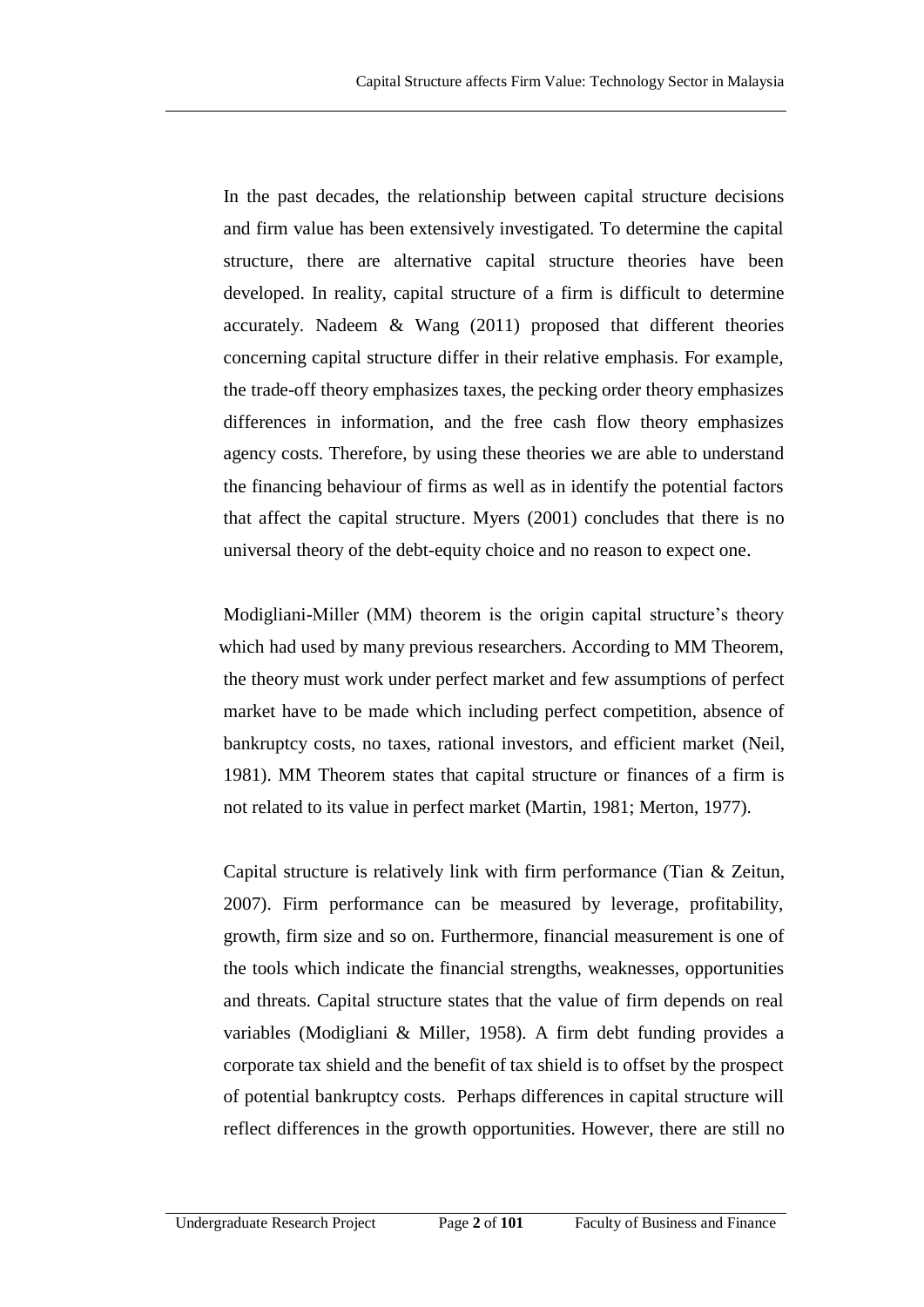possibilities have been proved either relevant or excluded in Malaysian capital market.

### **1.1.2 Capital Structure in Malaysia**

In Malaysia, Pandey (2004) has used the data from 208 Malaysian companies from the period 1994 to 2000 to examine the relationship between capital structure and market structure; capital structure and profitability. Tobin's Q test has been used by the author and the results shown that both capital structure and market power; capital structure and profitability are related.

There is a cubic relationship between capital structure and market power due to the complex interaction of market conditions, bankruptcy costs and agency problems. Furthermore, the author also found a saucer-shaped relation between capital structure and profitability due to the interplay of agency costs, costs of external financing and debt tax shield.

Profitability is an important independent variable to influence on capital structure (Rajan & Zingales 1995). In their paper, they found that there is a negative relationship between capital structure and profitability. In contrast, Modigliani & Miller (1963); Jensen (1986) found a positive relationship between capital structure and profitability by consider the interest, tax shield and debt.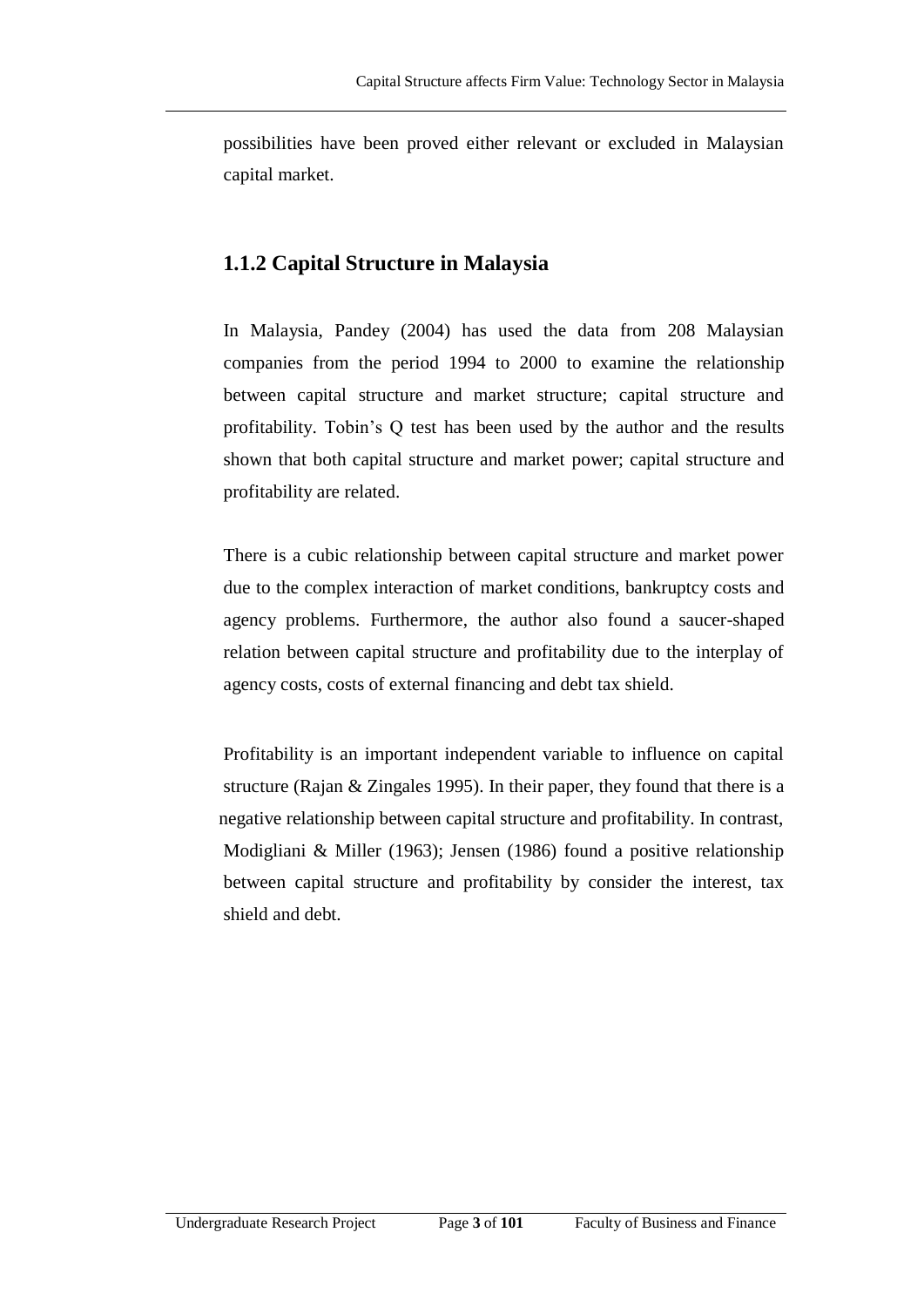

Figure 1.1: Capital structure and market structure

As shown in Figure 1.1, when firms at lower and higher levels of market power, they employ more debt to pursue their output, while firms at an intermediate level of market power, they have to reduce their debt to avoid the financial distress and bankruptcy.





*Source:Pandey, I. M. (2004)*

There is a U-shaped relationship between capital structure and profitability as shown in Figure 1.2. Firms have more profits to shield from taxes and able to generate more output at a higher level of profitability. In fact, the relationship may be saucer-shaped where firms may not have enough incentive to increase or reduce debt in the medium range of profitability.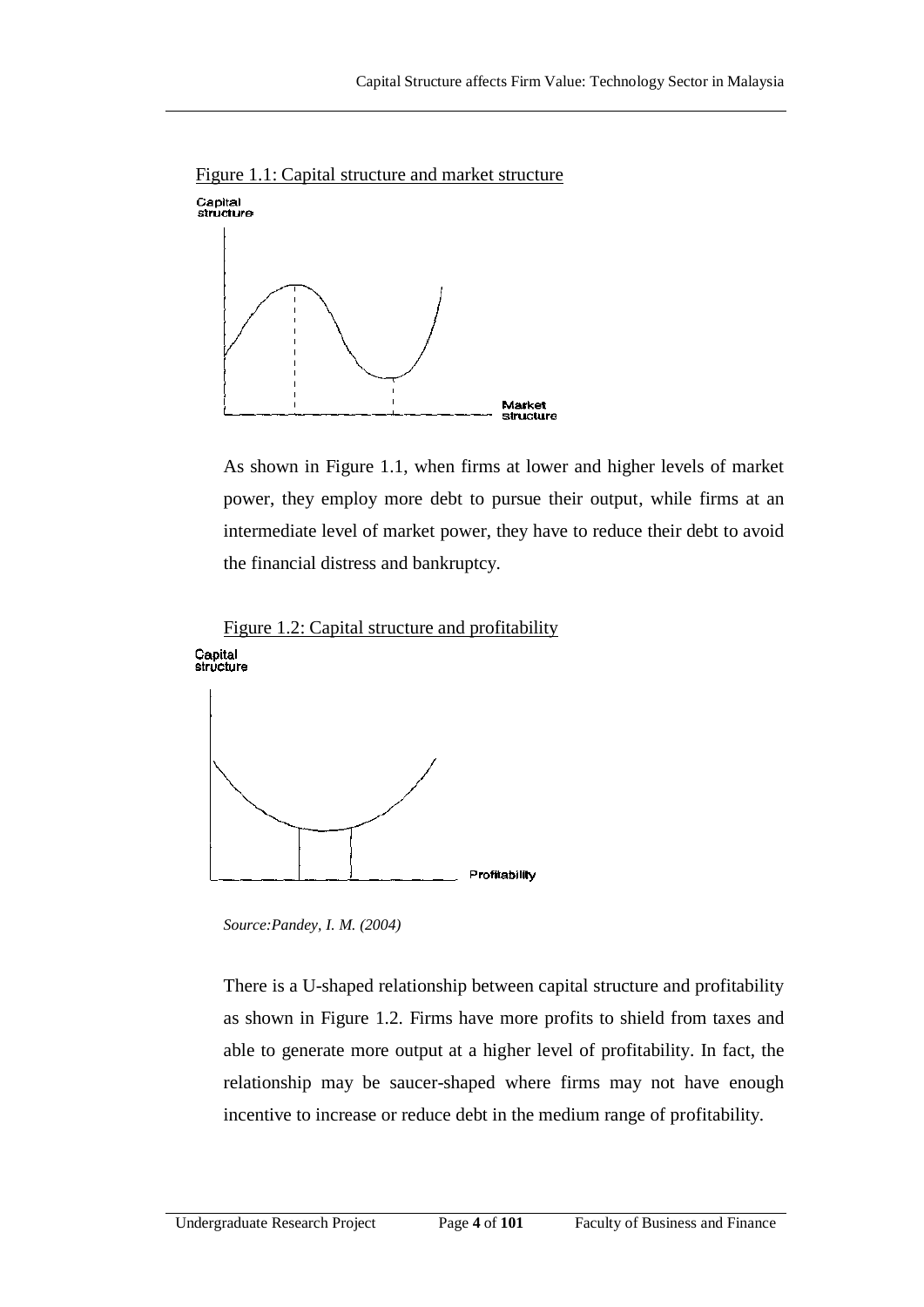#### **1.1.3 Firm Value and the Enterprise Value**

Firm value has been described as firm performance which can be determined by examining the firm annual report. However, enterprise value is one of the most accurate value to represent the firm's value because various considerations and business element is taking into account to evaluate the firm's value such as firm's financial resource, firm's asset and its capital structure which play an important roles in determining and showing the strategies that the firm used to build the firm's business foundation as well as future firm's growth potential and cash flow (Kennon, n.d).

Much internal information can be observed through the assessment of enterprise value. Enterprise value is precise takeover valuation which signifies the total cost of a company if buyers want to procure it and take over the company. This is because the value calculation involves many components which are influence the firm performance such as firm's market capitalization; preferred stock; debt and also cash and cash equilibrium. Enterprise value seems to be the key formula for all market players and shareholders as well as managers in making investment and management decision due to the enterprise value is able to defining resources and competencies of the firm. The investors can make investment by following the value philosophy based on the enterprise valuation of the company while the shareholder and firm's managers manage the cash flow and adjusting the capital structure according to firm value that can be evaluate in enterprise value calculation (Kennon, n.d).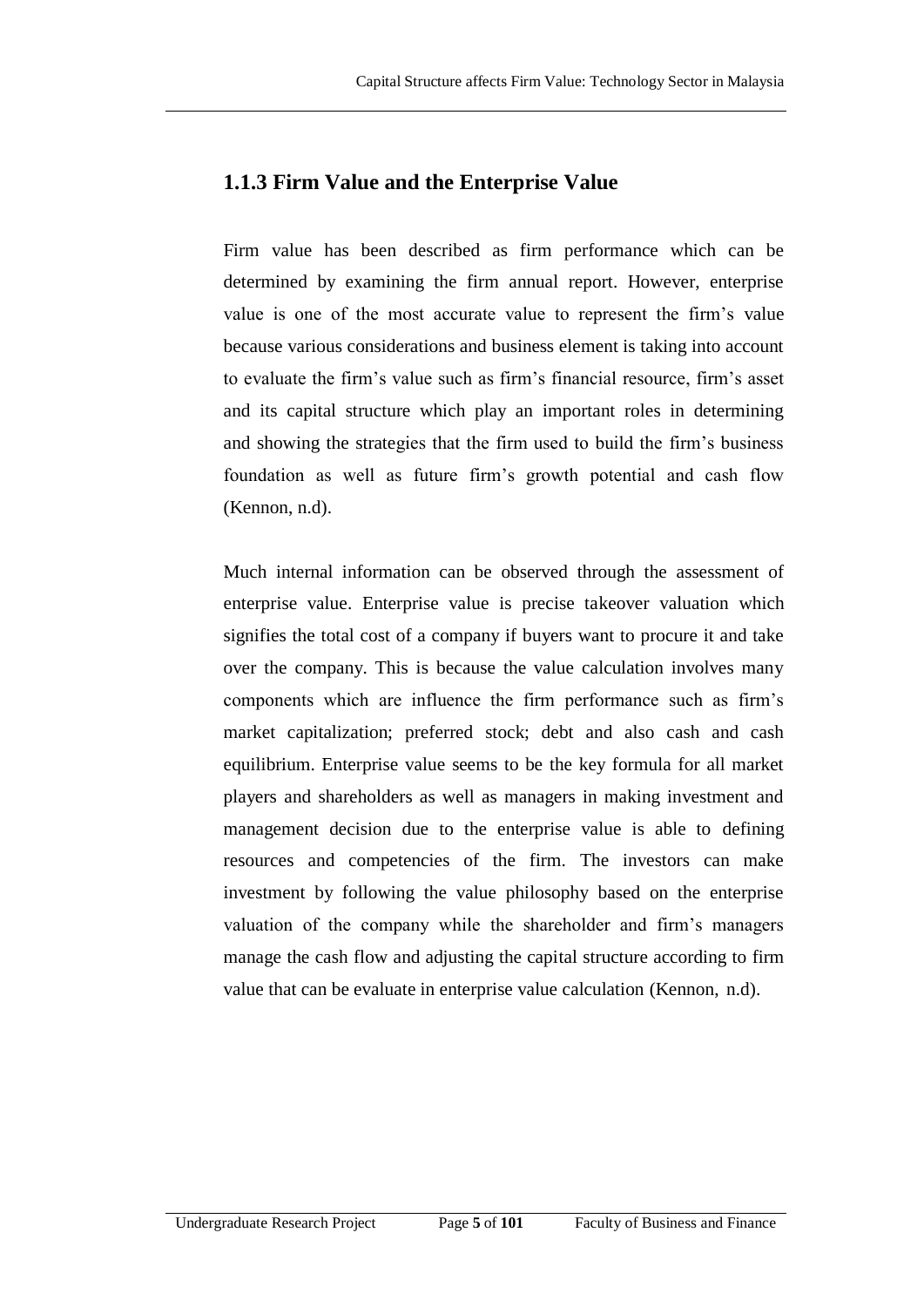### **1.1.4 Firm Value and Marketing Philosophy**

The firm value creation philosophy is based on the profit earned by a firm. The return of a company is not only depends on how firm's financial and administration management yet it also rely on the marketing strategies that applied by the company. Based on Warren Buffett, the well-known American investor had mentioned that the reputation of a firm able to tackle business for the poor fundamental economics. The value creation or reputation is the key strategy to help company to survive and generate money for a firm in different stage of business cycle. Understanding and analyzing the business environment enable firm to identify the sources of profit, the firm should investigate the political, economic, social, and technology factor which is known as "PEST analysis" in order to retain and attract the customers who is the main driven where the money flow into the company (PEST Analysis ,n.d).

The formation of competitiveness on a firm is derived from three main players, who are customer, supplier, and competitor. Thus, firm should take awareness in competing with the market competitors; few strategies that the firm should keep in mind are the firm needs to create value to customer, have a good relationship with its supplier, and able to crap the value-creating opportunities in the competition. The firm must understand the customer behaviors and fulfill their needs (Lake, 2009)

#### **1.1.5 Overview of Malaysia Services Sector**

The Malaysian economy is targeted to grow an average 6.3% per annum during the entire Third Industrial Master Plan (IMP3) for the period of 2006 to 2020 (Hong Leong Markets,2006). The IMP3 rides on its objective to attract and generating quality investments, developing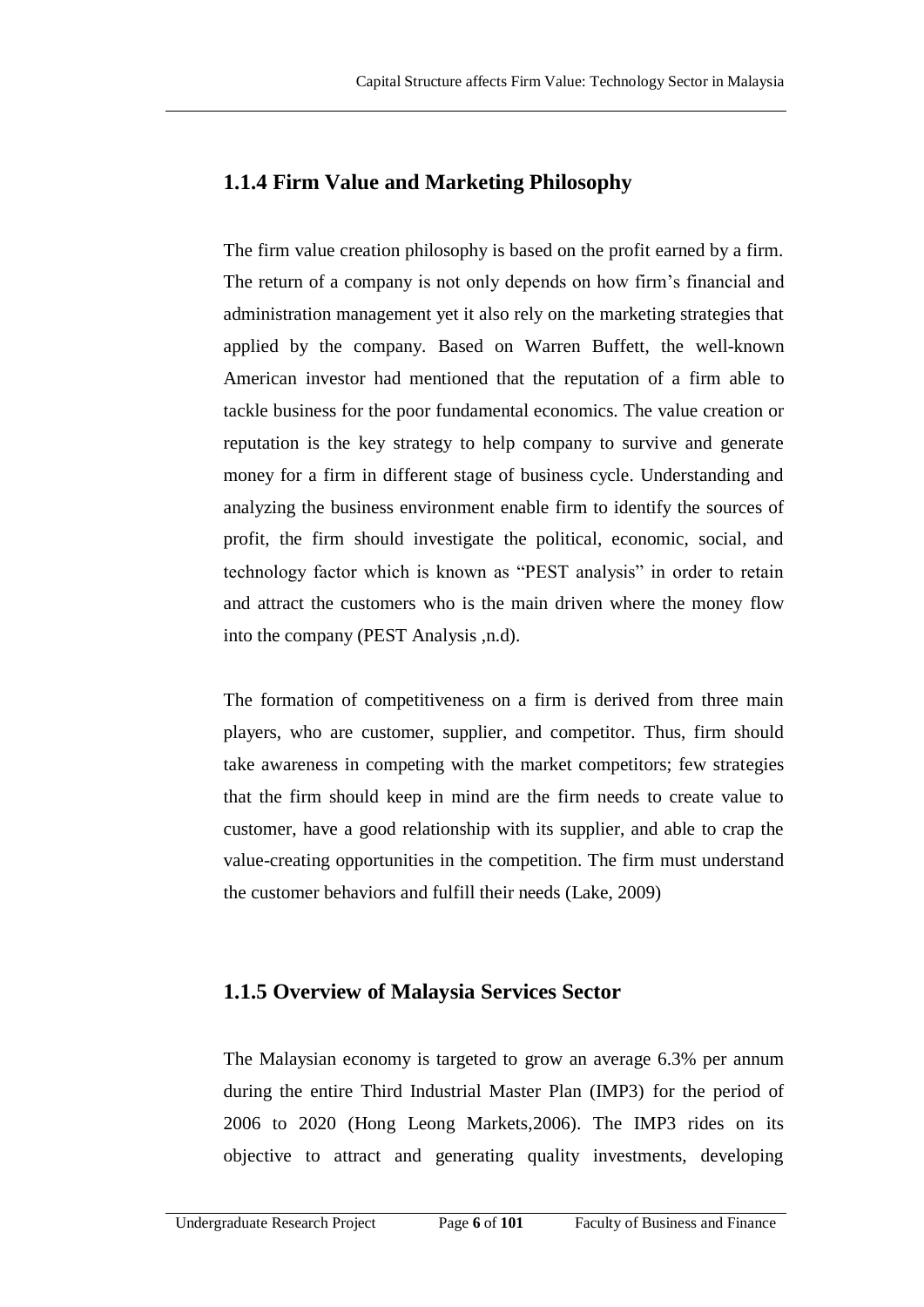innovative and creative human capital and integrating Malaysian industries and services. To meet the targets of the IMP3, the government has identified 12 target growth industries in the manufacturing sector and8 services sub-sectors for further development which include ICT services.

Table 1.1: Third Industrial Master Plan (IMP3) - Towards Global Competitiveness

| <b>MANUFACTURING INDUSTRIES</b>     | <b>SERVICES SUB-SECTORS</b>         |                                         |  |
|-------------------------------------|-------------------------------------|-----------------------------------------|--|
| <b>Resource based:</b>              | Non-resource based:                 | <b>Business and</b><br>$\bullet$        |  |
| <b>Petrochemicals</b><br>$\bullet$  | Electrical and<br>$\bullet$         | <b>Professional services</b>            |  |
| <b>Pharmaceuticals</b><br>$\bullet$ | <b>Electronics</b>                  | <b>Logistics</b><br>$\bullet$           |  |
| Wood-based<br>$\bullet$             | <b>Medical Devices</b><br>$\bullet$ | <b>ICT</b> services<br>$\bullet$        |  |
| Rubber-based<br>$\bullet$           | <b>Textiles and Apparel</b><br>٠    | Distributive trade<br>$\bullet$         |  |
| Oil Palm-based<br>$\bullet$         | <b>Machinery</b><br>٠               | <b>Construction</b><br>$\bullet$        |  |
| <b>Food Processing</b><br>$\bullet$ | and Equipment                       | <b>Education and</b><br>$\bullet$       |  |
|                                     | <b>Metals</b><br>$\bullet$          | training                                |  |
|                                     | <b>Transport Equipment</b><br>٠     | <b>Healthcare services</b><br>$\bullet$ |  |
|                                     |                                     | <b>Tourism services</b>                 |  |

*Source: Fixed Income & Economic Research HL Markets*

Table 1.1 shows the overall industries of manufacturing sector as well as services sub-sectors in Malaysia that important to contribute to greater growth. From the table, we can see that there is a high expectation of Malaysian government to stimulate the economy into a fast growth track in IT sector in order to achieve high income economy by 2020.

#### **1.1.6 The impact of IT to business**

The application of IT in business is very common today; the working environment is fully relying on computer. IT enable all of us to have a better communication with each other, the present of interdependent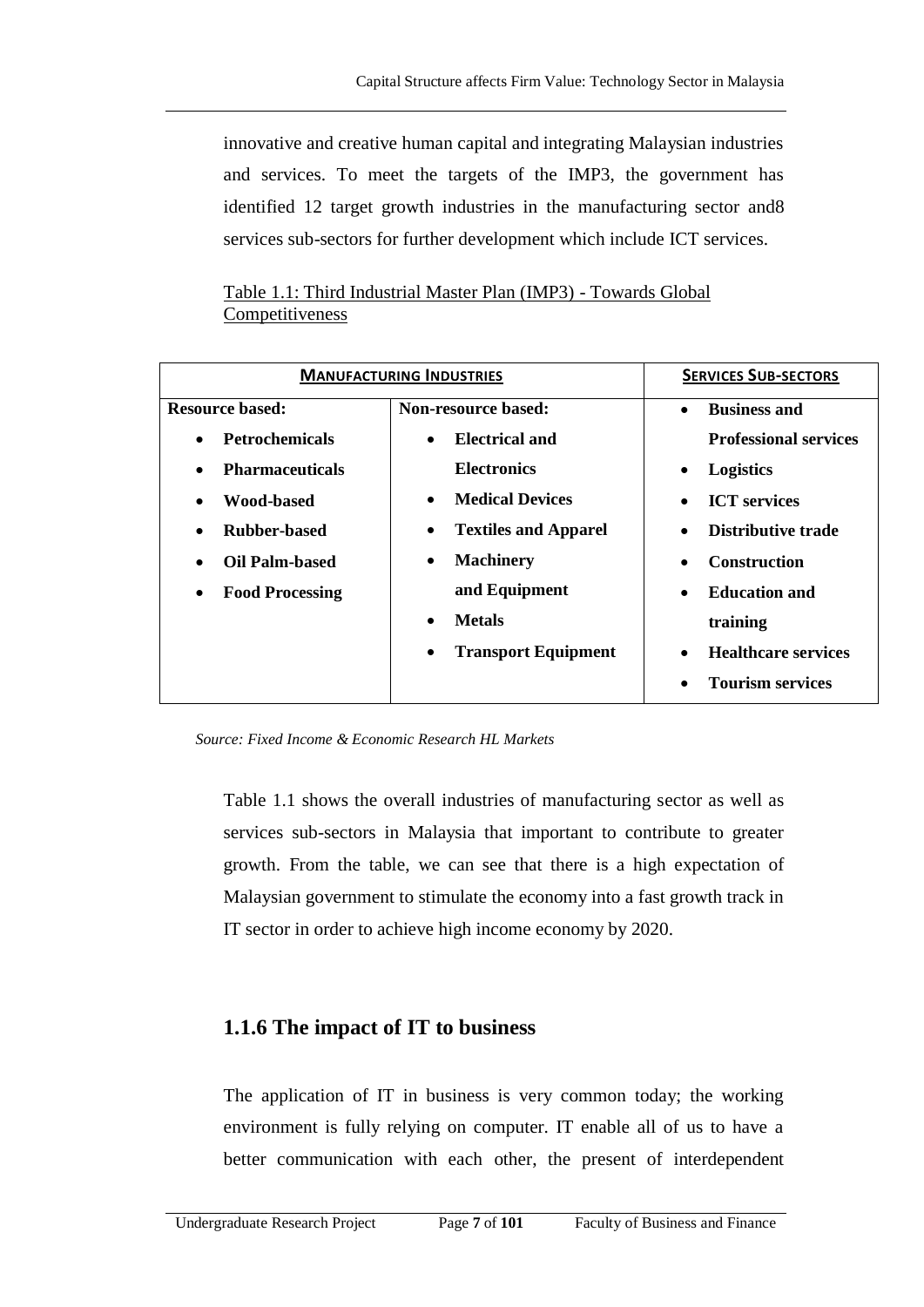system helps business to share information to the partners and it also provide easy communication for the up-side stream and down-side stream. Moreover, exchanging valuable idea from different business culture enable to enhance the internal business processes; increase the productivity and grapping global customer in international market.

Furthermore, IT able to satisfying a company operational and functional need as technology provides smooth function for all the department in a company; as well as figuring problem and error when system unable to work well. Besides, IT also plays an important role in providing, retrieving, managing, and arranging data or information for company to operate daily business (Data Processing & Data Management, n.d). The implementing of a new system in a company is critical because it may bring huge impact to the company as IT supports the company main activities such as creation and delivery of product and services.

### **1.1.7 Technology Implementation in Malaysia**

Government Linked companies (GLCs) referred to the companies that involved the participation of local government who is holding more than 20% of company's share and act as part of stakeholders, leading to the company decision making. The government of the country, many of them has been taking part as the owner of company which including china, Korea, India and also Malaysia. There were 210 companies being examined to test the value of the firm and the result shown that the performance of GLC is better than non-GLC ( Razak et al., 2011).

From the period of 1971 to the late 2000s, Malaysia has transformed from a country of export on primary commodities to an emerging multi-sector country. To ensure the success of industrial development, Malaysia has moves from the traditional commodity and agriculture base to a more technology and industrial base country.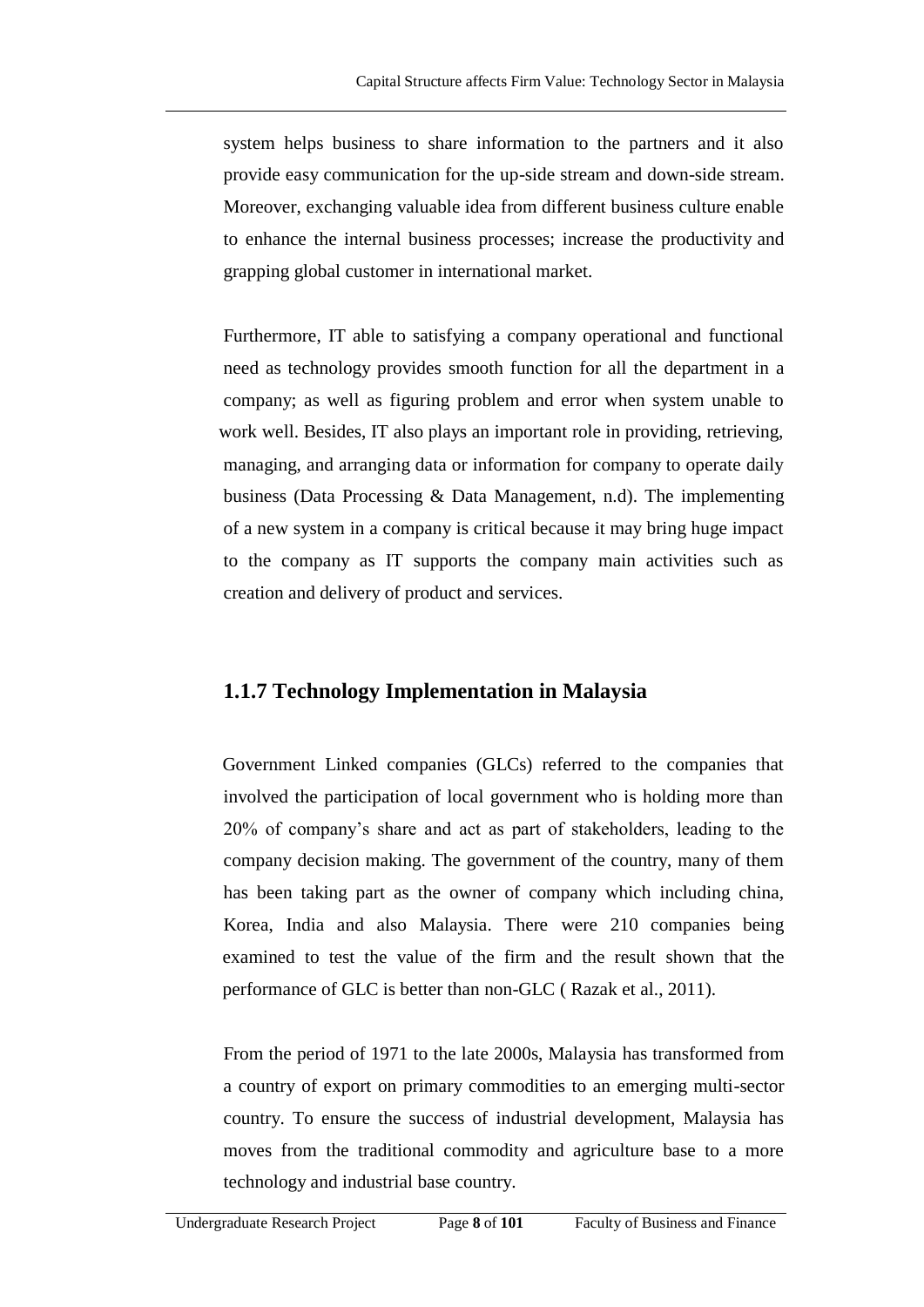SIRIM focuses on discovering and developing new technologies to help businesses compete better through quality and innovation (Destination: Asia, 2010). SIRIM Berhad is a wholly owned by the Malaysian Government under the Minister of Finance Incorporated with over forty years of experience and expertise as the governments mandated machinery for research and technology development. It is the national organization of standardization and quality, its play an important role for industrial research and development. With the helped form SIRIM, most of the small and medium enterprises of SIRIM's clients are given technical assistance to upgrade their businesses and to stay competitive.

The Multimedia Super Corridor (MSC) is Malaysia's most powerful initiative for the global information and communication technology (ICT) industry, it was conceptualized in 1996 and grown into a thriving dynamic ICT hub, hosting more than 900 multinationals, foreign-owned and homegrown Malaysian companies. (The Multimedia Super Corridor, n.d ). Among the 1000 MSC companies, software development is the biggest component with 213companies (27%) and there is another 8% in software application (Growth of SSO sector in MSC Malaysia, 2010).

The main idea behind the MSC is to assisting and helping the small and medium enterprises (SMEs) in transforming themselves into world class companies. With this, many commitments has been promised to support the development such as world-class infrastructure and the cyber law in order to attract more foreign and local investor to involved into the MSC program.

MSC Malaysia (Multimedia Super Corridor) program was launched by the former Prime Minister, Dr Mahathir Mohamad during 1990s with the main objective of accelerate the transformation on Malaysia into a modern state, the vision 2020. However, the main idea behind the MSC is to assisting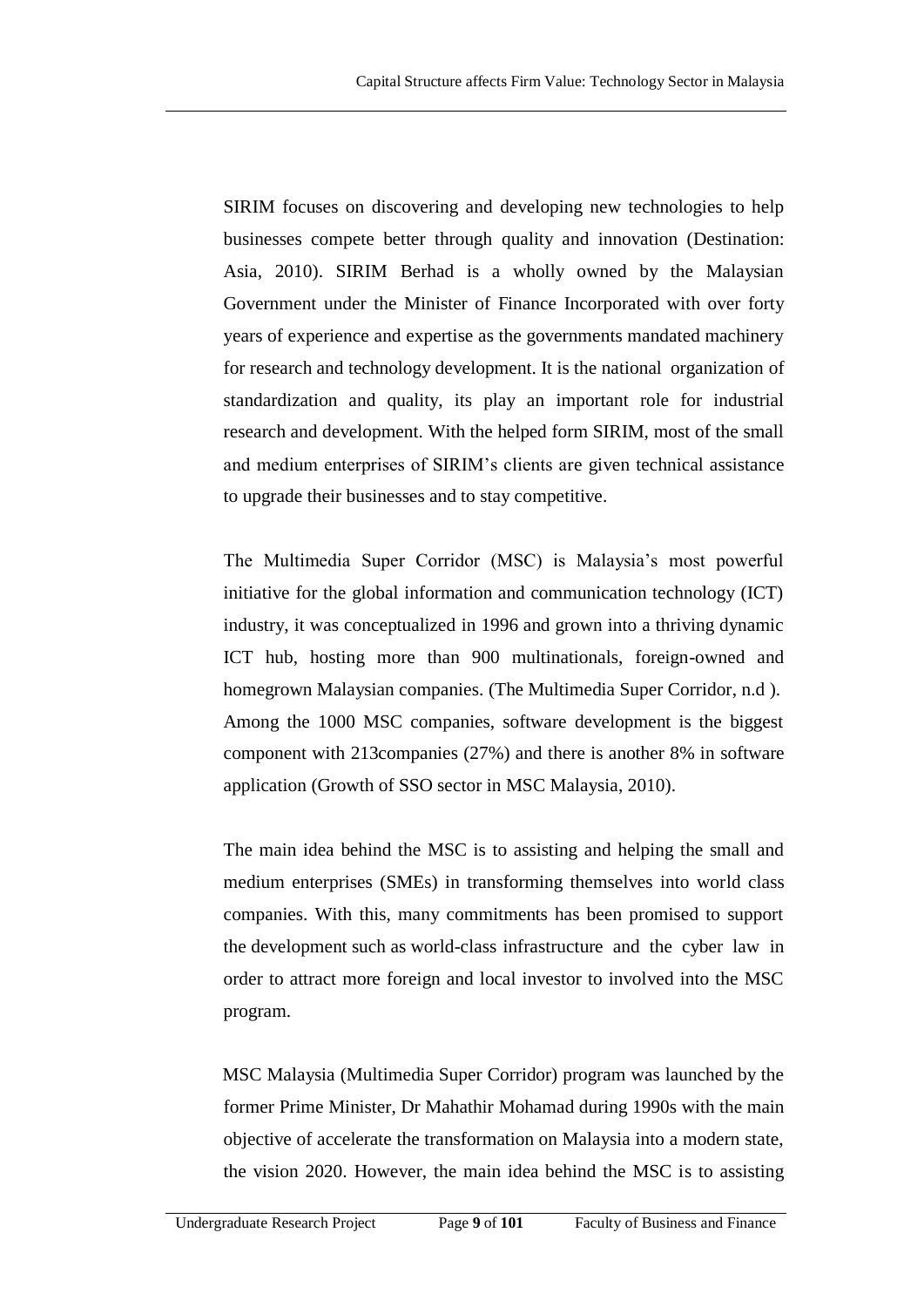and helping the small and medium enterprises (SMEs) in transforming themselves into world class companies. With this, many commitments has been promised to support the development such as world-class infrastructure and the cyber law, in order to attract more foreign and local investor to involved into the MSC program.

The Share Services & Outsourcing (SSO) sector that with 180 companies nowadays has been growing strongly. According to the local and foreign investors' feedback, MSC Malaysia is active in SSO activities and currently which is higher value than China, India and Philippines (Growth of SSO sector in MSC Malaysia, 2010).



Figure 1.3 :The growth of MSC Malaysia over the recent year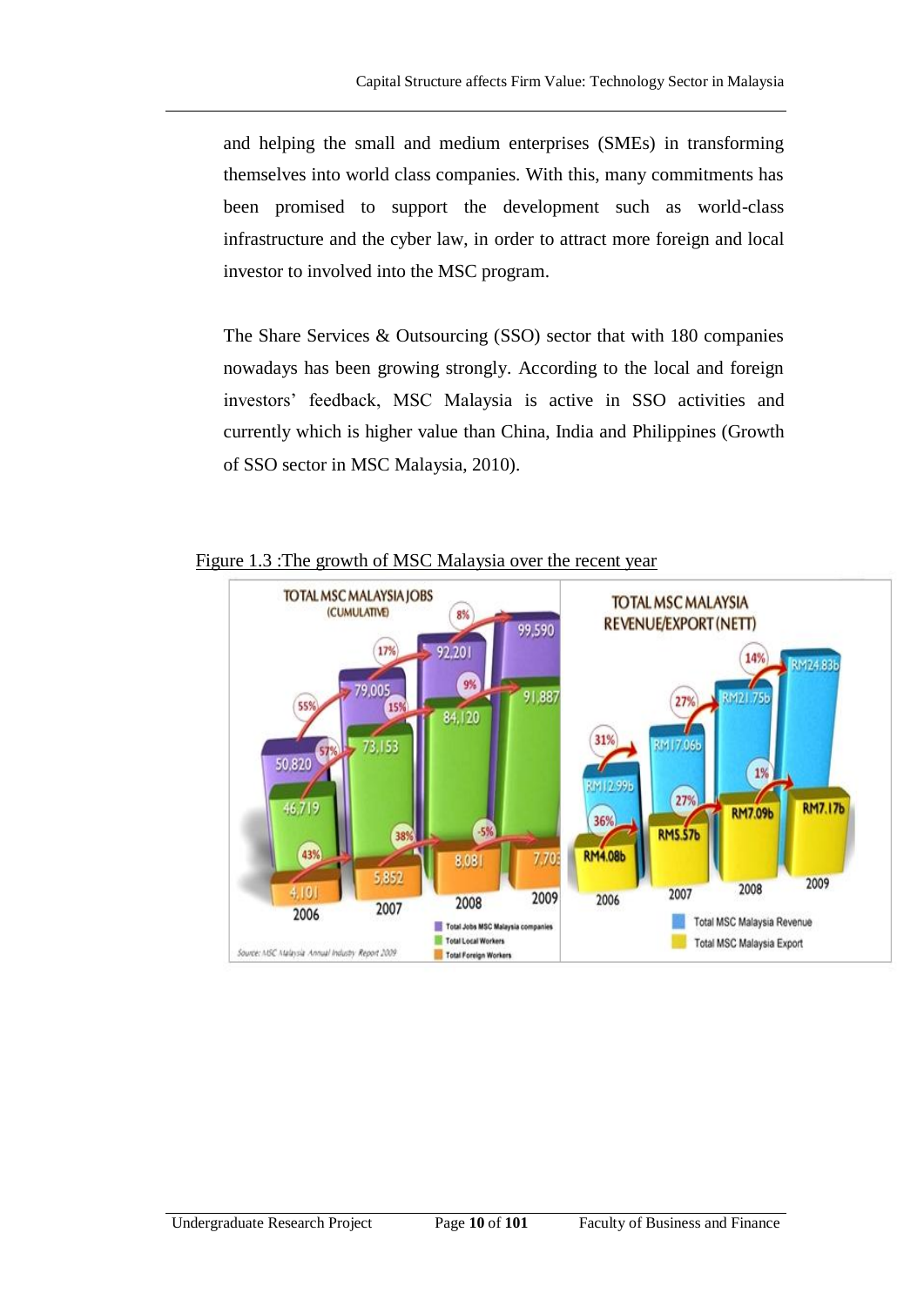| <b>Description</b> | 2006                     |        | 2007                     |            | 2008                     |            | 2009              |        |
|--------------------|--------------------------|--------|--------------------------|------------|--------------------------|------------|-------------------|--------|
|                    | Industry<br><b>Total</b> | sso    | Industry<br><b>Total</b> | <b>SSO</b> | Industry<br><b>Total</b> | <b>SSO</b> | Industry<br>Total | sso    |
| Revenue<br>(RMbil) | 12.99                    | 3.19   | 17.06                    | 5.34       | 21.75                    | 6.18       | 24.83             | 6.39   |
| Export<br>(RMbil)  | 4.04                     | 2.16   | 5.57                     | 3.45       | 7.09                     | 3.84       | 7.17              | 3.93   |
| Jobs               | 63,907                   | 22,852 | 79,005                   | 32,449     | 92,201                   | 37,438     | 99,590            | 38,032 |

Figure 1.4 :The growth in the SSO sector over the recent years

Source: *My Sinchew on April 19, 2010.*

The introduction of SIRIM and MSC are significance in developing Malaysia economics and they are the key players in helping the growth in Malaysia's industry sectors. As conclude, both SIRIM and MSC are important to increase the confidence level of investors to invest in Malaysia and thus it will attract more investors enter into the IT sectors.

## **1.2 Problem Statement**

Coming to the  $21<sup>st</sup>$  century, technology has plays an important role in the new era of the business world which is quite competitive. Every sector is relying on the technology to managing the company day-to-day business operation either internal management or front-line services that dealing with customer. Thus, innovation is very helpful in improving the firm return and attracting customers as new technology able to provide an efficient and effective management on the company. According to Stoneman & Kwon (1996), they found that the firms that able to adopt in the technological change are able to gain advantages for its firm. The implementation or the innovation of a firm on technology contributed to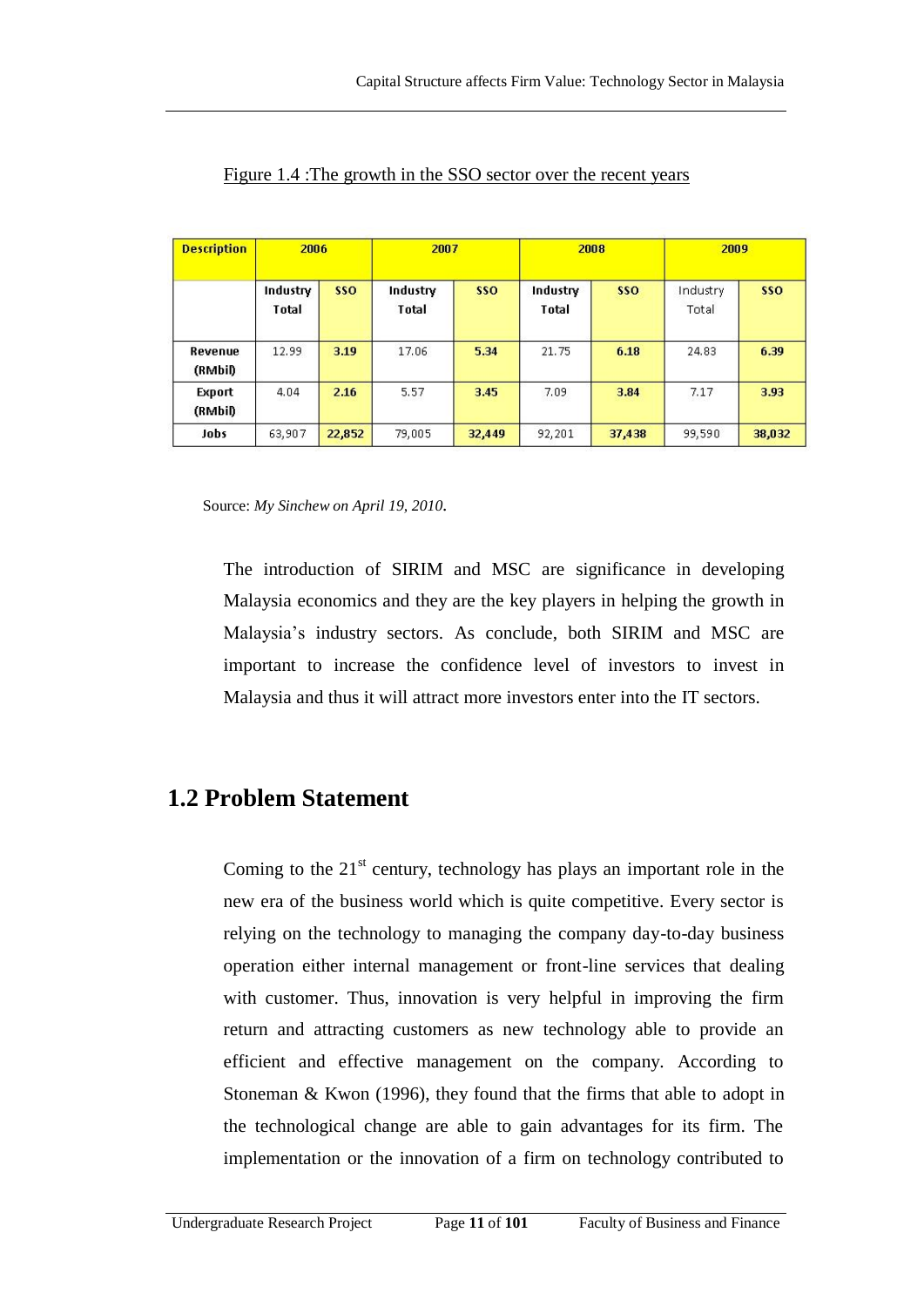the company value and performance as the IT innovation able provide concrete benefit particularly at the process level instead of increase profit to the firm (Prasad, 2008). Moreover, Dehning et al. (2005) revealed that the innovative firm able to enjoy higher firm value than old firm industry.

Previous researchers have indicated that benefit gain from IT not only allowed firm to earn profit (Stoneman & Kwon,1996; Geroski et al., 1993) yet it also improve the firm value and performance (Liker et al., 1999). The investment in IT is very important to a firm. Larsson & Malmberg (1999) indicate that profit can be generated when firm able to handle the technology that they investing. Understanding and discovering the background or internal information on the technology firm that company will choose for investing is the necessity due to the stability of the IT firm's services and performance will influence the company value and performance. Sabherwal (2005), he explains that the implementation of knowledge management (KM) able to improve the operation for organization and increase the firm value. However, if the IT firm unable to perform well, this will lead the company which making investment on IT sector incurs losses. The productivity paradox is occurring in all industry sectors whereby the productivity gain on a company is less although there is an increase expenditure on information technology (Peslak, 2003). Ramamani (2010) clarified that in order to have successful innovation the manager should considered the process and product level of the firm. Thus, Firm should make technology investment based on their needs; they should take care on its cost.

The firm should make sure the machines or the software products they invest are worth. For this, firm value of technology sector is the preference review for them to making investment. Firm's realized value can be measured from its Information Technology investment (Davern & Kauffman, 2000). In order to attract investors, the technology's firm value is the key element that we should examine. Chen (2000), the researcher found that the high debt technology company is influenced by the element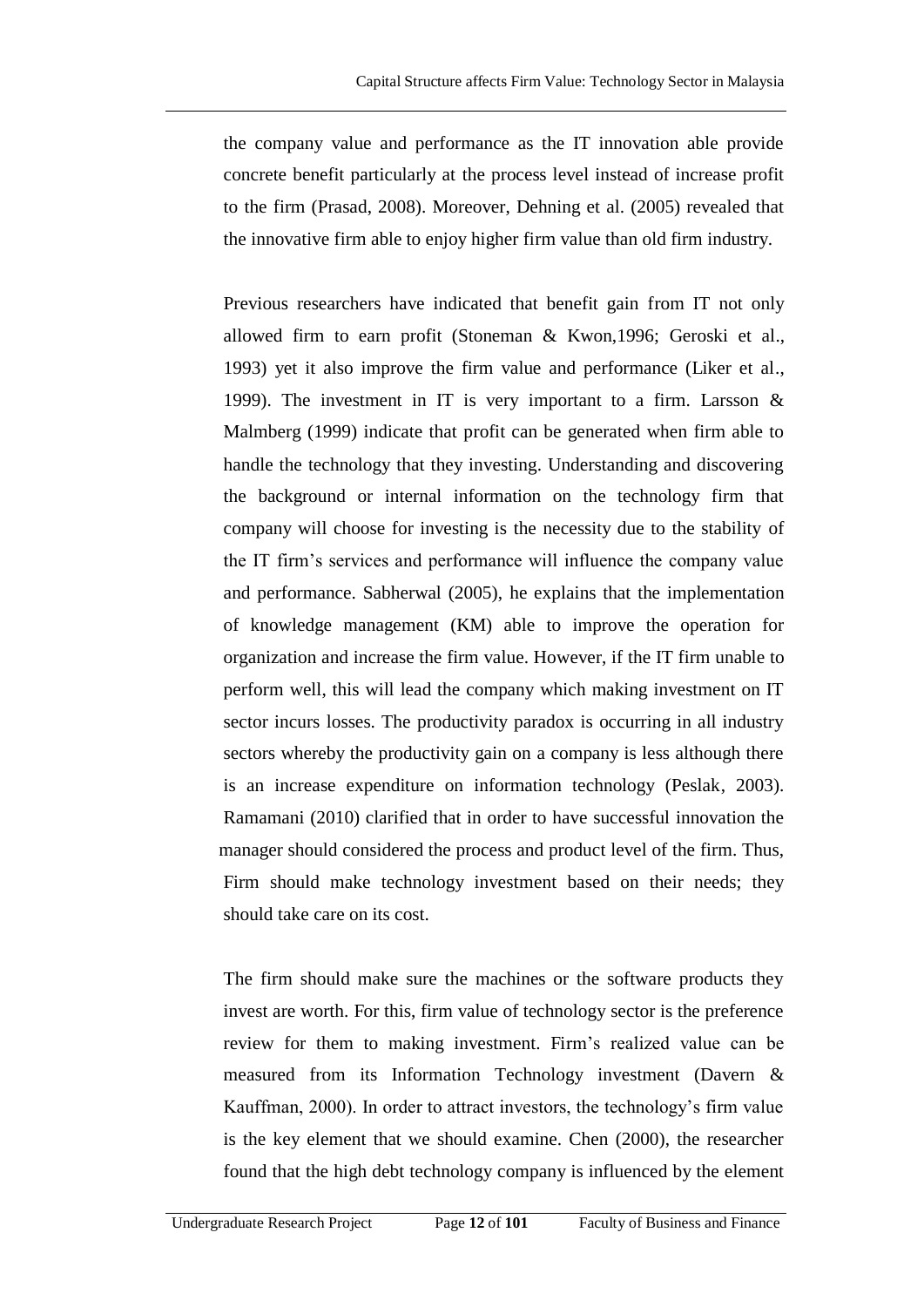of firm size, cost variability, tax, research and development cost, and earning variability. Cash financing will increase the value in technology industry that participate in serial acquisition (Adavikolamu, 2008).The industrial policy has brought impact to the software industry in China (Li, 2007). Debt and equity usually being studied in the capital structure research paper (Myers, 2001). Overall, there is still an inadequate component to be examined in order to understand how the capital structure affects the firm value for technology sector. More variables should be found out and tested in order to derive a better perceptive on the performance of technology sector.

Malaysia is one of the developing countries in Asia. Therefore, Information technology is important to enhance the economic progress of the country. Perkins & Neumayer (2005), they mention that the developing country will grow rapidly with the diffusion of new technology. However, they also claim that international trade will increase under the condition when the technology diffuses faster. Despite, researchers and government are focus on policy and investment plan when decide for country economic growth. Example, "Look East" policy in 1980s had been implemented by Mahathir who Malaysia could achieve economic growth by learning the development strategy from Japan and South Korea (Furuoka, 2007). However, less of the studies deal with the relative firm performance on technology sector in improving the economic growth in Malaysia, and when they do so, they usually examined in the key elements for technological development to progress. Furthermore, there is a gap between the firm value of technology sector and the Malaysia economic growth.

In nutshell, firm value of technology indicated that the ability of technology firm to provide good services to other industry sector in improving the productivity. At the same time, it also indicated that how productive of the technology sector. Dollar et al. (2003) found that productivity is directly influence by the investment climate. They also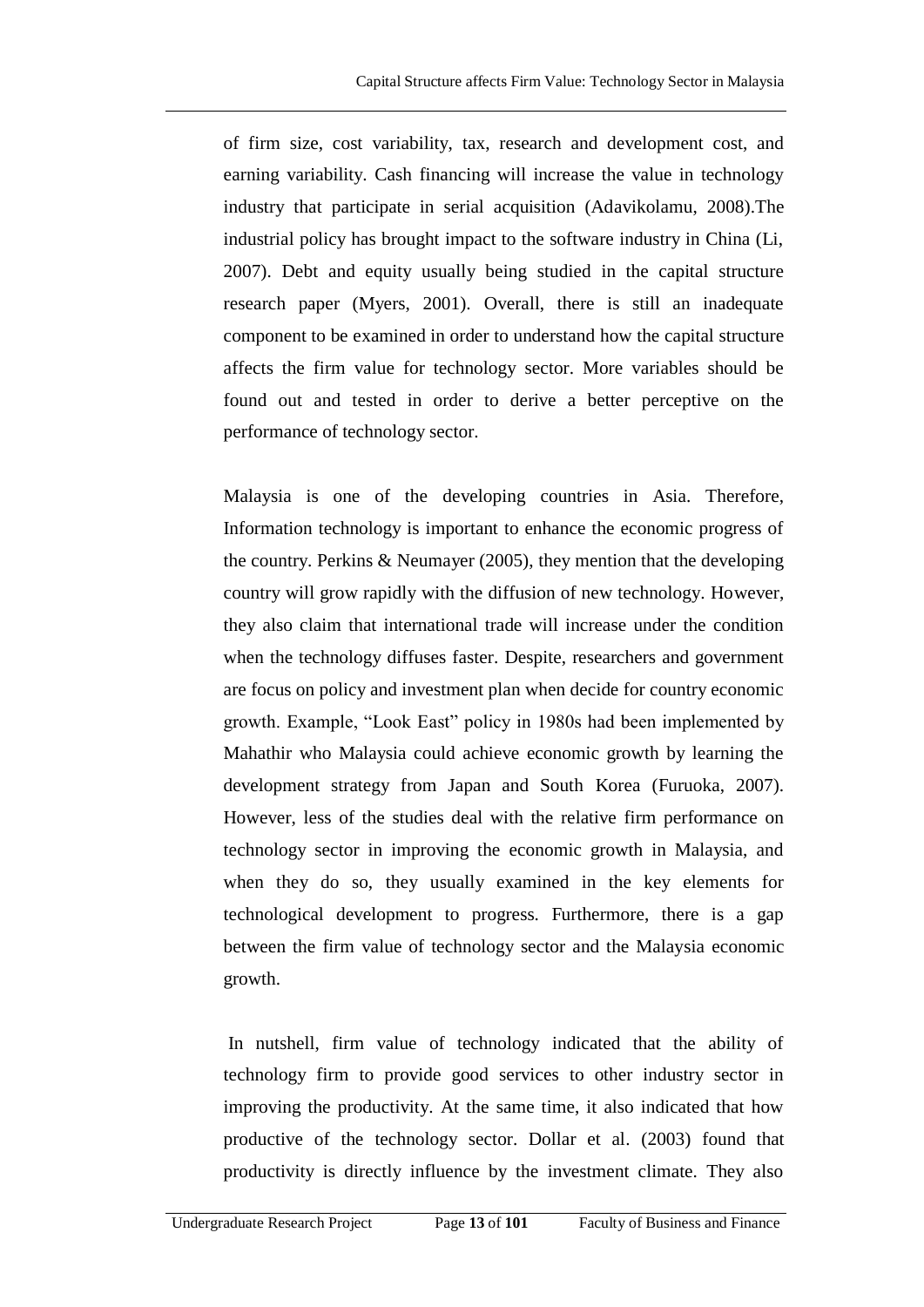explain the firm able to grow if the return which influence by investment climate is high. Lee (2009), the author examined that FDI is correlated to the Malaysia output. Good performance on the IT sector is able to attract foreign and local investors involve into country project, local firms can save their cost and prevent the country risk and economic risk in importing the machine from foreign country like US and Japan as companies make long term investment in technology. Local IT sectors firm's value increase as investors have high confidence level toward local IT industry.

## **1.3 Research Objectives**

### **1.3.1 General Objective**

The main objective of this research is to provide in-depth understanding of how the firm's characteristics would affect the capital structure on software and computer services sectorin Malaysia.The purpose of the present study is showing how the firm's profitability, tangibility, size, growth opportunity, liquidity, and leverage influence the firm value. Among all the six variables, which variable would investors and shareholders likely take into consideration in valuing of the firm. The specific objectives of this research are as follow.

### **1.3.2 Specific Objectives**

The objectives of this proposed study are to:

- 1. Investigate the impact of firm's profitability on firm's value of technology industry sector in Malaysia;
- 2. Investigate the impact of firm's tangibility on firm's value of technology industry sector in Malaysia;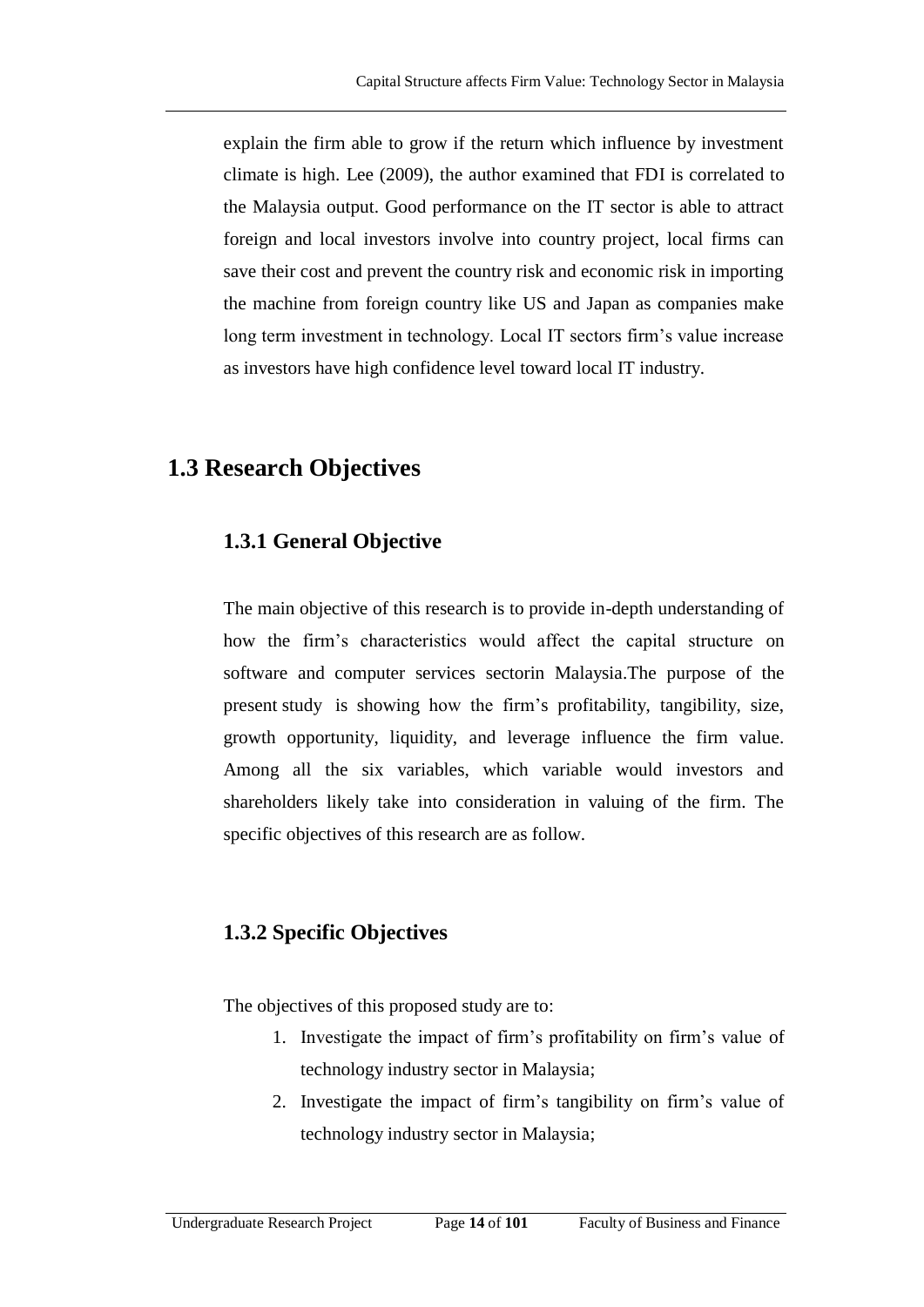- 3. Investigate the impact of firm's firm size on firm's value of technology industry sector in Malaysia;
- 4. Investigate the impact of firm's growth opportunity on firm's value of technology industry sector in Malaysia;
- 5. Investigate the impact of firm's liquidity on firm's value of technology industry sector in Malaysia;
- 6. Investigate the impact of firm's leverage on firm's value of technology industry sector in Malaysia;
- 7. Investigate which variable has the strongest impact on firm's value of technology industry sector in Malaysia.

## **1.4 Research Questions**

Seven research questions for the proposed study are:

- 1. Does firm's profitability have capability to influent the firm's of technology industry sector in Malaysia?
- 2. Does firm's tangibility have capability to influent the firm's valueof technology industry sector in Malaysia?
- 3. Does firm's firm size have capability to influent the firm's valueof technology industry sector in Malaysia?
- 4. Does firm's growth opportunity have capability to influent the firm's valueof technology industry sector in Malaysia?
- 5. Does firm's liquidity have capability to influent the firm's valueof technology industry sector in Malaysia?
- 6. Does firm's leverage have capability to influent the firm's valueof technology industry sector in Malaysia?
- 7. Which of the variable influent the firm's value the most in technology industry sector in Malaysia?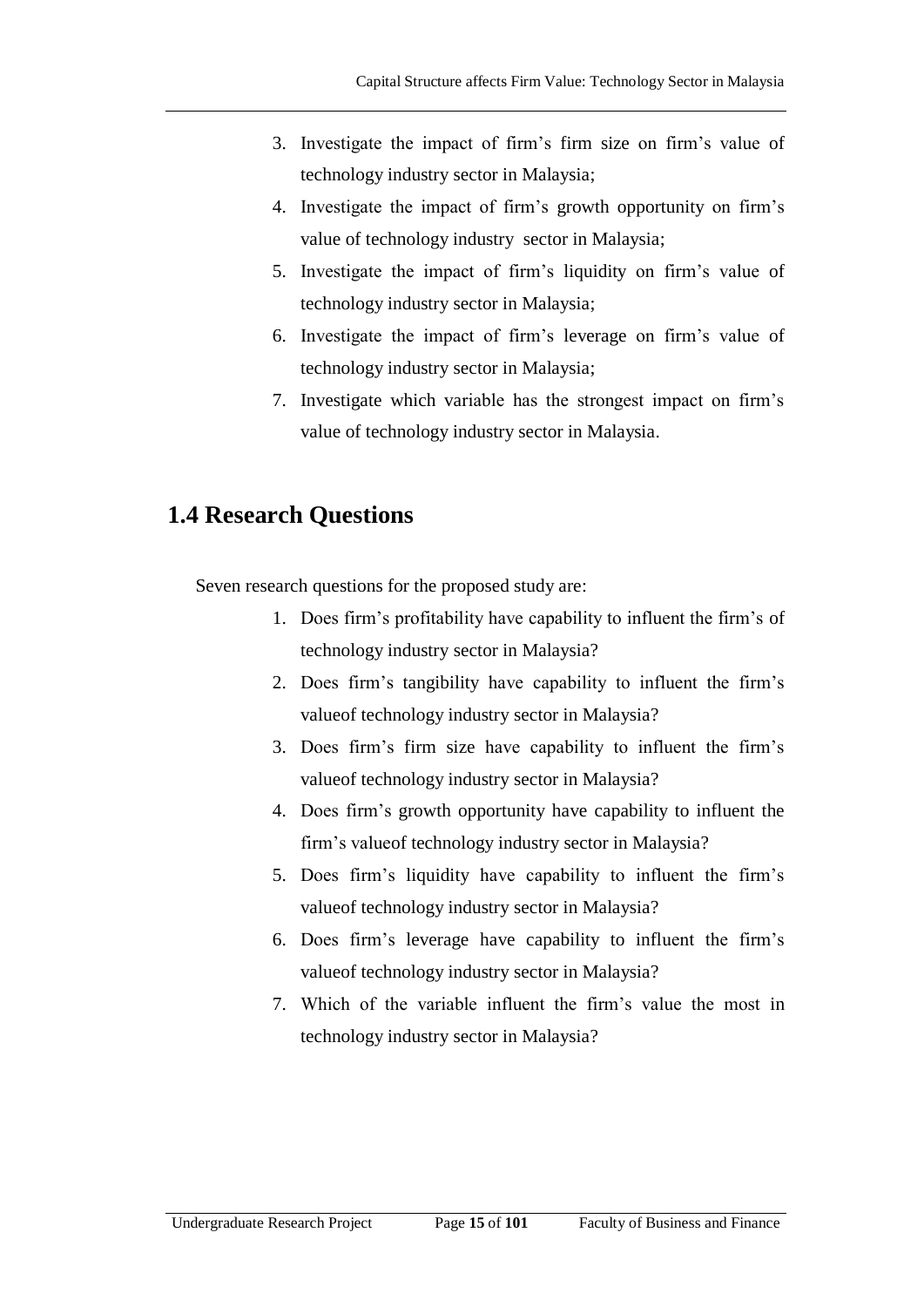## **1.5 Hypothesis of the Study**

In our study, we only include one independent variable which is firm value as known as return on asset (ROA). While, profitability, tangibility, firm size, growth opportunity, liquidity, and leverage are chosen as our independent variables. Here, we make a hypothesis either there is a significant relationship between these dependent variable and independent variables. We believe that at least one of the independent variables has positive effect to influent firm value.

## **1.6 Significant of Study**

In our paper, we mainly focus on the relationship between the independent variable and dependent variable. We were testing how the profitability, tangibility, firm size, growth opportunity, liquidity, and leverage would likely to affect the firm value in capital structure. The overall of this study can be used by investor or marketer to determine among all the independent here, which has the most significant impact on firms' value in Malaysia.

Some researchers may use return on Asset (ROA) or return on Equity (ROE) as their dependent variable (Choi et al., 2010). In our research, the ROA variable had been chosen to represent firm value because of ROA bring a clear and simple message to readers how stable that the value of the particular sector or firm they have been invested (Ken, n.d.).According to Ken (n.d.), return on assets is an important metric which every investor should know, it measures how efficiently a company turns assets into net income, which are in returned to the investor.

According to NITC Malaysia (2010), the launching of MSC Malaysia (Multimedia Super Corridor) has resulted computers becoming a popular appliance in Malaysian homes. In view of that, we chose software and computer services sector in Malaysia as our investigate target. This research paper is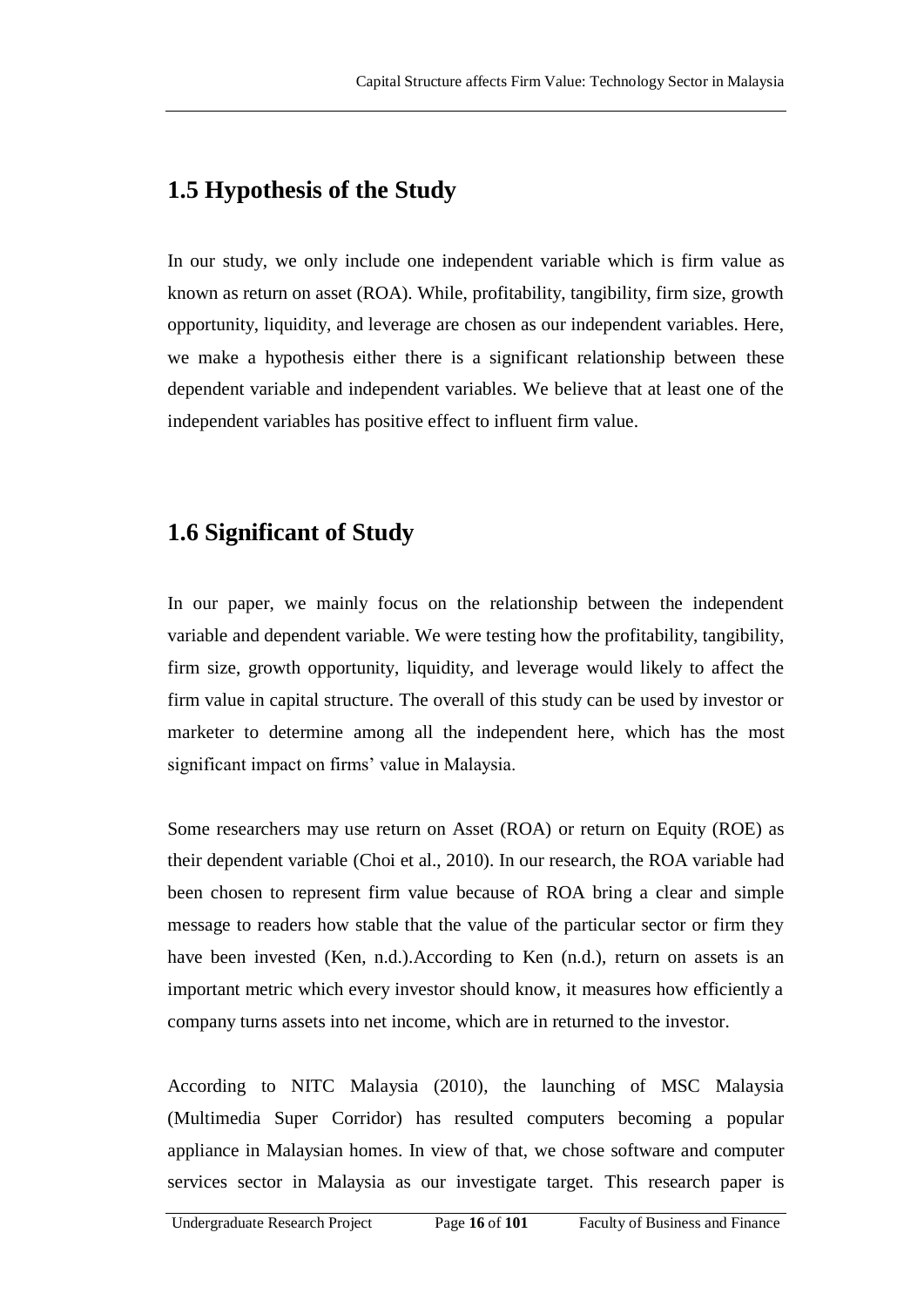contribute to investors; corporate in Malaysia that would like to make investment on software and computer services sector and also to the government and economist who are implementing policy. Our research paper emphasizes on factor based on historical data from the year 2005 to 2009, this may also contribute to the foreign investor who are going to make investment in Malaysia about the growing trend in IT sector in the coming year.

Malaysia has been categorized as one of the potential countries which have a strong basis to formulating its own technological development on their own (Mani, 2000). Since Malaysia is a potential Asian country to move towards a technology driven and high technology production based pattern of development, it is important to find out how the firm's value effect on software and computer services sector. By knowing the important of firm value in the industry, the company may make improvement on its product and service delivery to customer.

In the paper of Modigliani & Miller (1958) , we just understand the most departures from Modigliani and Miller's assumption are capital structure is relevant to firm's value, and it is not at all clear how these facts relate to other countries. We found that factors identified by previous researchers are normally based on firms in United States, however, we do not know is the results are similarly correlated to other countries as well. In our paper, we attempts to establish whether capital structure in Malaysia is similar to the factors that influence the capital structure in U.S.

Moreover, IT has not only a normal strategic enabling tool but an important element to support our Malaysia economy. The important role of IT in the economy has been well stated in our paper and that it is a contribution to output and productivity growth in Malaysia IT sector.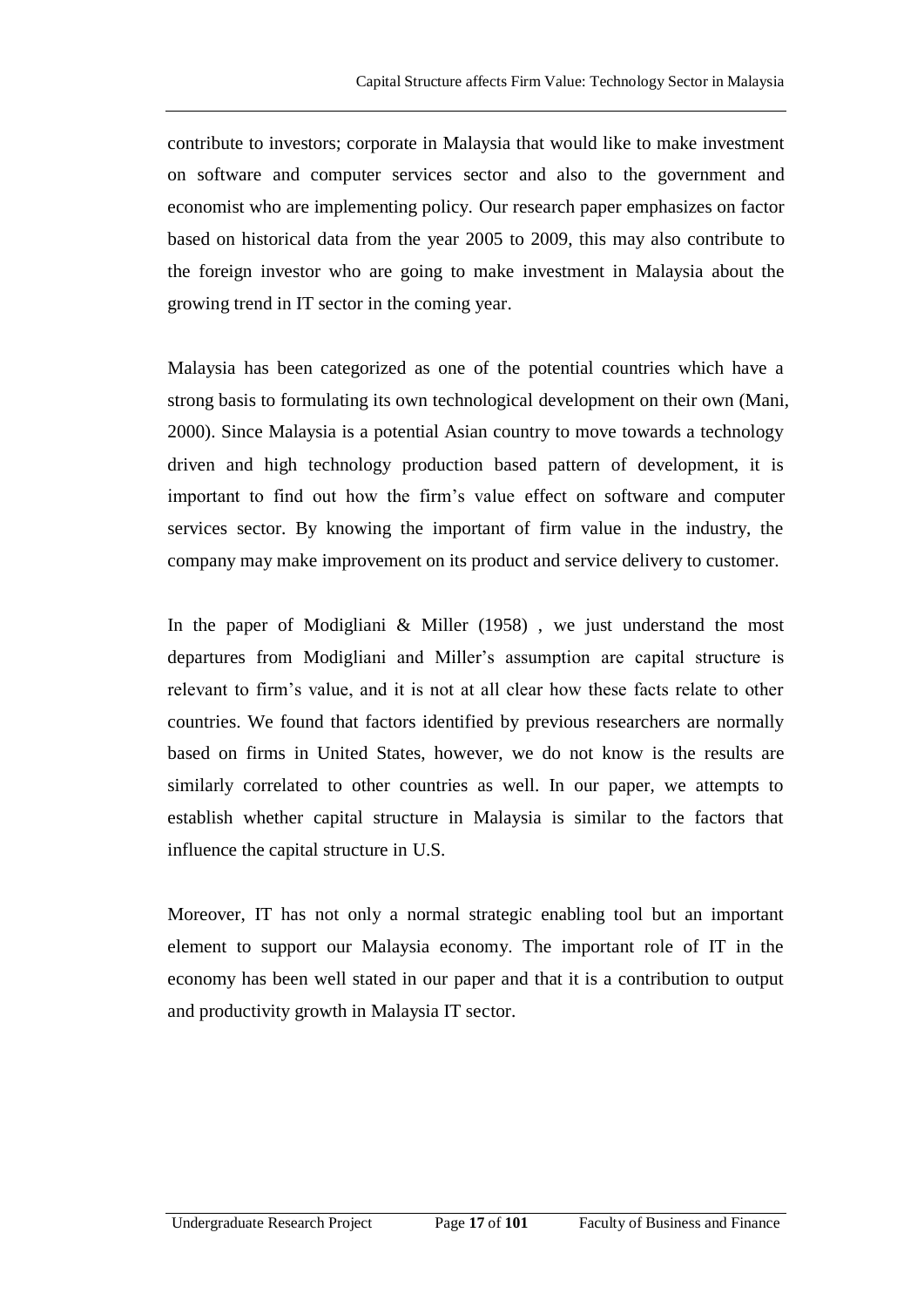## **1.7 Chapter Layout**

Basically, Chapter 1 is the background of firm characteristics that affect firm value. While in Chapter 2, it will be the literature review of various theories in capital structure. Chapter 3 is the research methodology. Empirical results and data analysis are presented in Chapter 4 and lastly Chapter 5 concludes the findings and also provided recommendation and implication.

## **1.8 Conclusion**

This chapter has explicated the background of the firm value and the broad idea about the firm value in IT industry Malaysia. It provides the sample of historical record in software and computer services sectorto give a basic notion that related to Malaysia's IT industry. In the next chapter, we would like to review of relevant theoretical models that are applying in our research paper, and understand the effect on independent variables that would impact the firm value (ROA).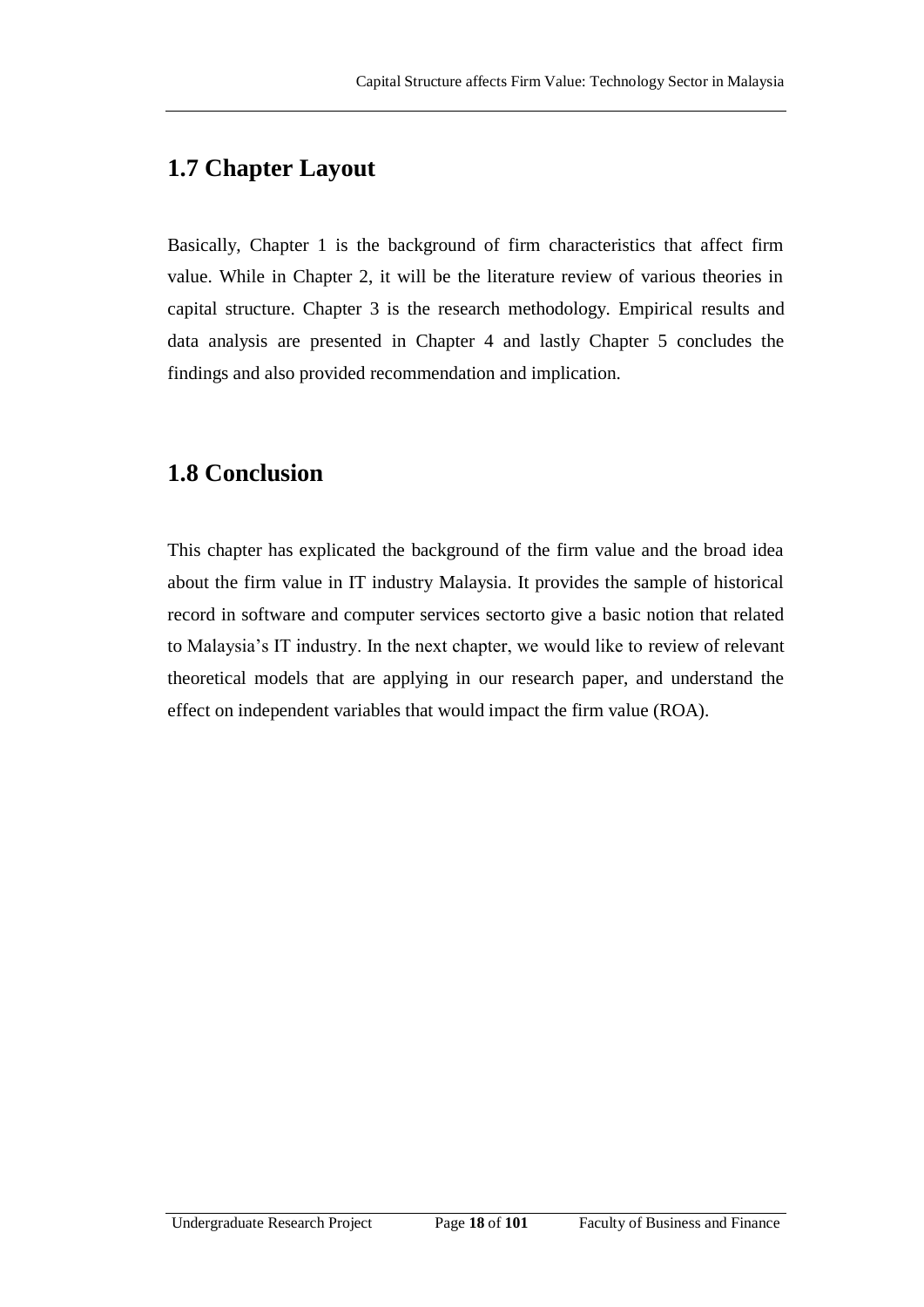## **CHAPTER 2: LITERATURE REVIEW**

## **2.0 Introduction**

There are multiple factors or variables which are potential to be used as an investigation for firm value. However, the components on the financial statement or balance sheet of a firm had become the most critical element that should be taking into consideration. Profitability, tangibility, firm size, growth opportunity, liquidity, and leverage are popular to be reviewed for firm value investigation by previous researchers.

## **2.1 Review of relevant Theoretical Models**

In the theory part, economist use some theory to explain that why the firm prefer using capital structure to investigate for firm value.

# **2.1.1 The Modigliani-Miller Theorem Proposition I (debt irrelevance proposition)**

The relationship between stock market value (firm value) and firm financial decision had been questioned under the Modigliani & Miller (1958). Two sources that firm can get funding either from the shareholder equity or debt to run business. According to the MM-theory, the financial decisions are irrelevant in influencing the firm value. However, the financial decisions do correlate and effect to stock market value in reality. To make the evidence acceptable, Miller theorem involving few assumptions: (i) neutral taxes; (ii) Frictionless capital market; (iii) Investors can borrow or lend on the same terms as firms; (v) Existence of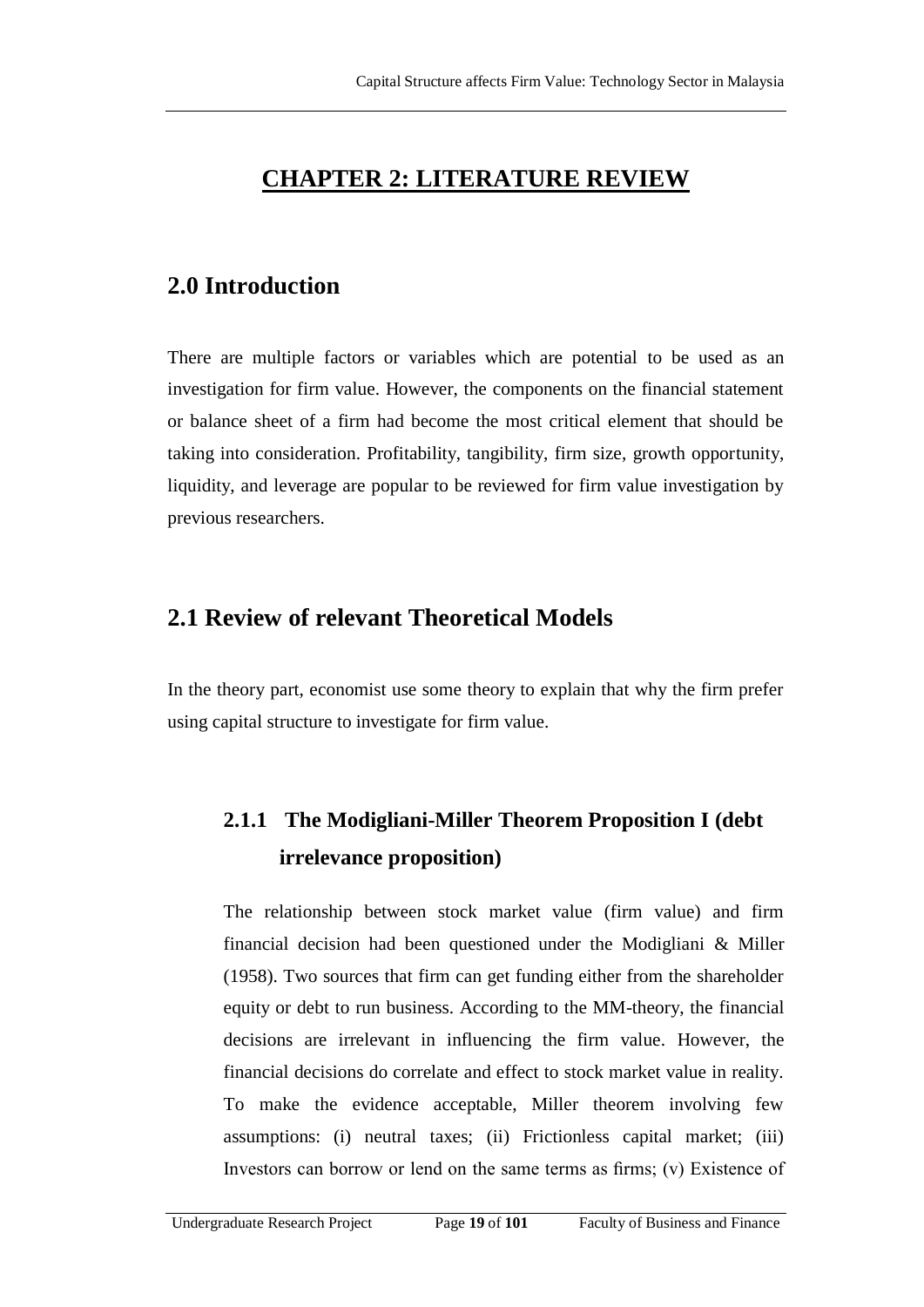risk classes; (vi) Absence of Bankruptcy; (vii) firm financial policy reveals no information. All the assumptions are important because it indicated that the debt or equity financing is similar in term of their cost. It also brings an idea of firm can "undo" the financial structure and the decision on holding of debt or equity. Moreover, Miller theorem also stress on the financing decision does not play the key in influencing the firm value if the assumptions hold. The question about the factor behind on affecting the firm value has raise. The firm value normally depends by the return itself based on MM-theory. The firm debt-equity ratio would affect the return on securities (Martin, 1981).

 Merton (1977) remains his previous version of view that the capital structure is independent to the firm value; even the interest payment on debt can get an advantage in tax shield. However, the shareholder may face the problem on the bankruptcy cost which being claimed as the direct cost to the company when debt finance achieve at maximum level. The researcher further explained that bankruptcy cost and agency cost still exist and it does not relate to the tax saving. Merton (1988) convinces people that there is no difference on issuing securities for the firm in the "frictionless" world. The average cost of capital (WACC) would remain unchanged as the cost of cheaper debt capital will be counterbalance by the riskier equity capital.

The Modigliani-Miller Theorem Proposition I also been on the research paper of Neil (1981) that linked irrelevance proposition which had been highlighted by the MM theory to the government fiscal and monetary policy. Several assumptions had made related to the asset market that the government involved such as Open-Market Operation. The budget set is similar between every government portfolio with the arbitrage proposition (Neil, 1981). In addition, issuance various securities by a firm will result "leverage-irrelevance" (Myers, 2001). M&M irrelevance proposition depends on the arbitrageur's action assumption (Grundy, 2001).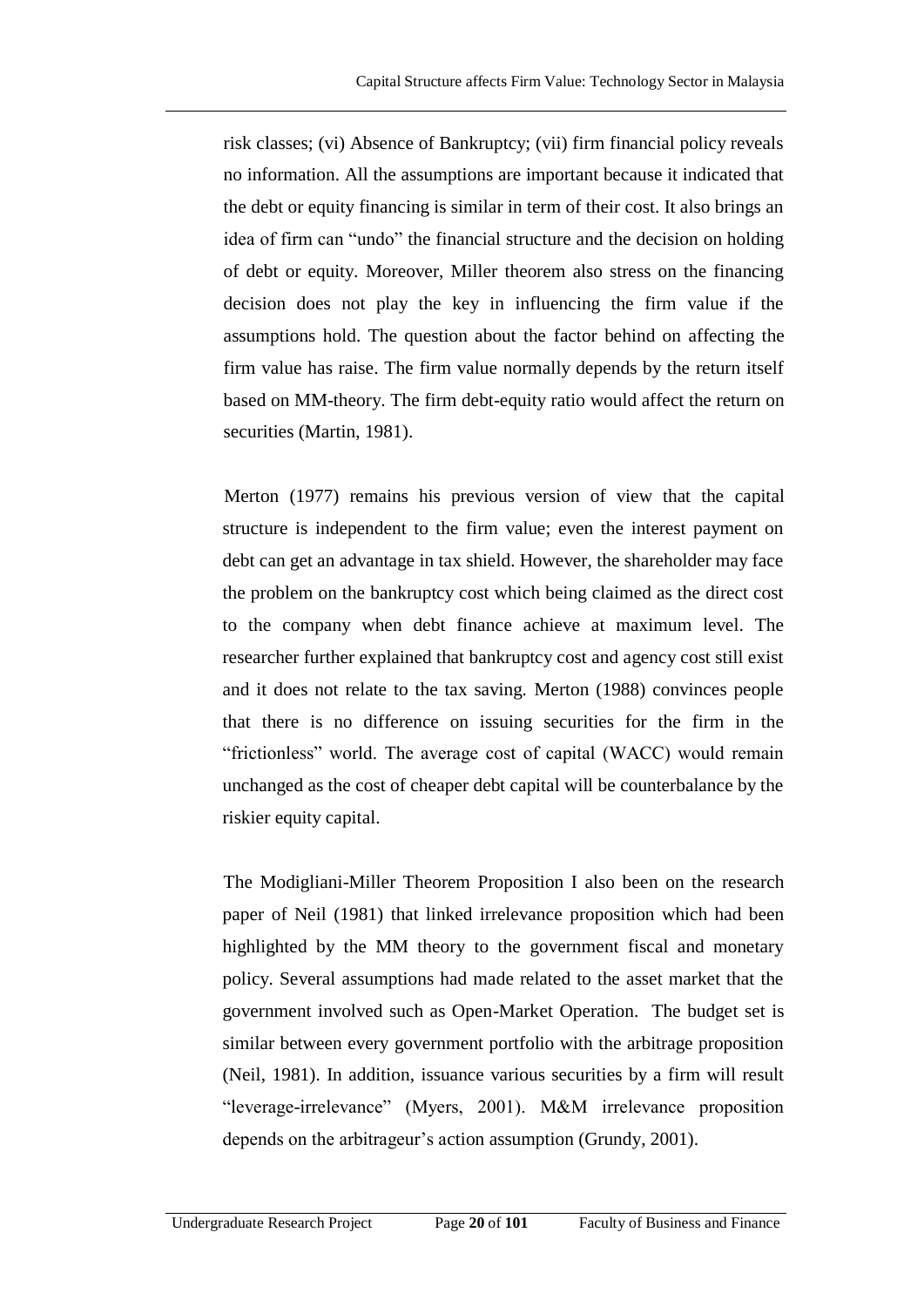### **2.1.2 Pecking Order Theory**

Pecking order theory also known as information asymmetry theory was originated by Myers (1984) and Myers & Majluf (1984) which it explained the financing behaviour of the firms in terms of their capital structure decisions. According to pecking order theory, there is no standard capital structure for a firm. Myers (1984) and Myers & Majluf (1984) further explained it by assumption in which the new private information that held by the insiders enabled the firms are better informed about the current value of the firms and their future progress compared to the outsider. Since the new information that held by insider does not revealed to outsider, it causes the asymmetry information. Myers & Majluf (1984) concluded that if the information were favourable to the management and by acting on behalf of the old shareholders, the firms would not issue the shares even there is a good investment opportunity. Thus, by following the pecking order theory, they choose internal financing. Due to the asymmetry information, investors always think that there is a good signal when a firm does not issue new shares. Therefore, it affects the price that investors would likely to pay for the issue. On the other hand, the firm that does not issues shares and grabs the investment opportunities at the right time causes the misallocation of capital that finally influenced the firm value (Myers & Majluf, 1984; Brendea, 2011).

Subsequently, Myers (1984) studied that the firm value is accounted by the option value on which the investment is used. By making the decision to finance the investment using risk free debt or no debt indirectly influenced the firm value. Naturally, the firm with utilization of risky debt would lead to valuable investment which contributes to firm market value. However, he stated that the firms would choose retained earnings as their first source of financing, then with safe debt, follow by risky debt and lastly with equity.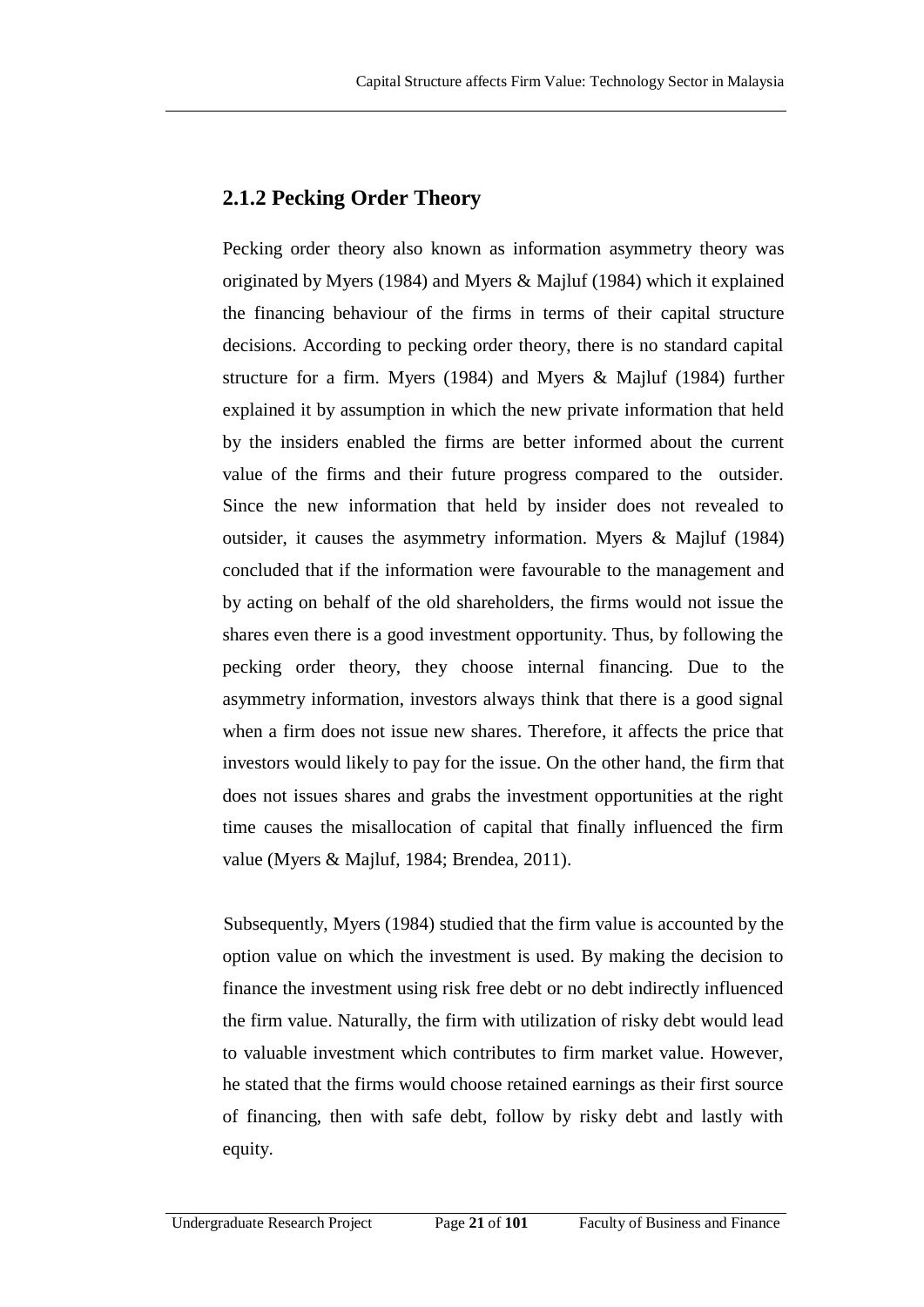Krasker (1986) further studied the Myers & Majluf (1984)ideas by eliminating the assumption hold by Myers & Majluf (1984) in which whether the investment opportunities exist or not with cash requirement fixed and known by investors, allowed the firm to choose not merely whether to issue stock and how much stock to issue. By filling the gap that Myers- Majluf model does not study on, he contributed a lot in relating and explaining the relationship between the stock price and the issue size by strengthen the model. He came out a conclusion that there is a negative relationship existed in the issuance of risky securities such as debt and equity. Besides, he also recommended that investors must analyse larger stock issues unfavourably than the smaller stock issues.

The research that studied about the factors that determine firm performance of New Zealand listed companies by Sarafova (2010) supported the pecking order theory in which the firm operating performance found to be negatively related to leverage(Myers,1984). The author mentioned that the results indicates that the internal funds are preferable than external funds in financing the New Zealand listed companies' investment as the external funds are costly and risky. Therefore, the high cost of debt with high dividend yield would make sense based on the pecking order theory.

Based on the pecking order by Myers & Majluf (1984), Lee & Hurr (2009) had done their studies on the Korean listed non-financial firms. Consistent with the theory, the result shown the corporate debt ratio is adversely affected by ROA or cash flow in every sub-samples built by Lee & Hurr (2009) to examine the magnitude in terms of firm value and firm size around the period of Korean Financial Crisis in 2007. However, they found that coefficient of firm size is not statistical significant after Korean financial crisis. Therefore, they concluded that the roles played by the firm size as to reduce the information asymmetry weakens after the financial crisis as Korean financial market becomes more transparent.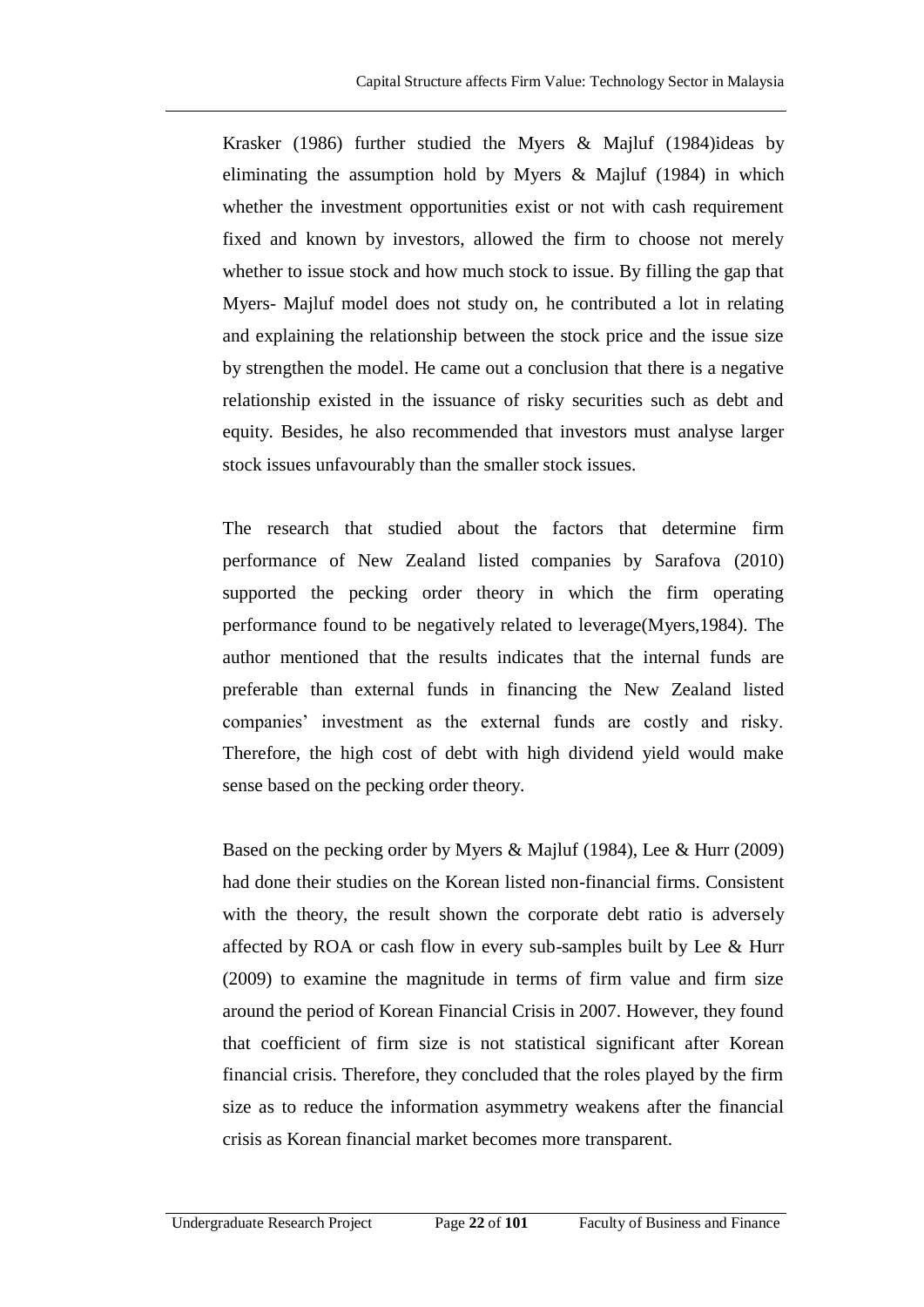### **2.1.3 Static trade off theory**

Previous study from Modigliani & Miller (1958) was predicted a number based on unrealistic assumptions, and Modigliani and Miller introduced taxes into the model in 1963. Earlier models from Kraus & Litzenberger (1973) stated that optimal leverage reflects a trade-off between tax benefits of debt and bankruptcy costs. This led to balance out the corporate tax advantages of that against cost disadvantages of bankruptcy by using this approach (Kraus & Litzenberger, 1973; Kim, 1978).

Frank & Goyal (2005) claimed that there are two types of the trade-off theory: the dynamic and statistic trade-off theory. The static trade-off theory states that after trade off the interest tax shields of debt and the costs of financial distress determine the firms' optimal capital structure. The dynamic trade-off theory shows the firms' adjustment behaviour to the target debt ratio requires the firm's own a target debt ratio and achieve the target.

According to the static trade off theory firm is viewed as setting a target debt to equity ratio. This theory implies that the value of firm should be maximized by holding the firm's assets and investment plans, while minimized the costs to cash flow streams, such as agency costs, taxes, and bankruptcy costs (Carmen & Joseph, 2009). The firms are supposed to substitute debt for equity until the value of the firm is maximized.

Furthermore, static trade-off theory argues that book value of debt ratio and the optimal capital structure have probability to be positively correlated with earnings on assets before taxes and interest. With these arguments, when the firms are having high levels of profitability, they can protect more income which minimizes the danger of bankruptcy. Thus, according to static trade-off theory, the more profitable firms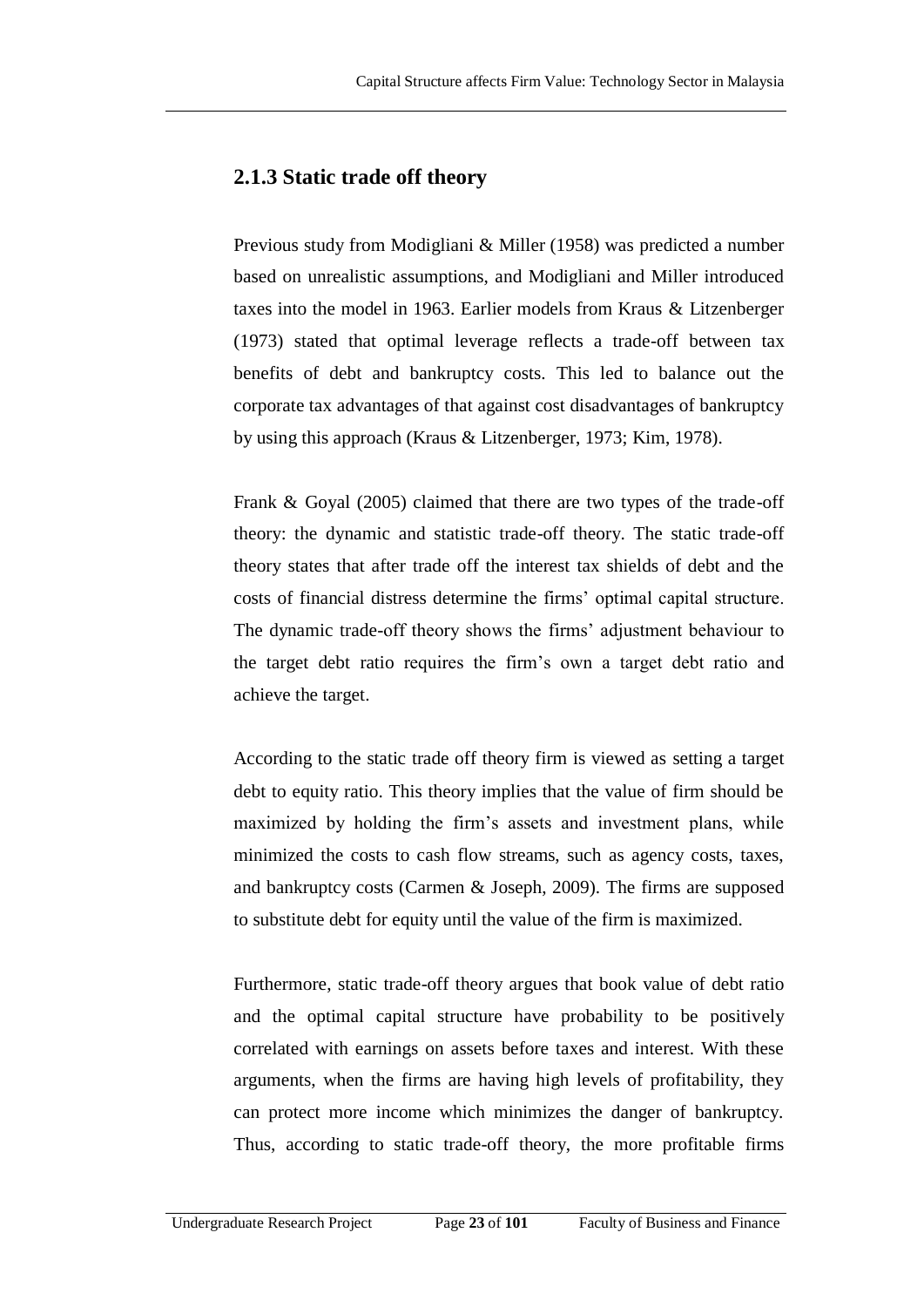should always maintain a high debt to equity ratio (Junaid-al-haq et al., 2011).

Moreover, previous researches have shown that the otherwise is true. For instance, there was study which conducted over 50 years in five countries show that although the firms with high profitability can shelter most of income, they still borrow the least (Baskin, 1989). Therefore, trade-off model is not entirely supported by empirical evidence, there is still some alternative to model of capital structure.

Corporate finance should be limited to debt financing when there is no compensation, (Brendea, 2011).When the firm relies on too much debt, debt reflects the cost of potential distress. To overcome this extreme measure, it takes some of the cost of debt and the most suitable in this respect would be the cost of financial distress (Frank & Goyal, 2005).The most important view of the trade-off theory is when the profitable firms less likely go to bankruptcy, they will use more debt and enjoy the tax advantages of debt (Myers, 2001).

### **2.1.4 Free Cash Flow and Agency Theory**

The agency cost of free cash flow arises when there is a conflict between stockholders and manager. Theory of free cash flow developed by Jensen (1986) emphasizes on agency costs associated with free cash flows. It postulates that firm with high leverage tends to have high firm value ,despite the threat of financial distress, when a firm's operating cash flow significantly exceeds its profitable investment opportunities (Myers, 2001). When a firm has free cash flow which is underutilized, it results an agency cost. Besides, he also claimed that 'debt' could be used to control and thus motivate managers to distribute the free cash among shareholders instead in engaging an unproductive investment or activities. It has been research and debate to understand whether there are truly costs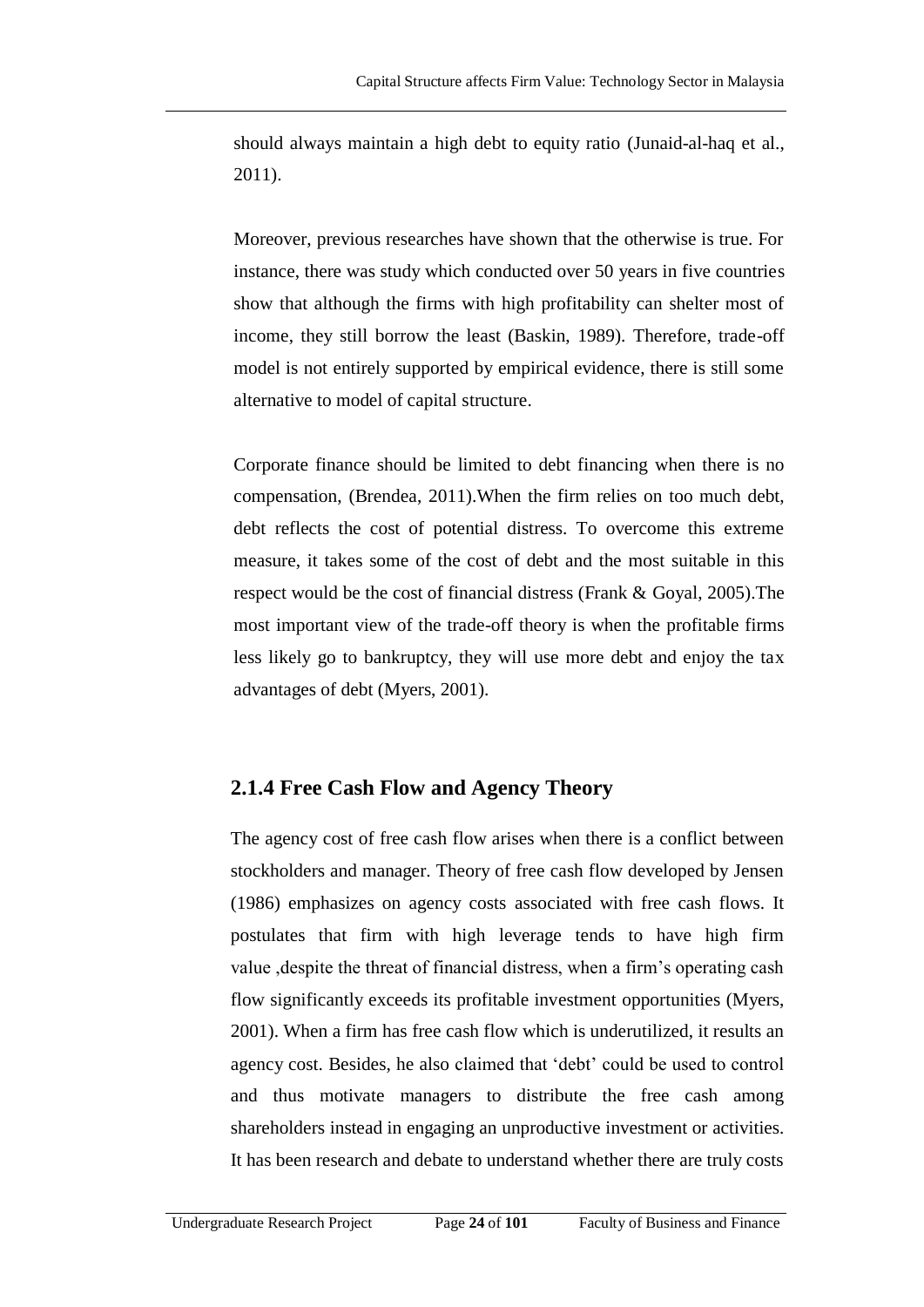to free cash flow, yet the free cash flow theory did shift the focus away from earnings and towards the free cash flow concept (Drake, 2006). In contrast, Grossman  $& Hart$  (1982) argued that 'debt 'can push managers to work harder with fewer perquisites which make better investment decisions while bankruptcy is costly. Therefore, firm with higher debt ratio may harm the firm itself. However, it also increases the value of the firm by putting the firm on diet (Nadeem  $& Wang, 2011$ ).

Based on the relevant theory above, the Pecking order theory is the most suitable and applicable for our research purpose. In general, the firm's financing behaviour is described by the theory. The decision of using debt or equity financing is depends on the manager because manager is the one that know more about the internal information of the company. Myers  $\&$ Majluf (1984) argue that the extra payoffs can be prevented from issuance of securities. The firm value is directly affecting the firm value during assessment. The main point that Pecking order theory deriving is encourage the firm to use the internal resource rather than external resource due to the information asymmetry reason.

Based on our research, there are 50 IT firms was used as our relevant data after filtering. Each of the firm size might be different; their financing and capital structure is not similar as each other, even the efficiency of information on the firm that flow within the market also dissimilar. Nowadays, the economic is in an unstable and fluctuate condition, the market efficiency as stated in MM-theory is assumed not to appear. Besides, agency cost usually happened in firm when stakeholder know more about the internal information and control the resources. Thus, the capital structure that determines the firm value should not just only focus on either debt or equity, but it should also taking the consideration on internal resource. To be more convince, the independent variable (profitability, tangibility, firm size, growth opportunity, liquidity, and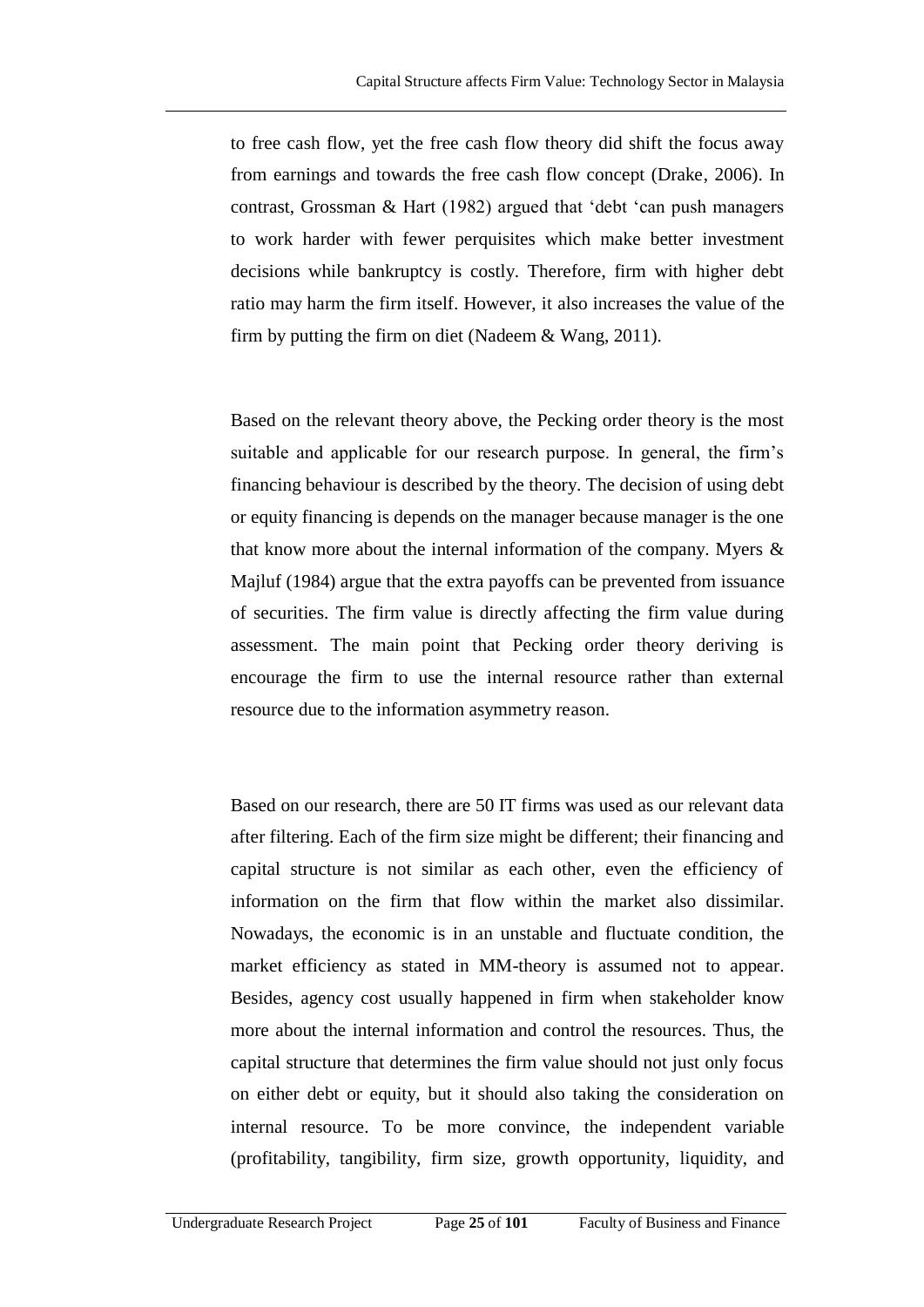leverage) indirectly attached to the theory. It is because they can be fund by using internal resources instead of debt or equity. Moreover, due to asymmetric information the management on manager is important; the profitability and the cost from the asset or securities should be managed and controlled by manager. Thus, the value of a firm more likely depends on the management efficiency.

The MM- theory and Static trade off theory is not favourable to be applied to support our research objective. There are many assumptions and proportions irrelevant to be implemented in the MM-theory, the theory assume that the market is highly efficient and the information is asymmetric. Referring to the history of IT sector, IT is the most volatile sector as compared to the other sectors because innovation continually is needed. Moreover, MM-theory similar to static trade off theory which are more focus on the determinant of optimal capital structure between debt and equity but both theories denied the internal resource. The static trade off theory explain that the debt and equity financing normally partly used by the firm. The volume ratio between debt and equity is being pay close attention so that a firm is optimizing its overall value. Besides, the free cash flow and agency theory is also not relevant for our research purpose. This is because the theory is not stress on the component in the capital structure but it is more likely to explaining the conflict between stakeholder and shareholder. In nutshell, the Pecking order theory is the most suitable theory for our research due to its broad interpretation ideas on the capital structure that influences the firm value.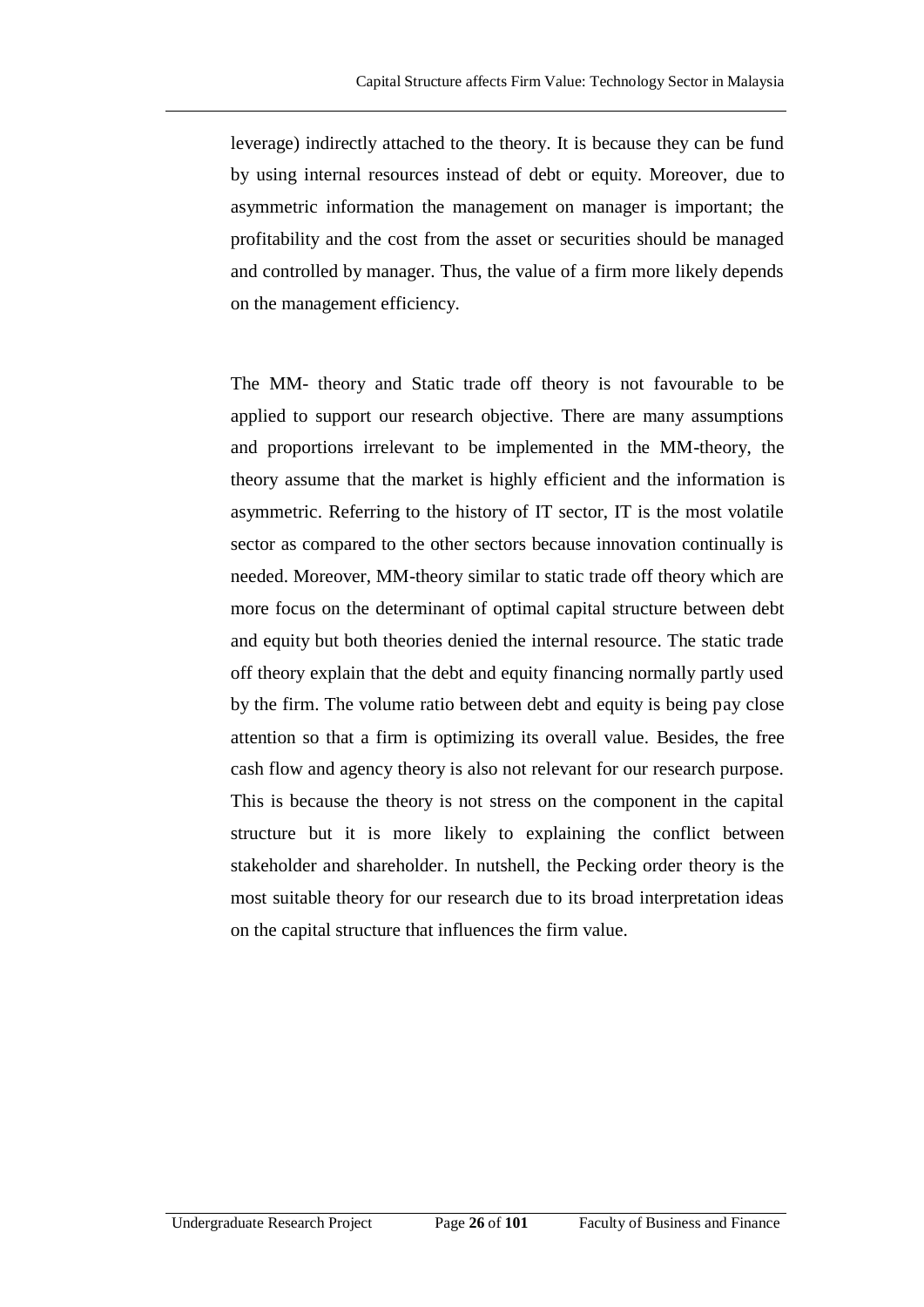### **2.2 Review of the Literature**

### **2.2.1 Firm Value**

#### **2.2.1.1 Return on Asset (ROA)**

Return on asset is accepted as a widely used financial measurement of firm and corporate value (Leckey, 2011; Lin et al., 2005; Ebaid, 2009; Chen, 2010; Onaolapo & Kajola,2010).It is measure of management's efficiency in utilizing all the assets under its control, regardless of source of financing.

Leckey (2011) studied on the IT investment by using panel data set of 15 banks in Ghana over a period of 10 years from 1998 to 2007. The studies seek to indicate the effects of investment in information technology on the profitability and firm performance by using the Balanced Scorecard (BSC) framework in banking industry. He found that IT investment does not increase the return on asset. In contrast, as the IT expenditures increases, it lowers the return on assets. However, he explained that it was due to the increases in expenses which increase in assets and reducing the operating profits at the same time, therefore resulting in declining in return on assets which affects the bank's performance in Ghana. Furthermore, the author also explained that as the expansion of bank's branches and high competition in the industry, the return on assets is relatively low. Therefore, he concluded that the effects of investment in IT on rising the return on assets for high IT banks is greater than low IT banks.

Another stream of research work focus on the impact of capital structure choice on firm performance in Egypt as one of emerging or transition economies in the research of Ebaid (2009). Multiple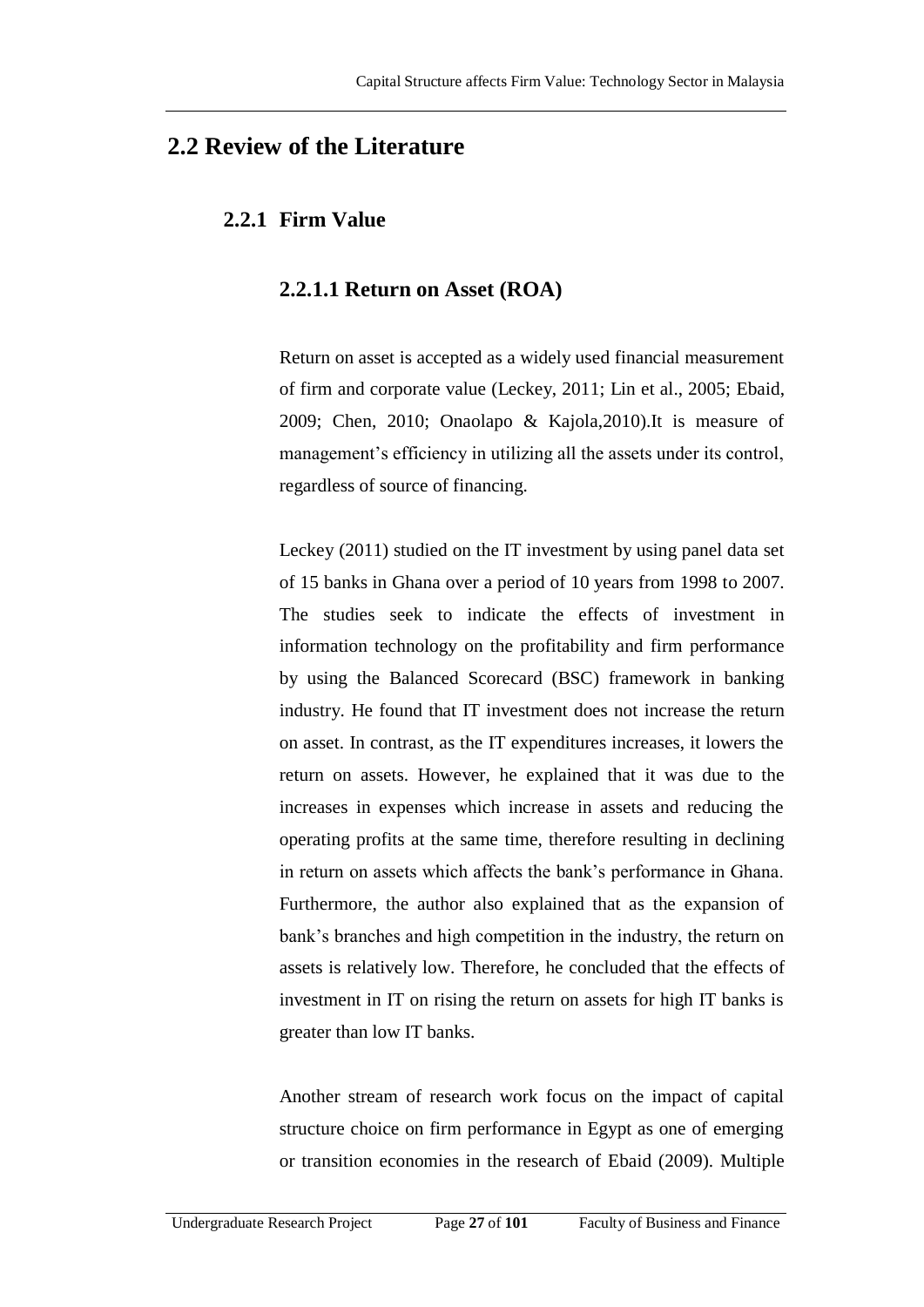regression analysis is used in the study in estimating the relationship between the leverage level and firm's performance during the period of 1997-2005. Ebaid (2009) examines the relationship of capital structure (leverage) and firm performance (ROA). In his studies, he used three accounting measurement for the financial performance such as return on asset (ROA), return on equity (ROE) and gross profit margin (GM). The studies contributed the result as there is negative impact of short-term debt (STD) and total debt (TTD) on financial performance in terms of ROA measures. Besides, the author also tested that there is no relationship between the long-term debts (LTD). Therefore, he concluded that capital structure impacts negatively the firm's performance measured by ROA.

The agency cost theory predicts that higher leverage is expected to lower agency costs, reduce inefficiency and therefore lead to improvement in firm's performance. In the studies of Nigeria Stock Exchange (NSE) data, Onaolapo & Kajola (2010) use ROA as the proxy for performance measures. The study comprises a dataset of thirty non-financial firms starting from year 2001 to 2007 and analyzed by using the Ordinary Least Square (OLS). However, the result shows that firm's capital structure have a negative impact on its financial performance. Since it is consistent with the agency cost hypothesis, it can be explained that firm tend to overleveraged themselves due to agency conflicts between a firm's stakeholders which cause negative financial performance. Therefore, the firm's capital structure is an important determinant of firm's value.

Both Lin et al. (2005) and Chen (2010) focus their studies in Taiwan's banking and tourism industry respectively. In view of Taiwan's banking industry, Lin et al. (2005) explore the relationship between capital adequacy (CA) in assessing on IR and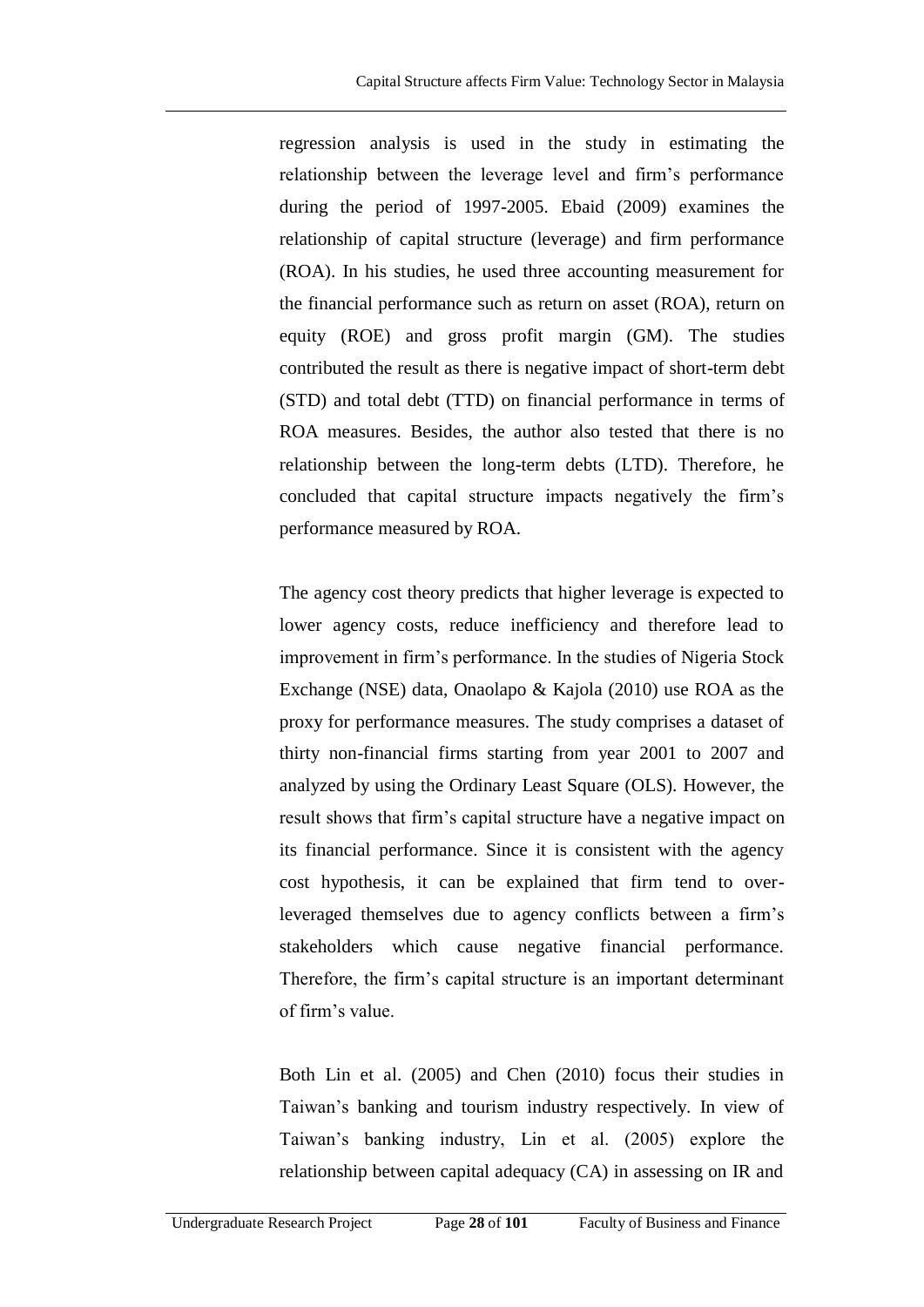financial performances (ROA) by applied the index of insolvencyrisk (IR) to the failure risk in Taiwan's banking. In their studies, it comprises new-private banks and state-owned banks for the weekly sample's period from 1993 to 2000.Theyregressed the results by using Ordinary Least Square and Weighted Least Scale (WLS). There are positive relationship between the CA and the IR index, and a significantly positive relationship exists between the CA and various financial performances. On the other hand, the authors also concluded the negative relationship between insolvency risk index and financial performance. This revealed that the lower the insolvency risk, the better the financial performance. When return of assets (financial performance) is higher, it shows operational efficacy is high, hence it enhance the firm value.

As for studies on tourism growth and economic factors in affecting the corporate performance of tourist hotels in Taiwan, Chen (2010) gathered the financial variables and stock performance for eleven years (1997-2008) by considers occupancy rate (OPR), ROA and ROE as their corporate performance's measurement. Chen (2010) concluded that both economic factors and tourism growth have positive impact on the hotel's ROA. Yet, only the tourism growth is statically significant. He explained that it is due to the profitability of the hotels are closely related to the industry factors rather than the economic factors. Besides, economic factors and industry factors are positive and significant independent variables of the overall hotel's firm value. This can be explained that the firm value can be improved if the economic performance of the country and development of tourists market are good.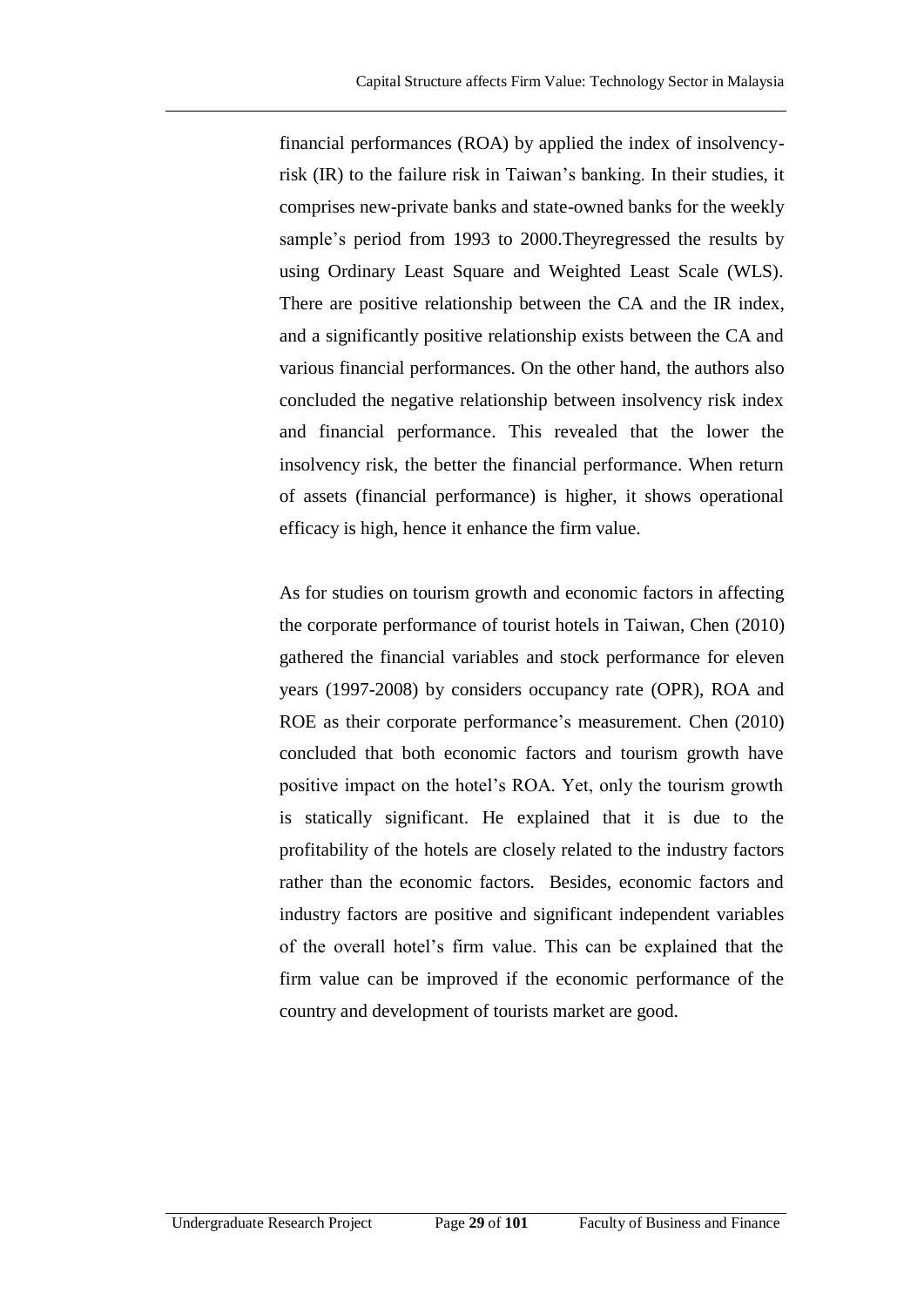### **2.2.1.2 Return on Equity (ROE)**

Besides ROA, there are many literature measure used return on equity as an accounting measure of firm performance (Berger & Di Patti, 2002; Uadiale, 2010; Choi et al., 2010; McGowan et al., 2011; Pombo & Gutiérrez, 2011). A survey had been conducted by Castelli et al. (2012) based on Italian samples consisted of 4,680 manufacturer firms which have ten or more employees. They examined the relationship between the number of bank relationship and firm's performance. The number of bank relationships increases as the firm performance (ROE) declined especially in smaller firms. This is due to fewer bank relationship minimize the agency problem, information asymmetries, and outweigh hold-up problems. Besides, the authors also found that as the number of relationships increases, it also increases the interest expenses over assets, which indicates more borrowing or high interest rate incurred.

An analysis related to bank was done by McGowan et al. (2011) which the paper developed a model based on the DuPont system of financial analysis. The DuPont system is derived from the analysis of return on equity in which it consists of operating efficiency, asset use efficiency and financial leverage. The research measured the performance of Bank Al Bilad, an Arabian financial institution covered from the period from 2005 to 2009. However, the authors observed that the Bank Al Bilad relied heavily on debts to increase the return on equity, but not sales, income from banking operations and profit margin.

In examining the impact of board structure on corporate financial performance in Nigeria, Uadiale (2010) used return on equity as their firm performance measures to investigate the relationship between the board characteristics and corporate performance. The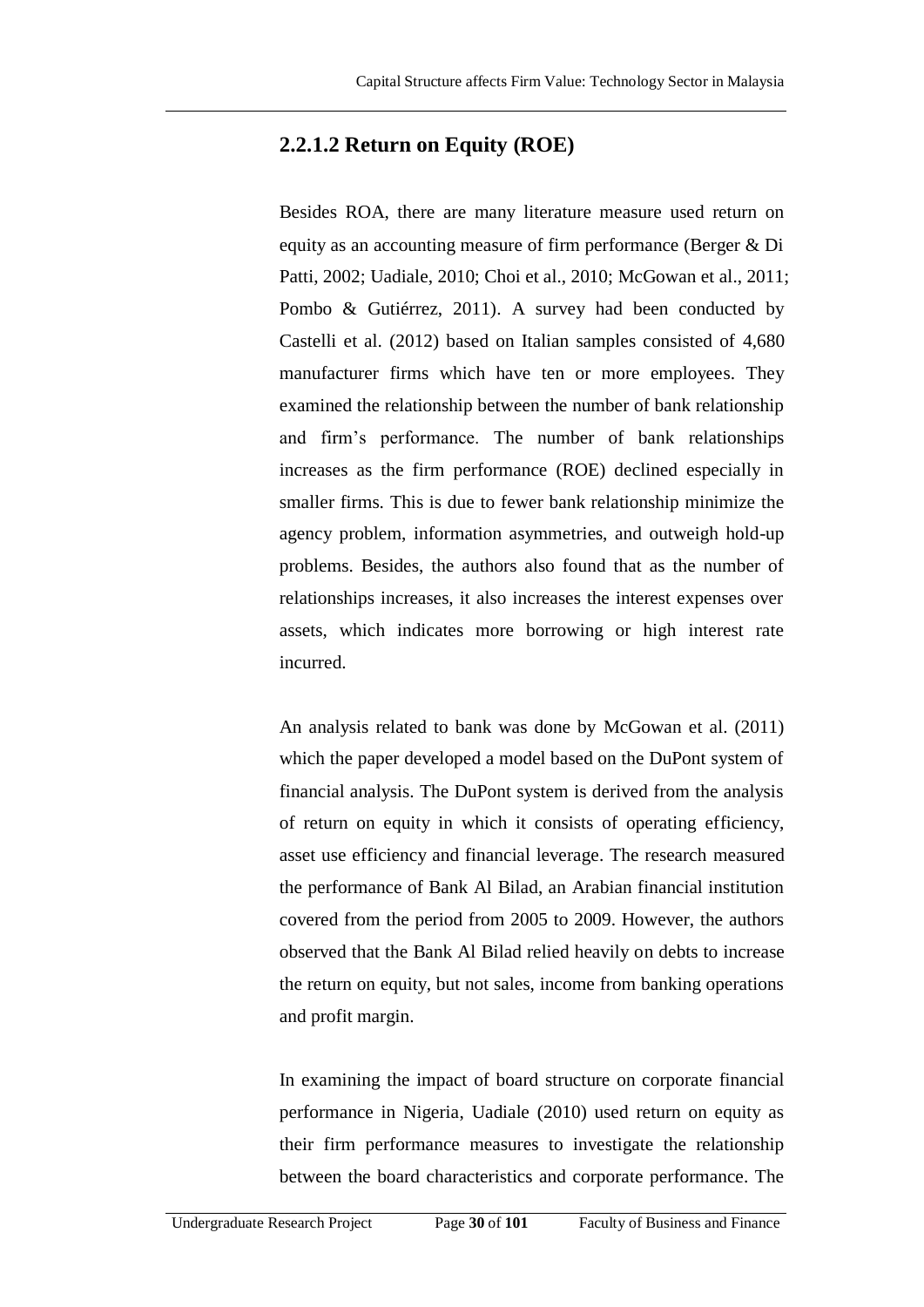author found that there are positive relationship between outside board director and the firm performance. However, the effect of directors' shareholding is negatively related to the firm performance. In the literature with respect to the same analysis on board structure, Pombo & Gutiérrez (2011) studied the Colombian business group which consists of 244 private firms and 285 nonfinancial business groups for the period 1996 to 2006. They found that the ratio of outside director s and degree of board interlocks are positively related with the return on assets on firms. Yet, return on equity acts as the robustness checking was not focused by them due to the heavy dependence on the firm capital structure.

### **2.2.1.3 Tobin's Q**

Other than ROA there are alternative measures for firms' performance such as Tobin's Q Test. This ratio shows the all companies on the stock market should be approximately equal to their replacement costs (Safarova, 2010). The ratio is calculated as the market value of a firm divided by the assets value. When the value of the Q ratio is between zero and one it means costs involved to replace the company's assets are greater than their market value. However, Smirlock et al. (1984) said that when Tobin's Q ratio is greater than one indicates the company has high growth potential, higher market value and lead to better firm performance.

In the other hand, Holmes (2010) indicated that Tobin's Q is based on a company's equity book value and market value of a firm's stock. However, he said to increase more investment, Tobin's Q should have high value.To measure Tobin's Q ratio, it is important to adopt a variable called market value of debt (Adekunle & Sunday, 2010). Tobin's Q is not used in this study because market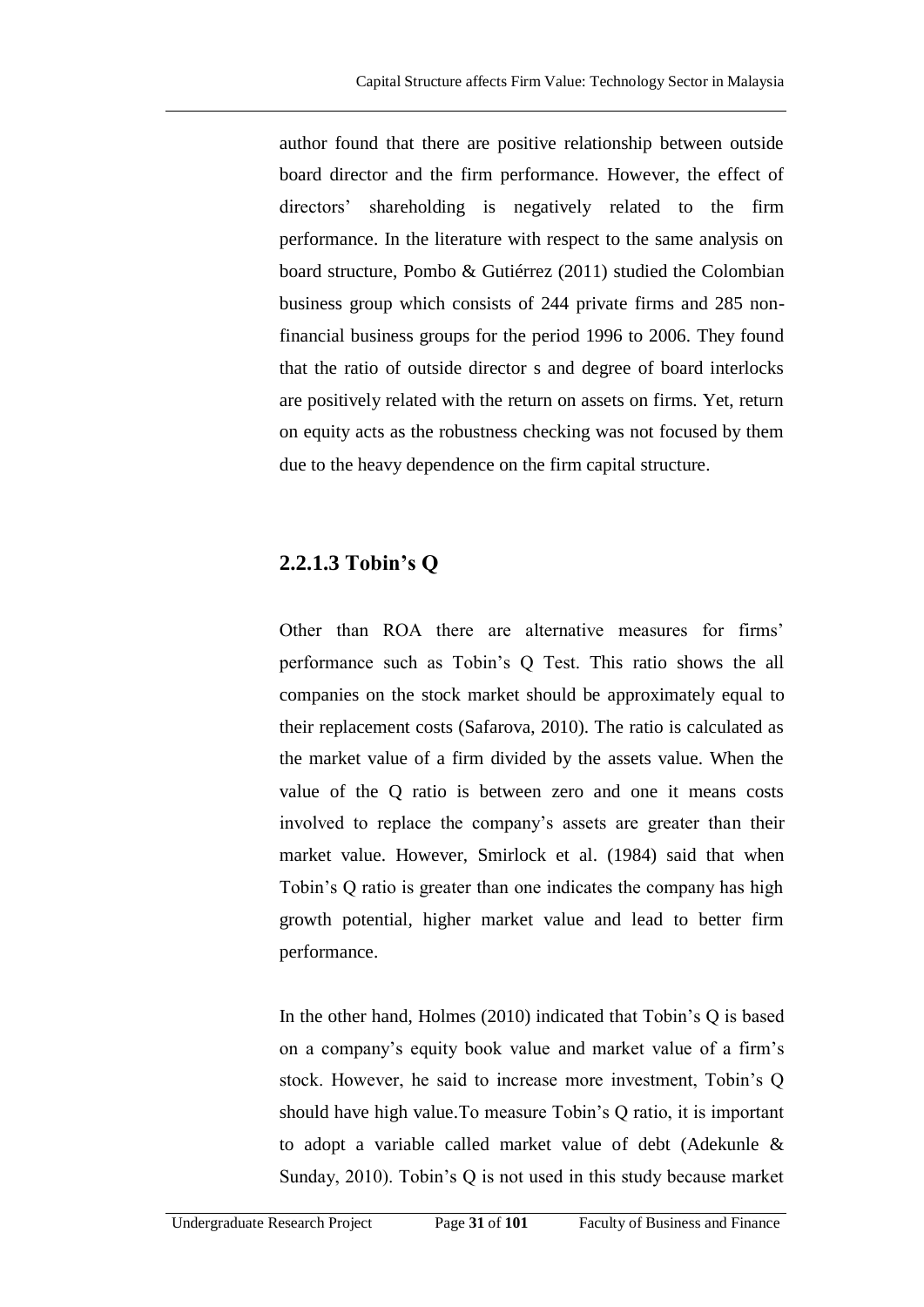value of debt is not provided by the selected firms. Besides, some researches such as Zeitun & Tian (2007) found Tobin's Q ratio were not a good performance measure.

#### **2.2.2 Capital structure**

#### **2.2.2.1 Profitability**

Profitability has always been used as one of the independent variables in the determinants of capital structure in affecting the firm value and confirms that profitability and capital structure is related (Pandey, 2004; Jong et al., 2008; Rajan and Zingales, 1995)

The relationship between the profitability and leverage is ambiguous (Frank & Goyal, 2003). Chakraborty (2010) include two theories which is pecking order theory and static trade-off theory to explain the relationship in his case of India. According to the pecking order theory, firm use only the external financial after utilized the retained earnings. In other words, the firm with higher profitability tends to choose the internal sources of financing which give a negative relationship between leverage and profitability. The result of the analysis is consistent with the pecking order theory which suggested the negative relationship between leverage and profitability (Rajan & Zingales, 1995; Chen, 2004). Rajan & Zingales (1995) and Chen (2004) argued that equity financed is preferred than debts. The listed firms are more attracted to the equity financing due to the capital gains in the market. Issuance of shares has become the easiest way of getting the sources of financing. In contrast, the static trade off theory suggests the profitable firm would prefer debt than other sources due to the tax shield benefit. Hence, this theory comes out with positive relationship expected between profitability and leverage. However, Myers (1977) explained that the firm's value is maximized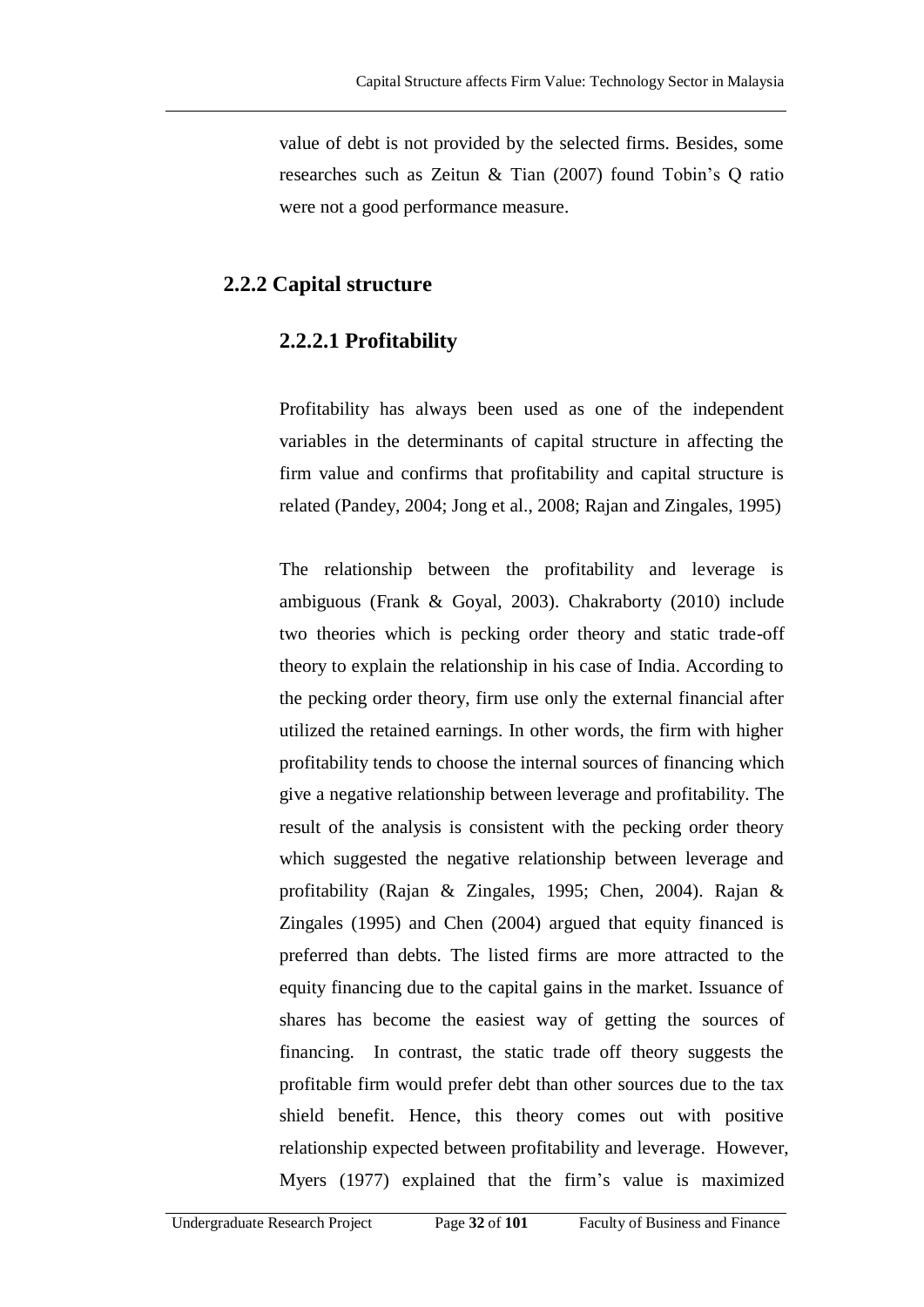whenever the cost of issuance the debt and equity is minimized in terms of agency cost and cost of external equity.

In the literature with respect to the same analysis, Bas et al. (2009) further extend his studies to examine the differences of capital structure decisions in small, medium and large firm as compared the previous studies that only focus on the large listed firms. He argued that the importance of profitability is confirmed regardless of how the firm defines according to the capital structure theory. Small, medium and large firms uses the maturity matching principle and pecking order on their debt financing decisions while listed firms prefer equity financing to long term debt financing.

Pandey (2004) used the listed company on the Kuala Lumpur Stock Exchange from 1993 to 2000 to examine the relationship between capital structure and market structure. He conducted the GMM method for their panel data to estimate the results. The result shows a saucer-shaped relationship between capital structure and profitability due to the involvement of agency costs, costs of external financing and the interest or tax shield. He also explained that firms with higher profitability are able to intense competition to exploit in the market by increased borrowings to expand their output which resulted in the growth in firm value. It is also an advantage that the profitable firms able to shield from taxes.

Based on the reviewed article, we concluded that the profitability is positive related to the firm value.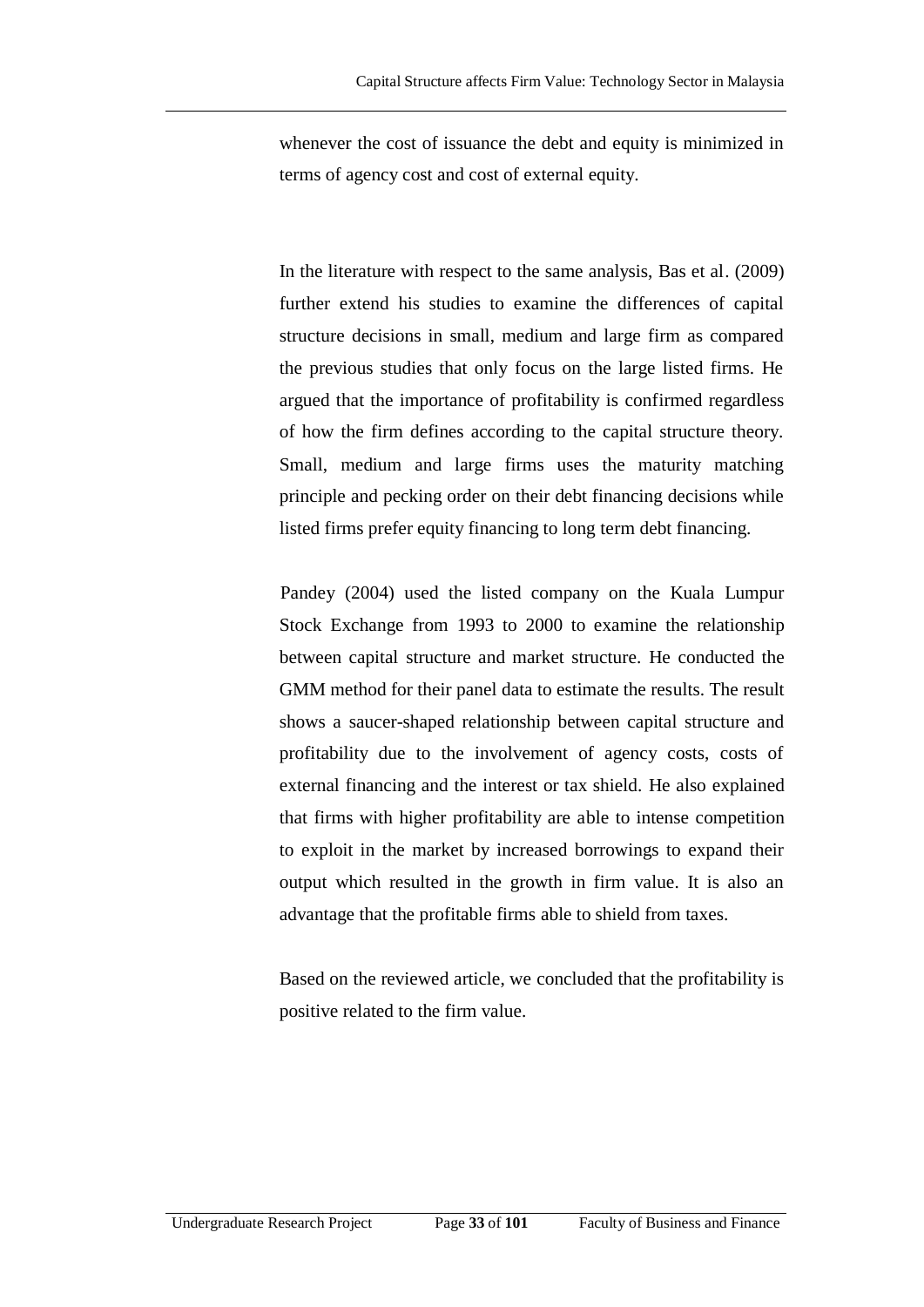#### **2.2.2.2 Tangibility**

Firm performance has negative relationship with tangibility. According to Mahakud & Misra  $(2009)$ , there are two reasons behind to explain this negative relationship. First, it was due to firm did not fully utilize the asset to reach the maximum production which can enhance firm daily business operation efficiency. Second, the cost of borrowing on fixed asset will become the heavy leverage for the firm.

The tangibility is negatively related to firm performance had proved when the collateralization of fixed asset did not been valued well in India under the research of Mahakud & Misra (2009). However, Rajan & Zingales (1995) was found that tangibility is an important determinant of capital structure.

On the other hands, there are some previous empirical studies found that firm value in term of their leverage is positively associated with firm tangibility. The findings are in line with Schmukler & Vesperoni (2006), Agca et al. (2007) and Fan et al. (2010).

In contrast, Morri & Beretta (2008) found that tangibility of assets is negatively correlated with short-term debt but positively correlated with long-term debt in US real estate investment trusts (REITs). It is due to the investors are more willing to lend longterm debt when a greater portion of the assets are fixed as provides a security on liquidation, thus the probability of recovering the investment is higher. In the study, REITs usually holding their properties for a long time, the chosen of long-term debt allows them to match their assets and liabilities better. Besides that, since the growth opportunities are usually in the form of intangible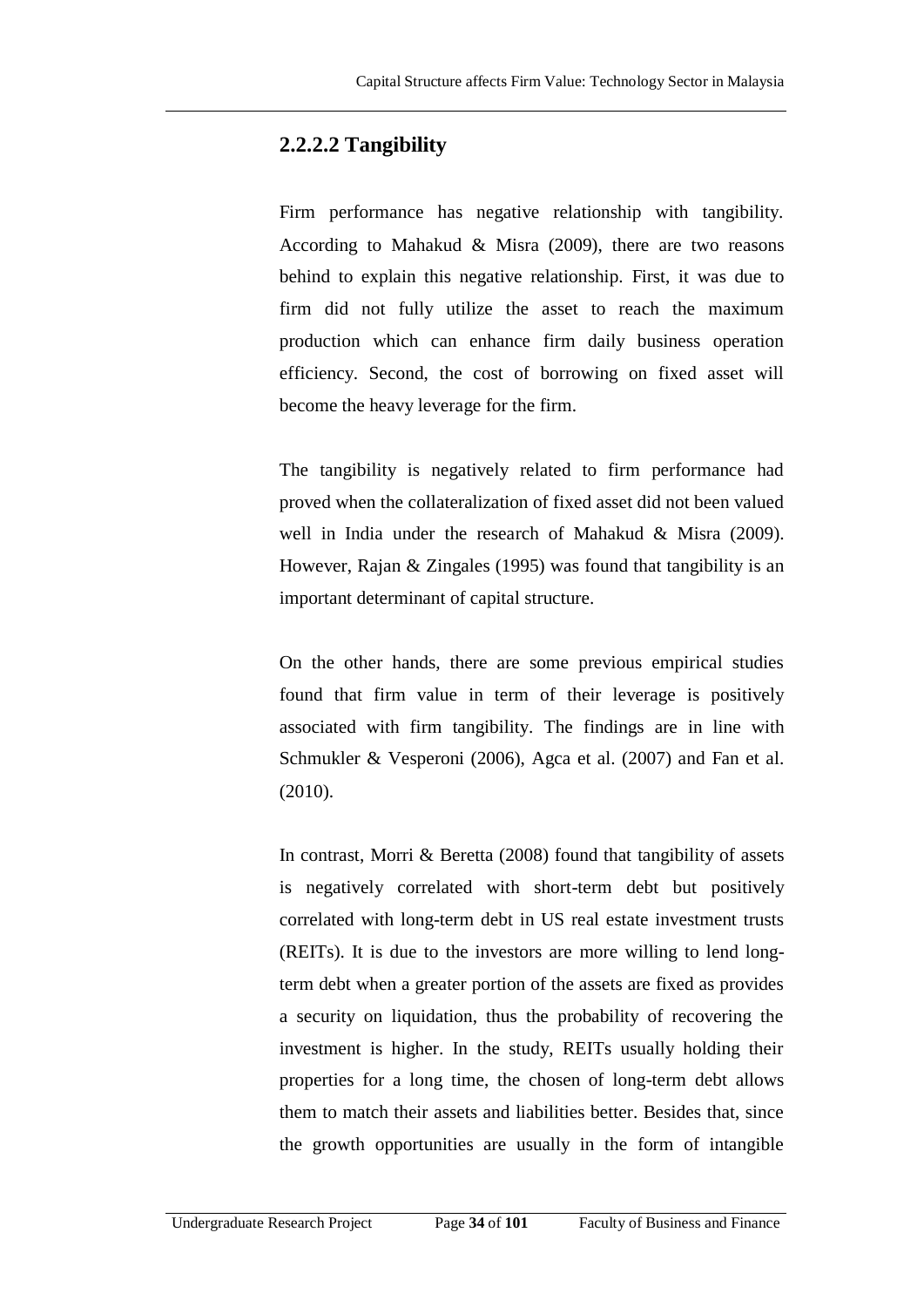assets, we can draw a conclusion that there is negatively related with asset tangibility.

Based on the reviewed article, we concluded that the tangibility is negative related to the firm value.

### **2.2.2.3 Firm Size**

Firm size is considered to be a crucial characteristic of the capital structure. Therefore, firm size has always been used as one of the independent variables in the determinants of capital structure in affecting the firm value (Mahakud & Misra, 2009).

According to Mahakud & Misra  $(2009)$ , the size is positively impact on firm performance. This is because bigger firm able to produce in cheaper financial sources while it is hard for small firm to rise funds from market less costly. Besides, large company able employed the best managers for management as the greater benefit was offered to them. The authors also found that the performance of firm was not influenced when using lagged value of the size. In addition, big firm have the ability of market power will increase the performance of firm (Majumdar & Chhibber, 1997).

In the study of Jong et al. (2008), support the impact of firm size is strong and consistent with standard capital structure theories across a large number of countries. In the study, firm size acts a reverse proxy for chances of bankruptcy. Larger firms tend to have lower probability to face financial distress and default risk. In the other hand, firm size can also acts an inverse proxy for costs of bankruptcy. The smaller firms are expected to be financed less by debt because of the relatively larger information asymmetry problem. Thus, firm size has a positive effect on leverage. The study found that the impact of firm size on cross-country capital structure is consistent and significant related to leverage while each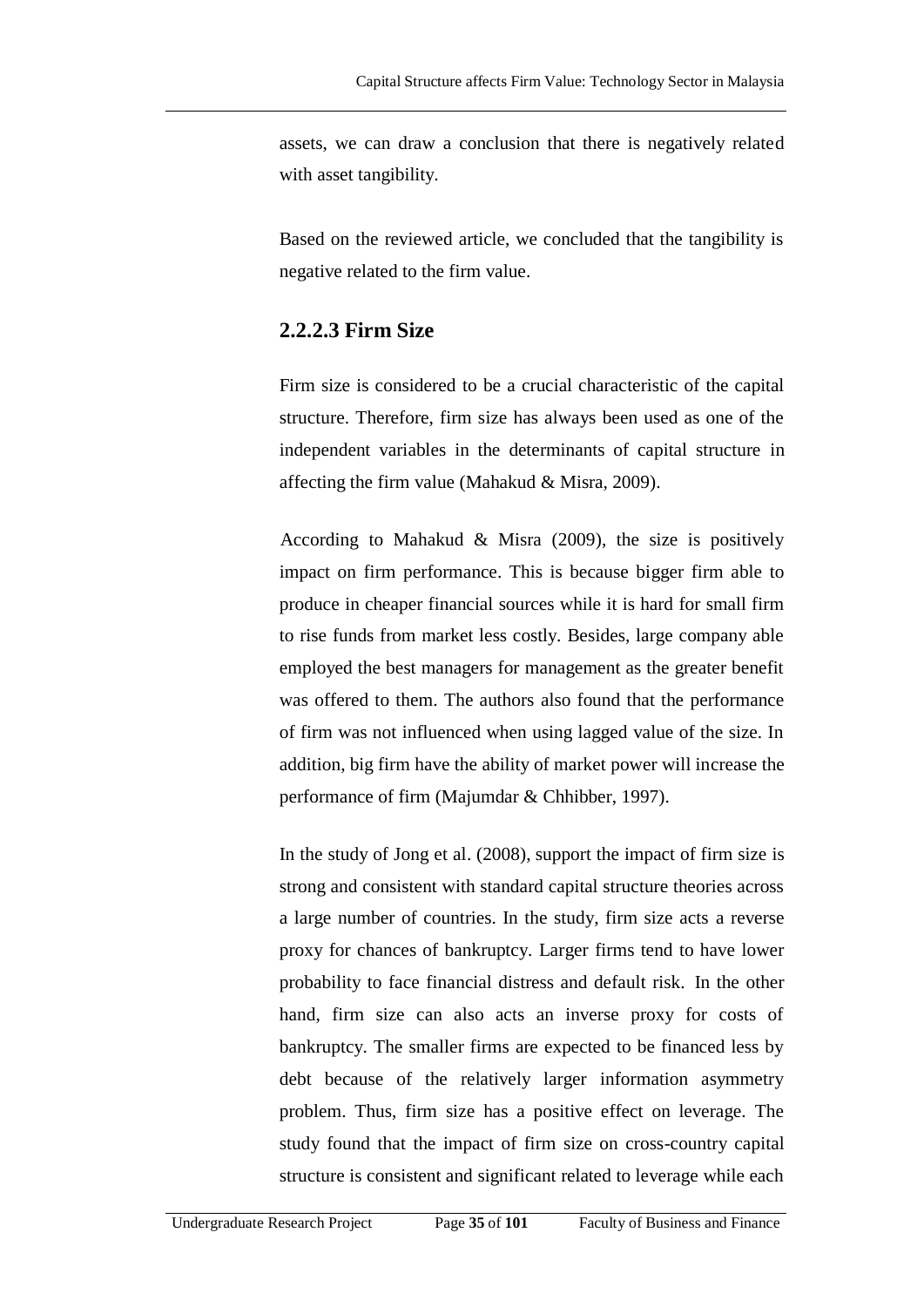country are not significantly with the prediction of capital structure theories.

Besides than positively correlated, there are studies shows that size is negative related to performance. Islamic banks of Malaysia are also consistent with the agency cost hypothesis and size of the bank is negatively correlated with the bank's performance (Pratomo & Ismail, 2007).

Based on the reviewed article, we concluded that the firm size is positive related to the firm value.

### **2.2.2.4 Growth Opportunity**

Broad cross session samples with 17 years of period was used by Chauvin & Hirschey (1997) in their paper to investigate what are the possible factors that enable to influence the effect of growth on the current firm's market value. From the results, future investment is not a good market structure to influence the effect of growth. However, other variable which is market share, advertising and R&D expenditure was interactive effect with growth. In overall, there is only a small positive or statistical significant between growth and firm's market value.

Different geographical areas have different findings; Gurunlu & Gursoy (2010) had used the pooled data set of 286 Turkish nonfinancial firms listed in the Istanbul Stock Exchange (ISE) for the year 2007 to 2008. As a result, they found out growth is a well proven determinant to influence ownership structure on capital structure.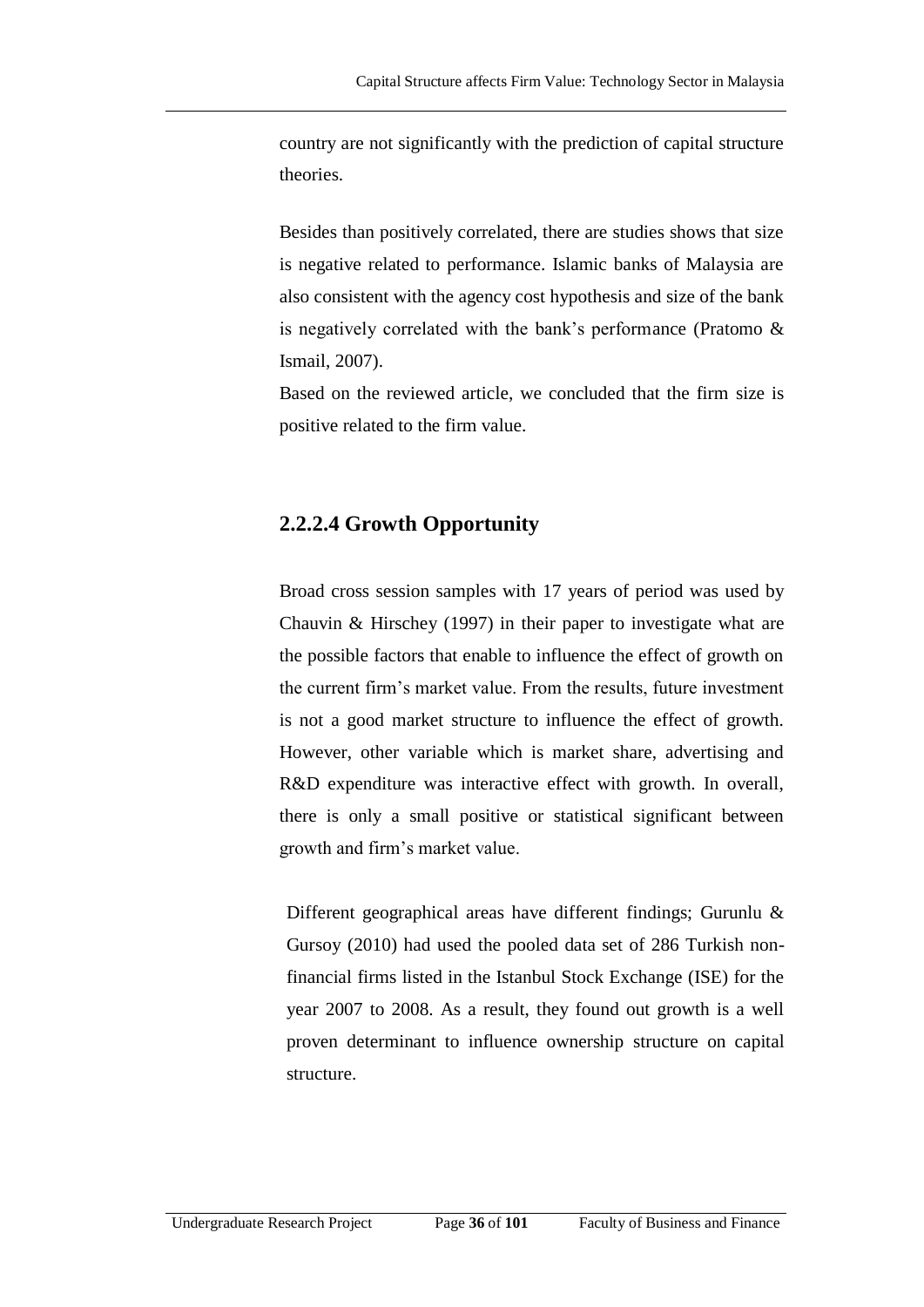According to Bokpin (2009), there is a positive relationship between growth opportunity and firm value. In the paper, author has found out some interesting findings regarding the impact of macroeconomic factors on the capital structure decisions of firms. His data consists of 34 emerging market countries from the period 1990 to 2006 and the result was argued that firms with growth opportunities will utilize external financing and choice of external financing may increase the financial leverage hence the negative relationship. Besides, he found that bank credit is significant in predicting capital structure decision of firms, thus the development in the banking industry has significant impact on firms' capital structure choices.

As growth opportunities constitute an important part of firm value. Hao et al. (2011) further investigate the effect of investment growth on the relation between firm value and accounting variables. They found that growth opportunity may increases the firm value in high profitability firms which means there is only consistent with growth having positive NPV. For the lower profitability firms, there is a negative effect in between the growth opportunity and firm value, it shows that the result is no longer consistent with growth that having non-positive NPV.

Based on the reviewed article, we concluded that the growth opportunity is positive related to the firm value.

## **2.2.2.5 Liquidity**

According to Suhaila et al. (2008), there is negative relationship between liquidity of the firms and its debt ratio. It is because they believe on firm with high liquidity will tend to use less debt since high liquidity can generate more income to finance their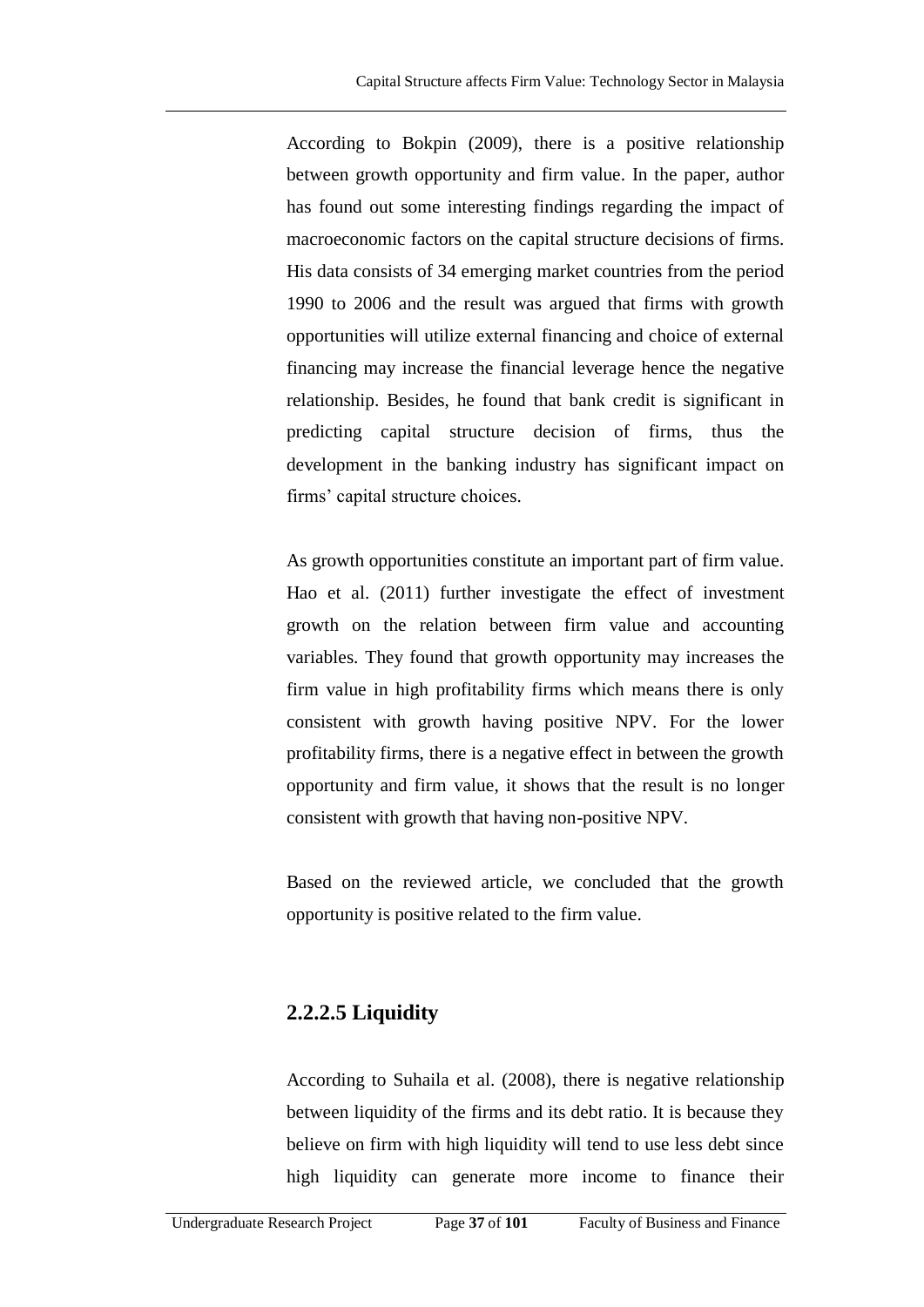operations and investment activities. Compared with low liquidity firms, they tend to go for debt in financing their activities. High debt ratio will lead to bad firm performance thus it is proven that liquidity is significant to firm performance. This result is inconsistent to Kinsman & Newman (1999) observe a significant negative link between firm performance and liquidity by using different type measures of performance on a sample of US firms while Diamond  $\&$  Rajan (2000) which argue that liquidity is a function of the degree to capital structure in US.

From the recent study, an important challenge which applies illiquidity measurements to examine the illiquidity proxies in asset pricing literature in the Chinese stock market was done by Wong & Kong (2011). They were constructed illiquidity measures as benchmark based on available intra-day data of the Chinese stock market and evaluate the suitability of proxies of illiquidity prevalent in the asset pricing literature. The result was shown that turnover is a better illiquidity indicator and provides strong explanatory power in the asset pricing models of China's stock market. Consistent with Zhang & Liu (2006), there is a negative relationship between turnover and expected return. As a result, the aggregate illiquidity of the market may affect the expected return of individual stocks.

On the other hand, [Boulton](javascript:void(0);) et al. (2010) indicate that investors pay higher prices for financial assets if managers and shareholders focus on investors' wealth, which is means that stronger investor protections lead to positive outcomes. They find that initial public offerings (IPOs) with greater after-market liquidity have lower underpricing or in other words the higher firm values, the greater market liquidity. However, the results is inconsistent with Booth & Chua (1996) findings, they argue that the more underpricing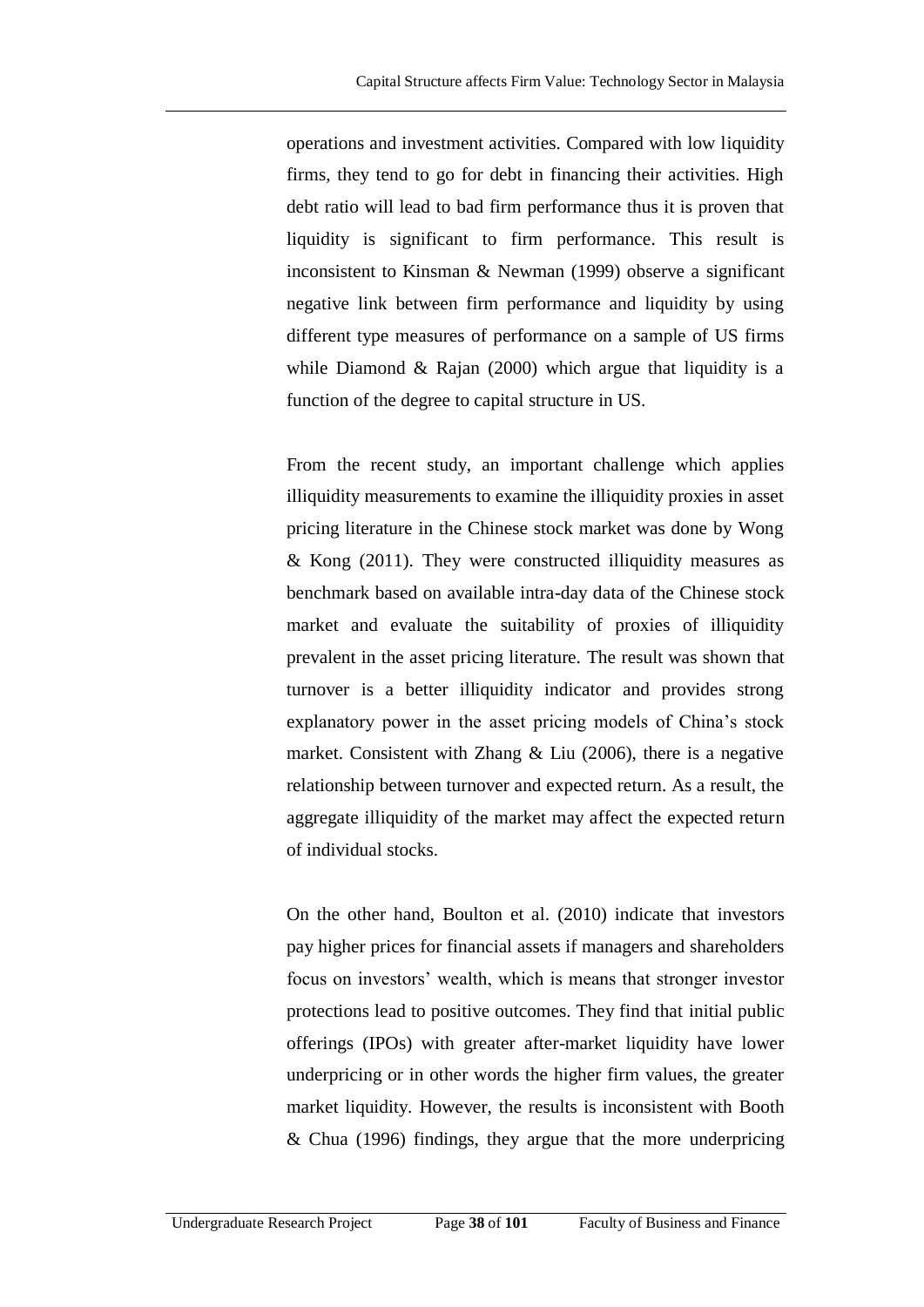shares, firms may attract more investor and leads to higher aftermarket liquidity.

Different in Manconi & Massa (2009) findings, they study on how the organizational complexity affects capital structure and firm value. From their results, it shows that information asymmetry will increase from the complexity of the firm's organizational structure. Further, they also found that organizational complexity will decrease the value of equity and value of asset. However, they argued the findings of Holmstrom & Tirole (2001) which stated that information asymmetry reduces liquidity and illiquidity increases the required return on the stock, thus reducing firm value.

Based on the reviewed article, we concluded that the liquidity is positive related to the firm value.

### **2.2.2.6 Leverage**

Leverage is the most often variable that used to be investigated under firm value. However, the relationship of leverage and firm value is ambiguous because the relationship can be negatively or positively related. The decision on leverage or cost of capital is either to achieve the goal of maximization of profit or maximization of market value Modigliani & Miller (1958).

According to Iturriaga & Crisostomo (2010), leverage plays a dual character in affecting the firm value while there are two hypotheses were stated in their research. First, the firm value is negatively related to corporate debt if the firm with growth opportunities. Second, the firm value is positively related to corporate debt if the firm without growth opportunities. Besides, Iturriaga & Crisostomo (2010) also discovered that the leverage which is indirectly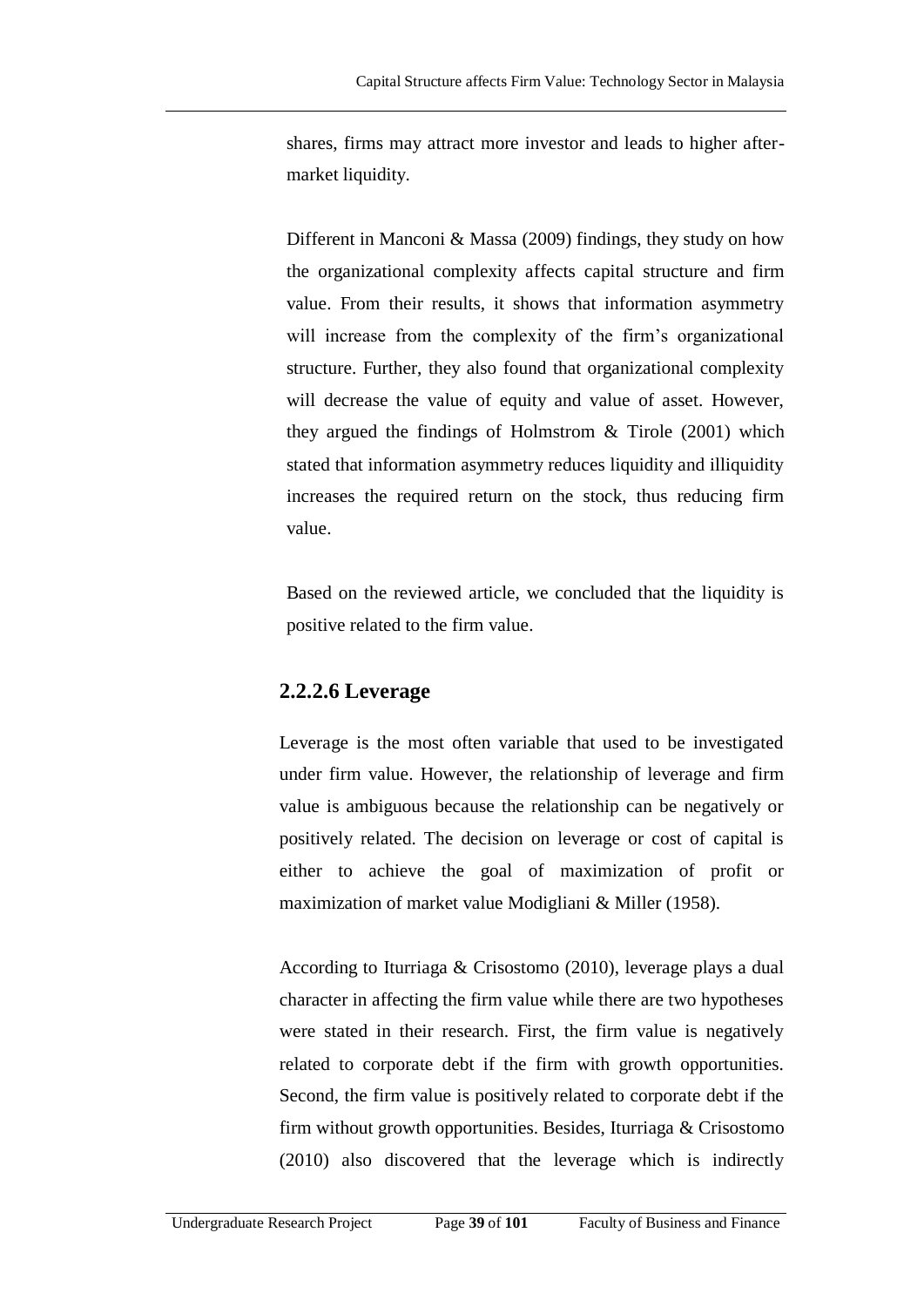influence the firm value is affected by the current investment that the firms make.

In the research of Mahakud & Misra (2009) found that the leverage was negatively impact on the performance in India company, the result reflected that the high leverage will incurred restriction on financial flexibility. Mahakud & Misra (2009) also mention that the high leverage ratio bring a meaning of high agency cost and interest burden which would be the obstacle for manager to perform optimally in the India market. The result is similar to the research paper of Ghosh & Ghosh (2008), they found that there was negative impact on growth of future firm value in India as the leverage increase due to the potential conflict equity holder and stakeholder. Myers (1977) demonstrated that the motivation manager to sacrificing the investment projects is high as too much debt on firm value.

However, Iturriaga & Crisostomo (2010) proved leverage is positively impact on firm value when firm lack profitable project. This is because the prevention on manager from incurring wasteful expense is achieved when free cash flow had been reduced. The point is supported by Jensen (1986), shareholder and manager would have conflict as substantial free cash flow is generated in the organisation; manager who hold the free cash flow might not disgorge the cash while wasting it on organization inefficiencies. On other hand, Jensen (1986) revealed that the free cash flow would have exceptionally good performance unless the free cash flow is for the acquisition purpose. Innovations bring better performance to the firm. Thus, leverage is core assistant for the expenditure on R&D in the research paper's (Majumdar & Chhibber, 1997).They also explained based on the Modigliani-Miller (MM) idea that firm value is positively related to level of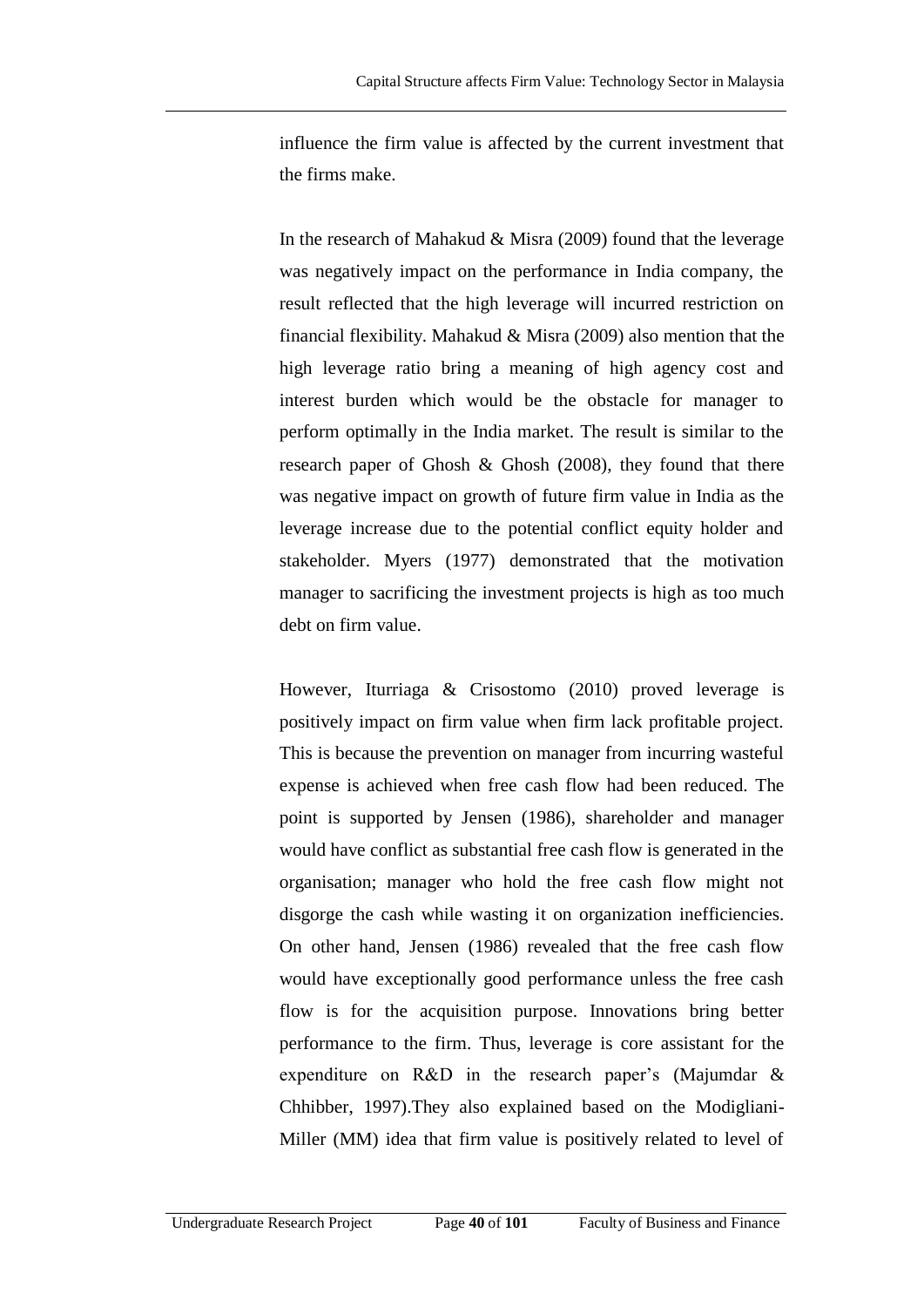debt with the assumption that capital market are efficient enough to avoid investors to arbitraging the market.

According to Li et al. (2009), state-owned firms and the firm in better developed regions having a good performance with the long term debt while firm foreign ownership have an adverse result to the leverage. However, Modigliani & Miller (1958) revealed that the firm value is unrelated to financial leverage in less frictional world, but it is positively related in the world with tax-deductible interest payment (Hatfield et al., 1994).

However, Ghosh (2008) which applying the data in India's manufacturing sector from 1995 to 2004 indicated that the return and cash flow of firm is negatively related to leverage. While in the international debt market, the foreign debt does not affect firm performance unless the firm involved in exporting; Ghosh (2008) founded the traded sector is able to generate profit and benefit from foreign financing.

Based on the reviewed article, we concluded that the leverage is positive related to the firm value.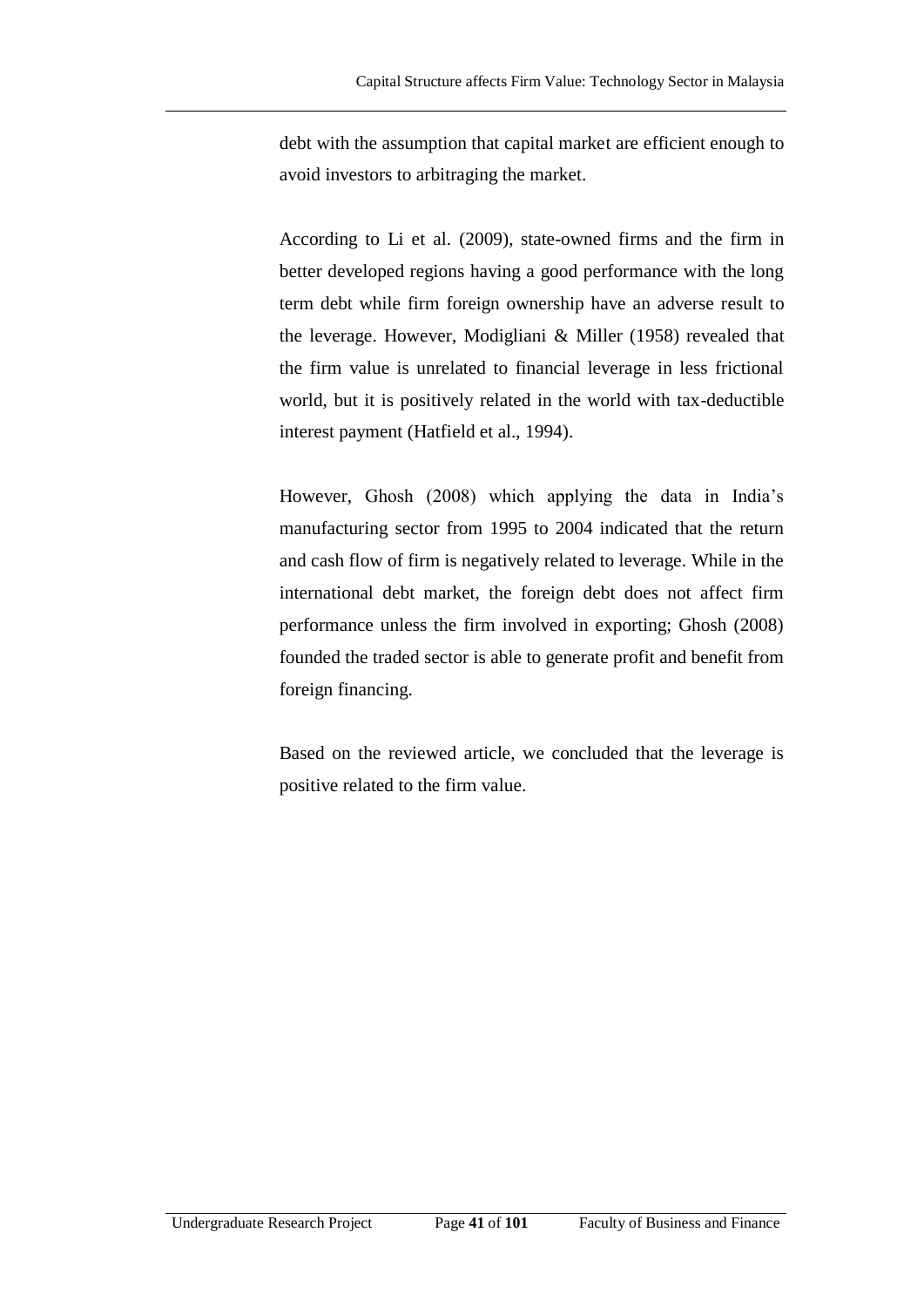# **2.3 Theoretical Framework**



Figure 2.1 shows the determinants of capital structure affect firm value.

The diagram above showing the factors that involved in capital structure effect the firm value (ROA). In our research, the factors that have been taken into consideration are profitability; tangibility; firm size; growth opportunity; liquidity; and leverage. Those factors are independence variables while the dependence variable is ROA were being tested and investigated in our research. We examine the relationship between dependence and independence variable. We also provide related articles for reviewing purpose as well as supporting our research.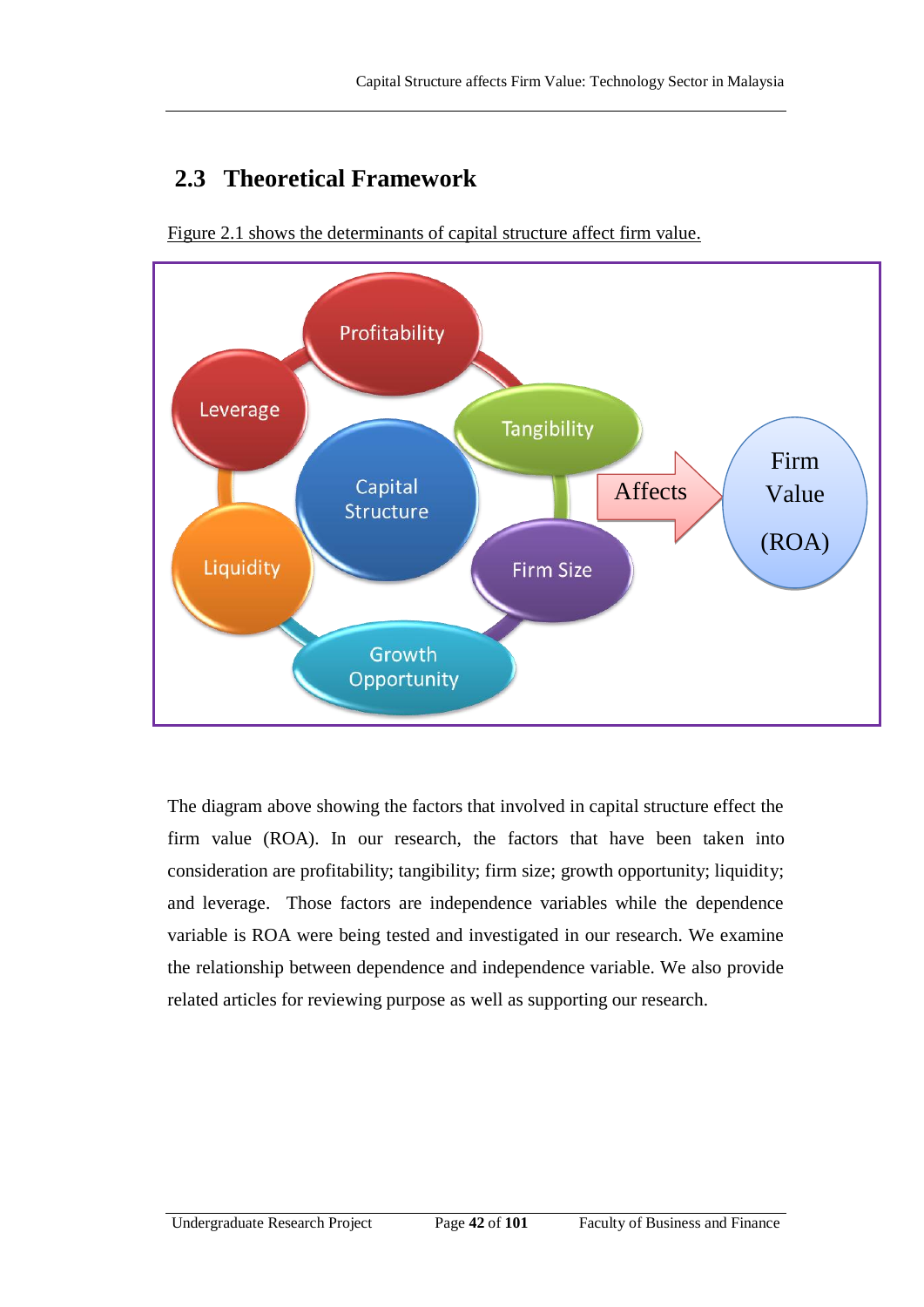## **2.4 Hypothesis on Dependence variables**

#### **2.4.1 Profitability and firm value**

The pecking order theory and static trade-off theory are related theory that used to explain the profit. The ideas of two theories are correlated to the resource expenses cost that used to run business and it also included the agency cost. Costs bring the major impact in influencing the profitability of the firm.

Basically, most of the reviewed articles showed the positive relationship between profitability and firm value by using pecking order, static-off theory or capital structure theory (Chakraborty, 2010; Pandey, 2004; Bas et al., 2009).

According to the explanation of Pandey (2004), the firm with high profitability would able to exploit in the industry they involved in by relating the involvement of agency costs, external financing costs and tax shied. The profitable firms would probably borrowed more to expand their outputs. Therefore, it enhances the firm earnings and increased the firm value.

However, Armen et al. (2003) proved that there is a negative relationship between profitability and firm value by interpreted the importance of firm profitability and stock market performance in explaining the corporate debt ratios and the financing choices of firms that raise external funds. This paper derives its conclusion from two sets of regressions and the results show that profitability has no effect on leverage. They found that unprofitable firms may offset the excess leverage by issue the equity. Thus, profitable firms do not seem to be offsetting the accumulated leverage deficit by issuing debt. They suggested that firm profitability is not a good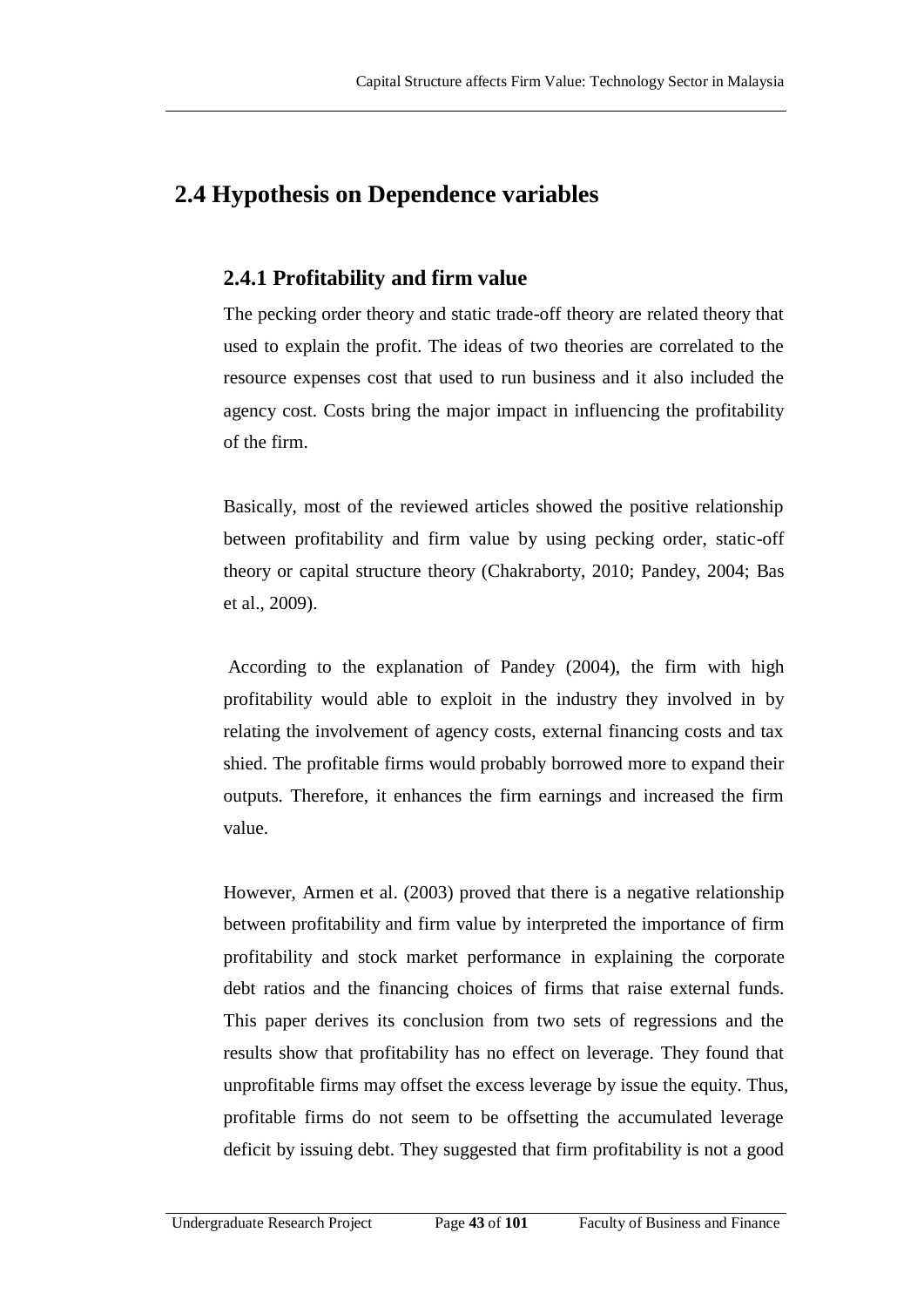determinant to evaluate firm value as it is all depends on the firms' internally generated fund.

Although the results from Armen et al. (2003) is argued by other researchers, but based on the most reviewed article, we expect to see that profitability has positive relationship to firm value.

H0: Profitability and firm value are not significant

H1: Profitability and firm value are significant

#### **2.4.2 Tangibility and firm value**

Based on our literature review, previous researcher found that the relationship between tangibility and firm value is negative because the firm does not applied assets effectively.

Both Mahakud & Misra (2009) and Rajan & Zingales (1995) suggested a negative relationship between tangibility and firm value as the firm did not fully utilize the asset to maximize production which can enhance firm daily business operation efficiency. Furthermore, the costs of borrowing on fixed asset were an issued as it is a load for the firms. Thus, we expect that tangibility is negatively related to firm value.

H0: Tangibility and firm value are not significant

H1: Tangibility and firm value are significant

#### **2.4.3 Firm size and firm value**

The relationship between firm size and firm value is argued by researchers. Some senior researcher mentioned that the firm size is not connected to the firm value. However, some of the researchers proved that the firm value is negatively related to firm size because of the agency costs rising. While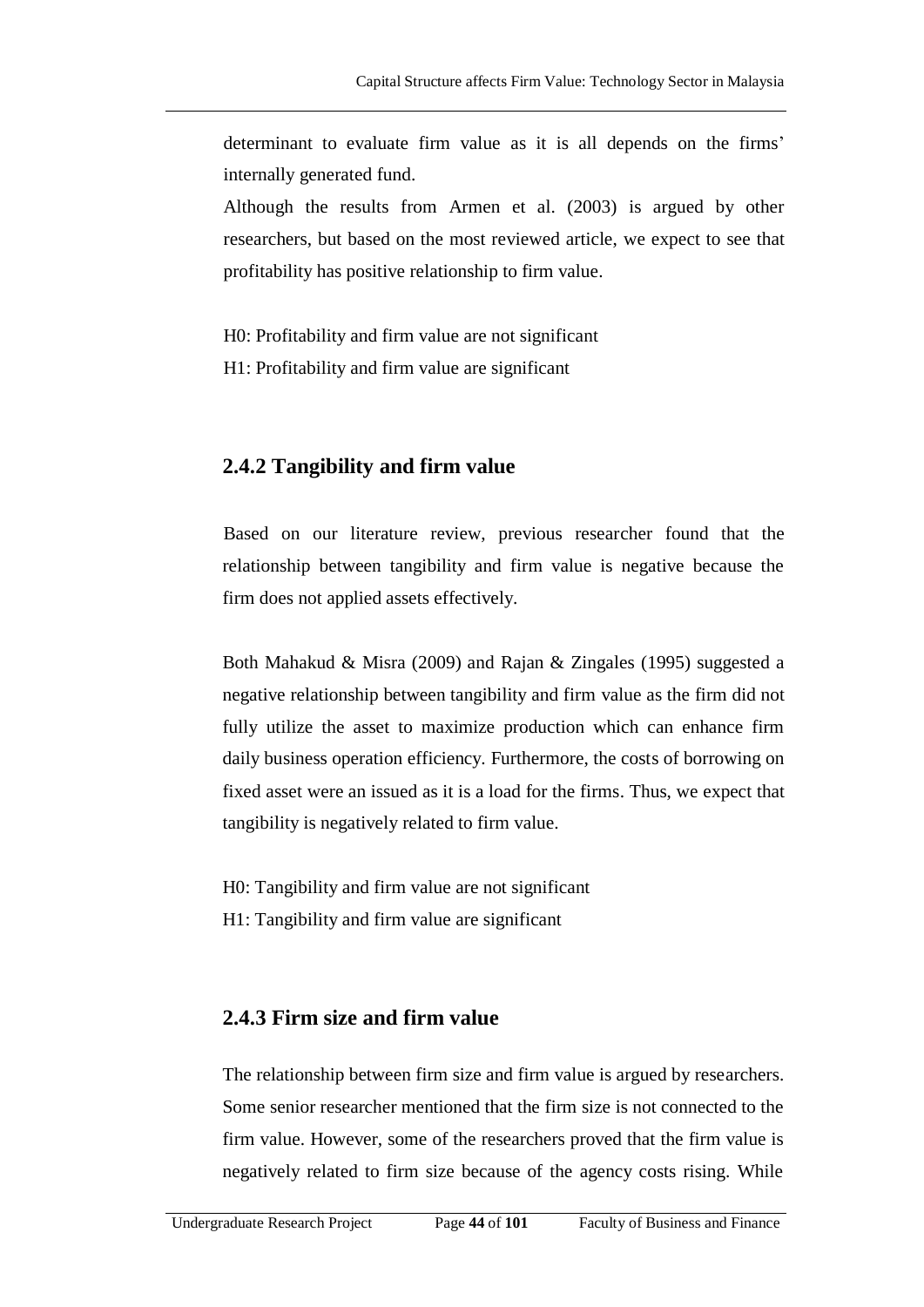most of the researchers show that the relationship between firm size and firm value is positive because of fully utilising asset.

The studied of Mahakud & Misra (2009), Jong et al. (2008), and Majumdar & Chhibber (1997) proved that there is a positive relationship between firm size and firm value. Mahakud & Misra (2009) mentioned that the larger firms would tend to employ the best personnel for management as it brings greater benefit in terms of decisions and performance that enhances the firm value. Majumdar & Chhibber (1997) also explained that firm size and firm value are positive related in terms of the market power as the larger firm has the ability to exploit the market that will increase the performance of the firms. Larger firms would tend to have lower probability of financial distress and default risk while the smaller firms are tend to have more liquidity problem as they are expected to be financed less by debt because of the relatively larger information asymmetry problem ( Jong et al., 2008).

Yet, there is a negative relationship suggested by Pratomo & Ismail (2007) by the argument that Islamic banks of Malaysia are consistent with the agency cost hypothesis and size of the bank is negatively correlated with the bank's performance.

Due to the lack of article reviewed on the negative relationship between firm size and firm performance, we expect that the firm value has positive relationship to firm size.

H0: firm size and firm value are not significant H1: firm size and firm value are significant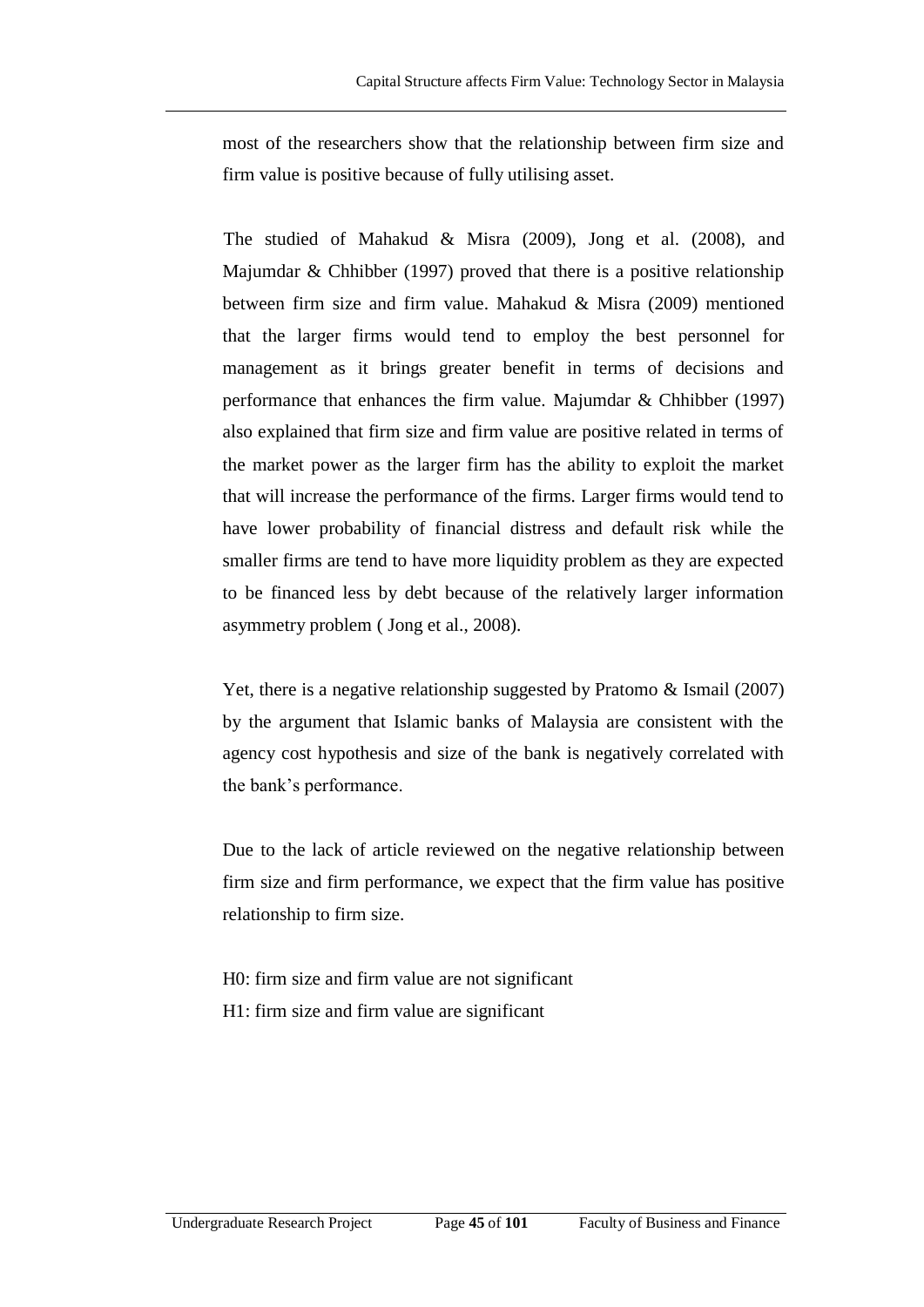### **2.4.4 Growth opportunity and firm value**

The positive relationship between growth opportunity and firm value has been verified by researchers with the assumption that the NPV of the firm is positive (Hao, et al., 2011). However, the firm with negative NPV is no longer and consistent effect the firm value by the factor of growth opportunity.

In the investigation of Chauvin & Hirschey  $(1997)$ , the future investment is not a good market structure to influence the effect of growth. However, other variable which is market share, advertising and R&D expenditure was interactive effect with growth. There is only a small positive or statistical significant between growth and firm's market value in their paper but growth is a well proven determinant to influence ownership structure on capital structure in Gurunlu & Gursoy (2010) paper in pooled data set of Turkish non-financial firms listed in the Istanbul Stock Exchange (ISE).

Bokpin (2009) also proved that there is a positive relationship between growth opportunity and firm value. However, there are some interesting findings regarding the impact of macroeconomic factors on the capital structure decisions of firms. He argued that firms with growth opportunities will utilize external financing and choice of external financing may increase the financial leverage hence the negative relationship. Moreover, bank credit is important in predicting capital structure decision of firms, thus the development in the banking industry has significant impact on firms' capital structure choices.

Thus, we expect that the growth opportunity and firm value is positively related.

H0: growth opportunity and firm value are not significant H1: growth opportunity and firm value are significant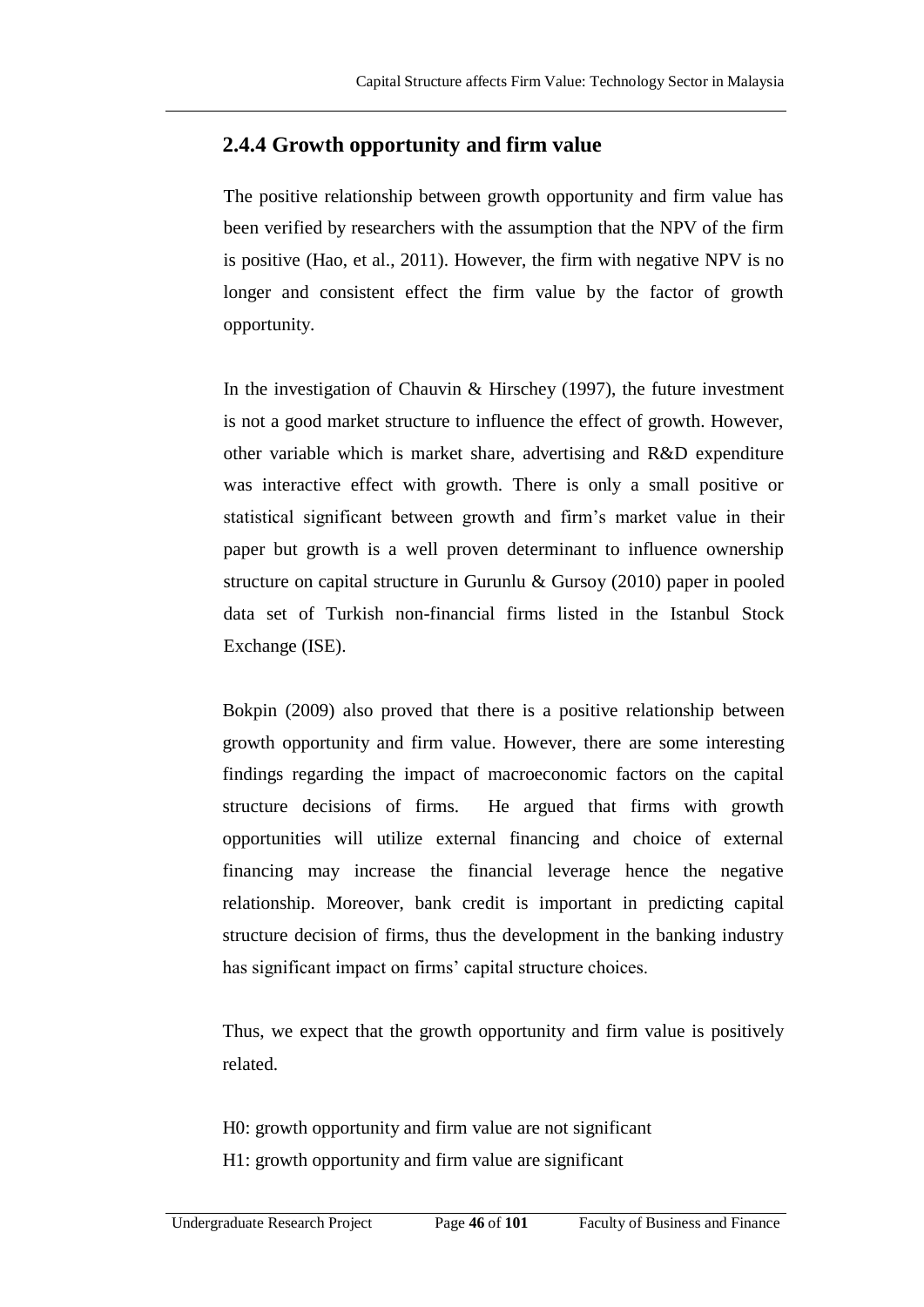### **2.4.5 Liquidity and firm value**

Difference researchers might have difference method in measuring the performance of firm especially in the factor of liquidity. But, most of previous researchers stated that the liquidity able to bring positive result to firm performance due to funding resources might be got easily.

Prasit et al. (2011) examine how the firms' liquidity influences capital structure decisions in Thailand. They found that Thai firms that enjoy more liquidity are expected to have less debt in their capital structure. The results show that firms with more liquid equity are significantly less leveraged and better firm value which is consistent with our hypothesis.

Similarly in Malaysia, Suhaila et al. (2008) show there is a negative relationship between liquidity of the firms and its debt ratio and positive relationship between firm's liquidity and firm's value. From the quick ratio, we know that the ability of the firm is deal with its short term liabilities. They proved that firm with high liquidity is tend to use less debt while firm with high liquidity is able to generate high cash inflows and return. Therefore, high liquidity firm with better firm value tend to use less debt compared to those firm that have low liquidity. This result has been suggested in "pecking order" theory. Thus, we expect that the liquidity is positively significant to firm value.

H0: liquidity and firm value are not significant

H1: liquidity and firm value are significant

### **2.4.6 Leverage and firm value**

The impact for leverage to firm value is quite ambiguous, various type of debts such as foreign debt; short term debt or long term debt might be categorised in leverage. Many of the research might provide vague answer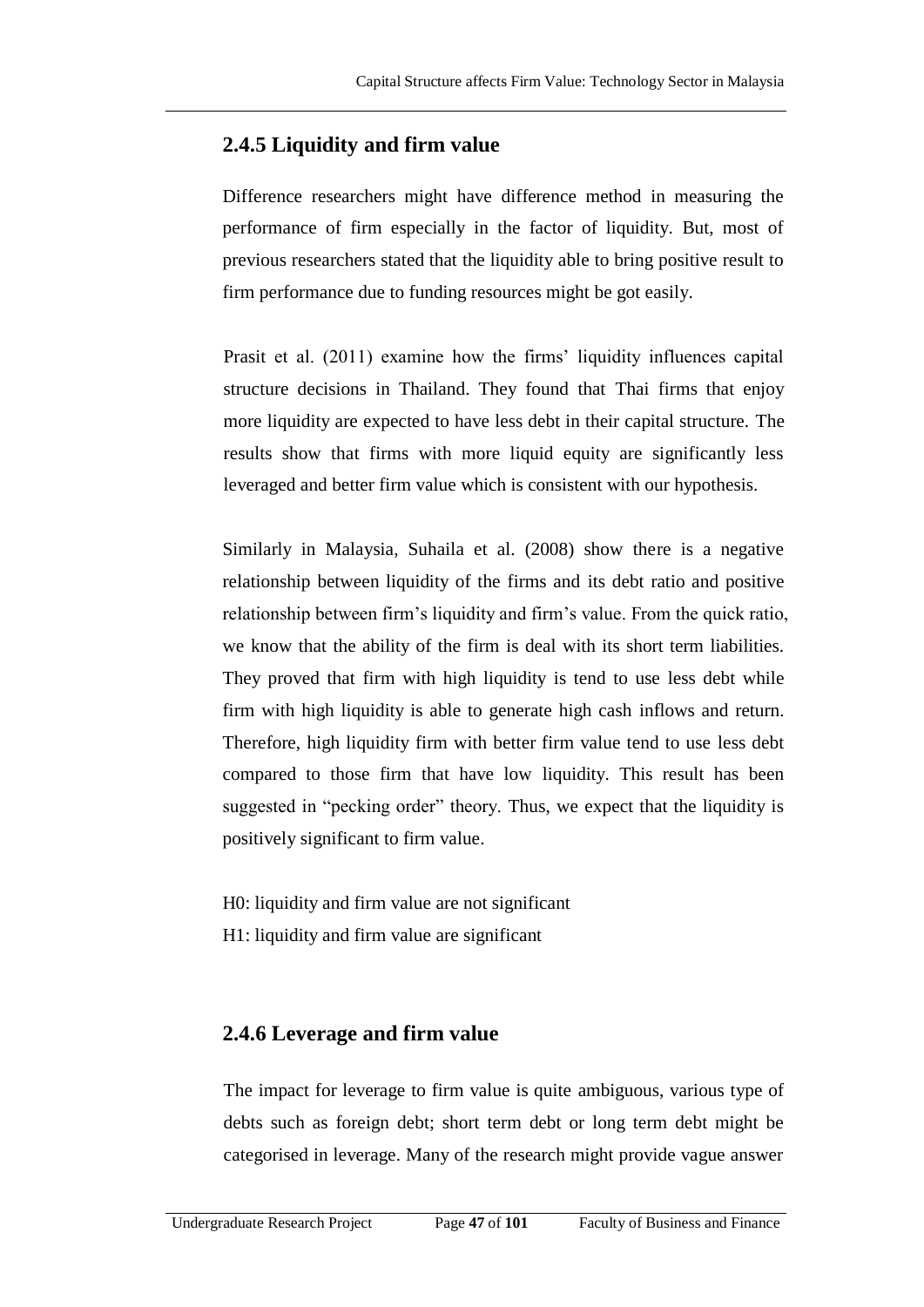in explaining the relationship between the leverage and firm value. Some of the researcher mentioned that the leverage is negative related to firm performance as leverage being treats as cost which does not been utilised effectively. However, a positive relationship between leverage and firm value is discovered as leverage being treats as funding resources and effectively used to earn profit.

Iturriaga & Crisostomo (2010) came out two hypotheses that suggested that leverage plays a dual character in affecting the firm value: the firm value is negatively related to corporate debt if the firm with growth opportunities; the firm value is positively related to corporate debt if the firm without growth opportunities. In the paper of Iturriaga & Crisostomo (2010), they discovered that the leverage which is indirectly influence the firm value is affected by the current investment that the firms made.

Mahakud & Misra (2009) and Ghosh & Ghosh (2008) also found that leverage and firm value are negative related. The high leverage will incurred restriction on financial flexibility and thus result in declined of firm value as agency costs and interest burden would affects the firm performance.

On the other hand, Jensen (1986) proved that leverage is positively impact on firm value when firm lack of profitable project. Iturriaga & Crisostomo (2010) further support Jensen (1986) due to the prevention on manager from incurring wasteful expense is achieved when free cash flow had been reduced. Shareholder and manager would have conflict as substantial free cash flow is generated in the organisation; manager who holds the free cash flow might not disgorge the cash while wasting it on organization inefficiencies (Jensen, 1986).In addition, he revealed that the free cash flow would have exceptionally good performance unless the free cash flow is for the acquisition purpose.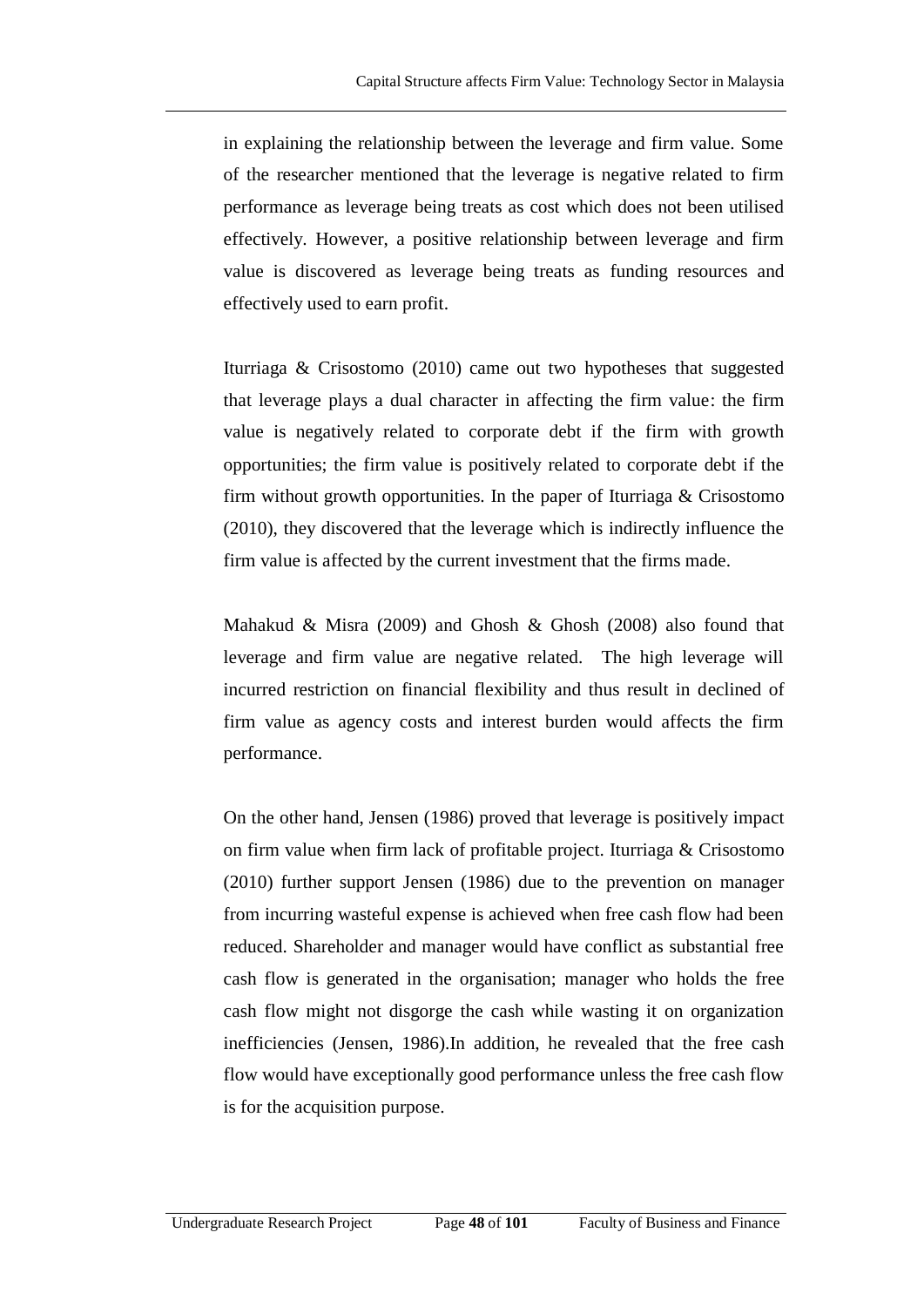Thus, we expect that the leverage is positively affect firm value.

H0: leverage and firm value are not significant

H1: leverage and firm value are significant

## **2.5 Theories of Capital Structure**

The capital structure is how a firm finances its overall operations and growth by using different sources of funds such as company's long-term debt, specific short-term debt, common equity and preferred equity.

Capital structure can be defined in different ways. In US, it is common to define capital structure in terms of long-term debt ratio. Many companies particularly in the emerging markets employ both short-term and long-term debt for financing their assets, including current assets and fixed .It is also common for companies in developing countries to substitute short term debt for long-term debt and roll over short-term debt.

In Malaysia, Pandey (2004) found that capital structure and market power normally measured by Tobin's Q. Tobin's Q shown to have a cubic relationship, due to the complex interaction of market conditions, agency problems and bankruptcy costs. Somehow, consideration of the choice between debt and equity financing has been directed to seek the optimal capital structure, Under the agency costs hypothesis, a high leverage tends to have an optimal capital structure and therefore it leads to produce a good performance, however the result is argue with Modigliani-Miller theorem which proven that it has no effect on the value of the firm.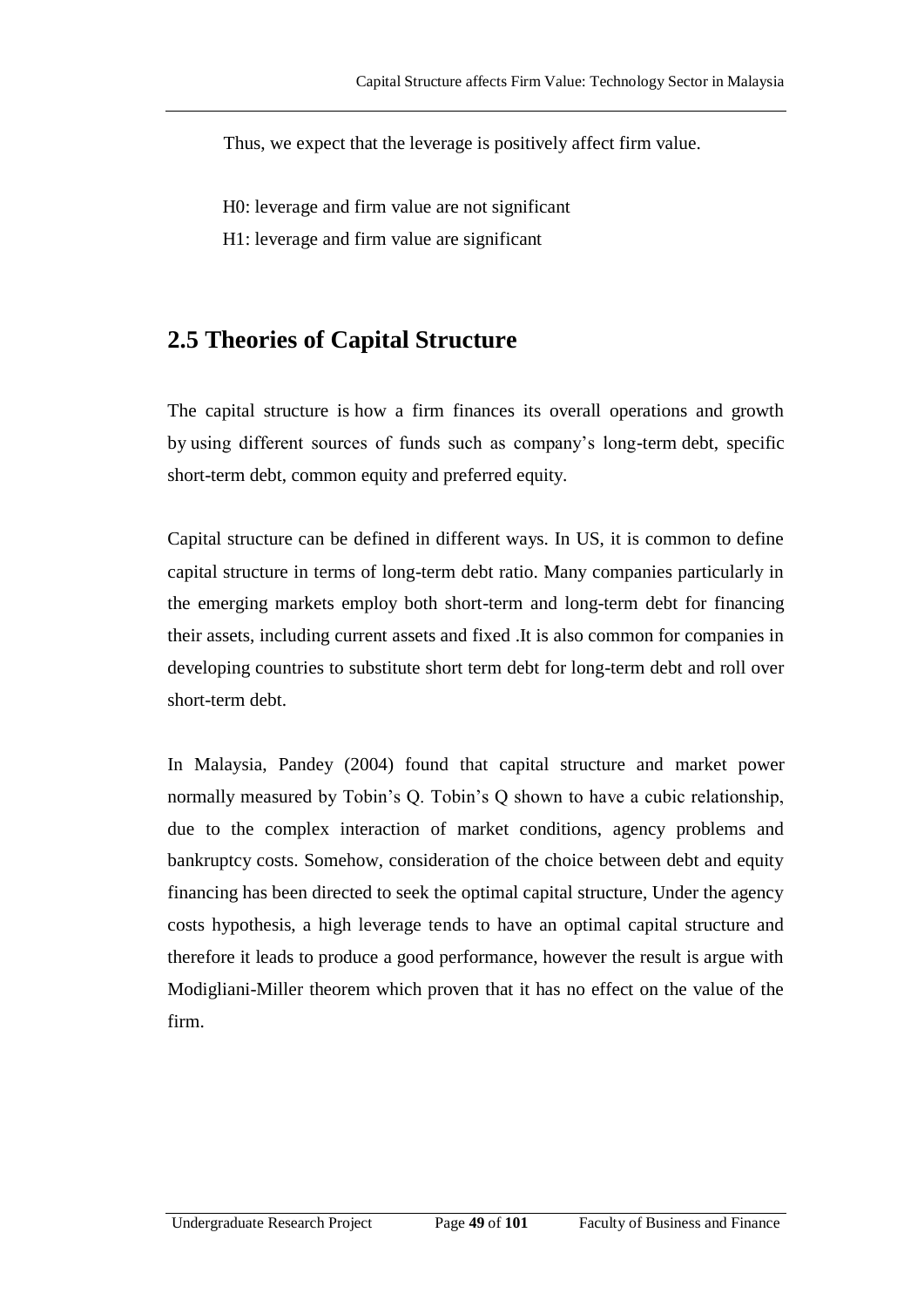In term of International Evidence, the less leverage used, more profits is earn by firms. Firms with more investment opportunities will normally apply less leverage. From the research, it also shows that leverage has closely relation to the tangibility of assets and the volatility of a firm's earnings ( Drobetz & Fix, 2003).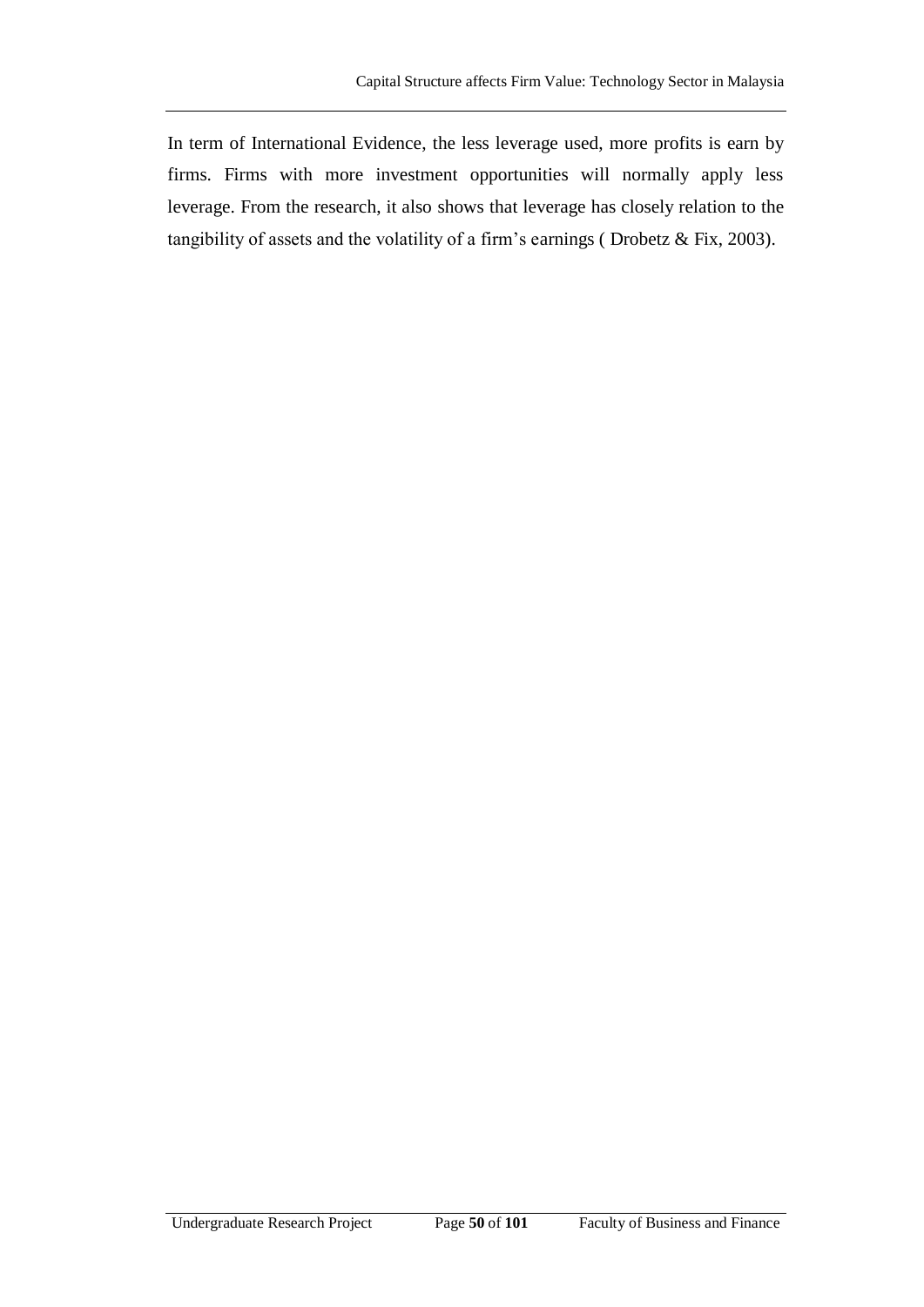# **CHAPTER 3: METHODOLOGY**

## **3.0 Introduction**

According to the Zikmund (2003), research methodology is a discussion within the body of research report of the research design, data collection, sampling techniques, fieldwork procedures, and data analysis efforts. Keeping in view the important of technology sector, this paper investigate the firm value in Malaysia technology sector by using ROA as dependent variable which expressed by net income divided by total asset. The other chosen independent variables are profitability, tangibility, firm size, growth opportunity, liquidity, and leverage.

The data set of this study is composed of 50 software and computer services firms in Malaysia for the period of 2005 to 2009 which the data are mainly come from DataStream database. In this context, panel data model is used to find out the impact of capital structure on firm value in technology sector. In general, the purpose of this chapter is to generate the major methodology used to test the hypotheses that develop in chapter 2.

# **3.1 Research Design**

It is a quantitative research where can indicate the current firm value of Malaysia technology sector in term of ROA. This study presents interesting findings on how capital structure effect firm values and showing how the independent variables impact on firms' capital structure significantly and insignificantly. All the data for analysis can be gathered from DataStream database and panel data method were used in our research.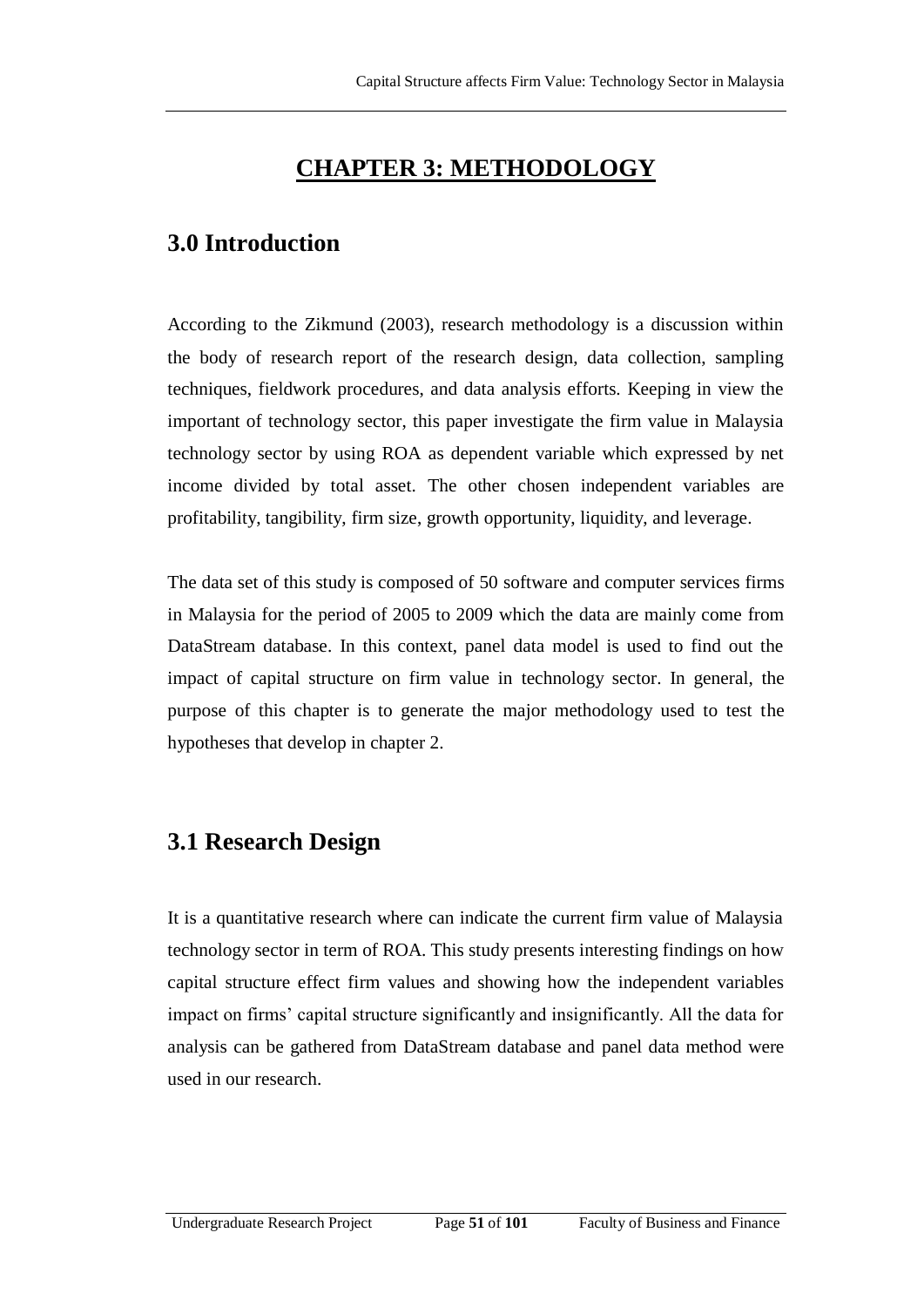The reason we choose panel data models is because panel data is more flexible and they provide a better substitute methodology for financial time series cross sectional data (Josef & Rosa, 2005). Since unobserved heterogeneity is a common problem that occur in time series data method , panel data models which is more informative, more degrees of freedom and carry less collinearity among the variables are allow to control this problem (Muhammad & Adnan, 2010). Mahakud & Misra (2009) use panel data analysis in their research and they proved that panel data is an efficient instrument to control for endogeneity and able to control the firm specific effects which are unobservable. Therefore, we apply the panel data estimator in our research which suggested by the authors.

### **3.2 Data Collection Methods**

The variables used in the research are profitability, tangibility, firm size, growth opportunity, liquidity, leverage and dividend. In order to find the relationship between the chosen independent variables and dependent variable, we are using some measurement to calculate the independent variables. Selected independent variables are measured as follows: Profitability is defined as profit before interest tax and depreciation divided by total asset; Tangibility is defined as fixed assets divided by total asset; Firm size is measured by natural logarithm of net sales; Growth opportunity is percentage change in sales over the year;; Liquidity is defined as current ratio which is total asset divided by total liabilities; Leverage is defined as total debt divided by equity and last dividend is defined as dividend paid divided by net income.

The data are all come from the financial statement of listed Malaysian firms derived from DataStream database. There are more than 100 of companies are listed in DataStream database; however, after considering the missing data, there were only 50 companies are available for further analysis.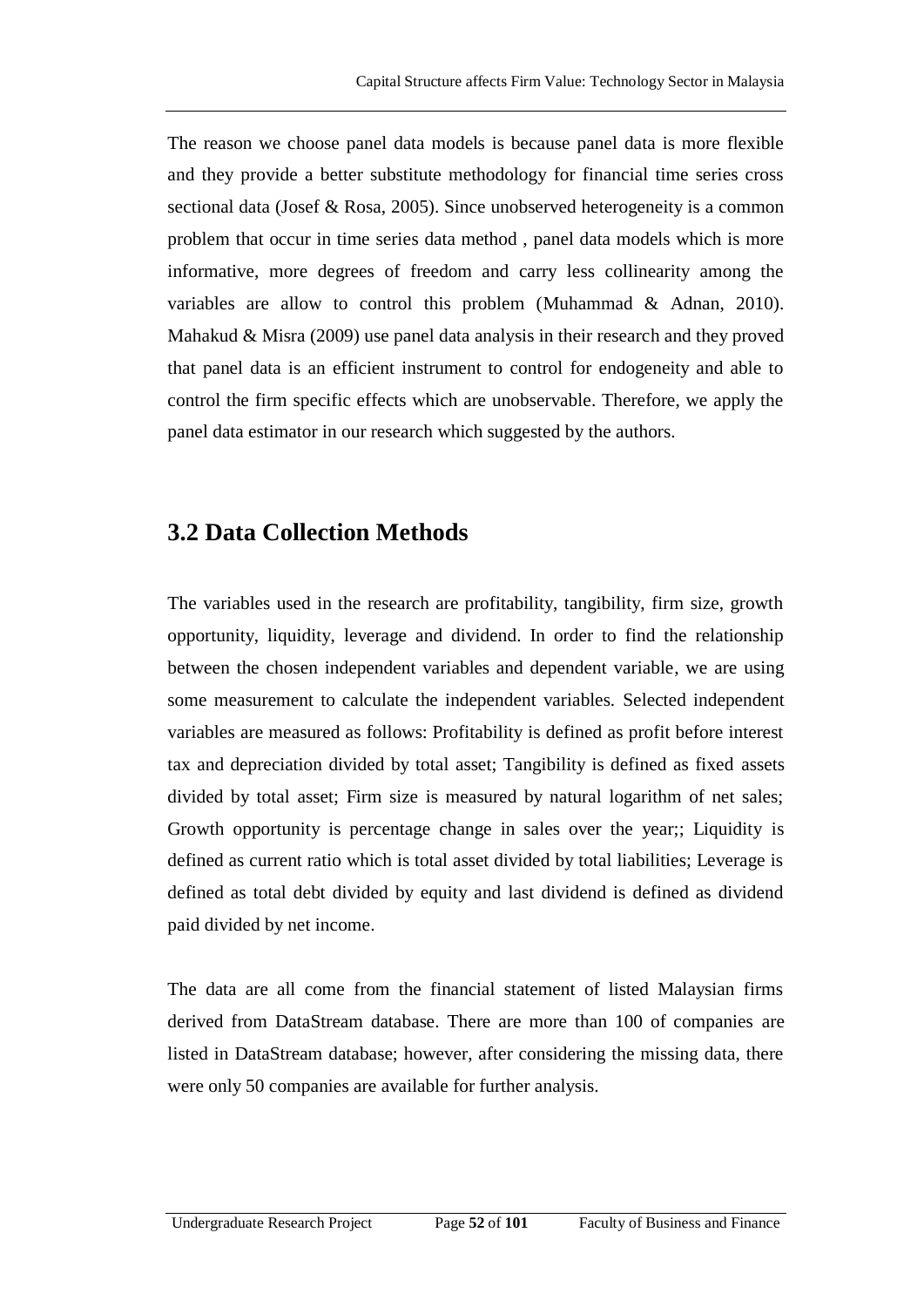### **3.2.1 Secondary Data**

Secondary data are used for research that was not gathered directly and purposefully for the project under consideration (Hair et al., 2007).Secondary data collection method and panel data analysis has been used in our research as they are more appropriate with our research setting and aligns with our research objective. This is because secondary data is the best method of getting information regarding a particular area where the direct collection of data is impossible. In this research study, secondary data are gathered though web based internet, books, academic journals from previous researchers and some articles on the relevant sectors.

In this paper, the source of data is come from DataStream which chosen 50 Malaysia's software and computer services firms as sample size for the period 2005 to 2009 while for the theoretical part, it is all come from the articles review from previous researchers. The online database, which included ProQuest and Google, was utilized in this research to assess plenty of articles and journals internationally. By using secondary data collection method, it provides a larger database than what would be possible to collect on one's own. Thus, we are able to save time that would otherwise be spent collecting data.

# **3.3 Sampling Design**

#### **3.3.1 Target Population**

The technology sector in Malaysia has been chosen as our investigate target. At the first glance, we had 60 software and computer service firms from data stream. However, after we managed the data properly, we found that there are some firms have missing data in few years. For instance, net income, total assets, cash flow and so on for few firms was not found in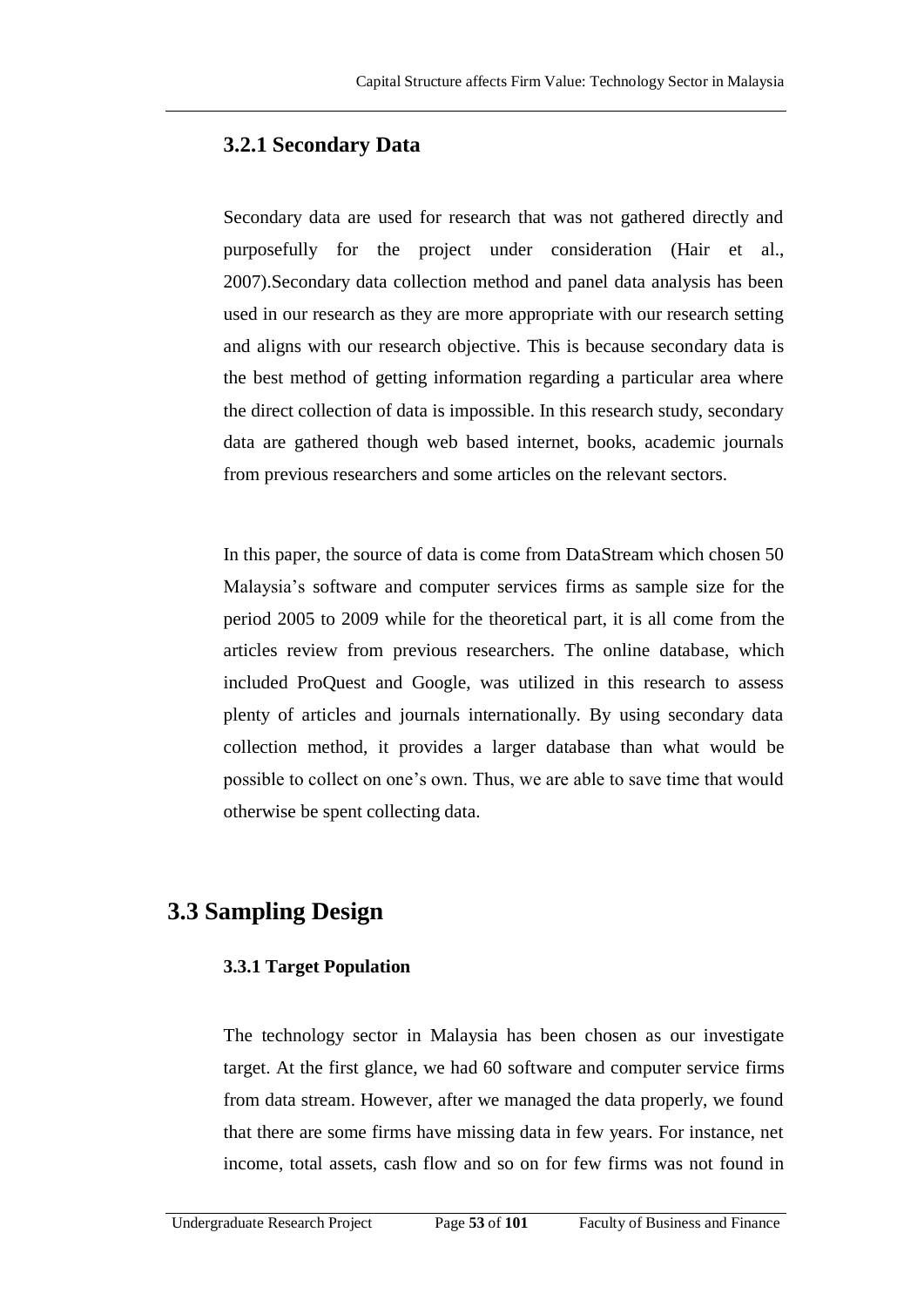year 2005. Therefore, after we eliminated the 10 samples which had missing data, now our sample size was only 50 software and computer service firms in Malaysia will be selected and 5 year annual report which is from 2005-2009 for each sample will be examined.

Sampling is the process of using a small number of items or parts of large population to make conclusion about the whole population (Zikmund, 2003). Due to the limitation of budget and time constraints, a sampling method was used to conduct this research project.

#### **3.3.2 Sampling Frame and Sampling Location**

Sampling is the process of using a small number of items or parts of large population to make conclusion about the whole population (Zikmund, 2003). Due to the limitation of budget and time constraints, a sampling method was used to conduct this research project.

### **3.4 Data Processing**

Our research has included a dependent variable which is return on asset and six independent variables: profitability, tangibility, firm size, growth opportunity, liquidity, and leverage. The company's financial statement is used and the collected data was found in the DataStream database. We calculated the data and make it into table form for the preparation of the data processing.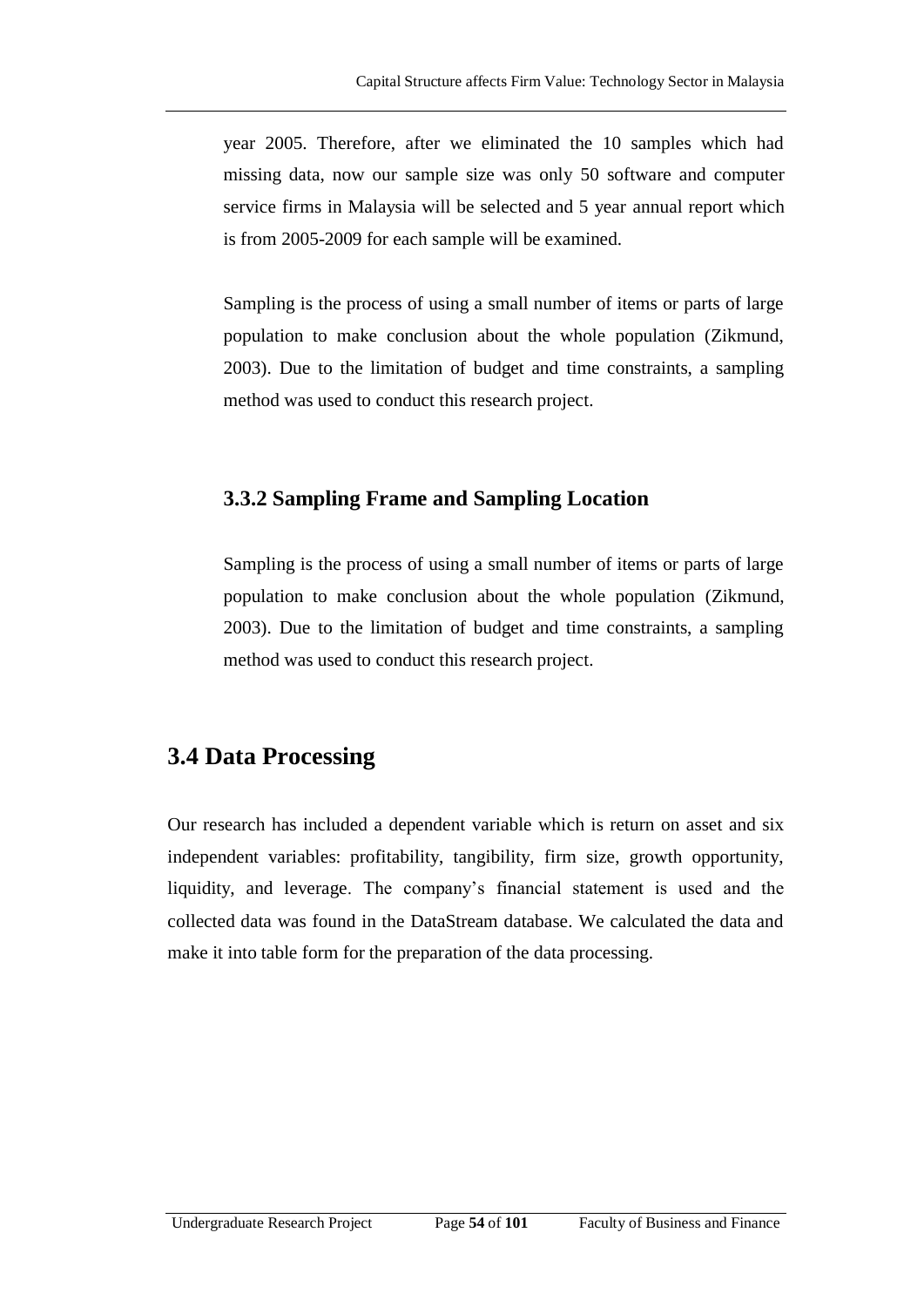#### **3.4.1 Return on Asset**

$$
ROA = \frac{Net\ Income}{Total\ Asset}
$$

Return on assets is an indicator of how profitable a company is relative to its total assets. ROA determine how efficient management is at using its assets to generate earnings (Athanasoglou et al., 2008). Sometimes this is referred to as "return on investment". It is a widely used measurement of firm and corporate performance (Leckey, 2011;Lin et al.,2005;Díaz et al.,2008; Pombo& Gutiérrez,2011; Chen,2010).On the other hand, ratio of net income to total assets is applied by Lin et al.(2005) & Leckey (2011) as the formula for the indicator.

The financial position and operating performance which indicated to company financial health can be judged by Return on Equity (ROE) and Return on Asset (ROA). ROE and ROA seem quite similar as both are the measurement of firm return, many might get confuse as both shown the ability of a firm in generating profit on the investment. ROE is net income divided by shareholder's equity; it is useful for comparing the earning of a company to other company in same industry sector. ROE is important in revealing the profit companies earned by using the amount of shareholder equity found on balance sheet that equal to total asset minus total liabilities. Moreover, shareholder equity brings a meaning of what the amount the retained earnings of the company and also financial contribution of owner. The higher ratio of ROE indicates that the companies have higher potential to generating income internally which directly reflected the net worth and the return that the owner earned in the company.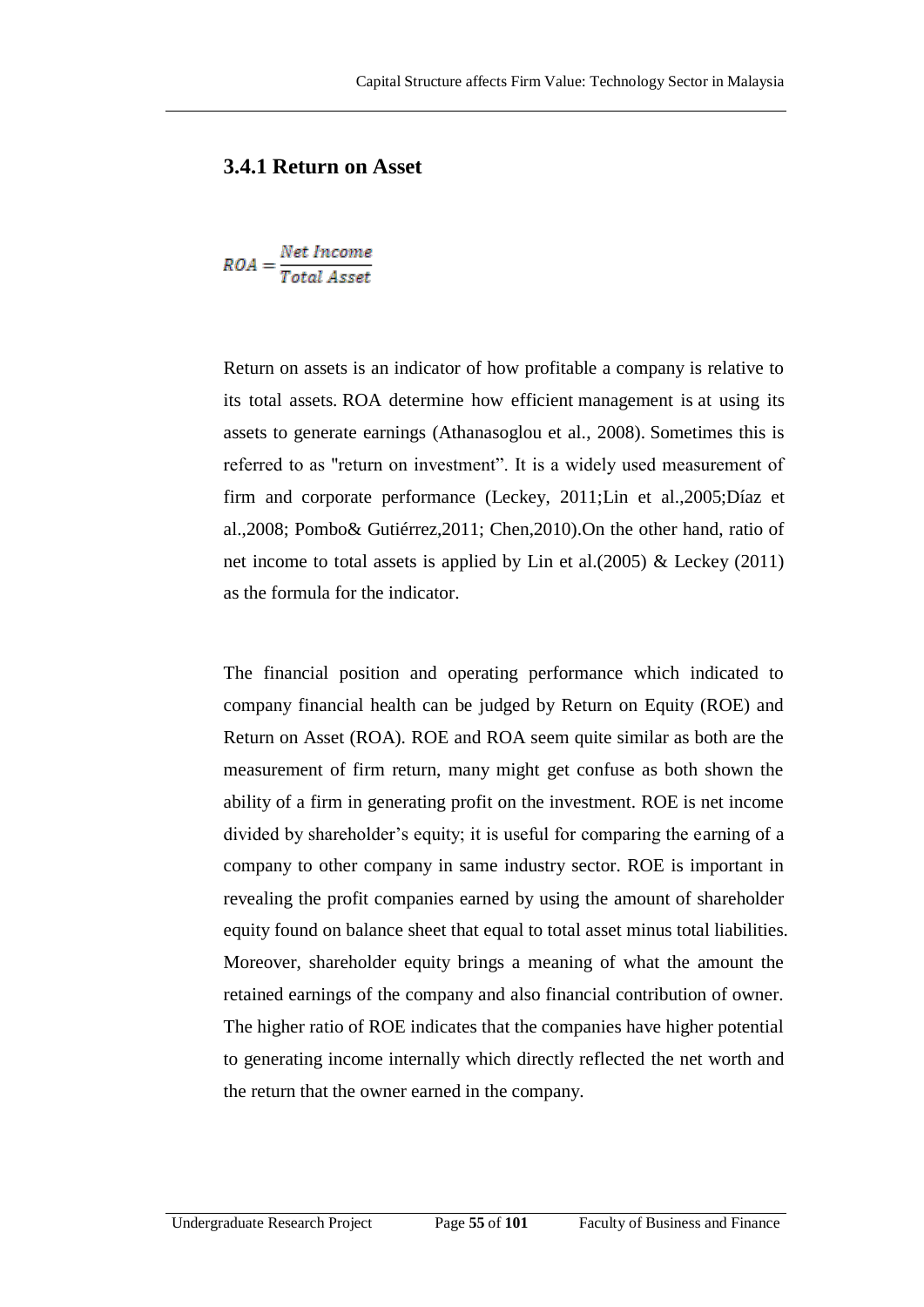Return on Asset (ROA) is net income divided total asset, it shows how efficient that a firm using their asset in generating earning. The function of ROA is similar with ROE, as the measurement of return. However, ROA is difference to ROE in term of its formula and its specific concept. The denominator of ROA is total asset, it is measure how efficiently firm apply its asset that contribute from the financial resource to generate income in business. The ROA ratio indicates the firm's asset usage in generating cash inflow, which clearly identify the efficiency of firm applying its asset to generate income.

The ROA is more advance as compared to ROE for indicating the firm performance. This is because total asset equal to total liabilities and total share's equities. In other words, ROA including the total debt that ROE did not take into consideration. In general, firm's capital structure is including the equity and debt. In this case, ROE misleading the firm value as compared to ROA because ROE did not include debt that plays an important role in for firm performance, this clearly to prove that ROA is more accurate when the debt is used to earn profit. On the other hand, ROA is also precise in determining the firm value if the firm only used debt as their financial resources to generate income; although ROE is more advance. Despite, ROA and ROE provide a clear picture of the effectiveness of firm business management, but the concept on generating the earning is different for both ROA and ROE.

Thus, we choose ROA as our dependent variables to represent the financial performance because we found that ROA is the most appropriate and it suites our objectives study relating to capital structure in which ROE is ruled out due to its sensitivity to capital structure differences (Sher & Yang, 2005).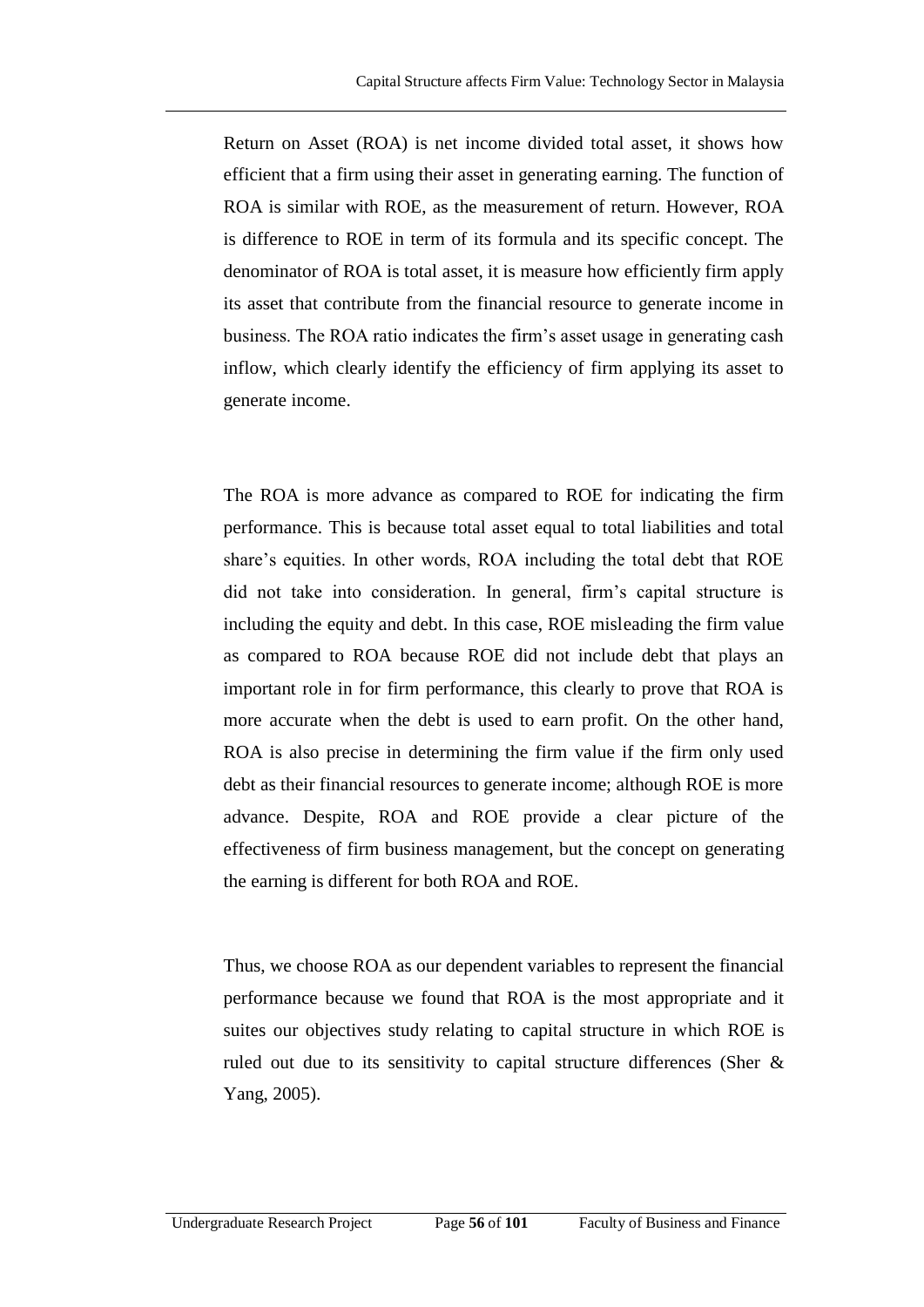### **3.4.2 Profitability**

 $Profit \textbf{left} = \frac{Profit \textbf{ before interest}, \textbf{tax} \textbf{ and depreciation}}{Total \textit{ Asset}}$ 

Studies show that capital structure and profitability are related (Pandey, 2004; Rajan & Zingales, 1995).We use ratio of profit before interest, tax and depreciation to total assets as our formula which is supported by Udomsirikul et al. (2010), Chakraborty (2010), Chen (2004) and Yang et al. (2010) as the formulas for measurement of profitability.

### **3.4.3 Tangibility**

 $\label{eq:3} Tangibility = \frac{Fixed~ Asset}{Total~ Asset}$ 

Rajan & Zingales (1995) also claimed that tangibility is an important determinant of capital structure in its comprehensive comparative crosscountry study. Besides, tangibility is used by Chen (2004) in its study of the determinants of capital structure of Chinese-listed companies.

We used tangibility as our independent variable because tangible assets are a key determinant of the cross section and dynamic behaviour of the capital structure Rampini & Viswanathan (2008). Chakraborty (2010), Chen (2004), Pandey (2004), Rajan & Zangales (1995) and Huang & Song (2006) use the same formula of ratio of fixed assets to total assets as their tangibility measure due to the particular measure of tangibility gives a better perspective of the level of fixed assets as opposed to total assets.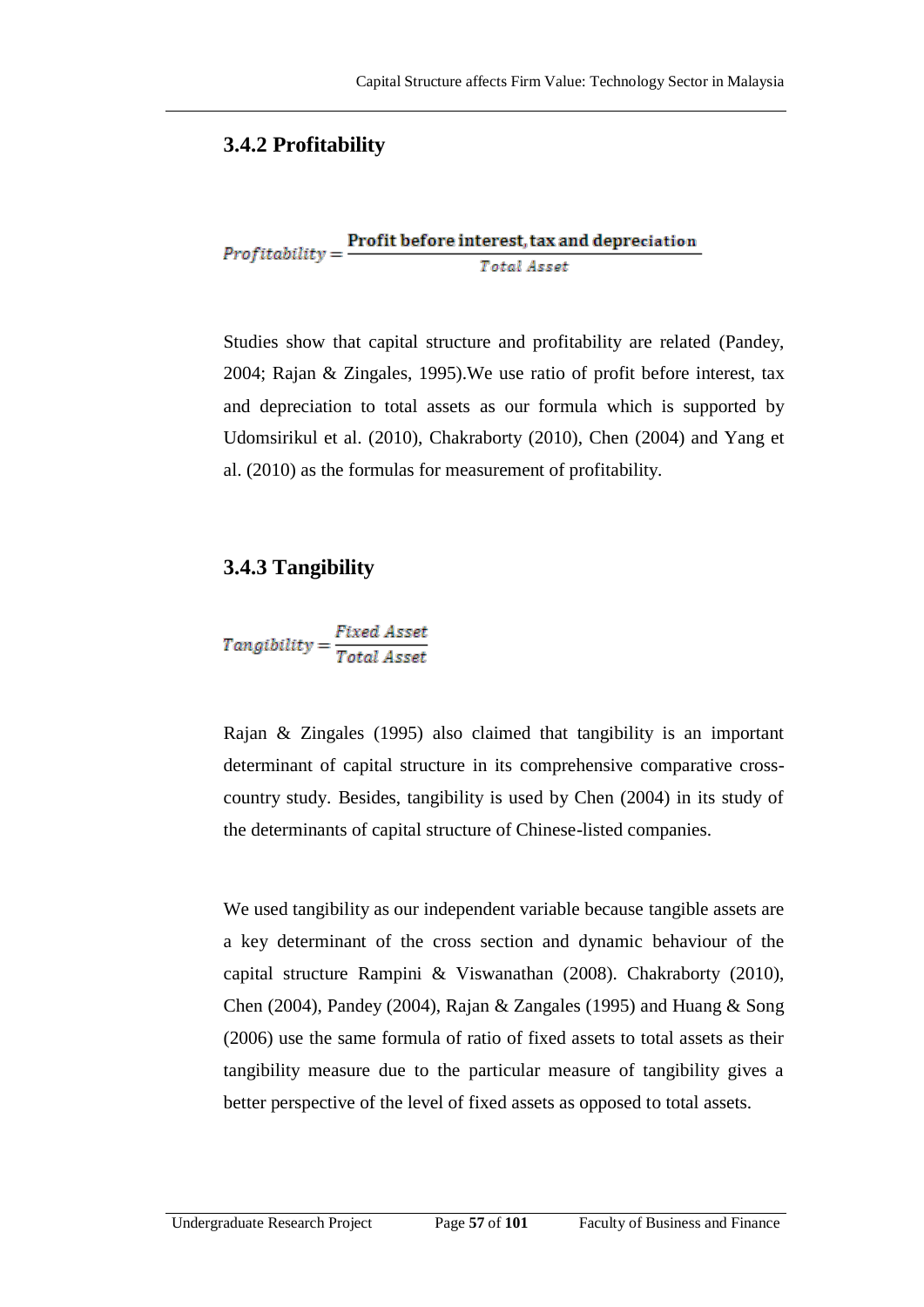#### **3.4.4 Firm size**

#### $Firm Size = log sales$

We include firm size as one of the variables in the analysis of firm value because of its well-known relationship with firm value, risk and accounting performance. According to trade off theory, firm size could be an inverse proxy for the probability of the bankruptcy costs. Larger firms are likely to be more diversified and fail less often. They can lower costs (relative to firm value) in the occasion of bankruptcy (Bas et al., 2009). Thus, we use firm size as our independent variable because it affects firm value. Jong et al. (2008), Bhabra (2007) and Rajan & Zangales (1995) used natural logarithm of total sales as their formula for proxy of firm size.

#### **3.4.5 Growth opportunity**

#### Growth opportunity = percentage change in sales over the year

Growth opportunity is included in one of the determinants of capital structures which indirectly affect the firm value in terms of future growth potentials and profitability. Chakraborty (2010) suggests percentage change in sales over the year as alternative measurement for growth opportunity. Chen et al. (1998) uses percentage change in sales over the year as the formula for growth opportunity. While in our research paper, we tend to use the same formula to calculate the growth rate which could affects the firm performance.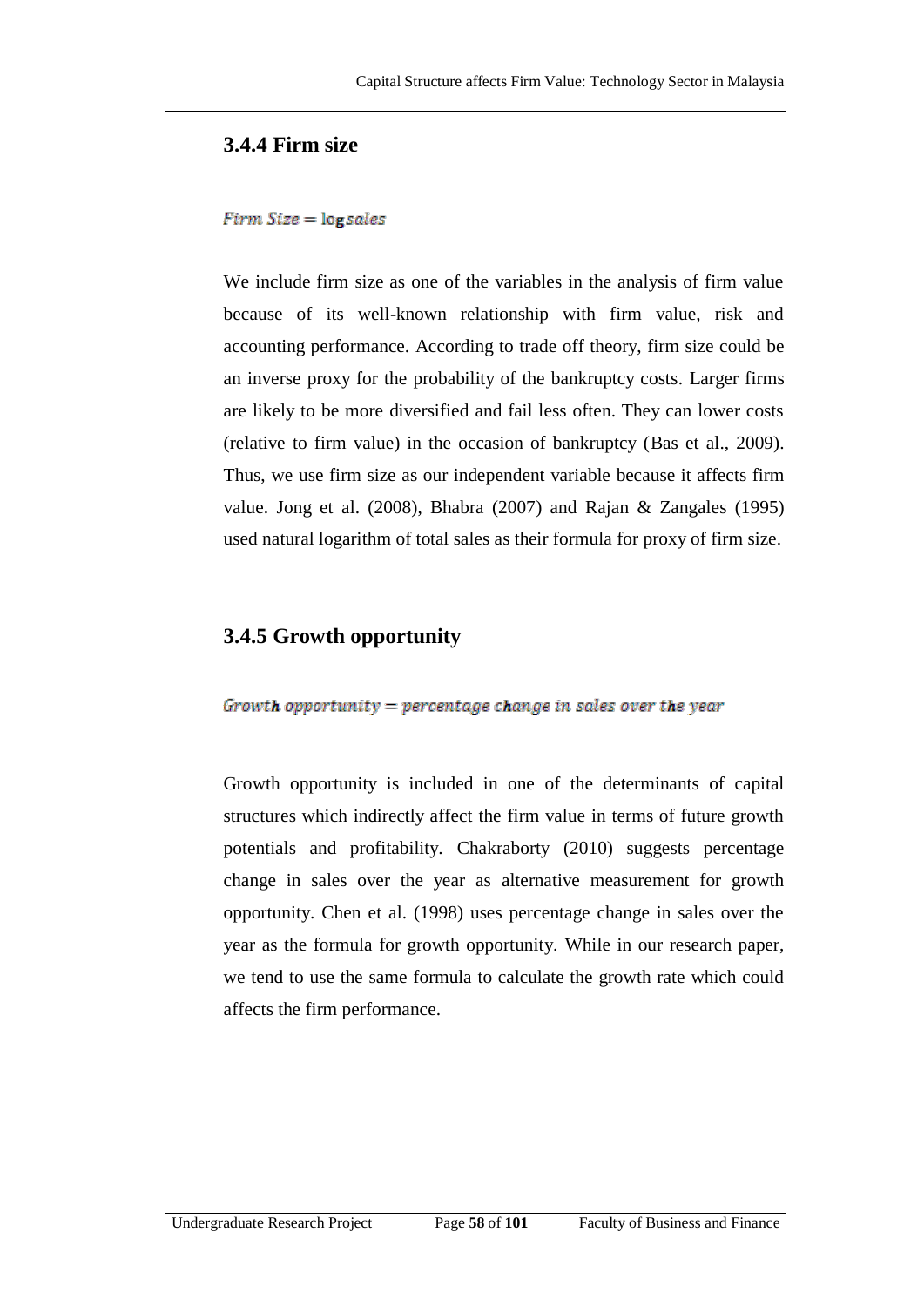#### **3.4.6 Liquidity**

$$
Liquidity = Current Ratio \ Or \ \ Liquidity = \frac{Current \ Asset}{Current \ Liabilities}
$$

Liquidity is one of the independent variable we used it in this paper. The measurement is defined as current ratio (total asset divided by total liabilities) which is used to determine a company's ability to pay off its short-terms debts obligations (Konia & Bacon, 2005).

Current ratio is easier to understand compared with Quick ratio and it would not mislead in both a positive and negative sense. There is a related literature on the empirical linkage between capital structure and liquidity. From the research of *A*n *Investigation of Market Microstructure Impacts on Event Study Returns*, Lease et al. (1991) was using liquidity to test the capital structure changes. According to Acharya & Pedersen (2005), they argue that liquidity itself is a source of risk. However, it is different from that proposed by Gorton & Pennacchi (1990) who suggest that the firm's equity liquidity can minimize their trading costs by holding the less sensitive security and raise external capital. To further investigate the results done by previous researchers, we are using liquidity as another independent variable, testing on how liquidity affecting ROE in term of significant and insignificant.

#### **3.4.7 Leverage**

$$
Leverage = \frac{Total\ debt}{Equity}
$$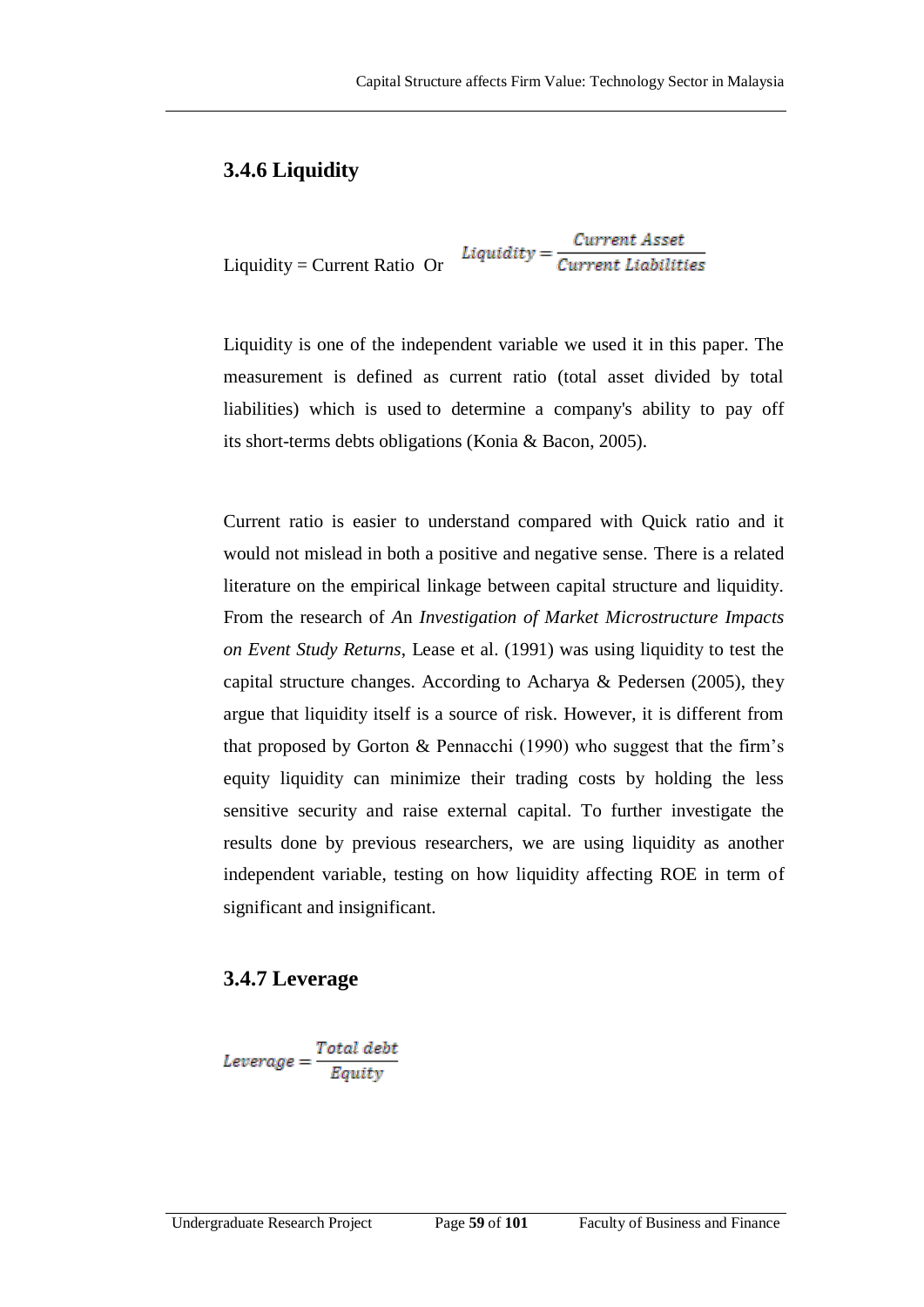Leverage is another independent variable that we choose to examine the firm value. It is because leverage able plays a dual role in corporation. According to Iturriaga & Crisostomo (2010) found that debt management is critical for the firm as debt may positive or negative relative to firm value. The value of firm with growth opportunity with might have negative relationship to debt while value of firm without will have positive relationship to debt.

Besides, the variable of leverage in influencing the firm value also support by Li et al. (2009); Hatfield et al. (1994); Jensen (1986); and Majumdar & Chhibber (1997).In addition, Muhakud & Misra (2005) also used leverage as the variable to examine the firm performance for the sample of India.

#### **3.5 Data Analysis**

#### **3.5.1 Inferential Analysis (Multiple Regressions)**

In this research, the linear regression equations are:

Linear Equation:  $Y_i = \alpha + \beta 1 X_i$  +  $\beta 2 X_i$  2 +  $\beta 3 X_i$  3 +  $\beta 4 X_i$  4 +  $\beta 5 X_i$  5 + β6 *Xi*6 + ε*i*

*ROA*= α + β1 *Prof*+ β2 *Tang*+ β3 *F.Size* + β4 *G.Opp*+ β5 *Liq*+ β6 *Lev*+ ε*i*

Where :

| Y  | <b>ROA</b> | $=$ Return on Asset           |
|----|------------|-------------------------------|
| X1 |            | $Prof = Profitability$        |
| X2 |            | $Tang$ = Tangibility          |
| X3 |            | $F. Size = Firm Size$         |
| X4 |            | $G. Opp = Growth Opportunity$ |
| X5 | Liq        | $=$ Liquidity                 |
| X6 | Lev        | $=$ Leverage                  |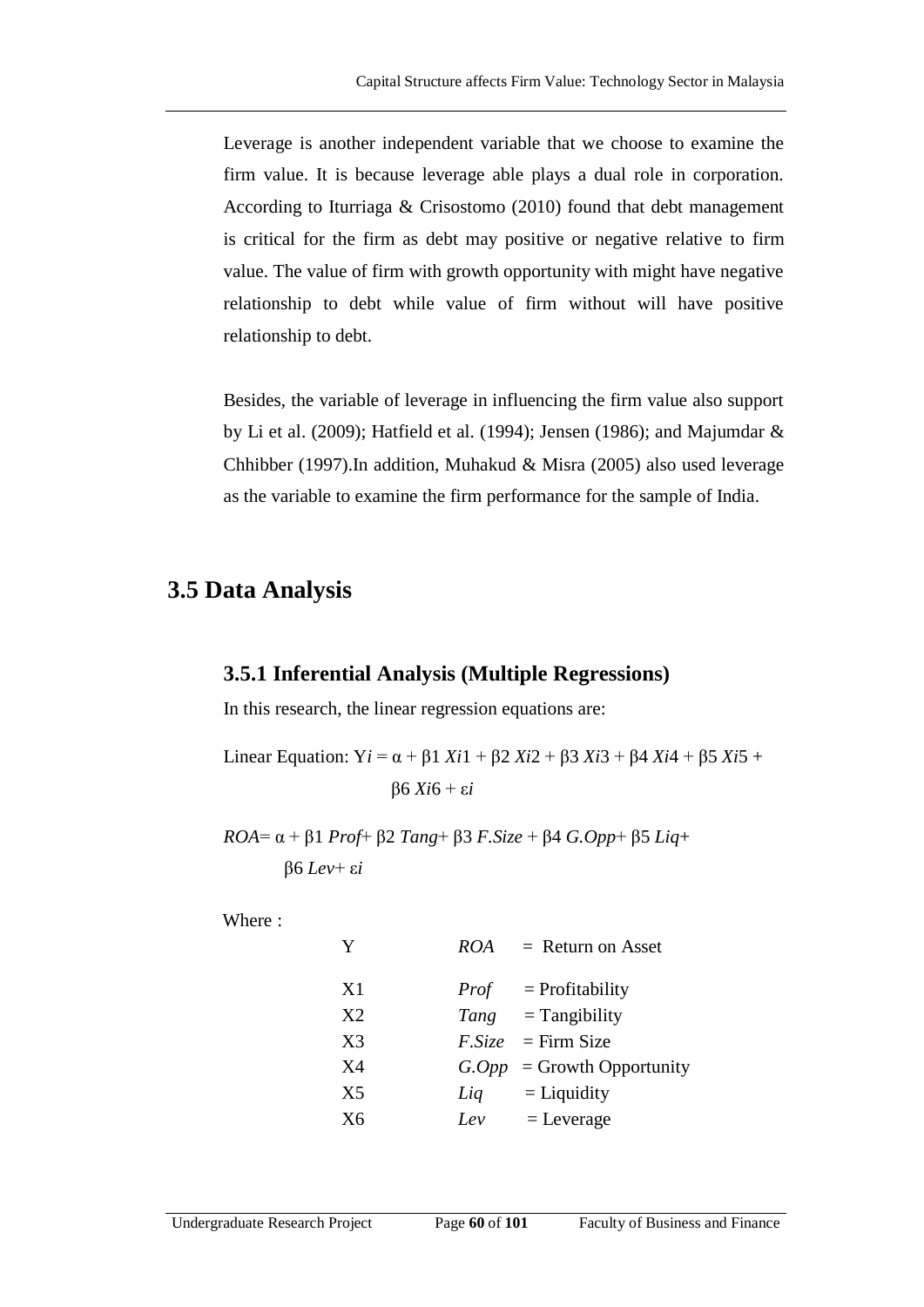## **Chapter 4: Data Analysis**

## **4.0. Introduction**

In this chapter, we use Eview 6 to analyse to obtain the regression result. First, we do basic finding about our data followed the descriptive statistics. By using panel data, we analyse our results in terms of relationship and significance. Therefore, we comes out our regression results by examined the dependent variable (Return on assets) and independent variables (profitability, tangibility, firm size, growth opportunities, liquidity and leverage).

#### **4.1. Frequency Analysis**.

Figure 4.1 Sum of profitability and ROA for 50 firms from the period 2005 to 2009

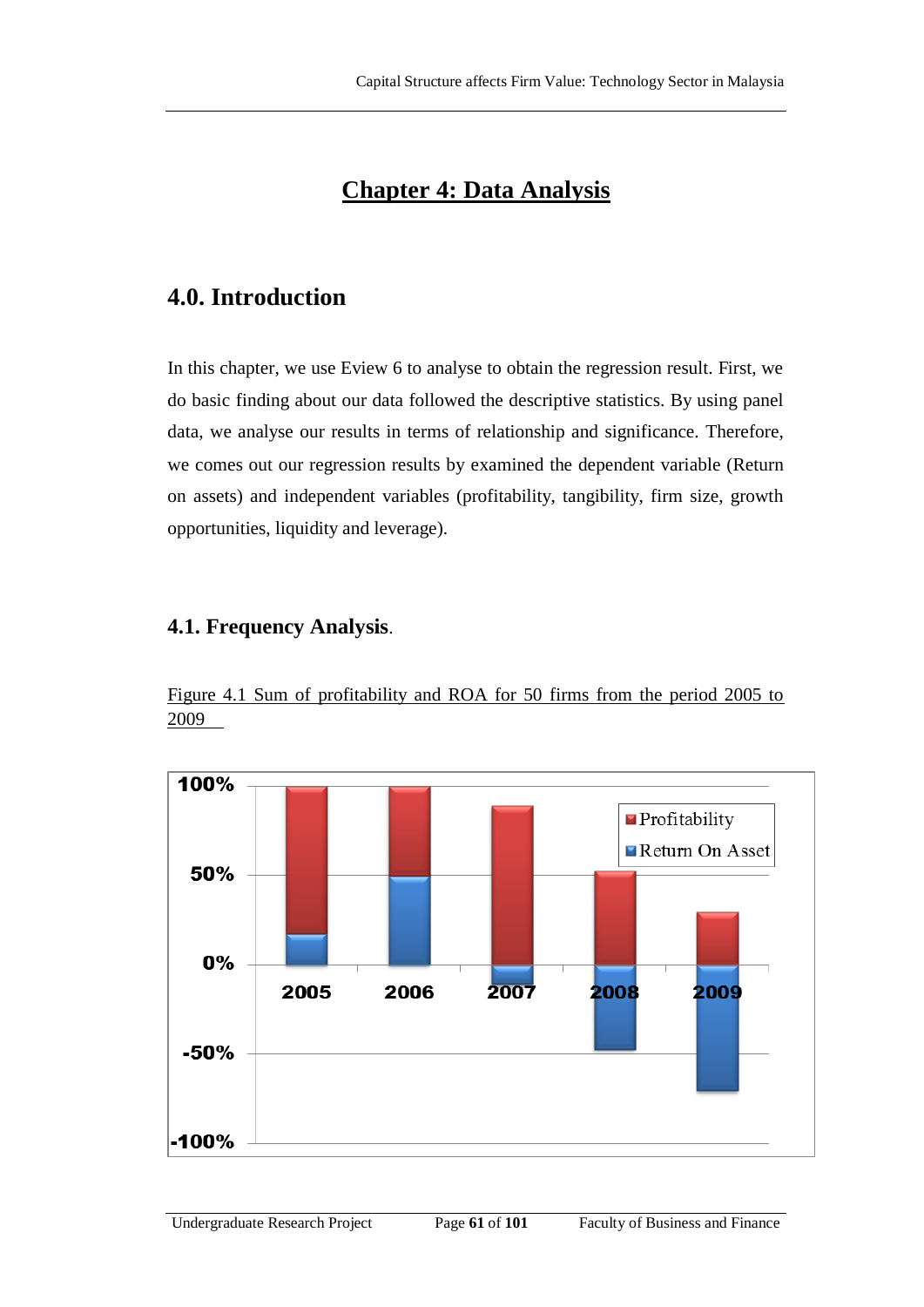Figure 4.1 shows the profitability decreased from 2005 to 2006. Then, it increased by 30% for the following year. However, it decreases continuously starting from year 2007 to 2009.

On the other hand, the return on assets increases from 2005 to 2006. Yet, it decreased dramatically starting from the year 2006 to 2009 by 30%.

According to Goh & Lim (2010), the decline in both profitability and return on assets may due to weaknesses and deep slump in United States which caused by the financial crisis. Although we are not directly affected by the crisis, the deteriorate U.S. economy indirectly affects Malaysia's economy for being a small open country. Since Malaysia highly dependent on the imported components and machine from U.S. and Japan, thus it suffer declining in profitability and return on assets caused by the financial crisis in the U.S. They also claimed that although the government provides new investment incentives, but there are still decreased in return on assets on the investment during the crisis.



Figure 4.2 The relationship between growth and ROA (firm value)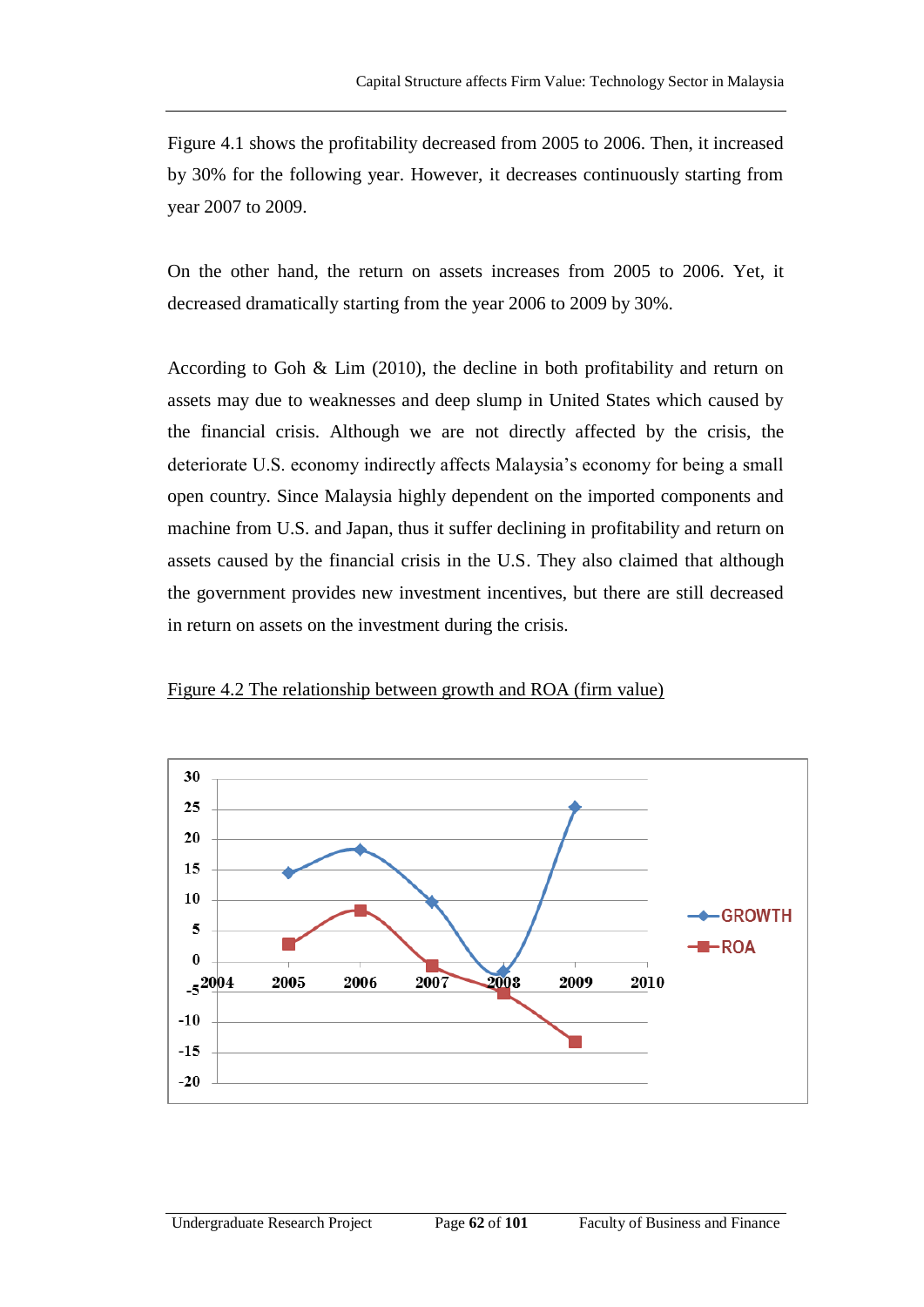Figure 4.2 shows the relationship between the growth opportunities and return on assets. Growth and return on assets moves in the same direction across the period from 2005 to 2008. However, it moves in opposite direction in 2009 in which the growth opportunity increases, it decreases the firm value measured by the return on asset. This is due to the new incentives provided by the government, hence increased in growth of the industry. However, the return on assets still declines during the crisis (Goh & Lim, 2010).

#### **4.2 Descriptive Analysis**

|          | <b>ROA</b> | <b>PROFITABILITY</b> | <b>TANGIBILITY</b> | <b>FIRM SIZE</b> | <b>GROWTH OPP</b> | <b>LIQUIDITY</b> | <b>LEVERAGE</b> |
|----------|------------|----------------------|--------------------|------------------|-------------------|------------------|-----------------|
| Mean     | $-0.03134$ | 0.155134             | 0.410927           | 4.363188         | 0.265352          | 8.44064          | 18.77692        |
| Median   | 0.020864   | 0.118575             | 0.345037           | 4.356011         | 0.082451          | 3.47             | 2.82            |
| Max      | 3.072082   | 1.34285              | 76.33333           | 5.738673         | 20.747            | 143.26           | 543.75          |
| Min      | $-9.46679$ | $-0.68163$           | $-37.3065$         | 2.756636         | $-0.84437$        | 0.24             | $-334.51$       |
| Std.dev. | 0.727787   | 0.261846             | 5.741558           | 0.621915         | 1.478089          | 15.26137         | 66.47381        |

Table 4.1 Summary descriptive statistics of all variables

Table 4.3 provides the descriptive statistics of the dependent and independent variables for the period 2005 to 2009. The sample covers 50 technology firms over a 5-year period. It summaries the mean, median, maximum, minimum and standard deviation of all the variables used in the study.

The firm value, measured by the ROA has a mean value of -0.03134 and has 0.727787 as the standard deviation. It has a median value of 0.020864 with a minimum and maximum ROA of -9.46679 and 3.072082. Bokpin (2009) have reported a higher mean value of 6.66 with a minimum and maximum return of 217.79 and 51.90, respectively. The standard deviation is also reported as 5.37.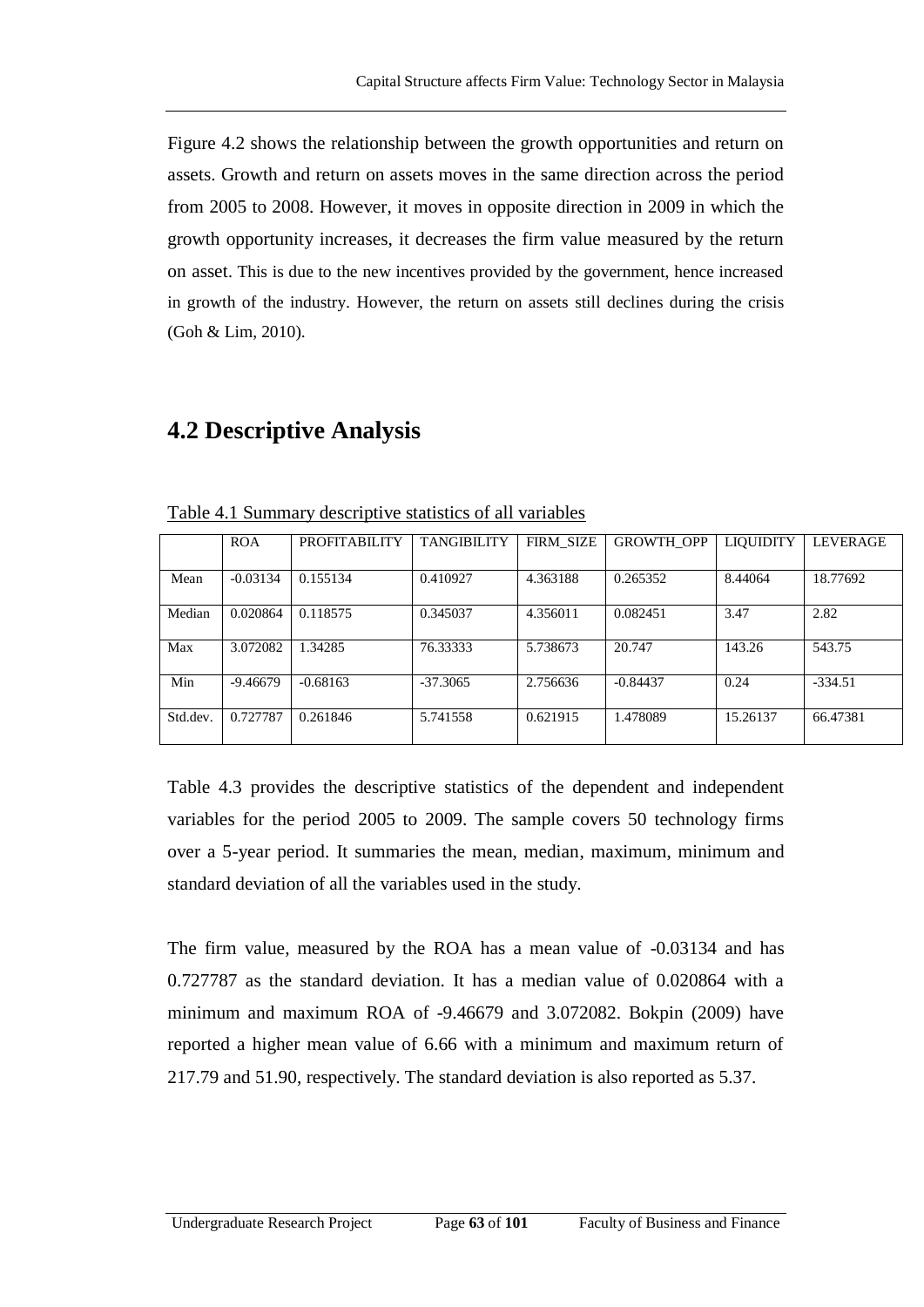Profitability registers an average score of 0.155134 over the period with a standard deviation of 0.261846. The minimum and maximum of this variable is - 0.68163 and 3.072082. Therefore, there is variation in this variable in the overall sample as well as within the technology firms. Besides, the value is relatively close to an average value of 0.124 reported in Chakraborty (2010) in a study on the Indian market.

The mean value for the tangibility is 0.410927. This implies on the average across the sample, tangibility is 0.410927. Moreover, it has a standard deviation 5.741558 and median 0.345037 with a minimum and maximum tangibility of - 37.3065 and 76.33333. However, Chakraborty (2010) is relatively lower tangibility than our studies. The study has a mean value of 0.355 and standard deviation of 0.201 with a minimum and maximum value of 0 and 0.996. In the other hand, Bokpin (2009) has a higher mean value of 56.44. This study also shows a standard deviation of 9.98 with a minimum and maximum of 29.77 and 82.34, respectively.

Firm size has a mean value of 4.363188 and a median value of 4.356011. There is, however, a variation in this variable across the firms over the time period as shown by standard deviation of 0.621915 with a minimum and maximum value of 2.756636 and 5.738673, respectively. Chakraborty (2010) also finds that firm size mean is 4.327 which are very close with our studies. The researcher also finds that a standard deviation of 2.008 201 with a minimum and maximum value of -4.605 and 12.508 between the years 1995 to 2008.

Growth opportunity also registers an average score of 0.265352 with a standard deviation of 1.478089. Some firms recorded negative growth opportunity as shown by the minimum score of -0.84437. In the other hand, there are some firms had positive growth which found in maximum value of 20.747. In the study of Chakraborty (2010), it has a large difference of statistics value. The researcher obtains an average score of 37.408 with a standard deviation of 475.649. They also recorded a negative growth opportunity as shown by minimum value of - 99.997.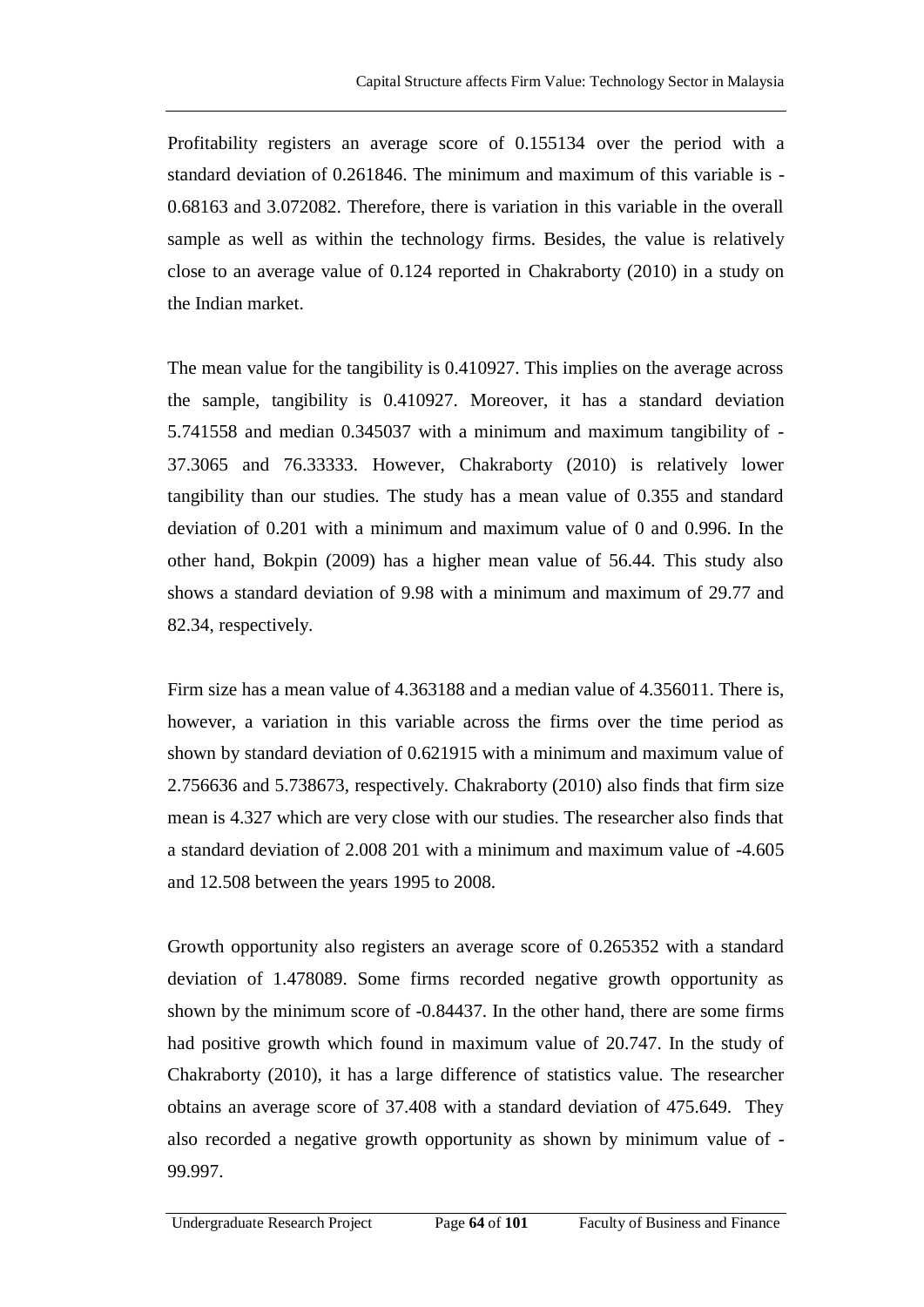Liquidity measured as the current assets over current liabilities has a mean and median value of 8.44064 and 3.47. The minimum and maximum values for this variable are 0.24 and 15.26137. The standard deviation is also shown as 15.26137 which are higher than many variables.

And finally the average leverage for the sample is 18.77692 and also has a large variation as shown by the standard deviation 66.47381. Leverage registers a median value of 2.82 with a minimum and maximum return of -334.51 and 543.75, respectively.

#### **4.3 Panel Data findings**

#### **4.3.1 Normality test**

In econometrics, Jarque-Bera test use to examine the normal distribution of the data. As usual, the levels of significance tested are 1% and 5%.

H0: The data are sampled from a normal distribution H1: The data are not sampled from a normal distribution

Hence, if the p-value > 0.01 and 0.005, we do not reject our null hypothesis. On the other hand, we reject null hypothesis if the p-value is smaller 0.01 or 0.05.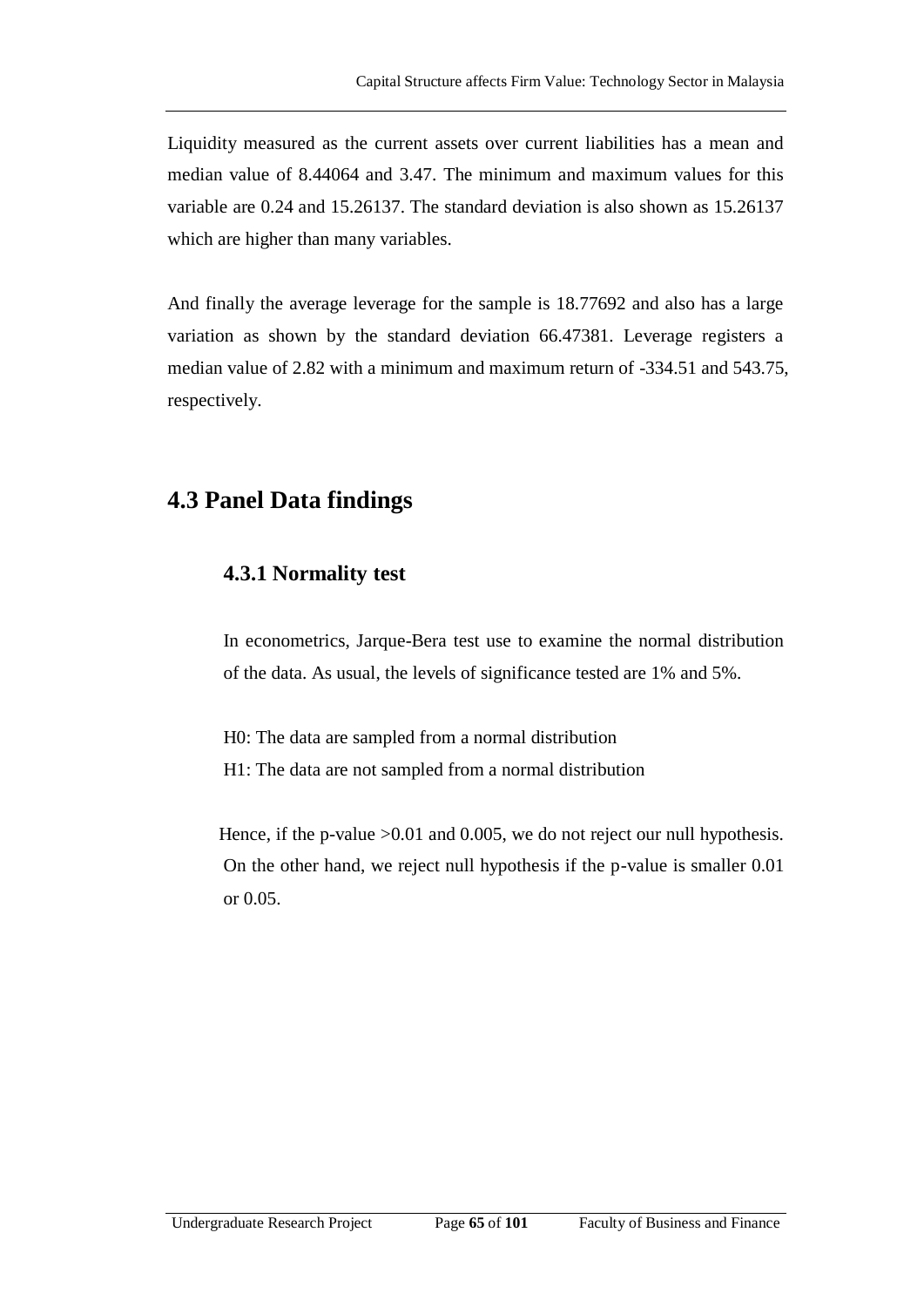#### **The results shown are:**

|             | <b>ROA</b> | <b>PROF</b>                              | <b>TANG</b> | <b>F.SIZE</b> | G.OPP | <b>LIO</b>                     | <b>LEV</b> |
|-------------|------------|------------------------------------------|-------------|---------------|-------|--------------------------------|------------|
| Jarque-Bera |            | 139302.5   91.70391   178727.6   0.67554 |             |               |       | 230692.3   13443.49   10728.52 |            |
| Probability |            |                                          |             | 0.713359      |       |                                |            |

Table 4.2 Jarque-Bera test

From the above result, all the independent variables we tested are generally not normally distributed as we reject the null hypothesis (pvalue<0.01, 0.05 and 0.10). However, firm size is the one shows the figure of 0.713359 which is greater than 0.01, 0.05 and 0.10 signifies that we cannot reject the null hypothesis. In conclusion, the data are sampled from normal distribution for firm size.

#### **4.3.2 Regression results**

| <b>Independent Variable</b> | Coefficient   | Prob.    |
|-----------------------------|---------------|----------|
| <b>PROFITABILITY</b>        | 0.502914***   | 0.0054   |
| <b>TANGIBILITY</b>          | $-5.33E - 05$ | 0.9944   |
| <b>FIRM_SIZE</b>            | 0.35839***    | $\theta$ |
| <b>GROWTH OPP</b>           | 0.01384       | 0.6562   |
| <b>LIQUIDITY</b>            | $0.005821**$  | 0.0472   |
| <b>LEVERAGE</b>             | $-0.000475$   | 0.4917   |
| $\subset$                   | $-1.716931$   | $\Omega$ |
| R-squared                   | 0.138536      |          |
| F-statistic                 | 6.513018      |          |
| Prob(F-statistic)           | 0.000002      |          |

Table 4.3 Regression results

*Significant at \*\*\*1% and \*\*5%*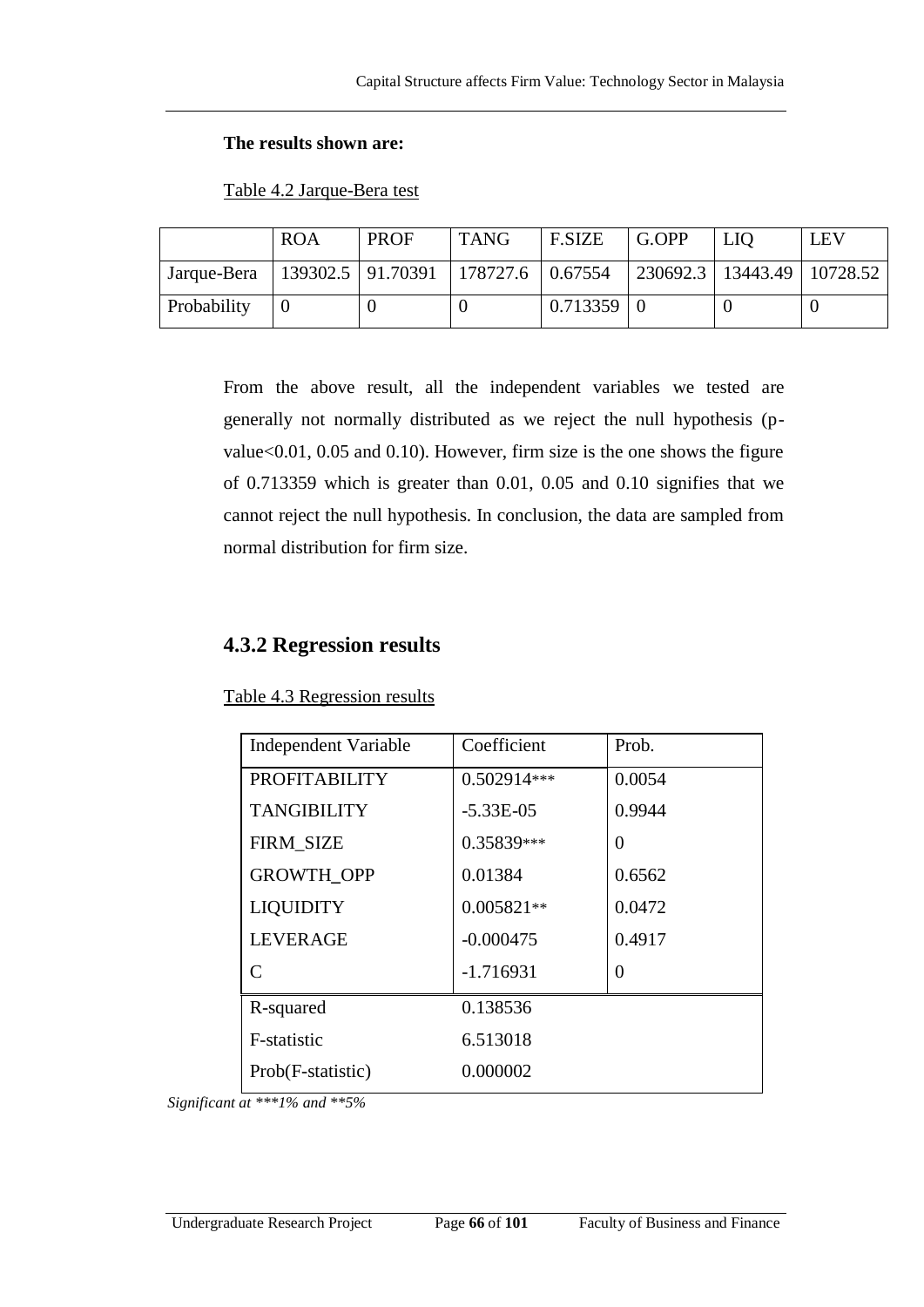By using Eview 6, we examine the relationship between the impacts of the six factors of the capital performance that affect the firm value.

As the model has been constructed, we examine the goodness of fit of the model and the statistical significance of estimated parameters. R square or the goodness of fit varies from 0 to 1. The closer the R-square value to 1, the stronger the relationship between the dependent and independent variables being bounded. In contrast, the R square moves closer to 0, it indicates that there is no relationship between dependent and independent variables.

Table 4.4 shows that the goodness of fit of 0.138536 which indicates the weak relationship between the firm value and capital structure (profitability, tangibility, firm size, growth opportunities, liquidity and leverage) in our case. According to explanation of Albright & Park (2009) and AmrSadek (2011), R square reported in panel data estimation is commonly to be low compared to time series analysis which is closer to one. Albright & Park also explained that it is difficult to retain the null hypotheses as the number of observation increases implies that it is sensitive to the sample size. However, the F-statistics reported is 6.513018 and its probability of 0.000002 is statistically significant at level 1%, 5% and 10%.

Based on the output above in table 4.2, we come out an equation:

Y (firm value) =  $0.502914$ (Profitability) -5.33E-05(Tangibility) + 0.35839(Firm Size) +0.01384(Growth Opportunity) + 0.005821(Liquidity) - 0.000475(Leverage) - 1.716931

From the equation, we found that profitability is the main factor in contributing the firm value. The positive coefficient of 0.502914 in the table 4.4 explained that as the profitability increase 1%, the firm value will increase by 50.29% in ROA, holding other variables constant. It is normal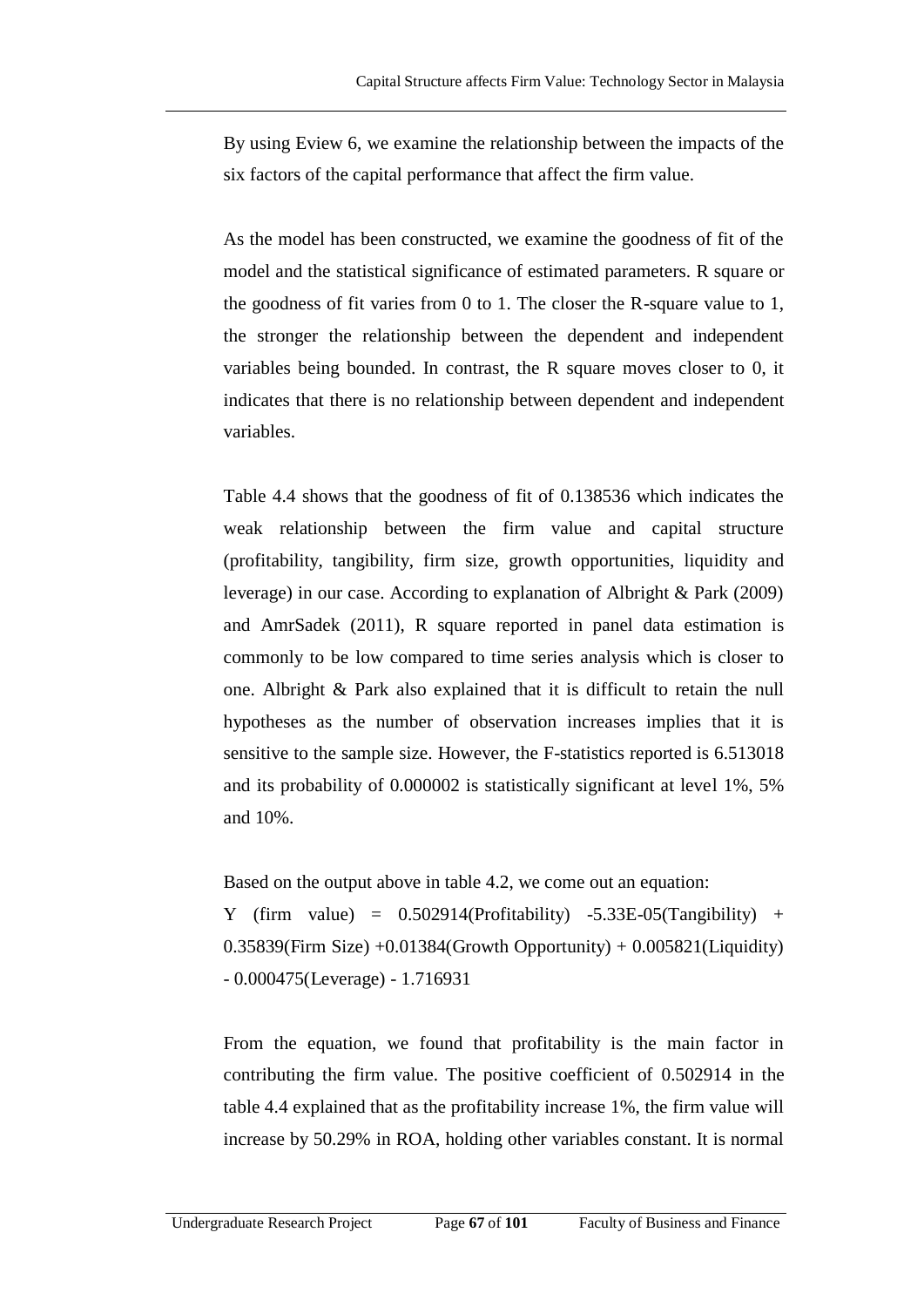and no doubt to explain as the firm earns more profit, the return on assets will increase as well.

On the other hand, tangibility has negative relationship with the firm value. -5.33E-05 indicate that when the tangibility increased by 1%, the firm value will decrease by 5.33E-05%, holding other factors constant. Firm may not utilize the fixed assets effectively which lowers the firm value.

In addition, the firm size is also impact more on the firm value. The positive coefficient of 0.35839 implies that when the firm size increase by 1%, the firm value will increase by 35.89% measured in return on assets, holding other factors constant. It indicates that when the firm size is bigger enough, the firm value will increase as the firm able to do more investment and return on assets.

For growth opportunity variable, the results shows positive coefficient of 0.01384 indicates that when there is an increase in 1% of growth opportunity, the firm value will increase by 1.34%, holding other factors constant. This is logic that if the firm grows well, the firm value measured by return on assets will increase too.

Besides, positive coefficient of 0.005821 for liquidity also shows that as the liquidity increased by 1%, the firm value will increased by 0.5821%, holding other variables constant. Positive relationship between liquidity and firm value can be explained by a higher liquidity ratio enable the firm to pay off its short-terms debts obligations, therefore results in increasing of firm value.

However, the coefficient of leverage shows -0.000475 which can be analysed as increased in 1% of the leverage, the firm value will decrease by 0.475% measured in return on assets, holding other variables constant. It indicates that the lesser the borrowing is, the better the firm performance.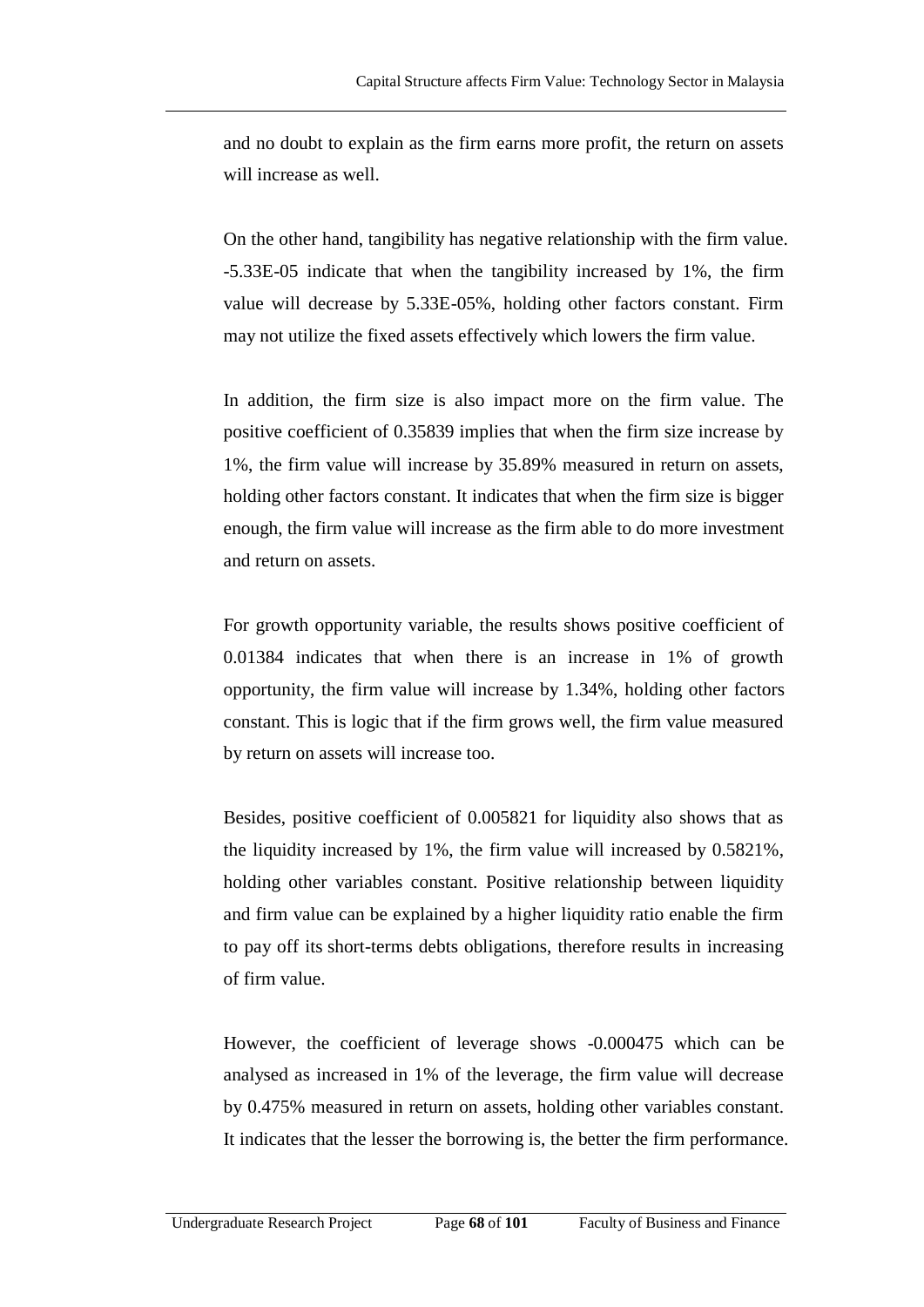#### **4.3.3. Hypothesis Testing**

Furthermore, we form null hypothesis and alternative hypothesis to analyse on the test statistical based on the result we derived using E view 6 where X represents the independent variables (profitability, liquidity, tangibility, firm size, leverage and tangibility) while Y represents the dependent variable(firm value).

H0: X and Y are not statistically significant

H1: X and Y are statistically significant

If we reject the null hypothesis, X and Y are statistically significant. In contrast, if we reject the alternative hypothesis, it signifies that X and Y are not statistically significant. We test on 1%, 5% and 10% significance level.

#### **4.3.3.1. Test of β1 (Profitability)**

- H0: Profitability and firm value are not significant.
- H1: Profitability and firm value are significant.

Since the p-value of profitability 0.0054 is smaller than 0.01 and 0.05, therefore we reject null hypothesis by concluded that profitability is significant to firm value in 1%, 5% and 10%. As postulated by Izah & Ahmad (2011) of Malaysia case on the enterprise risk management, profitability measures are important to firm in such profit increased affects in increasing in market price, thus increase in return on assets. In addition, if a firm revealed high return, it will attract investments that enhance the firm value. Mohamad & Saad (2010) studied on the 172 listed companies from Bursa Malaysia main board for five year period using the return on asset as their proxy measure of profitability shows a significant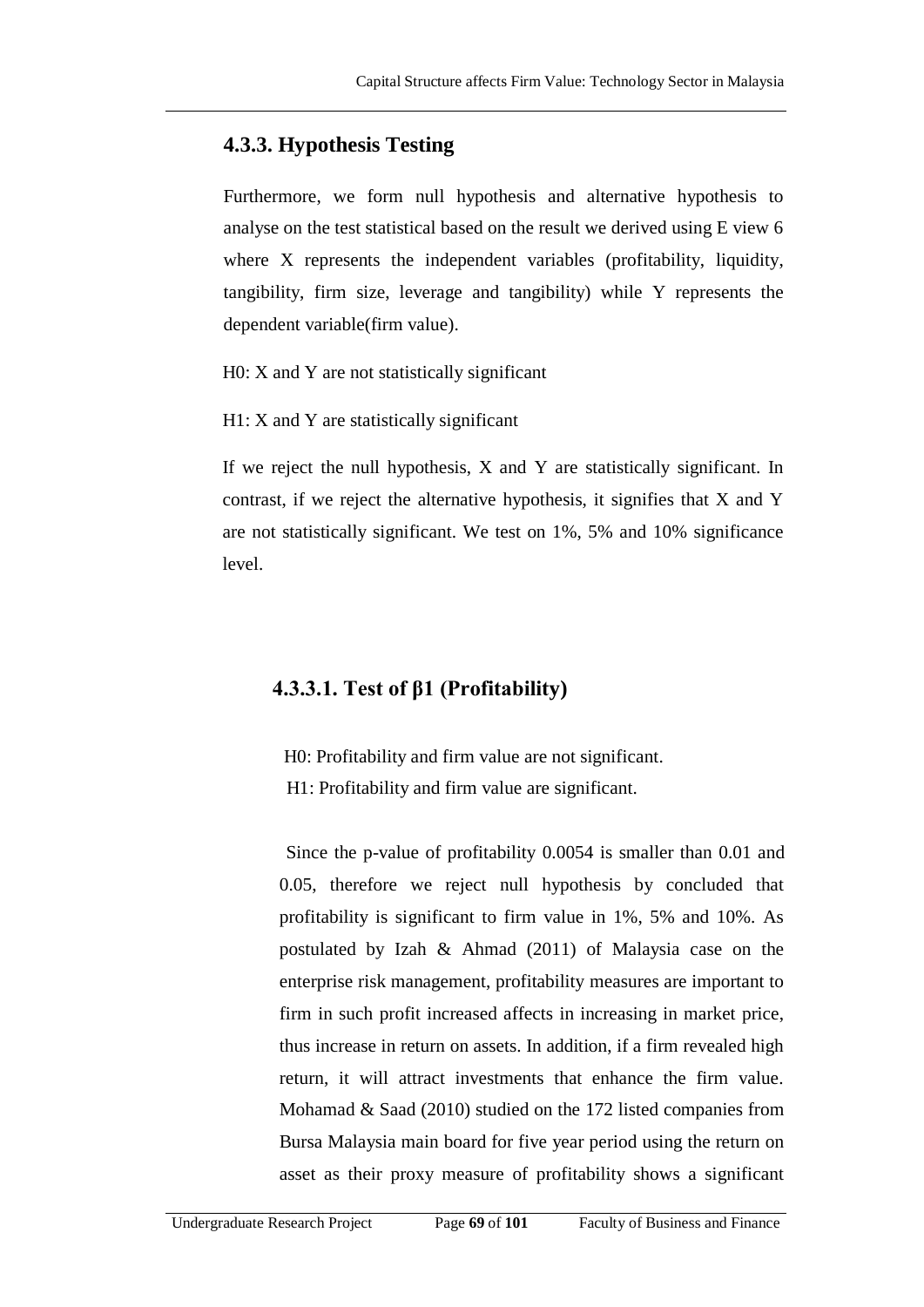positive relationship to the firm value. This result holds in our research.

#### **4.3.3.2 Test of β2 (Tangibility)**

H0: Tangibility and firm value are not significant

H1: Tangibility and firm value are significant

As for tangibility, the p-value 0.9944 is greater than 0.01 and 0.05. Hence, we cannot reject H0 by concluded that tangibility and firm value are not significant in any level of significance which is 1% and 5%. The expected negative sign is consistent with Kyereboah-Coleman (2007) in which he explained that assets tangibility would not enhance firm performance in the case where the assets themselves do not promote efficiency. The author gave an example Ghana Bank with large asset bases however performed poorer than the bank whose bank with smaller asset tangibility. Safarova (2010) found the similar result of negative non-significant relationship with our research using the return on assets and economic profit as their performance measurement.

#### **4.3.3.3 Test of β3 (Firm Size)**

H0: firm size and firm value are not significant

H1: firm size and firm value are significant

P-value of firm size is the smallest among all independent variables. The result shows 0 p-values which is smaller than in any level of significance, we reject the null hypothesis which indicates that firm size is very significant to the firm value. Margaritis & Psillaki (2008) revealed that larger firm is expected to have better technology, diversification and management and thus result in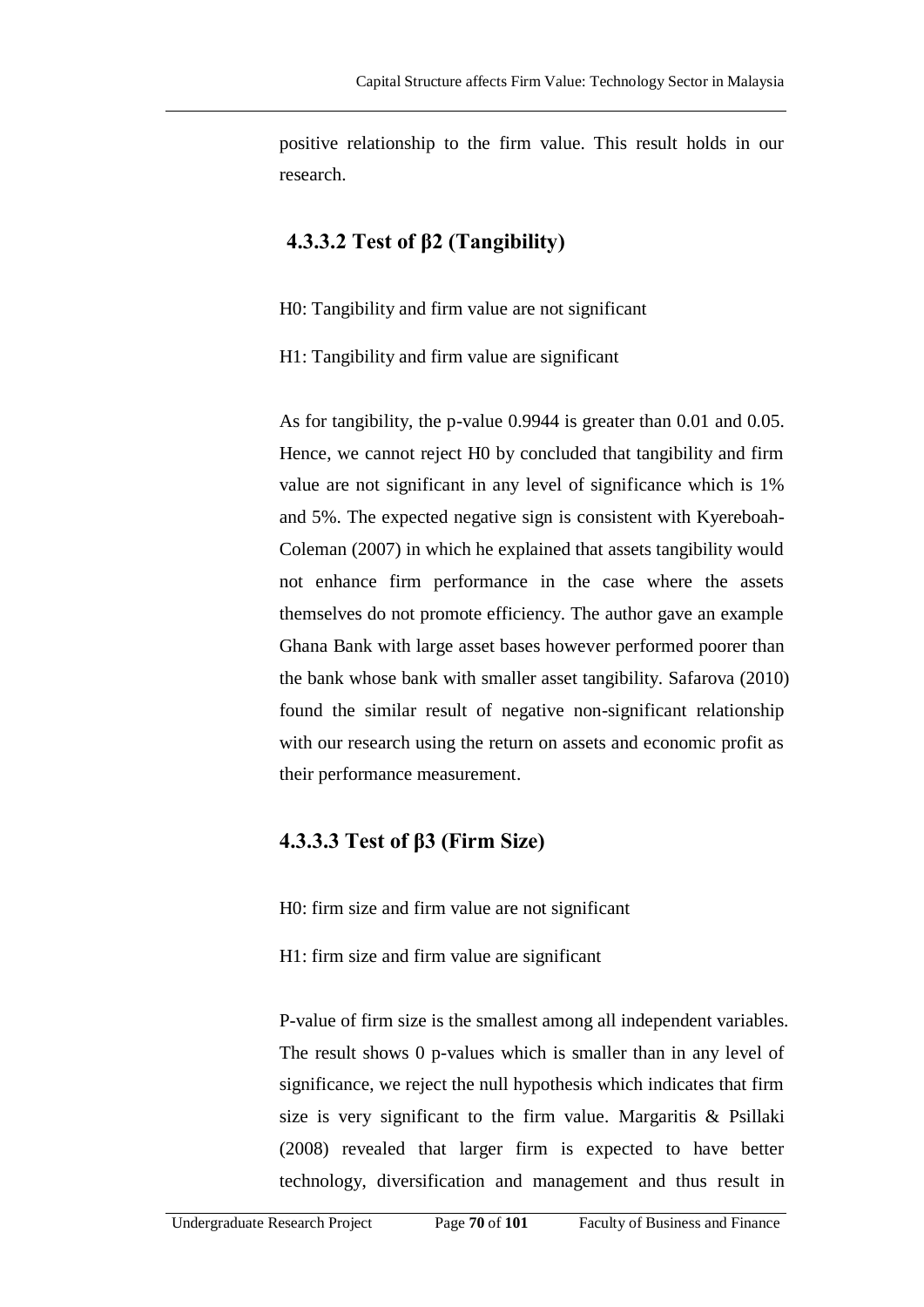increasing of firm value in explaining the positive significant sign of firm size.

#### **4.3.3.4 Test of β4 (Growth Opportunities)**

H0: growth opportunity and firm value are not significant. H1: growth opportunity and firm value are significant.

Since the p-value of growth opportunities is 0.6562 which is greater than 0.01 and 0.05, we do not reject the null hypothesis. Thus, this shows that the growth opportunity and firm value are not significant at any level of significance. This is consistent with the research of Onaolapo & Kajola (2010) in which their result shows positive relationship between growth opportunities but not significant. Hence, they conclude that growth opportunity is not the major factors that contribute the firm performance based on the sample size.

### **4.3.3.5 Test of β5 (Liquidity)**

H0: liquidity and firm value are not significant H1: liquidity and firm value are significant

However, the p-value of liquidity is 0.0472 which is greater than 0.01 but smaller than 0.05. Thus, we concluded that liquidity is significant at 5% and 10% by rejecting the null hypothesis. Suhaila et al. (2008) show positive relationship between firm's liquidity and firm's value. The authors postulated that firm with high liquidity able to generate high cash inflows and return without using excess debts. Hence, high liquidity firm results better firm value than those firm facing illiquid problem. This is also consistent with the study of Udomsirikulet et al. (2011)on Thailand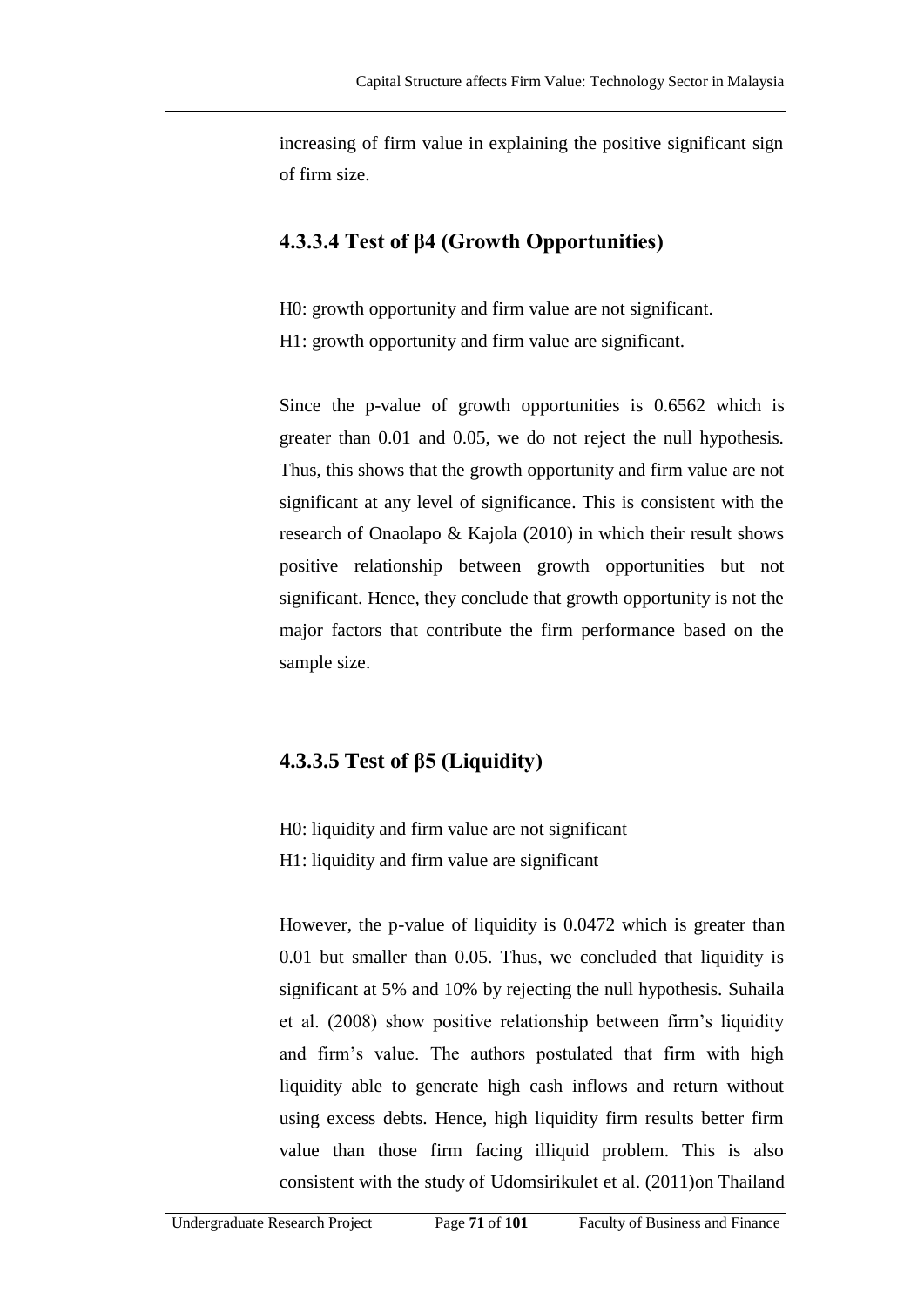firms with the authors found that the increasing of liquidity lowers the cost of equity, which make the equity attractive than less. Therefore, Thai firm prefer liquid equity than debts in adopting their capital structure.

#### **4.3.3.6 Test of β6 (Leverage)**

H0: leverage and firm value are not significant H1: leverage and firm value are significant

Same as tangibility and growth opportunities, leverage have the pvalue of 0.4917 indicates that there is leverage and firm values are not significance in 1% and 5% by not rejecting the null hypothesis. The leverage shows non-significant with positive sign examined by Nabawanuka & Lee (2009) which is consistent in our study. They explained the non-significant was due to the small sample size which is only 46 observations in their research that could not reveal any issues or pattern to explain the relationship between leverage and firm size. However, they mentioned that the explanation was due to pure speculation but further investigation is needed.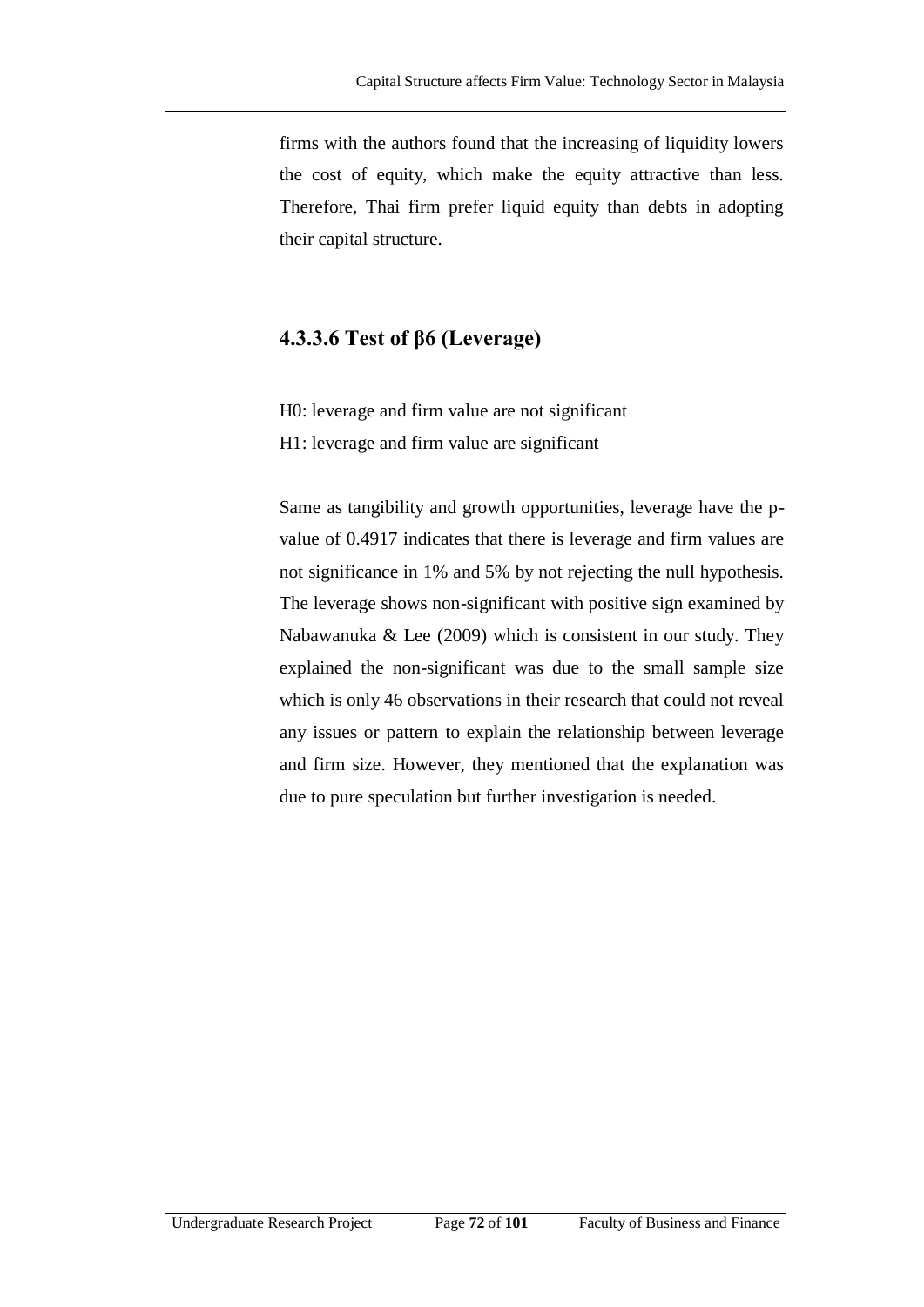### **Chapter 5: Discussion, Conclusion And Implications**

#### **5.0. Introduction**

Referring to our research in chapter four, we show the pattern of the result and analyses of the result which are relevant to the research objective, research question, and hypothesis. In chapter five, we will further summarise for the statistical analyses that we had done in previous chapter. This chapter also discuss about the major finding, implication, and limitation of our studies. Last, we will provide suggestion for future research and summarises the result and contribution on the research.

### **5.1. Summary of Statistical Analysis**

#### **5.1.1. Descriptive Statistical and Panel Data Result**

To analyse for the sample data, we applied panel data test and descriptive statistic to show our result. Normality and regression analysis were included under the panel data test. In general, the descriptive statistical analysis for this report is support to the previous researchers. The dependent variable and independent variables are fall into the range of previous researcher‗s result. However, the firm size has shown the closest result in mean value to the previous researcher which is 4.363188.

Next, the panel data result shown that there are three independent variables are significant to firm performance which are profitability, firm size, and liquidity. And there are three independent variables shown insignificant to firm performance which are tangibility, growth opportunity, and leverage.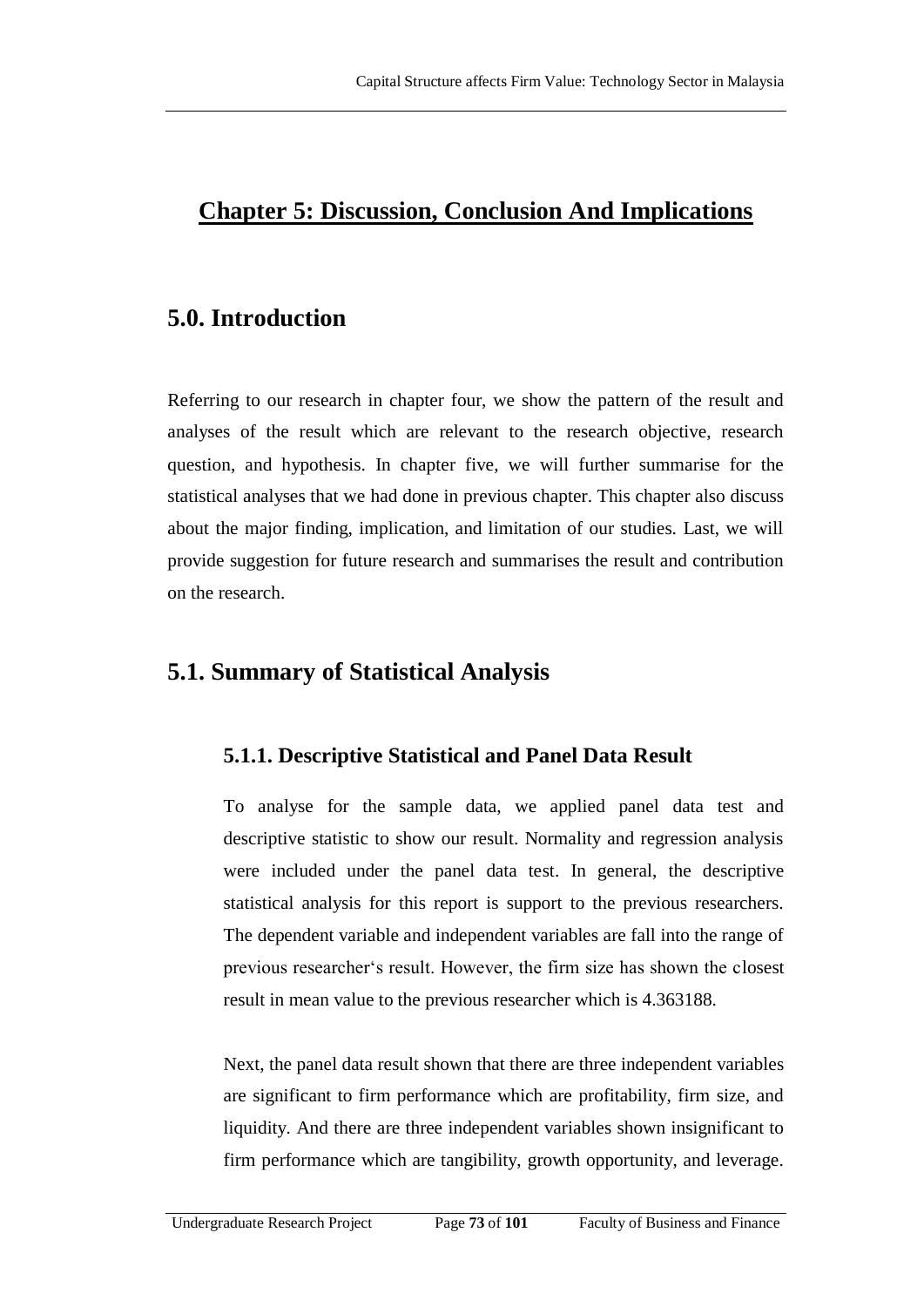The sign for the three significant variables all are positively related to the firm value. The profitability had shown the highest impact among other variables to the firm value as its positive coefficient is 0.502914 while the firm value is the second independent variable that gives higher effect to the firm value compared to the liquidity.

For the insignificant independent variables, the tangibility and leverage showed negative sign to the firm performance while the growth opportunity presented positive sign to the firm value. Last, there is only one independent variable which is firm size sampled to the normality test.

#### **5.2. Discussions of Major Findings**

| Table 5.1: Summarize of significant of independent variable in different level of |  |  |  |
|-----------------------------------------------------------------------------------|--|--|--|
| significance.                                                                     |  |  |  |

| <b>Independent Variable</b> | Significant/not<br>significant | Hypothesis (Accept or<br><b>Reject H0</b> ) |
|-----------------------------|--------------------------------|---------------------------------------------|
| Profitability               | Significant at 1%              | Reject H <sub>0</sub>                       |
| Tangibility                 | Not significant                | Accept H <sub>0</sub>                       |
| Firm Size                   | Significant at 1%,             | Reject H <sub>0</sub>                       |
| <b>Growth Opportunity</b>   | Not significant                | Accept H <sub>0</sub>                       |
| Liquidity                   | Significant at 5%              | Reject H <sub>0</sub>                       |
| Leverage                    | Not significant                | Accept H <sub>0</sub>                       |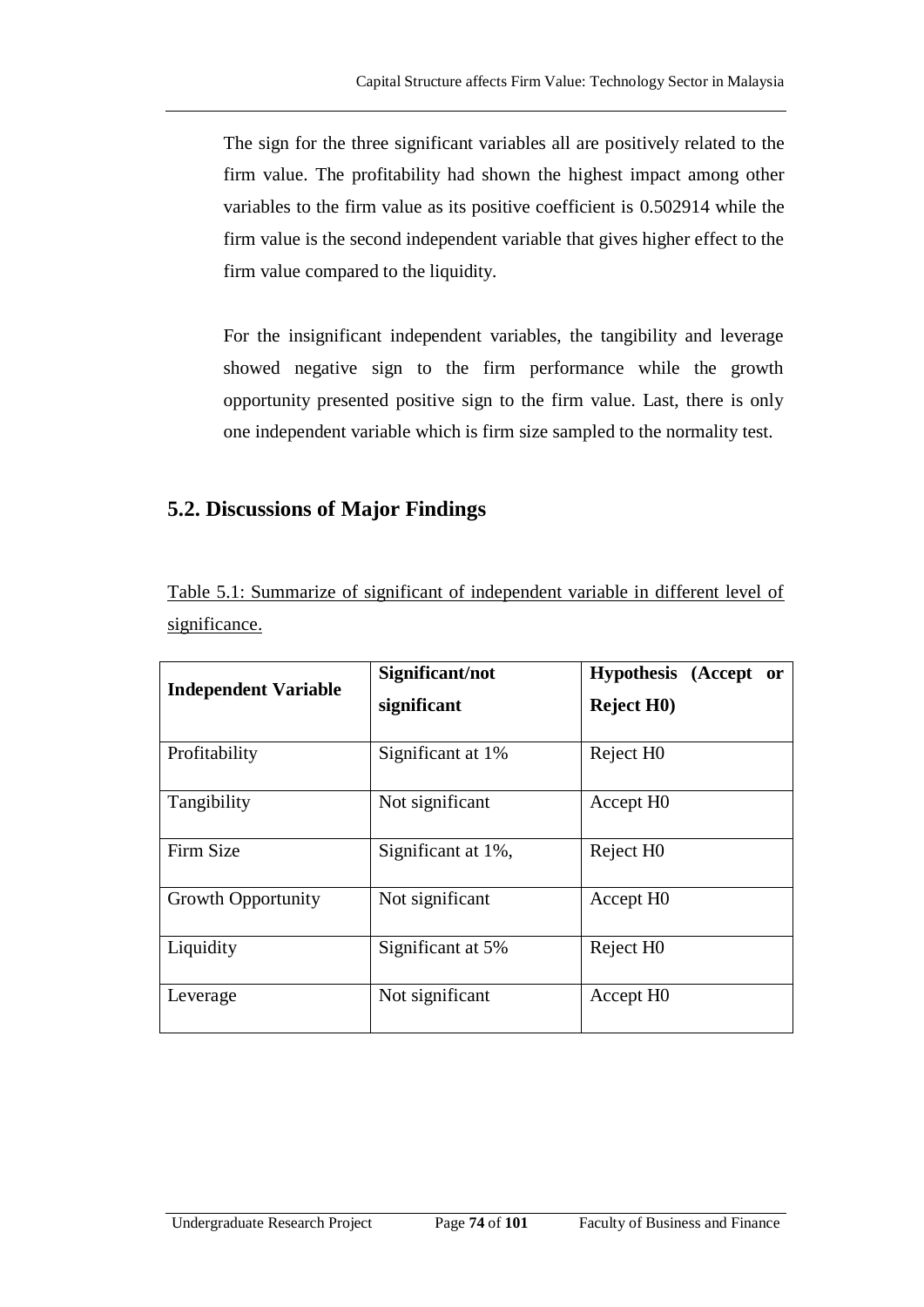# **5.2.1 Effect of Profitability, Firm Size and Liquidity to the firm value.**

Our results on control variables are quite consistent with relevant theories and empirical studies. As shown in Table 4, profitability, firm size and liquidity are the independent variables showing significant result to the firm value and there are all positively associated with ROA.

Profitability is positive and significant at 1 percent. It shows there is a relationship between profitability and firm value. The importance of profitability is regardless of how the firm defines according to the capital structure theory. Chakraborty (2010), Pandey (2004) and Bas et al. (2009) had explained that firms with higher profitability are able to intense competition to exploit in the market and has advantage to shield from taxes. As suggested by theory of Tobin's Q, if a company is able to produce net income, the company creates value. However, if a company more on debt such as bond, the obligation for company to pay interest is compulsory; hence it will affect the net profit of the company. In overall, we can conclude that firm's profitability has been found to have a positive impact on the firm's value due to the fact that increasing the sales level will generate more cash flows and keeping liquidity at an acceptable level.

Firm size establishes a positive and significant relationship with firm value. This may be attributed to the fact that larger firms can take the advantage of any favorable investment opportunity. Moreover, they also have more funds to invest or raise external funds compared with the small firm. The result is similar to the findings of Margaritis & Psillaki (2008), Mahakud & Misra (2009) and Majumdar & Chhibber (1997) which mentioned that the larger firms would tend to employ the best personnel for management, have lower probability of facing financial distress and has the ability to exploit the market that will increase the performance of the firms. Besides that, Amanda (2002) found that larger firms with more tangible assets are able to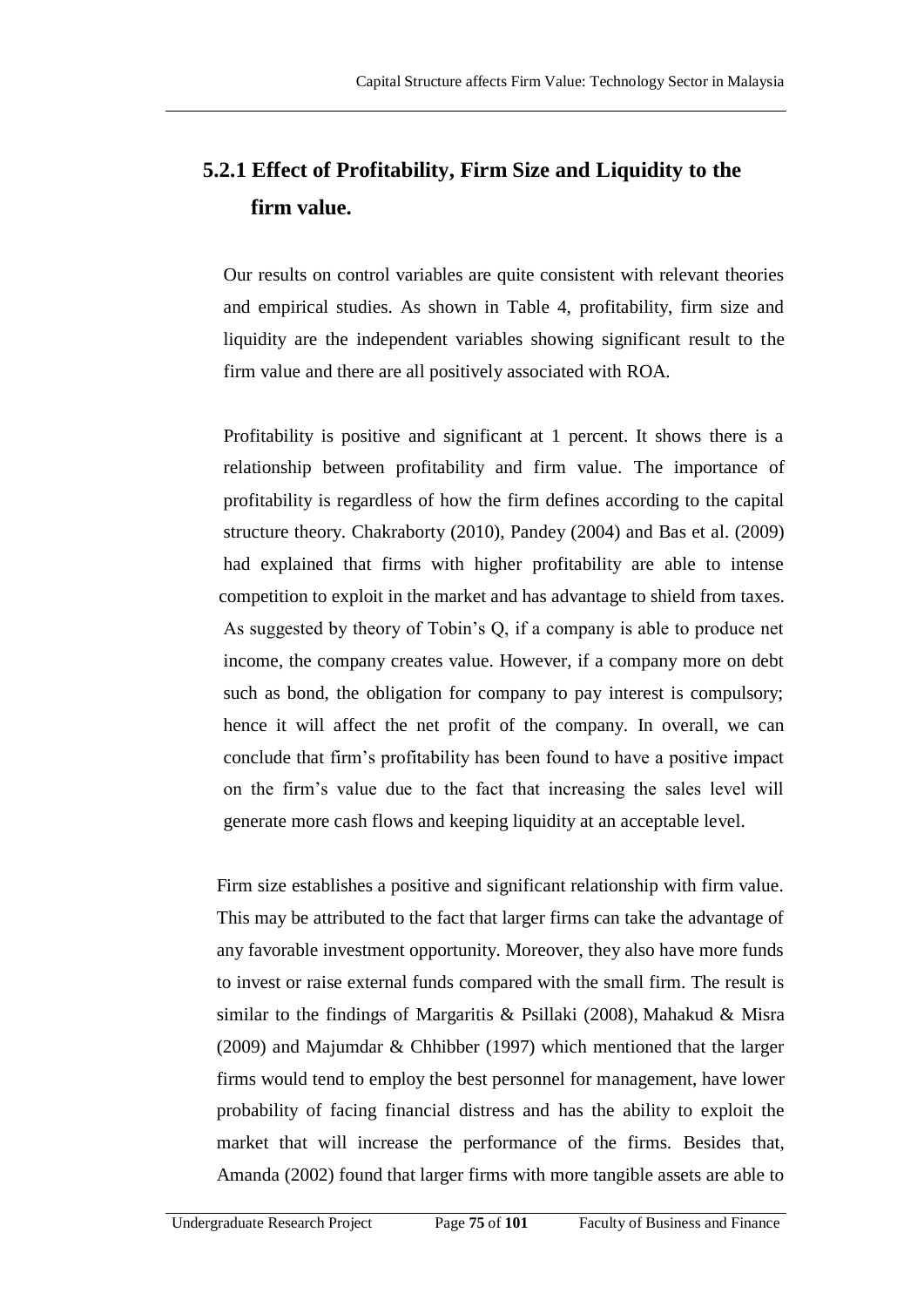borrow more because they have a lower probability of bankruptcy, lower costs in the event of bankruptcy and provide more collateral to lenders relative to other firms.

Other than that, liquidity has shown a significant result to the firm value. Prasit et al. (2011) and Suhaila et al. (2008) found that more liquidity are expected to have less debt in their capital structure and lead to good firm value. On other hand, Kahn & Winton (1998) suggest that greater liquidity can be an opportunity for large shareholders to increase their profit. They mention the case where a large shareholder chooses to buy more shares when the firm's performance is expected to improve as a result of monitoring activities. It is because the greater the liquidity, the more shares can be bought in the market due to lower transaction costs. Therefore, liquidity is an important element to monitor the firm's management.

## **5.2.2. Effect of Tangibility, Growth opportunity and Leverage to the firm value.**

Some of the independent variables were shown an insignificant result to the technology sector firm value. There are tangibility, growth opportunity and leverage. In general, the sign of these independent variables were supported by previous researchers with definite and precise finding and explanations.

The result shown that tangibility variable was negatively related to firm value which supported by previous researchers Mahakud & Misra (2009) and Rajan & Zingales (1995). Growth opportunity also provide the same result with the previous researchers such as Hao, et al., (2011) and Gurunlu  $\&$  Gursoy (2010) which mentioned that firm value is positively affected by the growth opportunity of the firm. However, Hatfield et al.,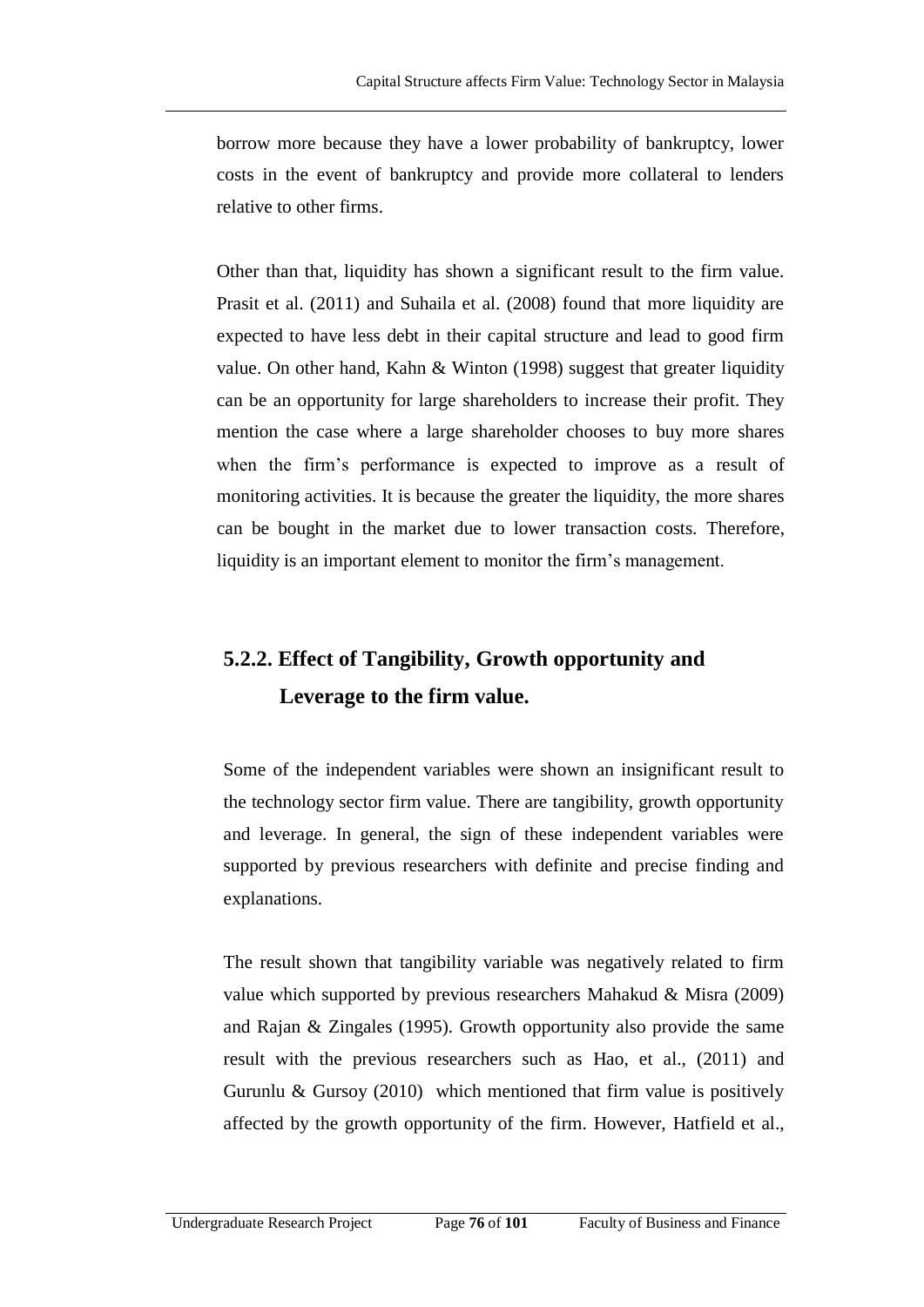(1994) and Li et al. (2009) presented that the leverage is negatively related to the firm performance and it was shown similar result with this report.

Although the sign of these variables were perfectly matched and supported to previous finding or studies but unfortunately these variables were not shown significant to the firm value. Hence, these variables cannot be used to explaining the theory or idea behind the firm value which influenced by leverage, growth opportunity. However, these variable is belief still reliable for the research but not applicable for this research paper. This is due to these variable were examined by various researcher with their strong supporting theory and perspective especially the study of Modigliani & Miller (1958) which mainly researched on the capital structure and firm value.

There are various reasons leading the independent variables become insignificant to the firm value. According to the research paper of Pilotte (1992), the researcher found that the growth factor will be significant to firm value at certain point or hypothesis. He stated that growth opportunity affect the firm value significantly when the firm used new financing.

Next, the sample size of data collection for this paper might not bigger volume enough causing the result not accurate and there were 50 different technology firms were being chosen for analysis. Some firms might have unique financial practice and capital management for achieving its shareholder's goal. Asset investment and financial resource even the efficiency of business operation is totally dissimilar with each other. Furthermore, some technology companies are multinational company such as Asion Berhad Green Packet Berhad and Formis Resources Berhad; the way they get funding will not be the same and even their asset, liability and capital portion are also difference. Multinational corporates have opportunity to raise fund by entering financial market and sometime the cost for funding might lower as they have a sound capital and good management on their business practice. Moreover, the service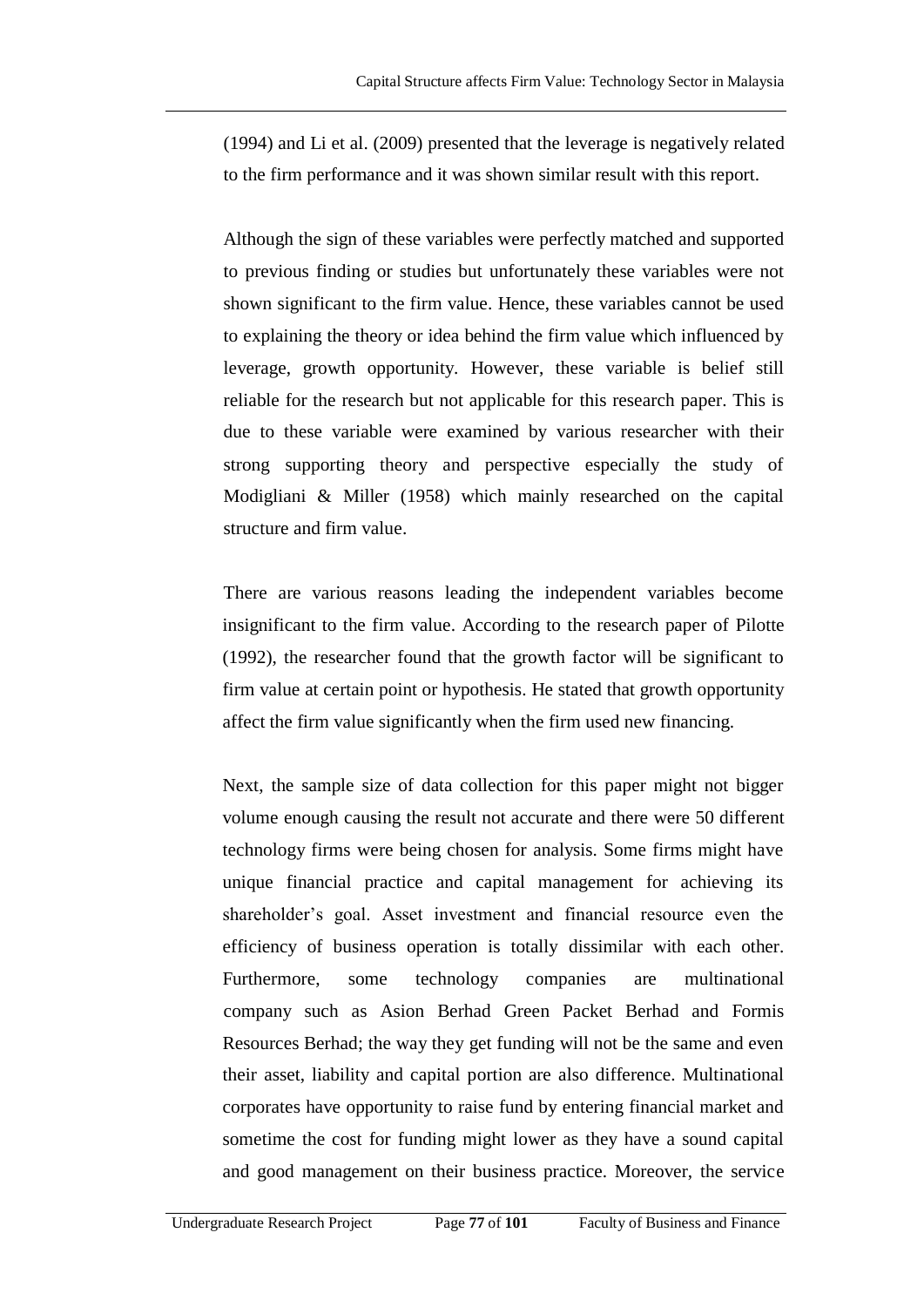provided and the goal for the companies is dissimilar. For example, Formis Resources Berhad has a broad business service and operation segment compared to the others. The company engages in properties development; provide technology services and solutions to multinational industry and also government sector instead of just focusing on selling and maintaining the hardware and software. In contrast, Ebworx Berhad mainly focuses in delivering quality technology advice to banking sector. This would be one of the reasons why some of the components structure might not be so important to be examined in this report and its produce a mix result and insignificant result in the hypothesis testing.

During the period of study 2005 until 2009, there are few crises happened such as financial crisis; subprime crisis; oil crisis and Asian crisis which affect Malaysia market that could lead to our result not significant and contradict with previous authors. Ariff et al. (2008), they discovered that the leverage shown insignificant due to the speed of adjusting on the firm leverage toward the company goal during crisis. The authors also mentioned that the financial crisis happened would show the financial weakness of the relative firm, the companies might get sources based on company financial ability.

Moreover, the company will changed their strategies in funding due to the changes on the government policy and impact of capital flight. There was an unpredictable capital flight of the short-term portfolio investment due to the economic fundamental in Malaysia is not strong enough to absorbed the impact on financial crisis (Hassan 2002). Generally, during crisis Malaysia did not approach IMF to meet the crisis, yet Malaysia government was taking few steps to control and enhance the stability of Malaysia's currency and stipulate capital inflow. Government was implementing monetary policy via controlling the interest rate and pegged Ringgit Malaysia at 3.80 to dollar (Hassan, 2002). The company's financial decision and operation planning would change spontaneously according to the government policy and also the impact of the policy. This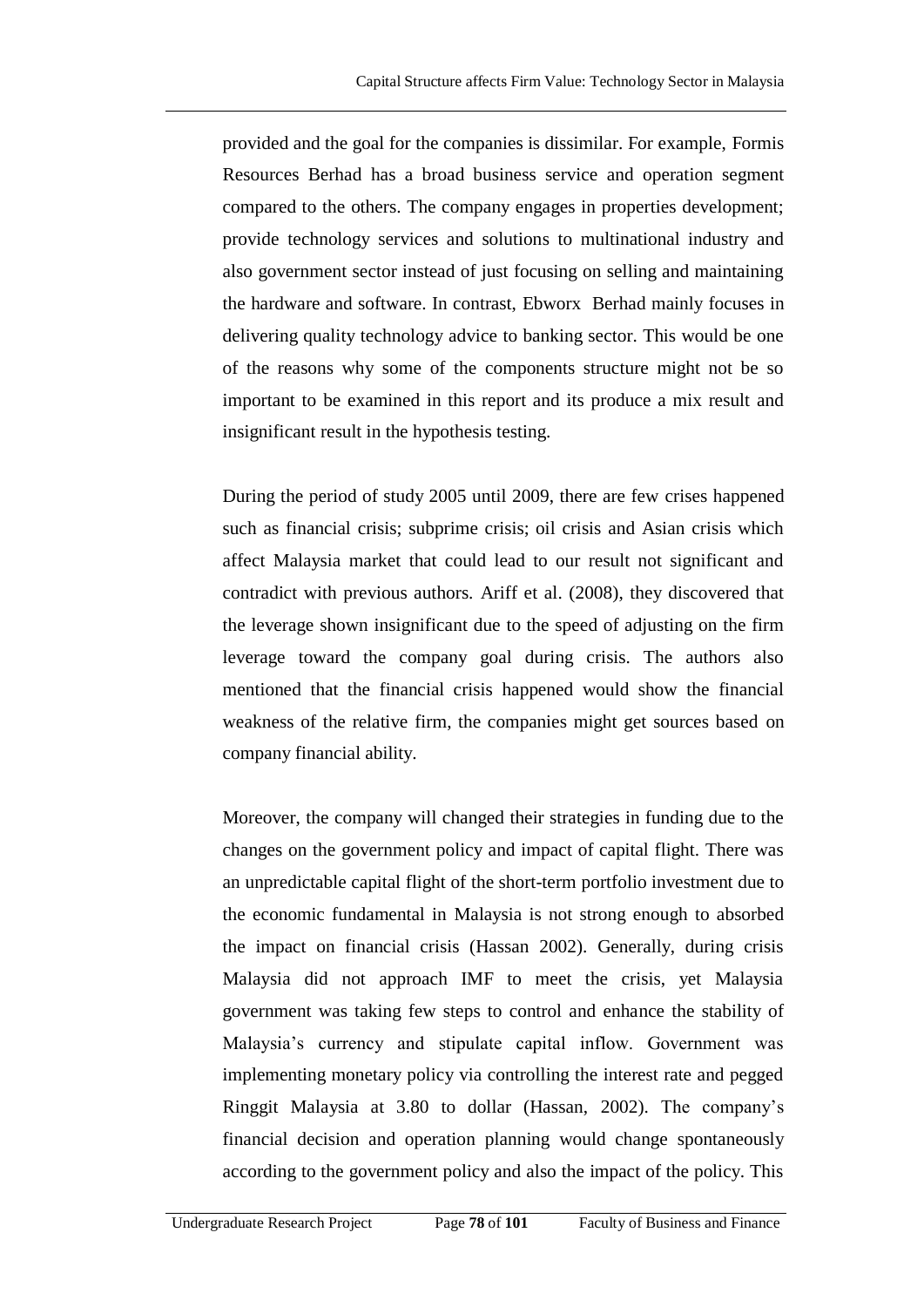leaded the capital structure for the technology and software company dissimilar before and after the crisis as the company try to achieve optimum capital when government successful push the economy to recovery stage. Thus, the independent variable such as tangibility, growth opportunity, and leverage which might be the key variables to bring impact to firm performance shows insignificant result in this report.

# **5.2.3 The influence of firm size to the technology and software firm performance**

Based on the result, firm size is one of the significant variables which result 35.89% increase in the firm performance when 1% increase in firm size. The size of the firm indicated the growth and the capacity potential of the firm. Difference firm size might have difference management style in capital structure and organisation structure. This will reflect the way of the specific technology firm's operation decision which is supported by Mahakud & Misra (2009).

Large technology and software firm able to employ professional and expertise to help in managing the firm's asset and budgeting planning. However, the financial resource for bigger firm is lower in cost compared to smaller technology firm. The decision of the financial planning expertise in the firm will bring large impact on the capital structure of the firm. The financial decision whether to raise fund using debt or share is also rely to the firm objective and budget planning of the manager. Normally, the financial decision will be determined by the top manager based on the firm size.

However, bad manager will provide bad planning for the firm. Firm size can also be applied in explaining the relevant theory in the study such as cash flow and agency theory. The inefficiency information flow in the market happened when firm size is small and this will create agency cost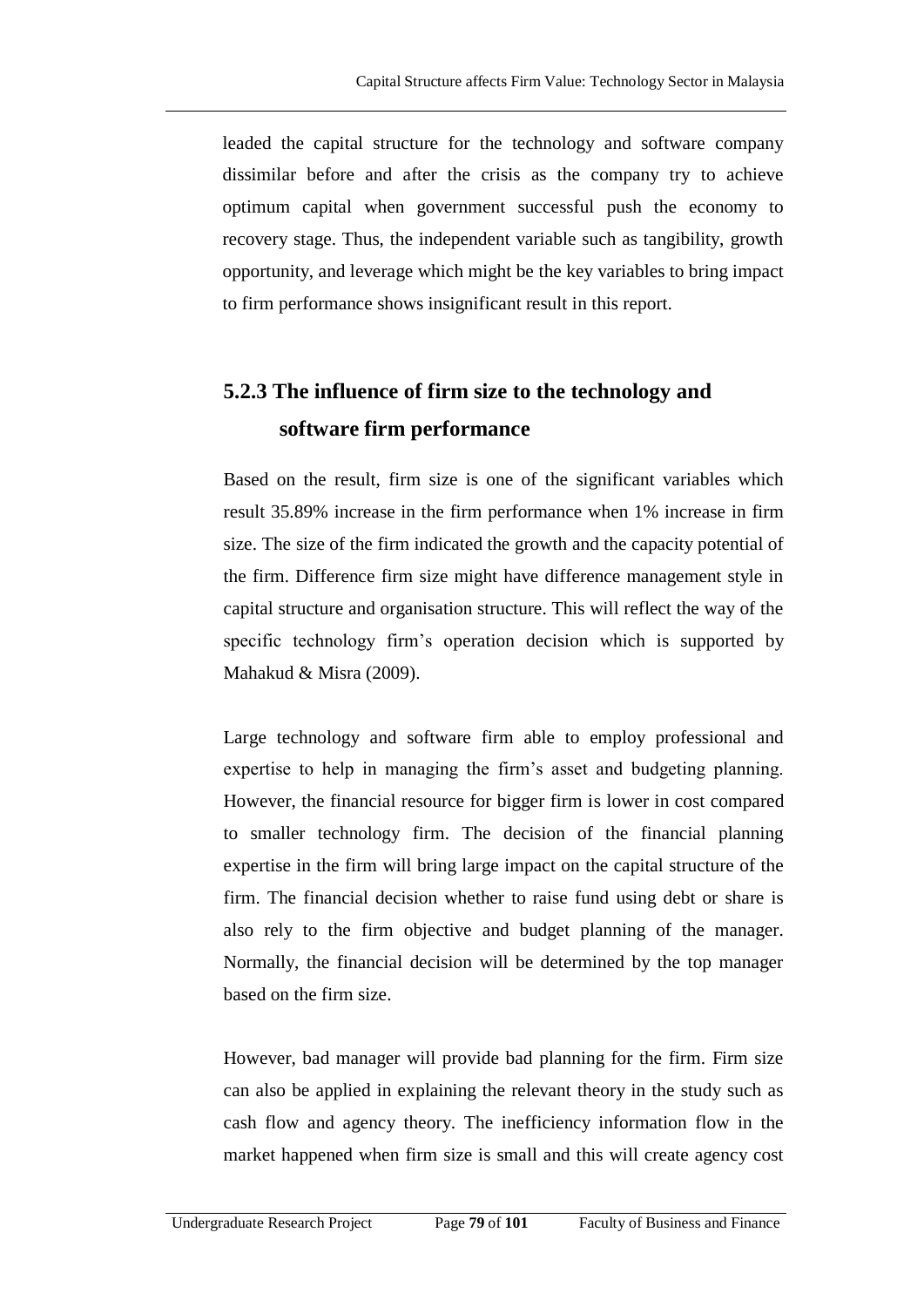within the company whereby the stakeholder try not to control the cash flow well even though they know more than stakeholder. This may induce the firm fall into bankruptcy. In contrast, good manager will provide good planning. A qualify manager will able to diversified the risk and portfolio effectively assuming there is agency cost is absent. This will prevent the firm from higher financial cost and bankruptcy cost.

Next, the choice of financial manager in choosing the financial resources with the concern on firm size is related to the Pecking order theory. The growth of the firm will signals to the manager whether to use internal financing or external financing. The financial sources will then determine the asset investment for the firm. A quality asset will generate profit and increase the firm value must incorporate with the best management on asset control and application. Large technology and software firm should be able to provide high quality and high tech asset for their business operation as compared to smaller firm. In addition, high portion asset to lower portion liability will provide high liquidity that will reduce the bankruptcy pressure on the technology firm during the critical season.

In conclusion, the firm size seems to be the core variable to influence the firm value. This is because the firm size will determine the organisation structure operation practice for the technology firm. The employment of the firm will influence the financial structure change of the firm which related to the asset investment and financial resources. All of this will bring impact on the technology firm value.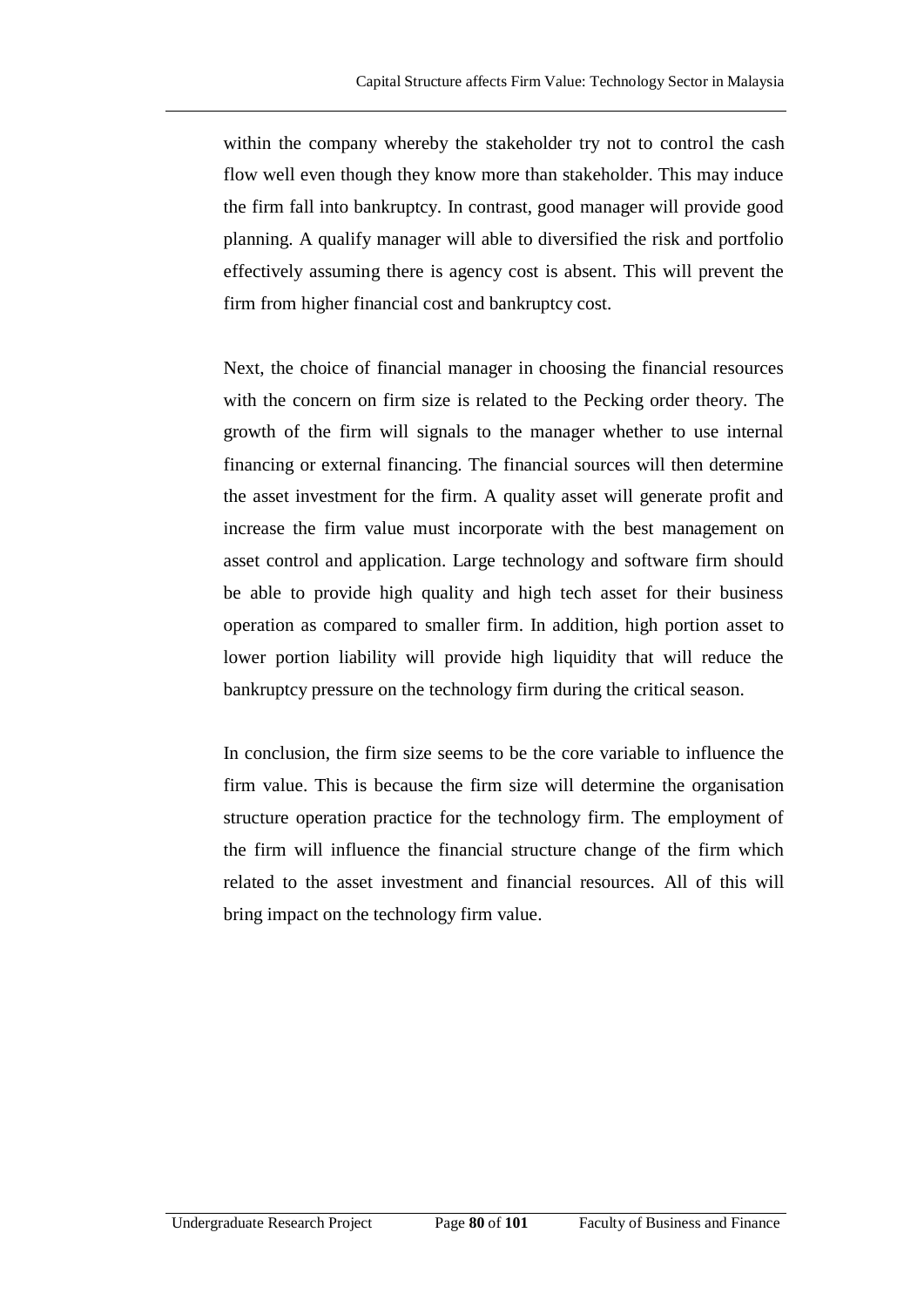### **5.2.4. Explanations of Pecking Order Theory on the firm performance**

As discuss previously, the Pecking order theory explained that internal financing resource should be taken into consideration due to asymmetric information. Furthermore, it also mentioned that various firms would have difference capital structure. Based on our research, the data that we had chosen was derived from multiple firms with difference capital structure, which indicated that the firm we selected will have difference firm size. Asymmetric information will reduce as firm size increase (Lee & Hurr, 2009). According to this report, the firm size is significant and has positive related to firm value which means asymmetric information is related to our research. Thus, we should considered internal funding as one of the main sources to finance the companies.

Asymmetric information would affect the financial decision of the company; the company will decides to choose debt, equity or internal resource as their financial resource. Based on pecking order theory, the insider is more understood and clear about on the position of the firm in the market and they will make decision based on the company's progress and future expectation. However, the management on internal resources will also reflect the company firm value. For example, firm manager try to generate profit by effective used on the asset in order to reduce the share issuance and debt financing.

In general, the theory is mainly suit to our research. This is because the theory had included and focused on the internal financial resource which might be used by the firms that has high symmetric information level. The firm performance can be further examined for the firm which used the internal source.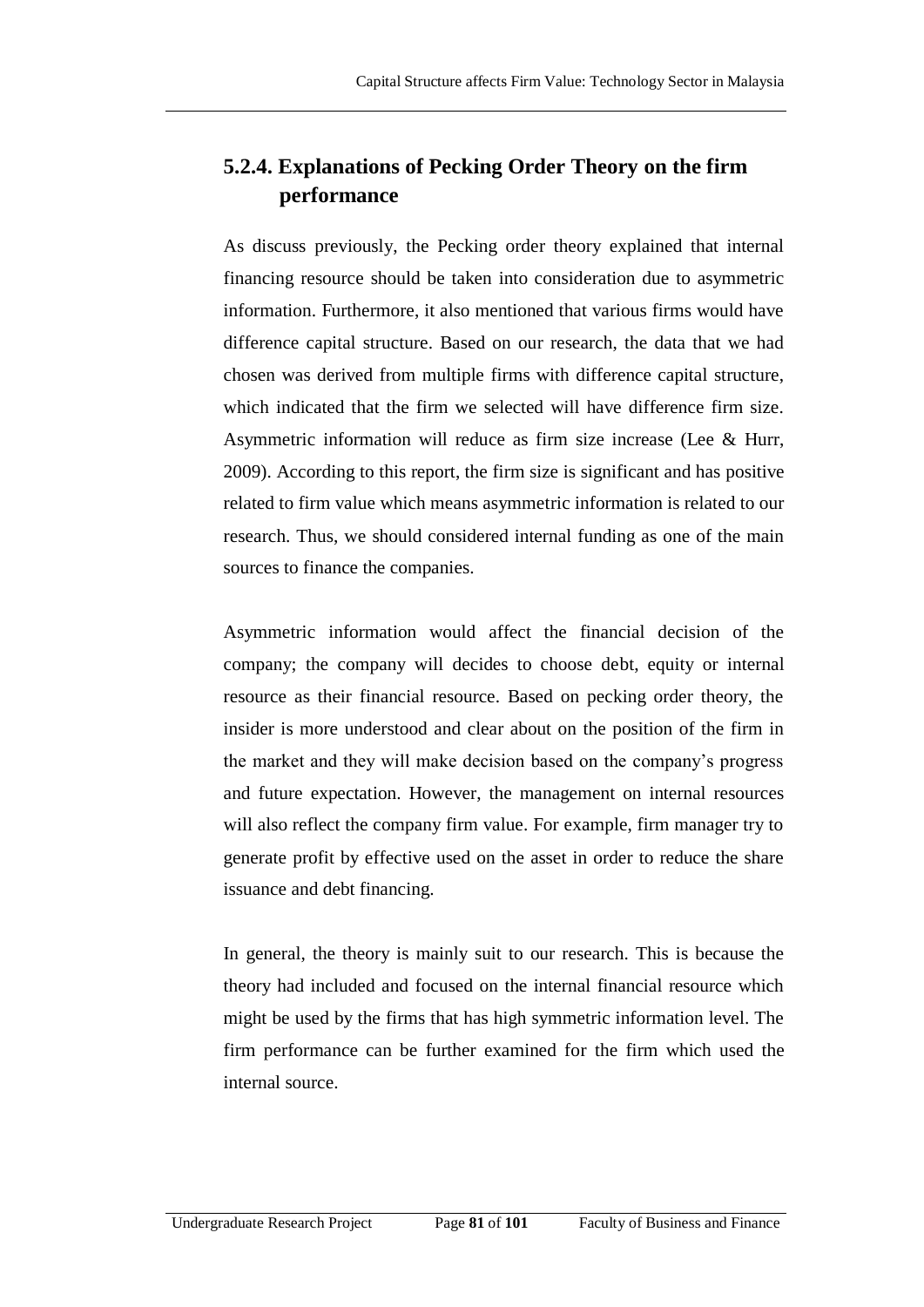## **5.3 Implication of the study**

#### **5.3.1 Capital management and planning implication**

In policy maker's perspective, this report is more likely related asset and liability management on a firm and it is also provide a greater insight on the planning on the capital structure that the firm had made. Furthermore, the report also showed the needs on organisation management for the growth of technology companies. The firm put effort to increase their firm performance through either investment on asset or management planning based on current company capacity. The technology firm can able to decide the financial source which is matching the planning for asset development.

The report also provides guideline on the portion of capital structure that the technology firm should focus on and show a precise decision or direction that the firm should perform to increase the firm performance

## **5.4 Limitation of the Study**

In studying the firm value of technology sector, there was various limitations appeared in our report and there are few parts that we need to take note when making interpretation and analysis especially in the part of data retrieved.

The data of technology and software sector that the report provided is limited and inadequate there was 50 companies selected after 60 companies had been filtered. There are difference types of companies such as multinational company had been included in the report. This might provide a vague info for the reader as difference type of company will have difference capital structure management style and business practice. Thus, some of the result might not be a preferred review report for certain company such as non-multinational or small technology and software firms because the business scope is difference. The period for investigated data is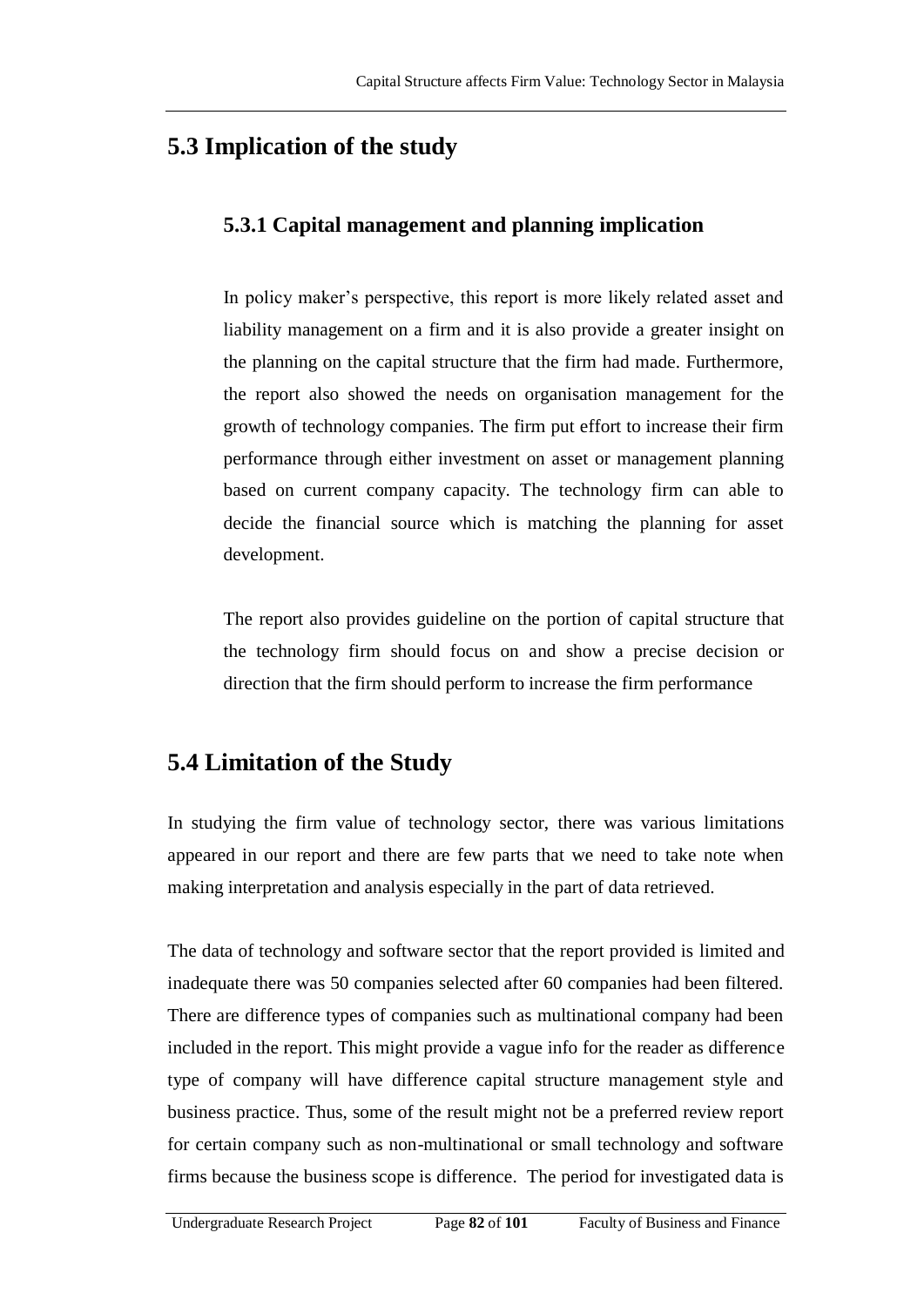from 2005 until 2009. The 5 years data might not sufficient to provide a better analysis for the report as technology sector is the most risky sector in the market.

Furthermore, the technology company is only focus on Malaysia the developing country, while the other underdeveloped capital country such as Pakistan and the advance country such as Unite State (US) were neglected. In addition, there is no comparison between Malaysia and other countries in the analysis of technology firm value. The assessment is only focus on the Malaysia and it bring a narrow interpretation on the firm value as the firm performance can be broadly influenced by others factor such as policy practice in alien country.

## **5.5 Recommendation**

As for the limitation, it is suggested that the sample size should be increased in order to provide a definite analyses but not merely rely on 50 companies. However, it is an advice for future researcher to select the data with same accounting practice for data running purpose. For future research, it is also recommended to use the data from difference country side so that it able to provide a broader scope of data analysing and idea for policy maker.

In order to make report more interesting, it is recommend that to provide an analysis to compare Malaysia between Asian countries. Besides, there was only six variables used to be investigated in our report so it is encouraged to discover more variable to be included in the analysis or data running for example, dividend or uniqueness.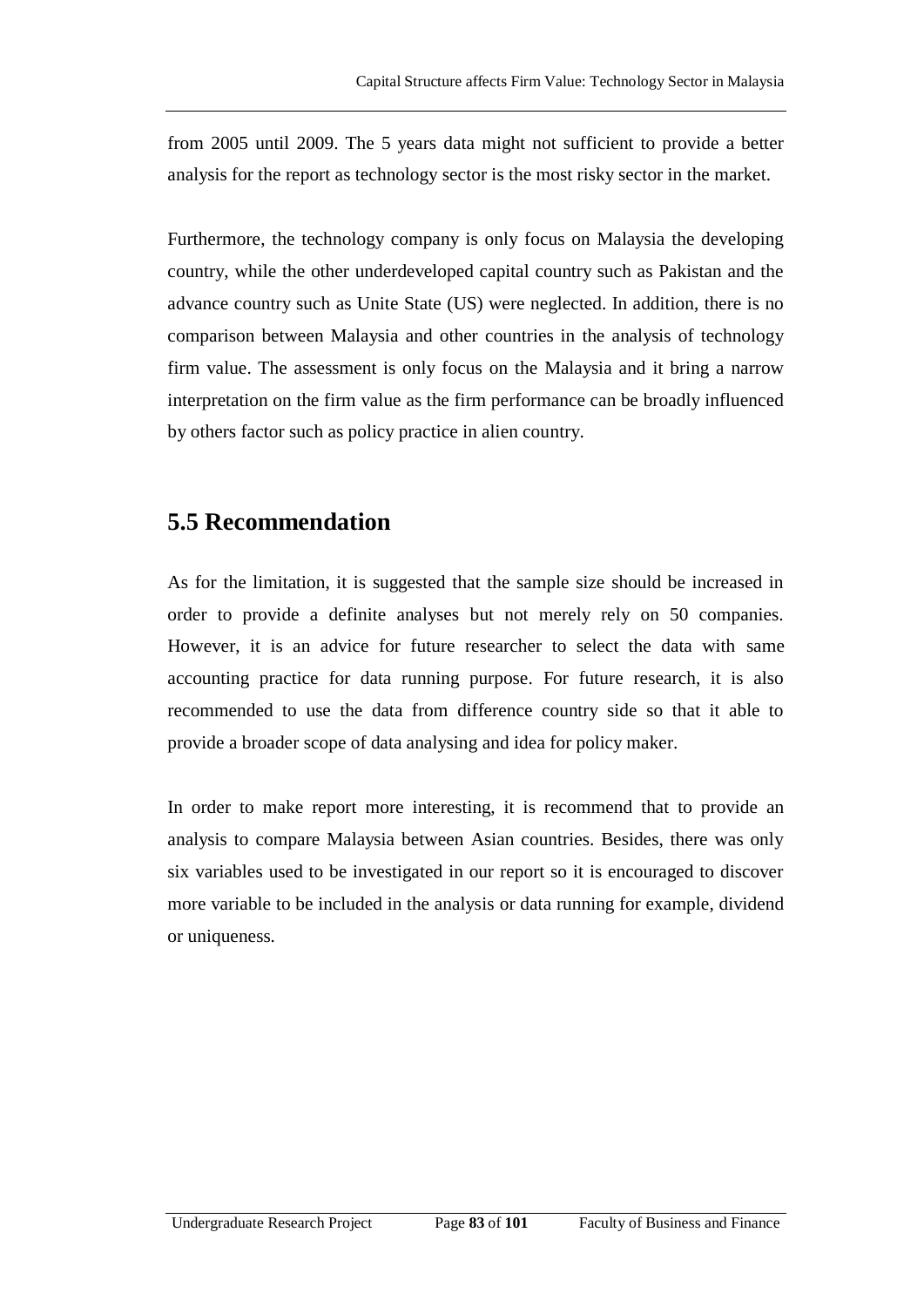## **5.6 Conclusion**

It is important for a firm to ensure an optimal capital structure in order to increase the firm value. This study empirically examines the relationship between the capital structure (profitability, tangibility, growth opportunity, liquidity and leverage) and the firm value using the data for year 2005 to 2009 of 50 Malaysia's technology firms by panel data analysis. We use return on assets as our proxy measure for the firm value, expressed as net income to total assets. Normality test and regression has been tested to obtain the result. The normality test reported the data sampling of firm size is the only independent variable that is normally distributed. It indicates that there is different firm size with different capital structure.

As for analysis part, our regression results show significant and consistent sign with our hypotheses made for profitability, liquidity and firm size. Profitability reported the highest coefficient of 0.502914 and lowest standard deviation of 0.261846 shows that profitability is positive, statistically significant and reliable independent variables in this paper. Approximately50.3% of profitability measured able to influence the firm value expressed as return on assets, holding other variables constant signifies that it has the largest impact on the firm value. Moreover, it can be explained that increasing of sales level will generate more cash flows and keeping liquidity at an acceptable level, therefore increase in firm value. Positive significant relationship between liquidity and firm value in our results supports the pecking order theory in such firm tend to use less debt as they able to generate high cash flow while employ the excess cash inflow for financing investment activities.

Besides, firm size which has the similar result with liquidity also supported the pecking order theory as the capital structure of our selected firms are different and hence results asymmetric information. The assumption of pecking order being applied in this paper as the management of the firms are assumed to know more about the future prospects of the firms than outsider especially for technology firm.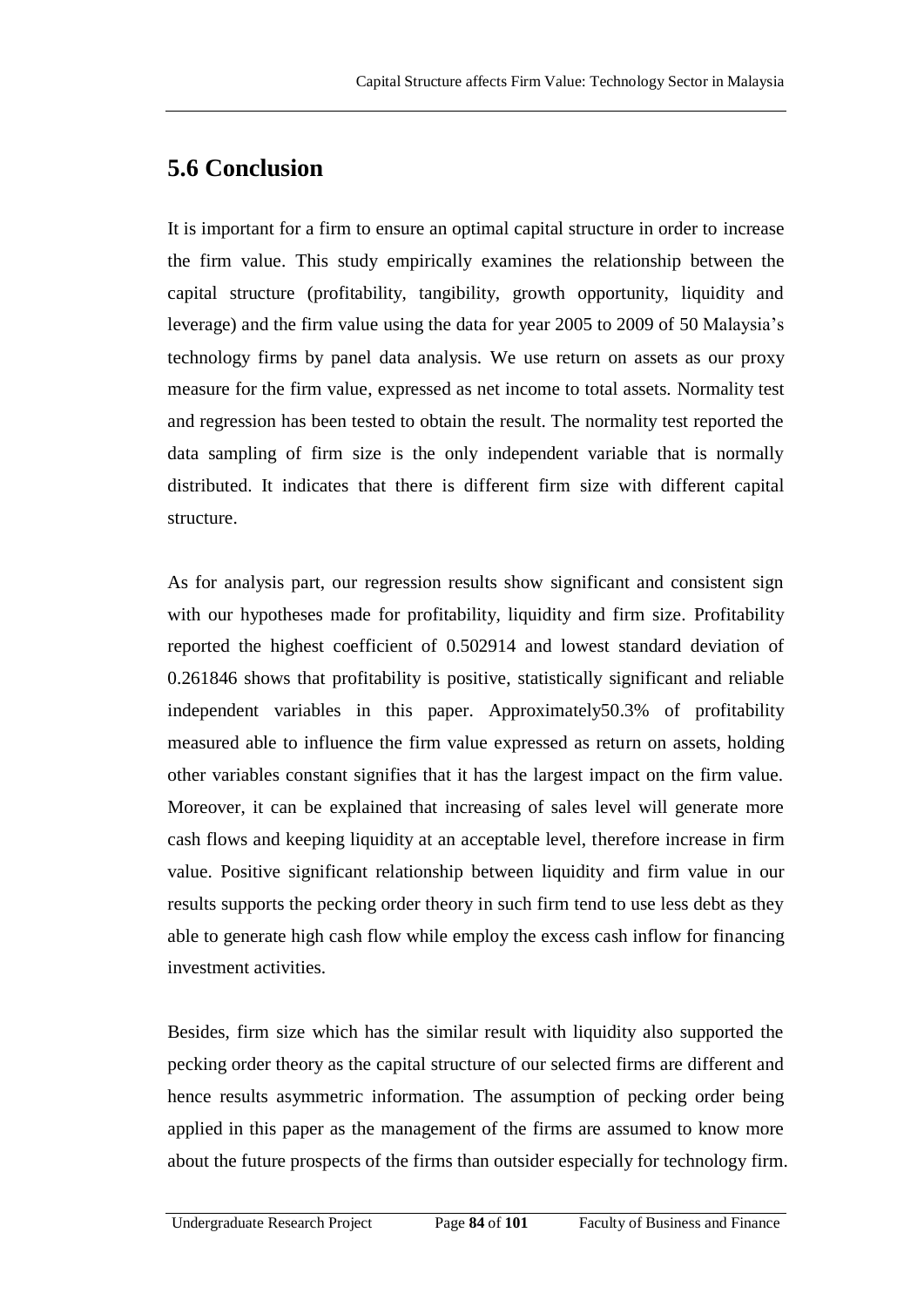However, tangibility, growth opportunities and leverage reported non-significant relationship in our paper but consistent sign with hypotheses made. These variables may not suitable to explain the theory or idea behind the firm value which influenced by leverage, growth opportunity and tangibility in this data form or technology sector. Yet, these variables are believed to be reliable for similar research but not applicable for this research paper.

Therefore, future research is suggested to be continuing in a wider sample size with comparison across the different country for a broader view in explaining capital structure and firm value so that it can be considerate factors for firms in determining the capital structure.

Overall, this paper has achieved the main objective which is to determine the capital structure affects the firm value.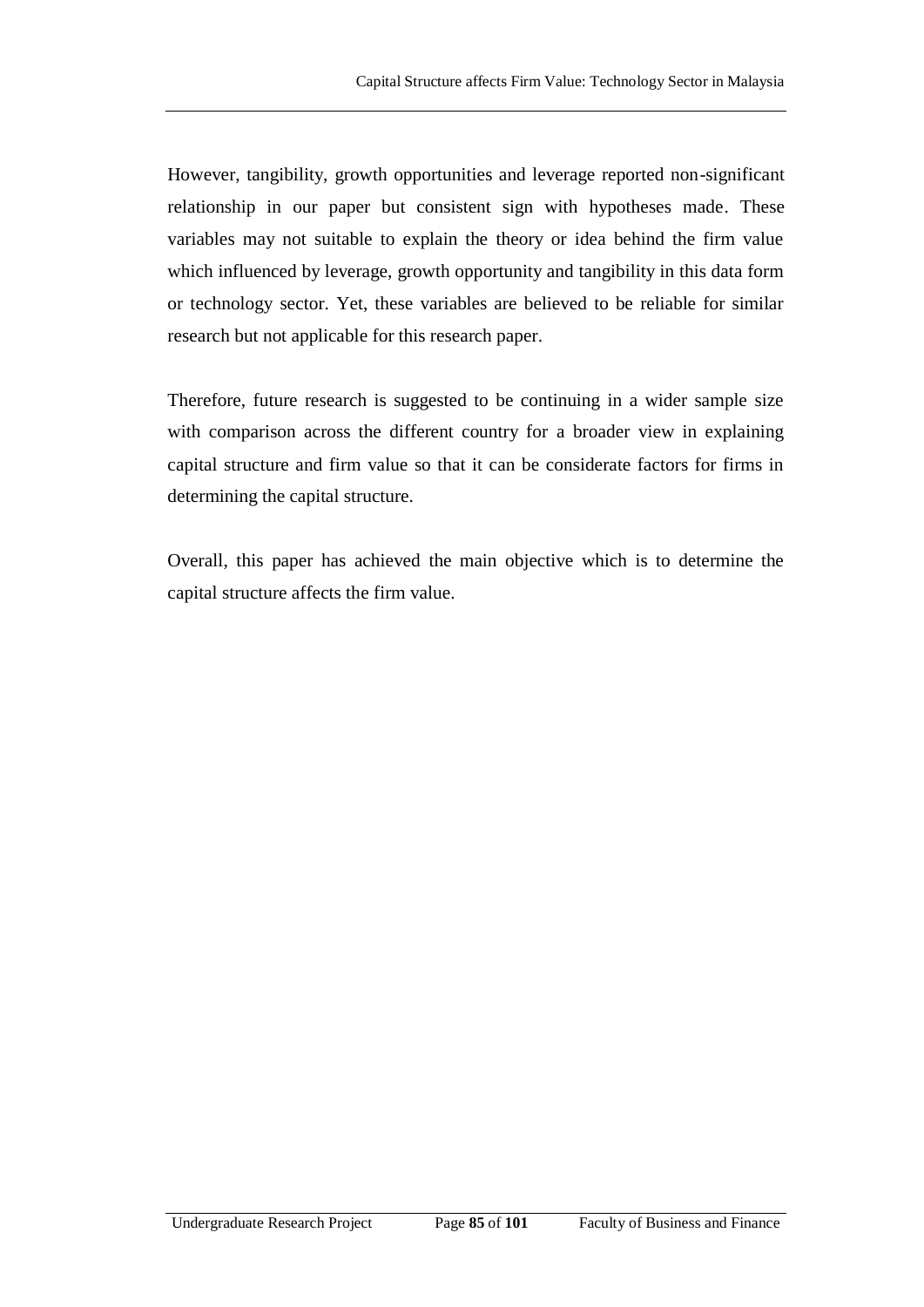## **REFERENCES**

- About Us. (n.d). *SIRIM Malaysia.* Retrieved June 10, 2011 from [http://www.sirim.my/about\\_us.asp](http://www.sirim.my/about_us.asp)
- Adavikolanu, S. (2008). A Mixed-Methodology Study on Value Creation in Series Acquisition of Technology Firms. (Doctor dissertation, Walden Universitiy, 2008) ProQuest Dissertation & Theses ProQuest.
- Agca, S., Nicolo, G. & Detragiache, E. (2007). Financial Reforms, Financial Openness, and Corporate borrowing: International Evidence. Working paper 07/186, IMF.
- Albright, J. J. & Park, H. M. (2009). Confirmatory Factor Analysis using Amos, LISREL, Mplus, SAS/STAT CALIS. *Confirmatory Factor Analysis*, 1-86. Retrieved March 13, 2012 from <http://www.indiana.edu/~statmath/stat/all/cfa/cfa.pdf>
- AmrSadek, H. (2011). Does GAFTA Defy Gravity? *Middle Eastern Finance and Economic, 10,* 147-157. Retrieved March8, 2012 from [http://www.eurojournals.com/MEFE\\_10\\_12.pdf](http://www.eurojournals.com/MEFE_10_12.pdf)
- Ariff, M., Taufiq, H. & Shamsher, M. (2008). How Capital Structure Adjusts Dynamically During Financial Crisis. *Business Paper.* Retrieved January 3, 2012from [http://epublications.bond.edu.au/cgi/viewcontent.cgi?article=1089&contex](http://epublications.bond.edu.au/cgi/viewcontent.cgi?article=1089&contex%09t=business_pubs) [t=business\\_pubs](http://epublications.bond.edu.au/cgi/viewcontent.cgi?article=1089&contex%09t=business_pubs)
- Armen, H., Hovakimian, G. & Tehranian, H. (2003). *Determinants of target capital structure: The case of dual debt and equity issues.* Retrieved March 8, 2012 from https://www2.bc.edu/~tehranih/dualissues.pdf
- Athanasoglou, P. P., Brissimi, S. N. & Delis, M. D. (2008). Bank-specific, Industry Specific and Macroeconomic Determinants of Bank Profitability. *International Financial Market, Institution and Money*, *18*, 121-136. doi:10.1016/j.intfin.2006.07.001
- Bas, T., Muradoglu, G. & Phylaktis, K. (2009). *Determinants of Capital Structure in Developing Countries.*doi:10.1.1.175.6261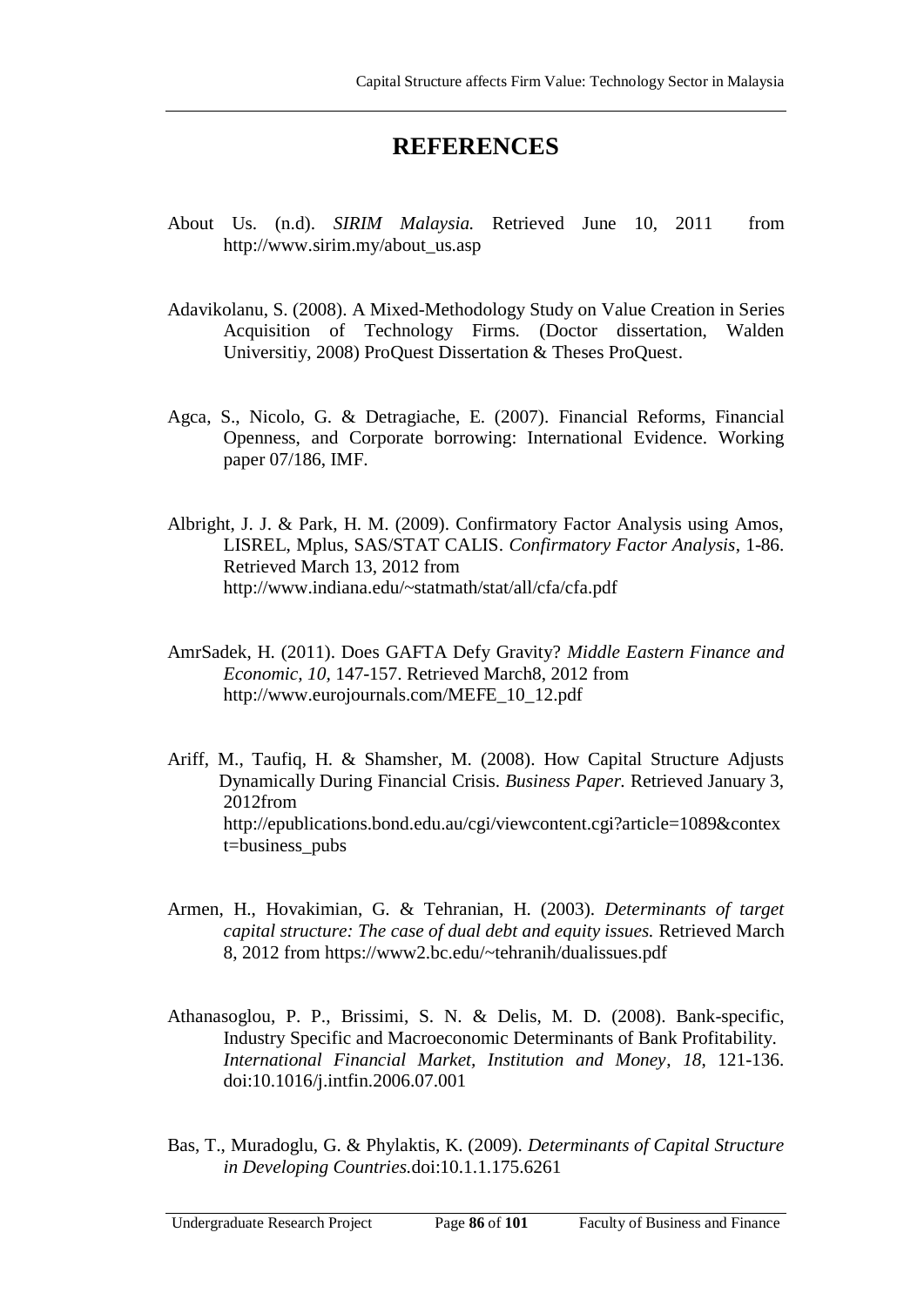- Baskin, J. (1989). An Empirical Investigation of the Pecking Order Hypothesis, *Financial Management*, 26-35.
- Bhabra, G. S. (2007). Insider Ownership and Firm Value in New Zealand. *Journal of Multinational Financial Management, 17*, 142-154. doi:10.1016/j.mulfin.2006.08.001
- Bokpin, G. A. (2009). Macroeconomic Development and Capital Structure Decisions of Firms: Evidence from Emerging Market Economies. *Studies in Economics and Finance, 26*(2), 129-142. doi: 10.1108/10867370910963055
- Berger, A. N. & DiPatti, E. (2002). *Capital Structure and Firm Performance: A New Approach to Testing Agency Theory and an Application to the Banking Industry*. Retrieved March 8, 2012 from <http://www.federalreserve.gov/pubs/feds/2002/200254/200254pap.pdf>
- Booth, J. & Chua, L. (1996).Ownership Dispersion, Costly Information, and IPO Underpricing.*Journal of Financial Economics,* 41(2), 291–310
- [Boulton](javascript:void(0);)*,* T. J., [Smart](javascript:void(0);)*,* S. B. & [Zutter](javascript:void(0);)*,* C. J. (2010). IPO Underpricing and International Corporate Governance[.Journal of International Business](http://ezproxy.um.edu.my:2110/pqdweb?RQT=318&pmid=22140&TS=1312707318&clientId=18803&VInst=PROD&VName=PQD&VType=PQD)  [Studies,](http://ezproxy.um.edu.my:2110/pqdweb?RQT=318&pmid=22140&TS=1312707318&clientId=18803&VInst=PROD&VName=PQD&VType=PQD) 41(2), 206-222.
- Brendea, G. (2011). Capital Structure Theories: A Critical Approach. *Studia UBB, Oeconomica*, *56*(2), 29-39.
- Carmen, C. & Joseph, F. (2009). The Trade-Off Theory and The Pecking Order Theory: Are They Mutually Exclusive? *North American Journal of Finance and Banking Research,* 3(3).
- Castelli, A., Dwyer, G. P., & Hasan, I. (2012). Bank Relationships and Firms' Financial Performance: The Italian Experience. *European Financial Management*, *18*(1), 28–67. doi: 10.1111/j.1468-036X.2009.00531.x
- Chakraborty, I. (2010). Capital Structure in an Emerging Stock Market: The case of India. *Research in International Business and Finance*, 295-314. doi:10.1016/j.ribaf.2010.02.001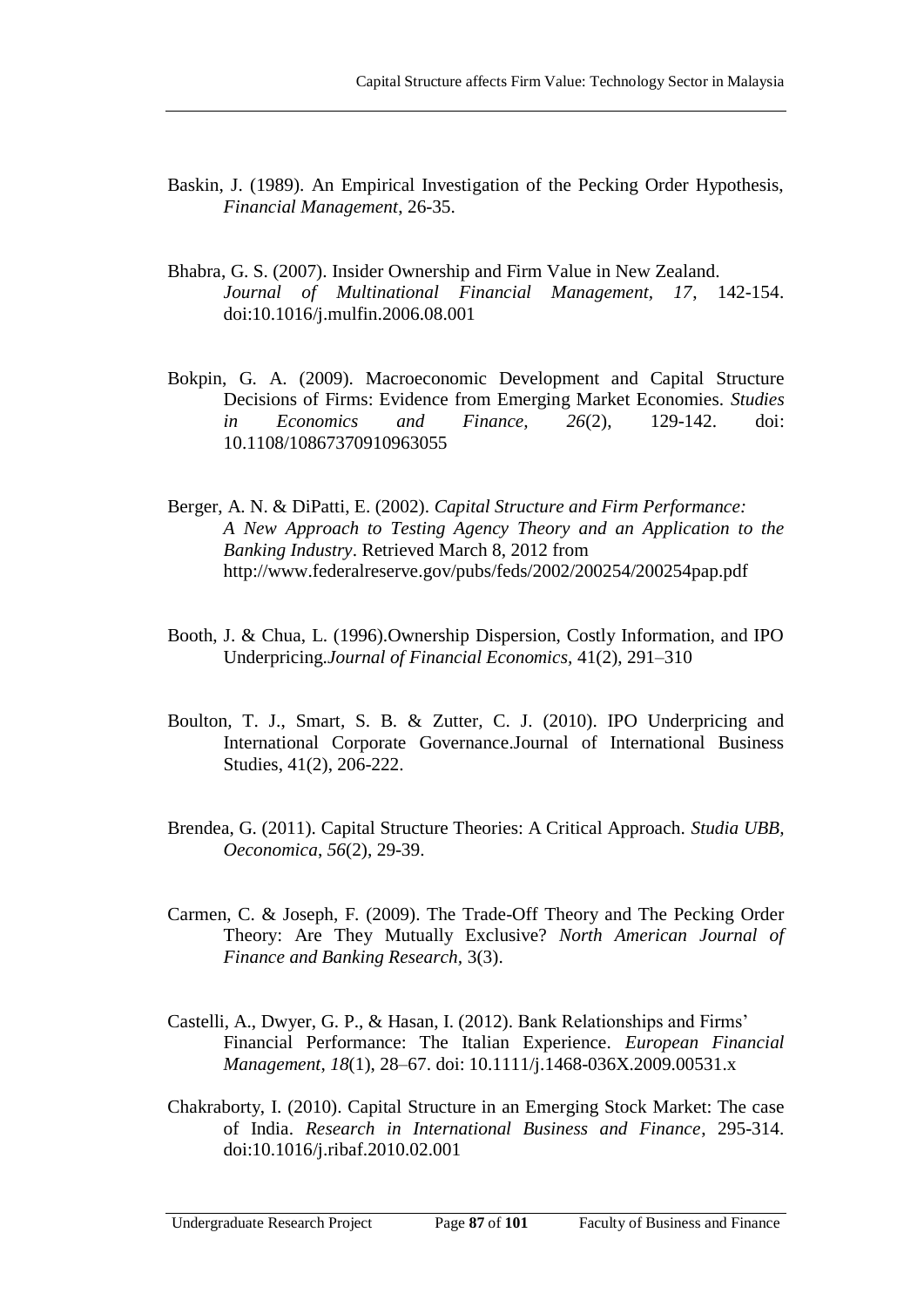- Chauvin, K. W. & Hirschey, M. (1997). Market Structure and the Value of Growth. *Managerial and Decision Economics, 18*(3), 247-254.
- Chen, L. H., Lensink, R. & Sterken, E. (1998). *The Determinants of Capital Structure: Evidence from Dutch Panel Data.* Retrieved February 19, 2012 from http://som.eldoc.ub.rug.nl/FILES/reports/1995- 1999/themeE/1999/99E14/99e14.pdf
- Chen, J. J. (2004). Determinants of Capital Structure of Chinese-listed Companies. *Journal of Business Research*, *57*, 1341-1351. doi:10.1016/S0148- 2963(03)00070-5
- Chen, M. H. (2010). The Economy, Tourism Growth and Corporate Performance in the Taiwanese Hotel Industry. *Tourism Management*, *31*, 665–675. doi:10.1016/j.tourman.2009.07.011
- Chen, S. (2000). *An Empirical Investigation of the Association between Firm Characteristic and the Capital Structure Decision in High Technology Companies.* (Doctor dissertation, Nova Southeastern Universitiy, 2000). ProQuest Dissertation & Theses ProQuest.
- Choi, J. H., Kim, J. B. & Lee, J. J. (2010). Value relevance of discretionary accruals in the Asian Financial Crisis of 1997-1998, *Journal of Accounting and Public Policy*, forthcoming.
- Data Processing and Data Management. (n.d). *Reference for business.* Retrieved July 5, 2011from [http://www.referenceforbusiness.com/management/Comp-De/Data-](http://www.referenceforbusiness.com/management/Comp-De/Data-Processing-and-Data-Management.html#b)[Processing-and-Data-Management.html#b](http://www.referenceforbusiness.com/management/Comp-De/Data-Processing-and-Data-Management.html#b)
- Daver, M. J. & Kauffman, R. J. (2000). Discovering Potential and Realizing Value from Information Technology Investments. *Journal of Management information System,* 16(4), 121-143.
- Dean, P. (2009). *Human Behaviours: Contemporary theories*. Retrieved July 5, 2011 from <http://digital.library.uh.edu/dean/taytay/url.html>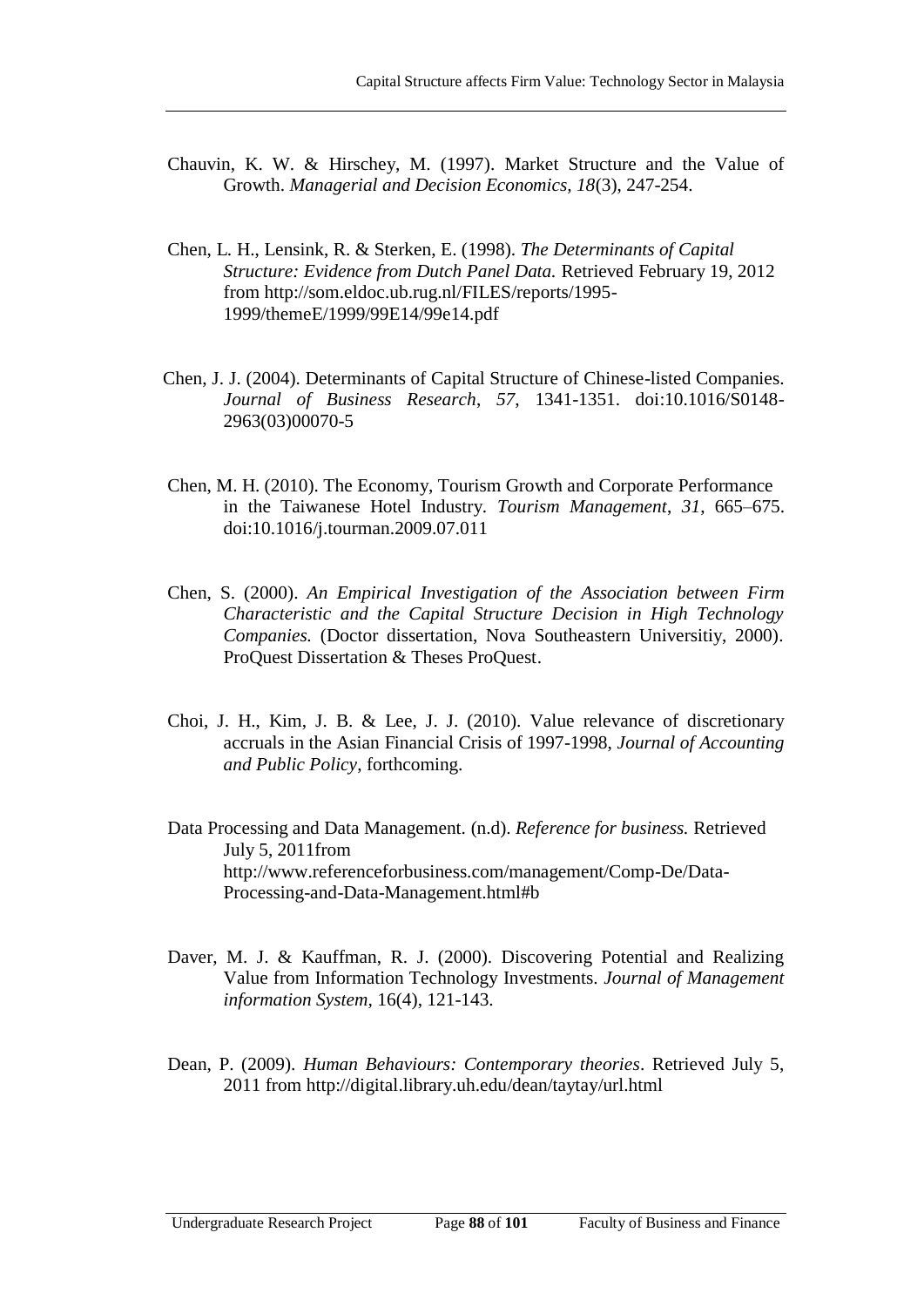- Dehning, B., Richardson, V. J. & Stratopoulos,T. (2005). Information Technology Investment and Firm Value. *Information and Management, 42*, 989-1008. doi:10.1016/j.im.2004.11.003
- Destination: Asia. (2010). *Global Services.* Retrieved June 10, 2011 from [http://www.globalservicesmedia.com/Destinations/Asia/Kuala-](http://www.globalservicesmedia.com/Destinations/Asia/Kuala-Lumpur,Malaysia-:The-Gateway-to-the-ASEAN-Market/25/22/0/GS101220259051)[Lumpur,Malaysia-:The-Gateway-to-the-ASEAN-](http://www.globalservicesmedia.com/Destinations/Asia/Kuala-Lumpur,Malaysia-:The-Gateway-to-the-ASEAN-Market/25/22/0/GS101220259051)[Market/25/22/0/GS101220259051](http://www.globalservicesmedia.com/Destinations/Asia/Kuala-Lumpur,Malaysia-:The-Gateway-to-the-ASEAN-Market/25/22/0/GS101220259051)
- Diamond, D. & Rajan, R. (2000). A Theory of Bank Capital, *Journal of Finance, 55*, 2431-2465
- Díaz, N. L., Díaz, I. A. & Petra, D. S. (2008). The Effect of Technological Knowledge Assets on Performance: The Innovative Choice in Spanish Firms. *Research Policy*, *37,* 1515–1529. doi:10.1016/j.respol.2008.06.002
- Dollar, D., Driemeier, M. H. & Mangistae, T. (2003). Investment Climate and Firm Performance in Developing Economies.*Development Research group, World Bank.*
- Drake, P. P. (2006). *What is Free Cash Flow and How I calculate it?* Retrieved February 19, 2012 from<http://educ.jmu.edu/~drakepp/general/FCF.pdf>
- Ebaid, I. E. (2009). The Impact of Capital-structure Choice on Firm Performance: Empirical Evidence from Egypt. *The Journal of Risk Finance*, *10* (5), 477- 487.
- Fan, J. P. H., Titman, S. & Twite, G. (2010). An International Comparison of CapitalStructure and Debt Maturity Choices. Working paper.
- Frank, M. Z. & Goyal, V. K. (2003). *Capital Structure Decisions*. Retrieved February 19, 2012 from [http://repository.ust.hk/dspace/bitstream/1783.1/789/1/SSRN\\_ID396020\\_c](http://repository.ust.hk/dspace/bitstream/1783.1/789/1/SSRN_ID396020_c%09ode030519500.pdf) [ode030519500.pdf](http://repository.ust.hk/dspace/bitstream/1783.1/789/1/SSRN_ID396020_c%09ode030519500.pdf)
- Furuoka, F. (2007). Malaysia-Japan Relationship under the Mahathir Administration. *Asian Survey*, *47*(3), 505-519
- Geroski, P., Machin, S. & Reenen, J. V. (1993). The Profitability of Innovating Firms. *The RANK Journal of Economics, 24* (2), 198-211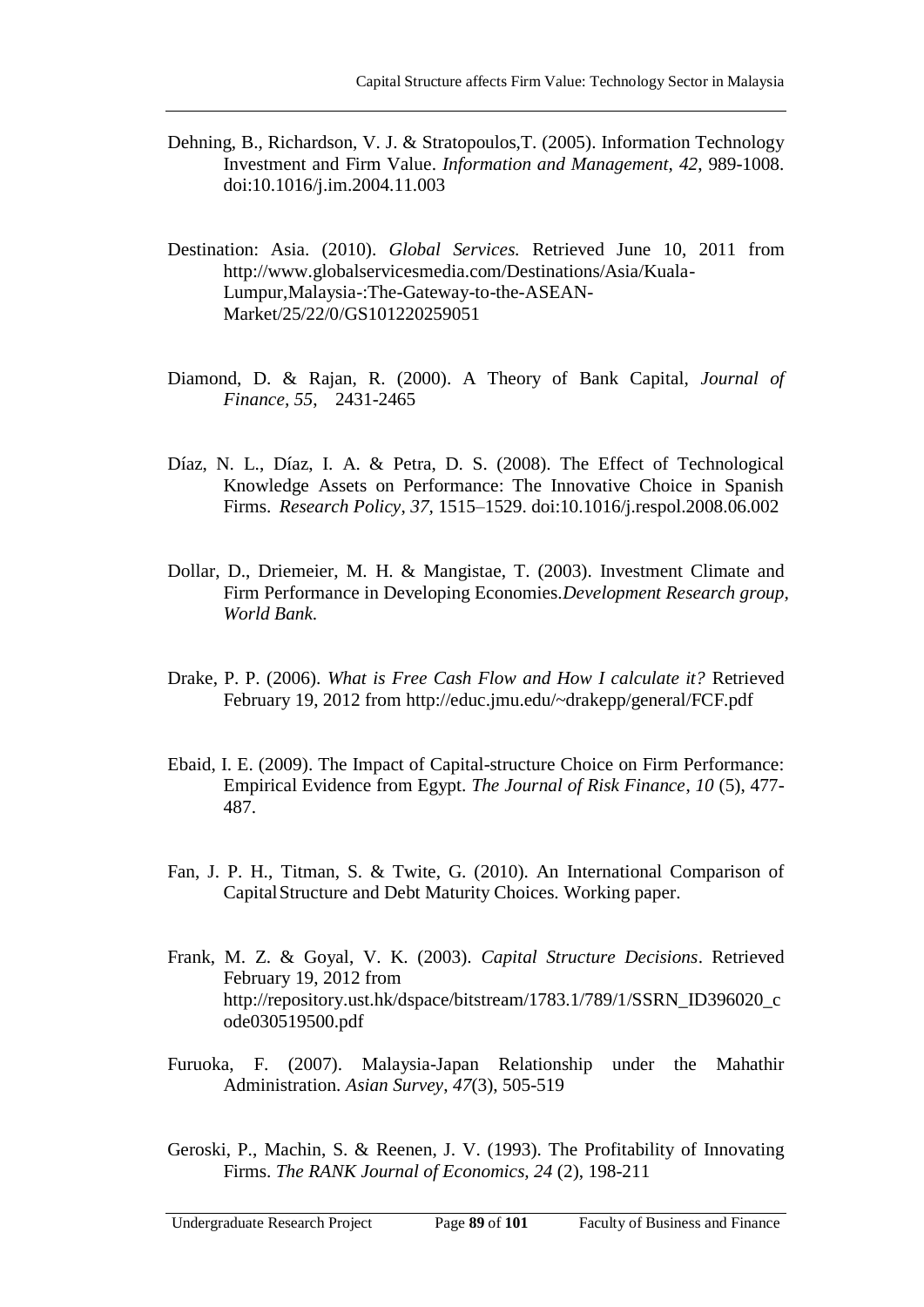- Ghosh, S. (2008). Leverage, Foreign Borrowing and Corporate Performance: Firm-Level Evidence from India. *Applied Economics Letters, 15*, 607-616
- Ghosh, S. & Ghosh, A. (2008). Do Leverage, Dividend Policy and Profitability Influence the Future Value of Firm? Evidence from India.
- Goh, S. K. & Lim, M. M. H. (2010). The Impact of Global Financial Crisis: The Case of Malaysia. *TWN Global Economy Series*. Retrieved March 17, 2012 from<http://www.twnside.org.sg/title2/ge/ge26.pdf>
- Gorton, G. & Pennacchi, G. (1990), Financial Intermediaries and Liquidity Creation. *Journal of Finance, VolXLV* (1), 49-71
- Grossman, S. J. & Hart, O. (1982).Take-over Bids, the Free-rider Problem and the Theory of the Corporation. *Bell Journal of Economics*,*11,* 42-64
- Growth of SSO sector in MSC Malaysia (2010). *MySinchew.com.* Retrieved June 10, 2011from <http://www.mysinchew.com/node/38351>
- Grundy, B. D. (2001). Merton H. Miller: His Contribution to Financial Economics. *The Journal of Finance*, *LVI* (4), 1183-1206
- Gurunlu, M. & Gursoy, G. (2010).*The Influence of Foreign Ownership on Capital Structure of Non-Financial Firms: Evidence from Istanbul Stock Exchange.* Retrieved March 17, 2012 frompapers.ssrn.com/sol3/papers.cfm?abstract\_id=1736467
- Hao, S. Q., Jin, Q. L. & Zhang, G. C. (2011). Investment Growth and the Relation between Equity Value, Earnings, and Equity Book Value. *The Accounting Review, 86* (2), 605-635. doi: 10.2308/accr.00000028
- Hassan, Z. (2002). The 1997-98 Financial Crisis in Malaysia: Cause, Response and Result. *Islamic Economic Studies, 9*(2), 1-16.
- Hatfield, G. B., Cheng, L. T. W. & Davidson, W. N. (1994). The Determination of Optimal Capital Structure: The effect of Firm and Industry Debt Ratio on Market Value. *Journal of Financial and Strategic Decision, 7*(3), 1-14.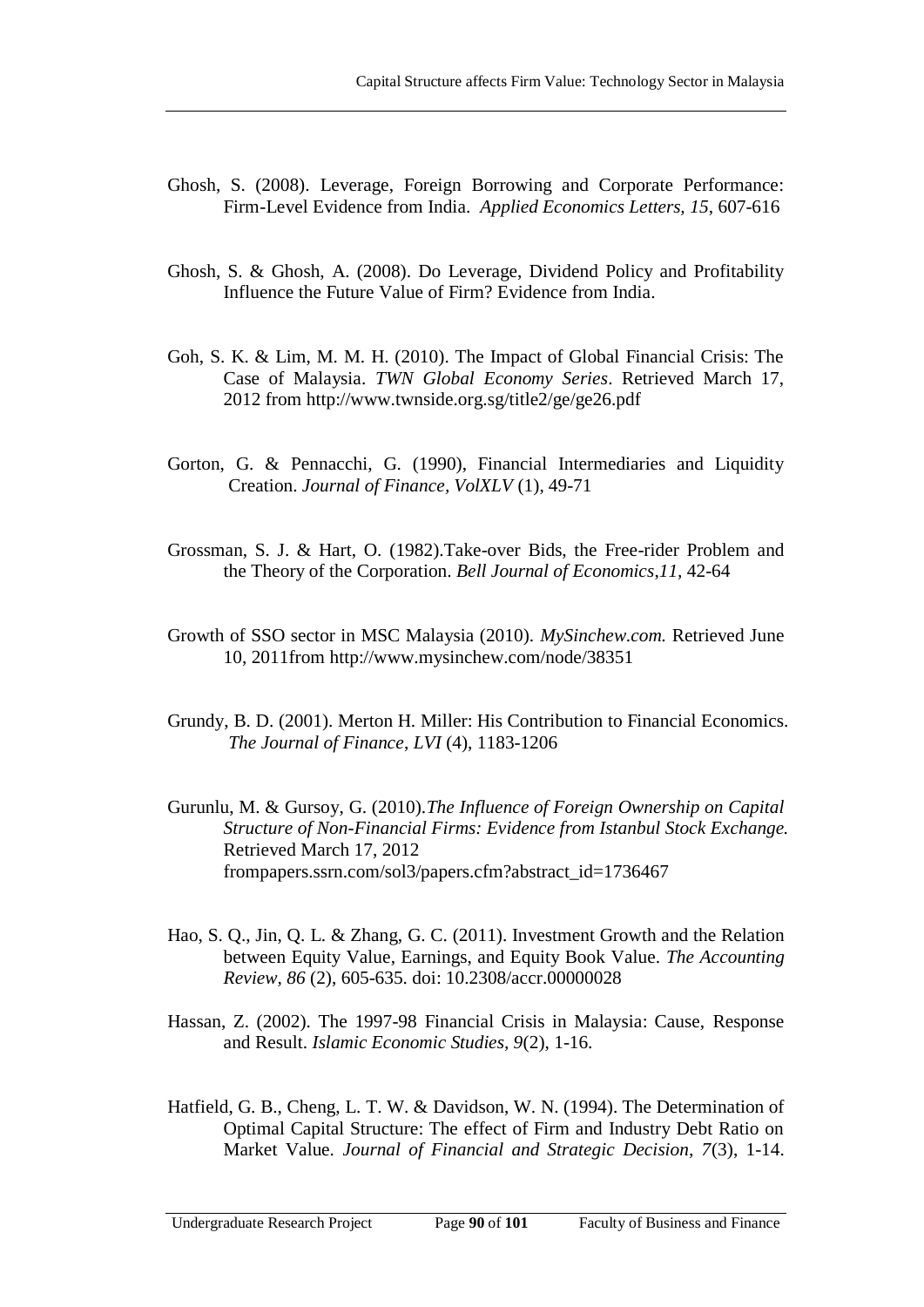Retrieved June 21, 2011 from <http://www.studyfinance.com/jfsd/pdffiles/v7n3/hatfield.pdf>

- Holmes, J. Q. (2010). An Alternative Perspective on Tobin's Q and Aggregate Investment Expenditure. *International Journal of Business and Economics*, 9(1), 23-28.
- Holmstrom, B. & Tirole J. (2001).LAPM: A Liquidity-Based Asset Pricing Model, *Journal of Finance* ,*56*, 1837-1867.
- Hong Leong Markets. (2006).Third Industrial Master Plan (IMP3) -Towards Global Competitiveness. Retrieved January 23, 2012 from [http://www.mset.org.my/myraig/pdf/Industry/MasterPlan3/Review-](http://www.mset.org.my/myraig/pdf/Industry/MasterPlan3/Review-MITI%20IMP3.pdf)[MITI%20IMP3.pdf](http://www.mset.org.my/myraig/pdf/Industry/MasterPlan3/Review-MITI%20IMP3.pdf)
- Huang, G. H. & Song, F. M. (2006). The Determinants of Capital Structure: Evidence from China. *China Economic Review*, *17*, 14– 36. doi:10.1016/j.chieco.2005.02.007

Iturriaga, F. J. L. & Crisostomo, V. L. (2010). Do Leverage, Dividend Payout, and Ownership Concentration Influence Firms' Value Creation? An Analysis of Brazilian Firm. *Emerging Markets Finance & Trade. 46*(3), 80- 94.Retrieved June 21, 2011 from [http://web.ebscohost.com.libezp.utar.edu.my/ehost/pdfviewer/pdfviewer?si](http://web.ebscohost.com.libezp.utar.edu.my/ehost/pdfviewer/pdfviewer?sid=28bc87de-3ac3-44c6-aa5d-873f97e6e64a%40sessionmgr104&vid=1&hid=104) [d=28bc87de-3ac3-44c6-aa5d-](http://web.ebscohost.com.libezp.utar.edu.my/ehost/pdfviewer/pdfviewer?sid=28bc87de-3ac3-44c6-aa5d-873f97e6e64a%40sessionmgr104&vid=1&hid=104)[873f97e6e64a%40sessionmgr104&vid=1&hid=104](http://web.ebscohost.com.libezp.utar.edu.my/ehost/pdfviewer/pdfviewer?sid=28bc87de-3ac3-44c6-aa5d-873f97e6e64a%40sessionmgr104&vid=1&hid=104)

- Izah, M. T. & Ahmad, R. R. (2011). The Relationship between Enterprise Risk Management (ERM) and Firm Value: Evidence from Malaysian Public.
- Listed Companies. International Journal of Economics and Management Sciences, *1*(2), 32-41.Retrieved March 12, 2012, from <http://www.managementjournals.org/ijems/2/IJEMS-11-1209.pdf>
- Jensen, M. C. (1986). Agency Cost of Fee Cash Flow, Corporate Finance and Takeovers. *American Economic Review, 76*(2), 323-329. Retrieved June 21, 2011 fro[mhttp://papers.ssrn.com/sol3/papers.cfm?abstract\\_id=99580](http://papers.ssrn.com/sol3/papers.cfm?abstract_id=99580)
- Jong, A., Kabir, R. & Nguyen,T. T. (2008).Capital Structure Around the World: The Roles of Firm and Country-Specific Determinants. *Journal of Banking and Finance, 32*, 1954-1969.doi:10.1016/j.jbankfin.2007.12.034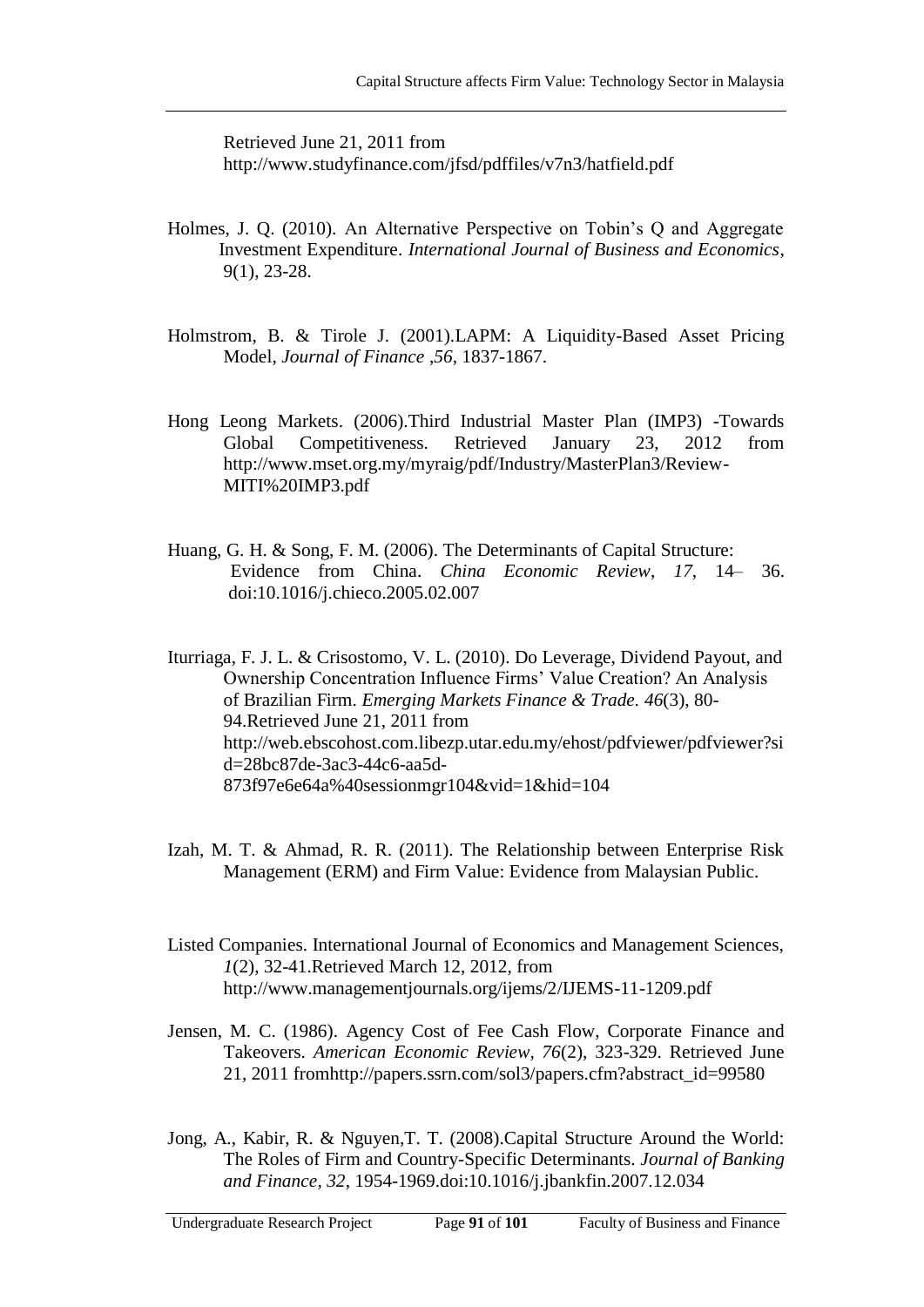- Joseph, G. A. & Rosa, L. M. (2005)[.Cross Section and Panel Data Estimators for](http://ideas.repec.org/a/ecm/emetrp/v73y2005i4p1053-1102.html)  [Nonseparable Models with Endogenous Regressors,](http://ideas.repec.org/a/ecm/emetrp/v73y2005i4p1053-1102.html) [Econometrica,](http://ideas.repec.org/s/ecm/emetrp.html) *Econometric Society* , 73(4), 1053-1102.
- Junaid-ul-haq, Rao, U. M. & Wasimullah. (2011). Pecking Order and Trade-off Model: Theory vs. Practice*. Interdisciplinary Journal of Contemporary Research in Business, 2*(22), 346-357.
- Ken, L. (n. d.). *ROA is a Leading Measure of Company's Efficiency. How Well Does the Management Use Assets?* Retrieved February 12, 2012 from <http://stocks.about.com/od/evaluatingstocks/a/062908ROA.htm>
- Kennon, J. (n. d). *Enterprise Value*. Retrieved June 6, 2011 from <http://beginnersinvest.about.com/od/financialratio/a/aa052405.htm>
- Kim, E. H. (1978). A Mean Variance Theory of Optimal Capital Structure and Corporate Debt Capacity, *Journal of Finance*, 45-64.
- Kinsman, M. & Newman, J. (1999). Debt Level and Corporate performance: An Empirical Analysis, *Proceedings of the 28th Annual Meeting of the Western Decision Sciences Institute*, April 6-10, Puerto Vallarta, Mexico*.*
- Krasker, W. S. (1986). Stock Price Movements in Response to Stock Issues under Asymmetric Information. *The Journal of Finance, XLI* (1), 93-105. Retrieved February 12, 2012 from <http://www.jstor.org/stable/2328346>
- Kraus, A. & Litzenberger, R. Z. (1973). A State Preference Model of Optimal Financial Leverage, Journal *of Finance*, 911-922.
- Krishna, V. V.(n.d). The Science and Technology System of Malaysia. Retrieved July 5, 2011from [http://www.iranscap.com/wp](http://www.iranscap.com/wp-content/uploads/2011/09/Science-and-Technology.pdf)[content/uploads/2011/09/Science-and-Technology.pdf](http://www.iranscap.com/wp-content/uploads/2011/09/Science-and-Technology.pdf)
- Kyereboah-Coleman, A. (2007). Corporate Governance and Firm Performance in Africa: A Dynamic Panel Data Analysis. *International Conference on Corporate Governance in Emerging Markets*, 1-32.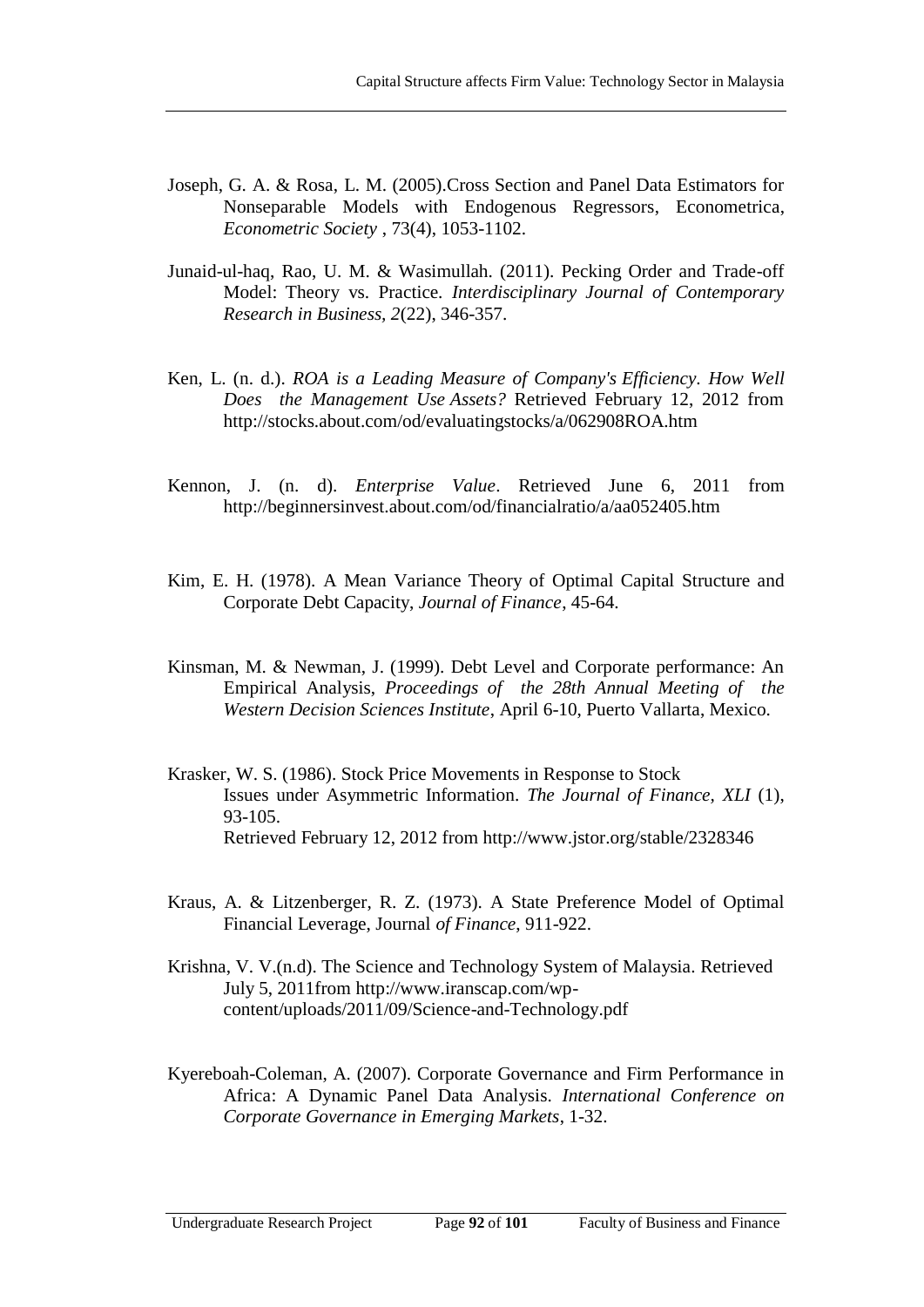- Lake, L. (2009). *Chapter 1 Consumer Behaviour: The basic.* Retrieved 18 February, 2012 from [http://books.google.com.my/books?id=HV2WdqTRDwMC&pg=PA10&l](http://books.google.com.my/books?id=HV2WdqTRDwMC&pg=PA10&lpg=PA10&dq=understand+the+customer+behaviour+and+fulfill+their+needs.+understand+the+customer+behaviors+and+fulfill+their+needs.&source=bl&ots=GSxAgkw6dO&sig=y8ZvRCZVdbUnIXw34CNtAxWDxBA&hl=en&sa=X&ei=FjZTT4HcE4m0rAeW_JSlAg&ved=0CDQQ6AEwAg#v=onepage&q&f=false) [pg=PA10&dq=understand+the+customer+behaviour+and+fulfill+their+n](http://books.google.com.my/books?id=HV2WdqTRDwMC&pg=PA10&lpg=PA10&dq=understand+the+customer+behaviour+and+fulfill+their+needs.+understand+the+customer+behaviors+and+fulfill+their+needs.&source=bl&ots=GSxAgkw6dO&sig=y8ZvRCZVdbUnIXw34CNtAxWDxBA&hl=en&sa=X&ei=FjZTT4HcE4m0rAeW_JSlAg&ved=0CDQQ6AEwAg#v=onepage&q&f=false) [eeds.+understand+the+customer+behaviors+and+fulfill+their+needs.&so](http://books.google.com.my/books?id=HV2WdqTRDwMC&pg=PA10&lpg=PA10&dq=understand+the+customer+behaviour+and+fulfill+their+needs.+understand+the+customer+behaviors+and+fulfill+their+needs.&source=bl&ots=GSxAgkw6dO&sig=y8ZvRCZVdbUnIXw34CNtAxWDxBA&hl=en&sa=X&ei=FjZTT4HcE4m0rAeW_JSlAg&ved=0CDQQ6AEwAg#v=onepage&q&f=false) [urce=bl&ots=GSxAgkw6dO&sig=y8ZvRCZVdbUnIXw34CNtAxWDxB](http://books.google.com.my/books?id=HV2WdqTRDwMC&pg=PA10&lpg=PA10&dq=understand+the+customer+behaviour+and+fulfill+their+needs.+understand+the+customer+behaviors+and+fulfill+their+needs.&source=bl&ots=GSxAgkw6dO&sig=y8ZvRCZVdbUnIXw34CNtAxWDxBA&hl=en&sa=X&ei=FjZTT4HcE4m0rAeW_JSlAg&ved=0CDQQ6AEwAg#v=onepage&q&f=false) [A&hl=en&sa=X&ei=FjZTT4HcE4m0rAeW\\_JSlAg&ved=0CDQQ6AEw](http://books.google.com.my/books?id=HV2WdqTRDwMC&pg=PA10&lpg=PA10&dq=understand+the+customer+behaviour+and+fulfill+their+needs.+understand+the+customer+behaviors+and+fulfill+their+needs.&source=bl&ots=GSxAgkw6dO&sig=y8ZvRCZVdbUnIXw34CNtAxWDxBA&hl=en&sa=X&ei=FjZTT4HcE4m0rAeW_JSlAg&ved=0CDQQ6AEwAg#v=onepage&q&f=false) [Ag#v=onepage&q&f=false](http://books.google.com.my/books?id=HV2WdqTRDwMC&pg=PA10&lpg=PA10&dq=understand+the+customer+behaviour+and+fulfill+their+needs.+understand+the+customer+behaviors+and+fulfill+their+needs.&source=bl&ots=GSxAgkw6dO&sig=y8ZvRCZVdbUnIXw34CNtAxWDxBA&hl=en&sa=X&ei=FjZTT4HcE4m0rAeW_JSlAg&ved=0CDQQ6AEwAg#v=onepage&q&f=false)
- Larsson, S. & Malmberg, A. (1999). Innovations, Competitiveness and Local Embeddedness: A Study of Machinery Producer in Sweden*. GeografiskaAnnaler.Series B, Human Georgraphy,81*(1), 1-18.
- Lau, Y. W. & Tong, C. Q. (2008). Are Malaysia Government –Linked Companies (GLCs) Creating Value? *International Applied Economics and Management Letters, 1*(1), 9-12. Retrieved June 10, 2011, from <http://econ.upm.edu.my/iaeml/vol1no1/bab02.pdf>
- Lease, R. C., Masulis, R. W. & Page, J. R. (1991). An Investigation of Market Microstructure Impacts on Event Study Returns. *The Journal of Finance 46*(4), 1523-1536.
- Leckey, G. T. Y., Osei, K. A. & Harvey, S. M. (2011). Investments in Information Technology (IT) and Bank Business Performance in Ghana. *International Journal of Economics and Finance*, *3*(2), 133-142. doi:10.5539/ijef.v3n2p133
- Lee, C. G. (2009). Foreign Direct Investment, Pollution and Economic Growth: Evidence from Malaysia. *Applied Economic, 41*, 1709-1716.
- Lee, J. W. & Hurr, H. Y. (2009).Research on Pecking Order Theory of Financing: The Case of Korean Manufacturing Firms*. International Journal of Contents, 5*(1), 37-45.
- Li, L. (2007). Industrial Policy, Technology Advances and Industry Development-Evidence from the Chinese Software Industry. (Doctor dissertation, Harvard University, 2007). ProQuest Dissertation & Theses. ProQuest
- Li, K., Yue, H. & Zhao, L. (2009). Ownership, Institutions, and Capital Structure: Evidence from China.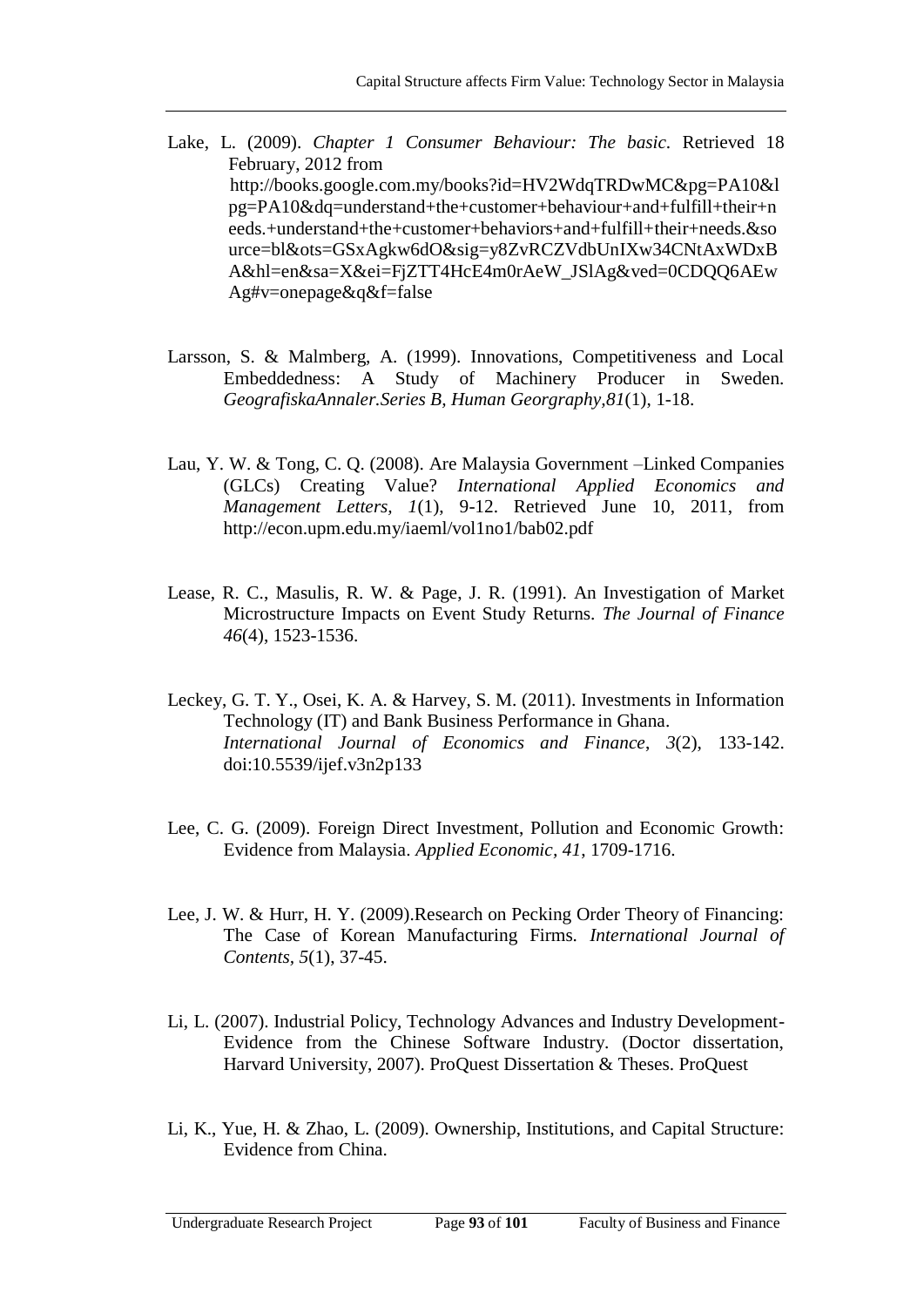*Journal of Comparative Economics,* 471-490. Retrieved June 21, 2011 from [http://finance.sauder.ubc.ca/~kaili/lyz\\_JCE.pdf](http://finance.sauder.ubc.ca/~kaili/lyz_JCE.pdf)

- Liker, J. K., Haddad, C. J. & Karlin, J. (1999). Perspective on Technology and Work Organisation. *Annual Review of Sociology, 29*, 575-596
- Lin, S. L., Penm, J. H. W., Gong, S. C. & Chang, C. S. (2005). Risk-based Capital Adequacy in Assessing on Insolvency-risk and Financial Performances in Taiwan's Banking Industry*. Research in International Business and Finance*, *19*, 111–153. doi:10.1016/j.ribaf.2004.10.006.
- Mahakud, Jitendra & Misra, A. K. (2009). Effect of Leverage and Adjustment Costs on Corporate Performance. *Journal of Management Research.* 9 (1), 35-42.

Majumdar, S.K. & Chhibber, P. (1997). *Capital Structure and Performance: Evidence from a Transition Economy on an Aspect of Corporate Governance*. Retrieved June 21, 2011 fro[mhttp://deepblue.lib.umich.edu/bitstream/2027.42/45524/1/11127\\_2004](http://deepblue.lib.umich.edu/bitstream/2027.42/45524/1/11127_2004_Article_133280.pdf) [\\_Article\\_133280.pdf](http://deepblue.lib.umich.edu/bitstream/2027.42/45524/1/11127_2004_Article_133280.pdf)

- Manconi, A. & Massa, M. (2009). Modigliani and Miller Meet Chandler: Organizational Complexity, Capital Structure, and Firm Value. *SSRN Working Paper series*, 1-47
- Mani, S. (2000). Policy Instruments for Stimulating R&D in the Enterprise Sector: The Contrasting Experience of Two MNC Dominated Economies from Southeast Asia. *Maastricht: United Nations University*, Institute for New Technologies.
- Margaritis, D. & Psillaki, M. (2008). Capital Structure, Equity Ownership and Firm Performance. *Journal of Banking &Finance, 34*, 621-632. doi: 10.1016/j.bankfin.2009.08.023
- Martin, F.H. (1981). Bankruptcy, Limited Liability and the Modigliani- Miller Theorem. *The American Economic Review, 71*(1), 155-170
- McGowan, C. B., Stambaugh, A. R., & Sulong, Z. (2011).Financial Analysis of Bank Al Bilad.*The International Business & Economics Research Journal, 10* (3), 9-16.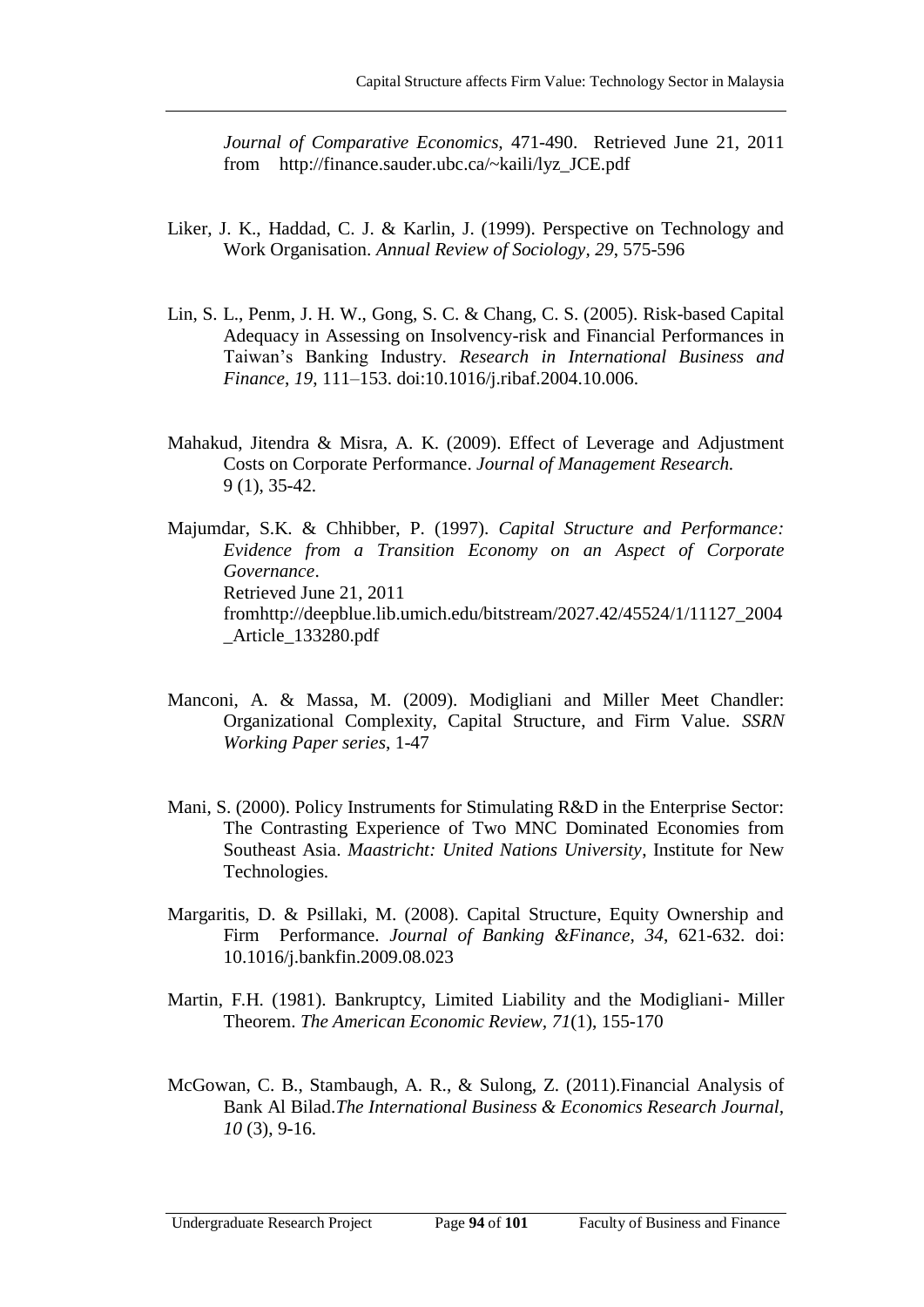- Merton, H. M. (1977). Debt and Taxes. *The Journal of Finance*, *XXXII* (2), 261- 275
- Methodologies (n. d). *LDT Consulting, INC.* Retrieved June 26, 2011, from <http://lezlietanasiuk.com/methodologies-2/>

Miller, M. H. (1988). The Modigliani-Miller Propositions after Thirty years. *Journal of Economic Perspective,* 2(4), 99-120. Retrieved January 23, 2012 from [http://links.jstor.org/sici?sici=08953309%28198823%292%3A4%3C99%](http://links.jstor.org/sici?sici=08953309%28198823%292%3A4%3C99%3ATMPATY%3E2.0.CO%3B2-V) [3ATMPATY%3E2.0.CO%3B2-V](http://links.jstor.org/sici?sici=08953309%28198823%292%3A4%3C99%3ATMPATY%3E2.0.CO%3B2-V)

- Modigliani, F. & Miller, M. H. (1958).The Cost of Capital, Corporation Finance, and theTheory of Investment. *American Economic Review*, *48*(3), 261-297.
- Modigliani, F. & Miller, M. H. (1963). Corporate Income Taxes and the Cost of Capital: A Correction. *American Economi cReview, 53*(3),433-437.

Mohamad, N. & Saad, N. (2010).Working Capital Management: The Effects of Market Valuation and Profitability in Malaysia. *International Journal of Business and Management*, *5*(11), 140-147. Retrieved February 28, 2012 from [http://www.ccsenet.org/journal/index.php/ijbm/article/download/8066/609](http://www.ccsenet.org/journal/index.php/ijbm/article/download/8066/6095) [5](http://www.ccsenet.org/journal/index.php/ijbm/article/download/8066/6095)

- Muhammad Ayub, S. & Adnan, S. (2010). Measuring Performance through Capital Structure: Evidence from Banking Sector of Pakistan.*African Journal of Business Management*, *5*(5), 1871-1879. Retrieved February 28, 2012 from<http://www.academicjournals.org/AJBM>
- Myers, S. C. (1977). Determinants of Corporate Borrowing. *Journal of Financial Economics, 5*, 147-175. Retrieved February 28, 2012 from [http://student.bus.olemiss.edu/files/jeggington/OLE%20MISS%20PHD%2](http://student.bus.olemiss.edu/files/jeggington/OLE%20MISS%20PHD%20Program/Fin%20635/3/myersdeterminants.pdf) [0Program/Fin%20635/3/myersdeterminants.pdf](http://student.bus.olemiss.edu/files/jeggington/OLE%20MISS%20PHD%20Program/Fin%20635/3/myersdeterminants.pdf)
- Myers, S. C. (1984). The Capital Structure Puzzle. *The Journal of Finance, XXXIX* (3), 575-592. Retrieved March 8, 2012 from [http://ecsocman.hse.ru/data/851/126/1231/myers\\_-\\_cs\\_puzzle\\_1983.pdf](http://ecsocman.hse.ru/data/851/126/1231/myers_-_cs_puzzle_1983.pdf)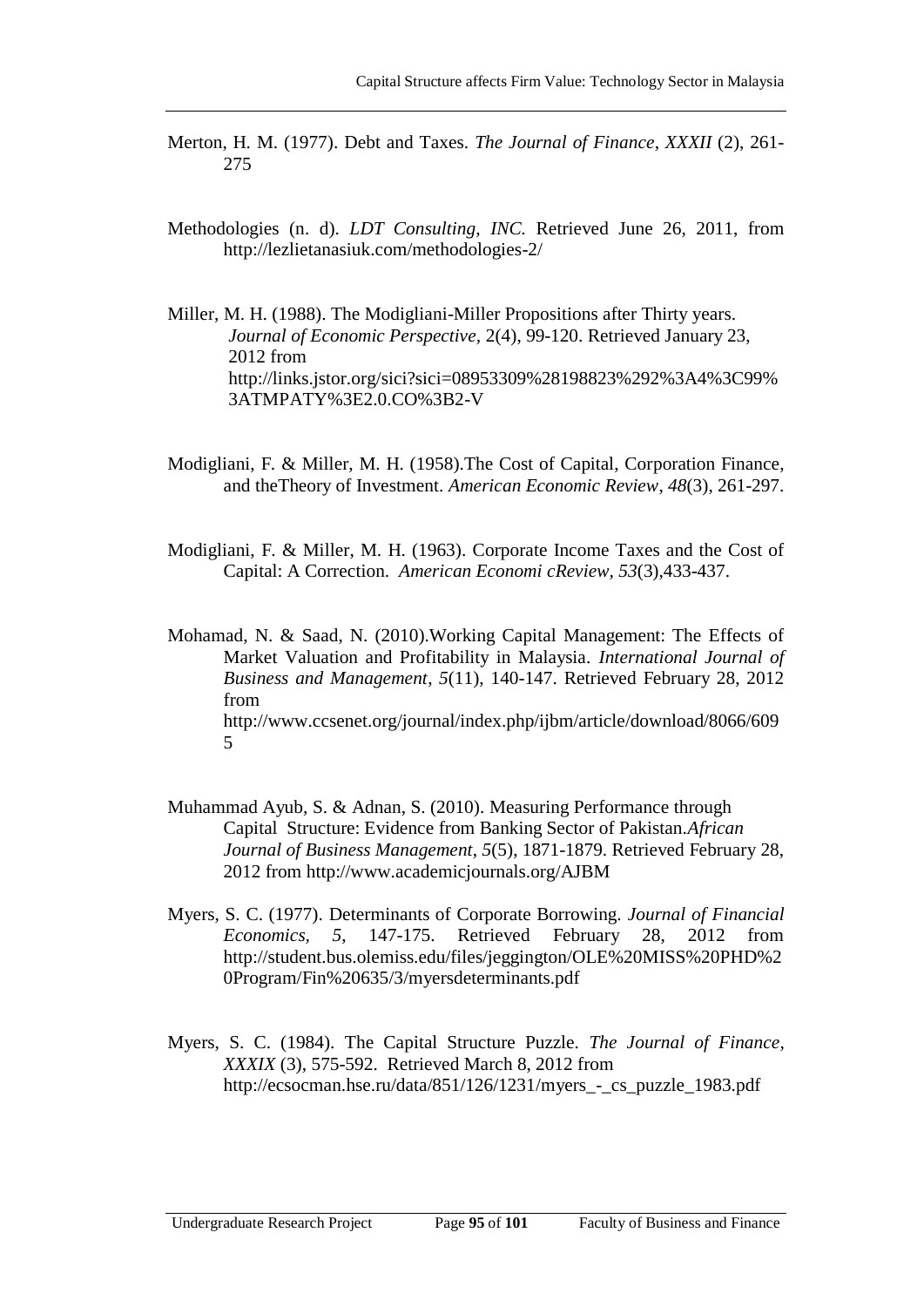- Myers, S. C. (2001). Capital Structure. *Journal of Economic Perspective, 15*(2), 81-102. Retrieved June 21 , 2011 from [http://ecsocman.hse.ru/data/863/126/1231/myers\\_-\\_cs\\_2001.pdf](http://ecsocman.hse.ru/data/863/126/1231/myers_-_cs_2001.pdf)
- Myers, S. C. & Majluf, N.S. (1984). Corporate Financing and Investment Decisions When Firms Have Information that Investor Do Not Have*. Journal of Financial Economics, 13,* 187-221. Retrieved March 8, 2012 fro[mhttps://www.unihohenheim.de/fileadmin/einrichtungen/bank/Investme](https://www.unihohenheim.de/fileadmin/einrichtungen/bank/Investment_Banking/myers_majluf_1984.pdf) [nt\\_Banking/myers\\_majluf\\_1984.pdf](https://www.unihohenheim.de/fileadmin/einrichtungen/bank/Investment_Banking/myers_majluf_1984.pdf)
- Nabawanuka, C. M. & Lee, S. (2009). Impacts of Timeshare Operation on Publicly Traded U.S. Hotels' Firm Value, Risk and Accounting Performance. *International Journal of Hospitality Management, 28,* 221– 227. doi:10.1016/j.ijhm.2008.07.004
- Nadeem, A. S. & Wang, Z. (2011). Determinants of Capital Structure: An Empirical Study of Firms in Manufacturing Industry of Pakistan. *Managerial Finance,* (37), 117-133. doi: 10.1108/03074351111103668
- Neil W. (1981).A Modigliani-Miller Theorem for Open- Market Operation. *The American Economic Review, 71*, 267-274.
- NITC Malaysia. (2010). *Multimedia Super Corridor (MSC) Malaysia*. Retrieved January 28, 2012, fro[mhttp://www.nitc.my/index.cfm?&menuid=28](http://www.nitc.my/index.cfm?&menuid=28)
- Onaolapo, A. A. & Kajola, S. O. (2010). Capital Structure and Firm Performance: Evidence from Nigeria. *Journal of Economics, Finance and Administrative Science, 25*, 70-82. Retrieved Oct 21, 2011 from

[http://www.eurojournals.com/ejefas\\_25\\_07.pdf](http://www.eurojournals.com/ejefas_25_07.pdf)

- Ong, T. S. & Teh, B.H. (2011). Capital Structure and Corporate Performance of Malaysian Construction Sector. *International Journal of Humanities and Social Science 1,* (2), 28-36.
- Pandey, I. M. (2004). Capital Structure, Profitability and Market Structure: Evidence from Malaysia. *Asia Pacific Journal of Economics & Business, 8*(2), 78-91.
- Perkins, R. & Neumayer, E. (2005). The International Diffusion of New Technologies: A Multitechnology Analysis of Latecomer Advantage and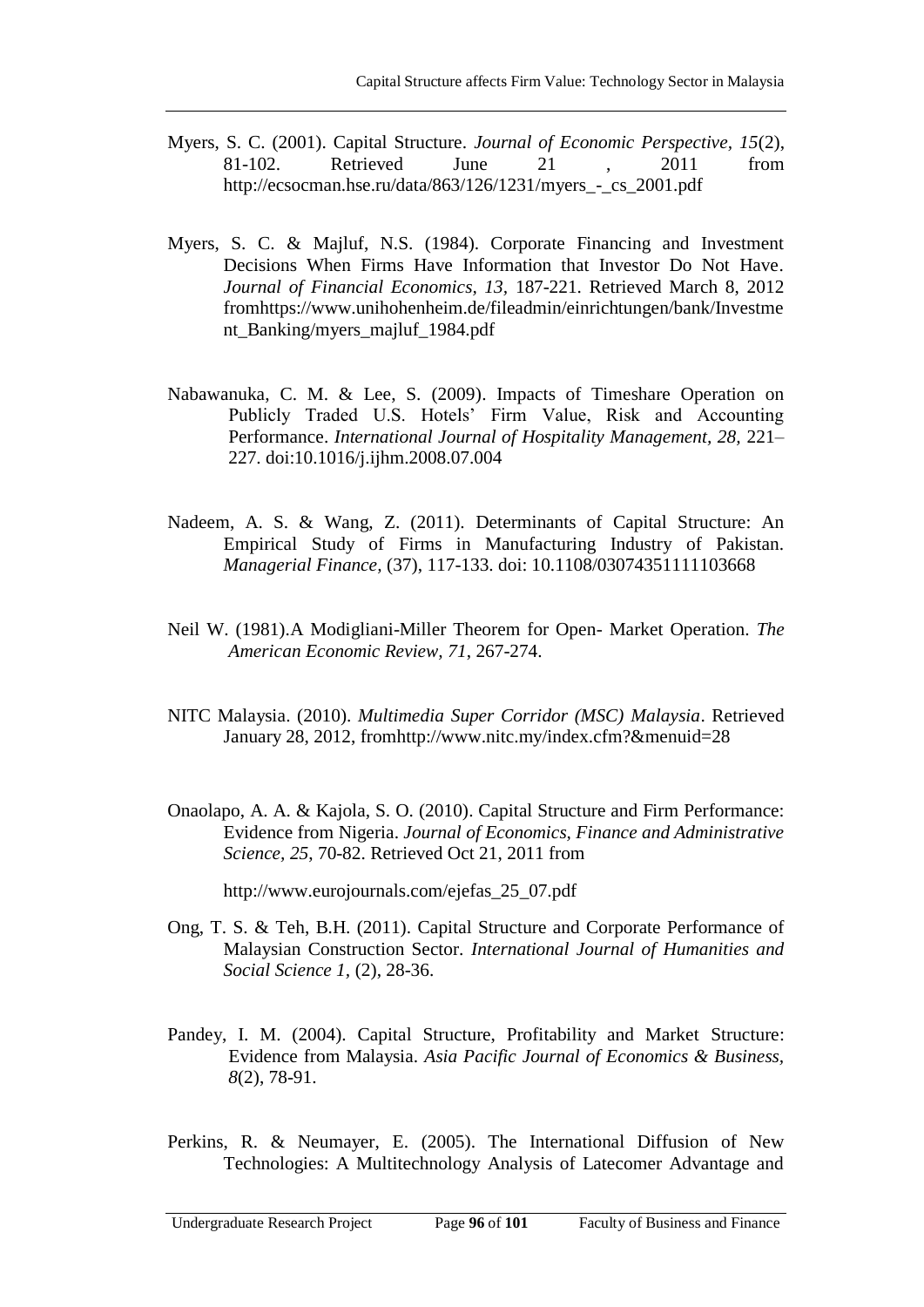Global Economic Integration. *Journals of the Association of American Geographers, 95*(4), 789-808

- Peslak, A. R. (2003). A Firm Level Study Of Information Technology Productivity By Industry Using Financial And Market Based Measures. *Journal of information Technology impact*, *3*(2), 77-90.Retrieved June 23, 2011, fro[mhttp://www.jiti.com/v03/v3n2.077-090.pdf](http://www.jiti.com/v03/v3n2.077-090.pdf)
- PEST Analysis. (n.d). *Internet Centre for Management and Business Administration, Inc. (2002-2010).* Retrieved June 6, 2011, from <http://www.netmba.com/strategy/pest/>
- Pilotte, E. (1992). Growth Opportunities and the Stock Price to New Financing.*Chicago Journal, 65*(3), 371-394.
- Pombo, C. & Gutiérrez, L. H. (2011). Outside Directors, Board Interlocks and Firm Performance: Empirical Evidence from Colombian Business Groups. *Journal of Economics and Business*, *63*, 251- 277.doi:10.1016/j.jeconbus.2011.01.002
- Prasad, A. (2008). Information Technology and Business Value in Developing Economies: A Study of Intangible Benefit Of Information Technology Investment In Fuji. *The Electronic Journal of information Systems in Developing Countries, 32*(2), 1-11. Retrieved June21, 2011, from <http://www.ejisdc.org/ojs2/index.php/ejisdc/article/viewFile/310/244>
- Prasit, U., Jumreornvong S. & Jiraporn, P. (2011).Liquidity and capital structure: The case of Thailand. *Journal of Multinational Financial Management,*  106-117.doi:10.1016/j.mulfin.2010.12.008
- Pratomo, W. A, Ismail, A. G. (2006). *Islamic Bank Performance and Capital Structure*. Retrieved January 23, 2011, from http://mpra.ub.unimuenchen.de/6012/1/MPRA\_paper\_6012.pdf
- Rajan, R. G. & Zingales, L. (1995).What do we know About Capital Structure? Some Evidence from International Data. *Journal of Banking and Finance, 5*(2), 51-63.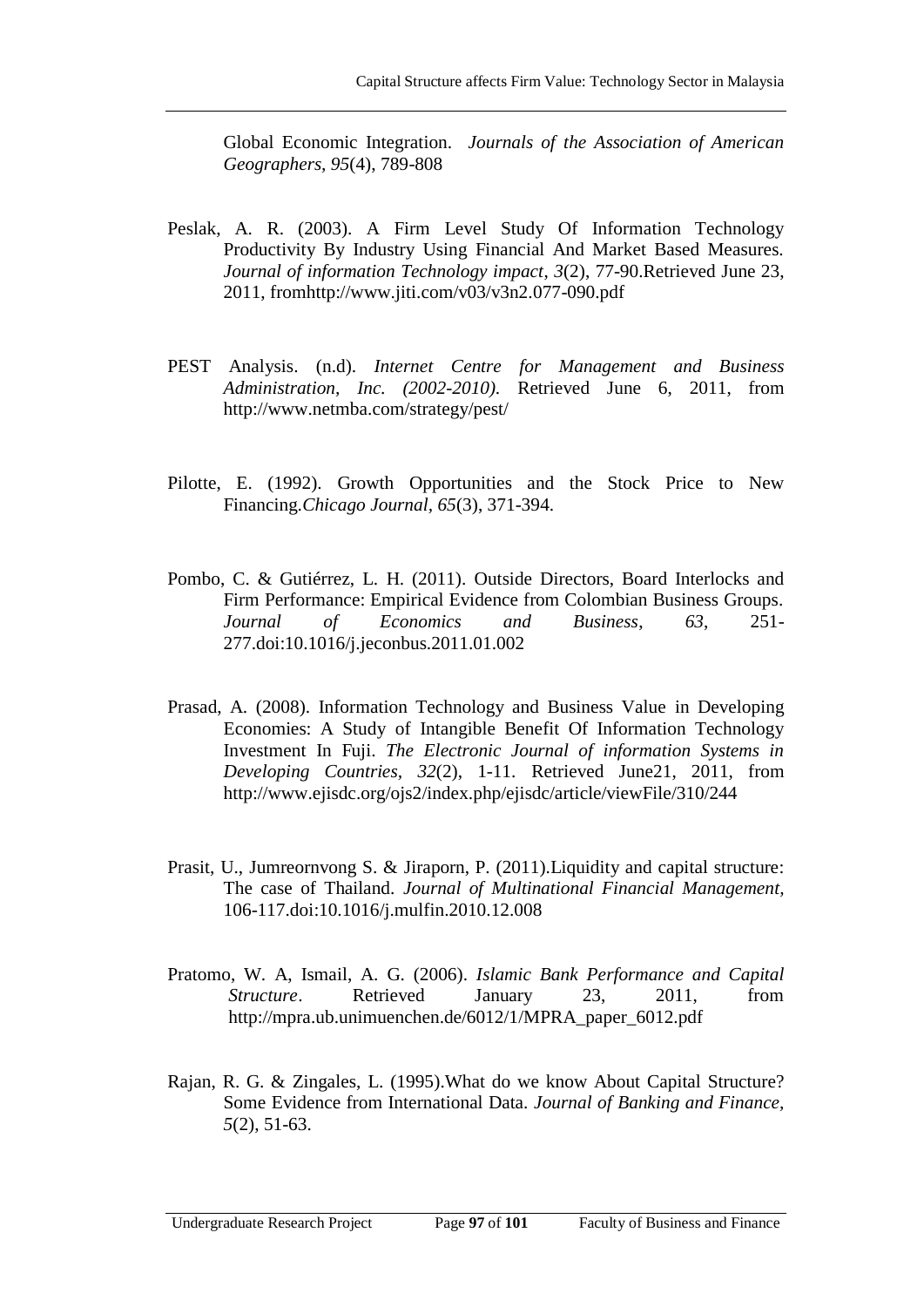- Ramamani, M. K. (2010). Innovation Value of Information Technology: Impact of Information Technology- Intensity on Innovation Capability and firm Performance. *Business Information Systems,* 1-11. Retrieved June 23, 2011 from [http://search.proquest.com.libezp.utar.edu.my/docview/816021168/fulltext](http://search.proquest.com.libezp.utar.edu.my/docview/816021168/fulltextPDF/134D447C8855FA2164/1?accountid=50207) [PDF/134D447C8855FA2164/1?accountid=50207l](http://search.proquest.com.libezp.utar.edu.my/docview/816021168/fulltextPDF/134D447C8855FA2164/1?accountid=50207)ink
- Rampini, A. A. & Viswanathan, S. (2008). *Collateral and Capital Structure*. Retrieved March 8, 2012 fro[mhttp://faculty.fuqua.duke.edu/~rampini/papers/capitalstructure.pdf](http://faculty.fuqua.duke.edu/~rampini/papers/capitalstructure.pdf)

Razak, N. H. A., Ahmad, R. & Joher, H. A. (2011). Does government link companies (GLCs) perform better than on-GLCs? Evidence from Malaysia listed companies. *Journal of Applied Finance& Banking, 1*(1), 213-240. Retrieved June 10, 2011from <https://www.econstor.eu/dspace/bitstream/10419/49040/1/665970951.pdf>

- Sabherwal, R. (2005). Knowledge Management Using Information Technology: Determinants of the Short-term Impact on Firm Value. *Decision Science, 36*(4), 531-567.
- Safarova, Y. (2010). *Factors That Determine Firm Performance of New Zealand Listed Companies*. Retrieved June 21, 2011 from <http://aut.researchgateway.ac.nz/bitstream/10292/827/3/SafarovaY.pdf>
- Schmukler, S. L. & Vesperoni, E. (2006). Financial Globalization and Debt Maturity in Emerging Economies. *Journal of Development Economics*, *79*, 183–207
- Sher, P. J. & Yang, P. Y. (2005). The Effects of Innovative Capability and R&D Clustering on Firm Performance: The Evidence of Taiwan's Semiconductor Industry*. Technovation, 25*, 33-43.doi:10.1016/S0166- 4972(03)00068-3
- Smirlock, M., Gilligan, T. & Marshall, W. (1984). Tobin's *q* and the Structure-Performance Relationship. *The American Economic Review, Vol. 76, No. 5, 1211-1213.* Retrieved March 08, 2010 from http://www.jstor.org/stable/1816489

Stoneman, P. & Kwon, M. J. (1996). Technology Adoption and Firm Profitability. *The Economic Journal, 106*, 952-962.Retrieved June 21, 2011 from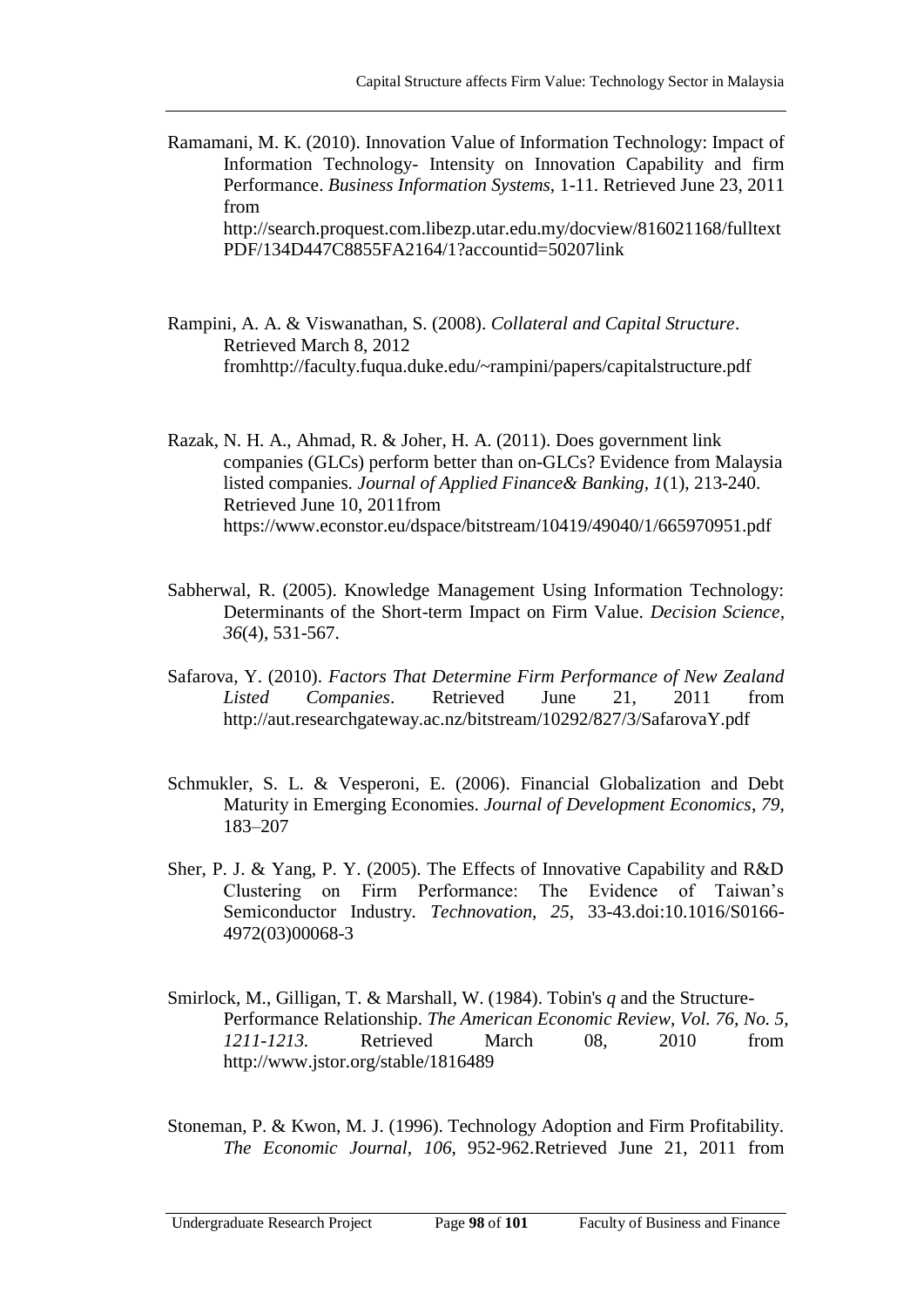[http://www.jstor.org.libezp.utar.edu.my/stable/pdfplus/2235366.pdf?accep](http://www.jstor.org.libezp.utar.edu.my/stable/pdfplus/2235366.pdf?acceptTC=true)  $tTC$ = $true$ 

- Suhaila, Kila, M., Mahmood, W. & Mansor, W. (2008).*Capital Structure and Firm Characteristics: Some Evidence from Malaysian Companies.* Retrieved January 23, 2011, from<http://mpra.ub.uni-muenchen.de/14616>
- The Malaysia Insider. (2011). *Najib: GLC profit benefit the public*. Retrieved July 1, 2011, from [http://www.themalaysianinsider.com/malaysia/article/najib](http://www.themalaysianinsider.com/malaysia/article/najib-glc-profits-benefit-the-public/)[glc-profits-benefit-the-public/](http://www.themalaysianinsider.com/malaysia/article/najib-glc-profits-benefit-the-public/)
- The Multimedia Super Corridor.(n.d).*Malaysia Information Communication Technology*. Retrieved June 6, 2011, from [http://www1.american.edu/initeb/ym6974a/nationalictpolicies.htm#SUPE](http://www1.american.edu/initeb/ym6974a/nationalictpolicies.htm#SUPER) [R](http://www1.american.edu/initeb/ym6974a/nationalictpolicies.htm#SUPER)
- Tian, G. G. & Zeitun, R. (2007). Capital Structure and Corporate Performance: Evidence from Jordan. *Australian Accounting Business and Finance Journal, 1(4).*
- Uadiale, O. M. (2010). The Impact of Board Structure on Corporate Financial Performance in Nigeria. *International Journal of Business and Management, 5*(10), 155-166. Retrieved June 21, 2011 from *ccsenet.org/journal/index.php/ijbm/article/view/7646*
- Udomsirikul, P., Jumreornvong, S. & Jiraporn, P. (2011), "Liquidity and Capital Structure: The Case of Thailand", *Journal of Multinational Financial Management, 21*, 106-117.
- U. S. Department of Health and Human Services. (2000).*Healthy people 2010: Understanding and Improving Health.* Retrieved January 21, 2012, from <http://www.health.gov/healthypeople/url/>
- [Wang](javascript:void(0);)*,* M*.* & [Kong](javascript:void(0);)*,* D. (2011). Illiquidity and Asset Pricing in the Chinese Stock Market. *[China Finance Review International](http://ezproxy.um.edu.my:2110/pqdweb?RQT=318&pmid=146431&TS=1312704482&clientId=18803&VInst=PROD&VName=PQD&VType=PQD)*, *1*(1), 57-77.
- Xu, X. & Wang, Y. (1997). Ownership Structure, Corporate Governance and Firms' Performance: The Case of Chinese Stock Companies. *Amherst College and the World Bank Sponsored Study,* 1- 54.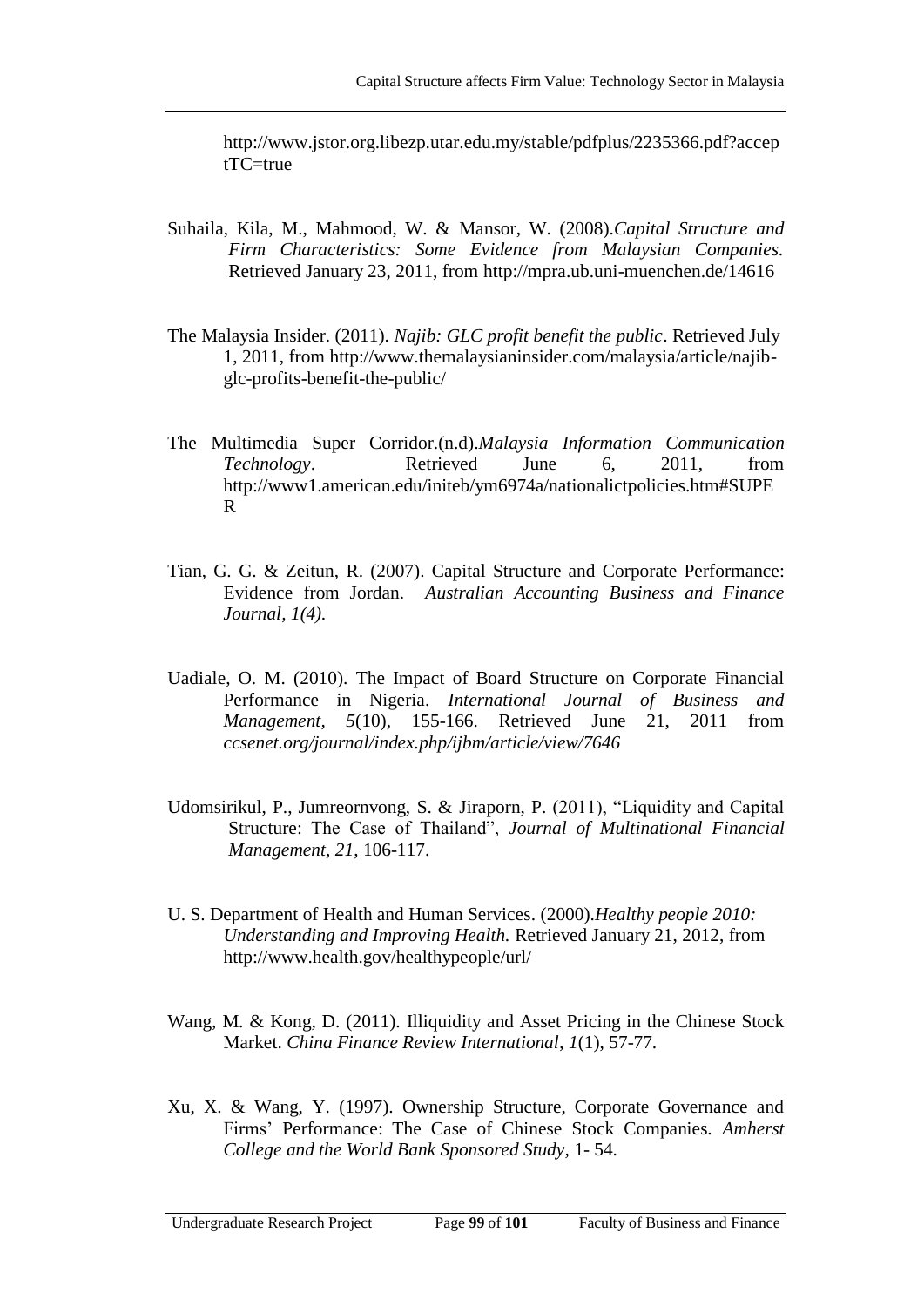- Yang, C. C., Lee, C. F., Gu, Y. X. & Lee, Y. W. (2010). Co-determination of capital structure and stock returns—A LISREL approach: An Empirical Test of Taiwan Stock Markets*. The Quarterly Review of Economics and Finance*, *50*, 222-233. doi:10.1016/j.qref.2009.12.001
- Zhang, Z. & Liu, L. (2006), Turnover Rate and Expected Returns: Liquidity Premium or Speculative Bubble? *Quarterly Journal of Economics*, *5*(3).
- Zikmund, W. G. (2003). *Business Research Methods,* (7th ed.), Thompson South-Western.